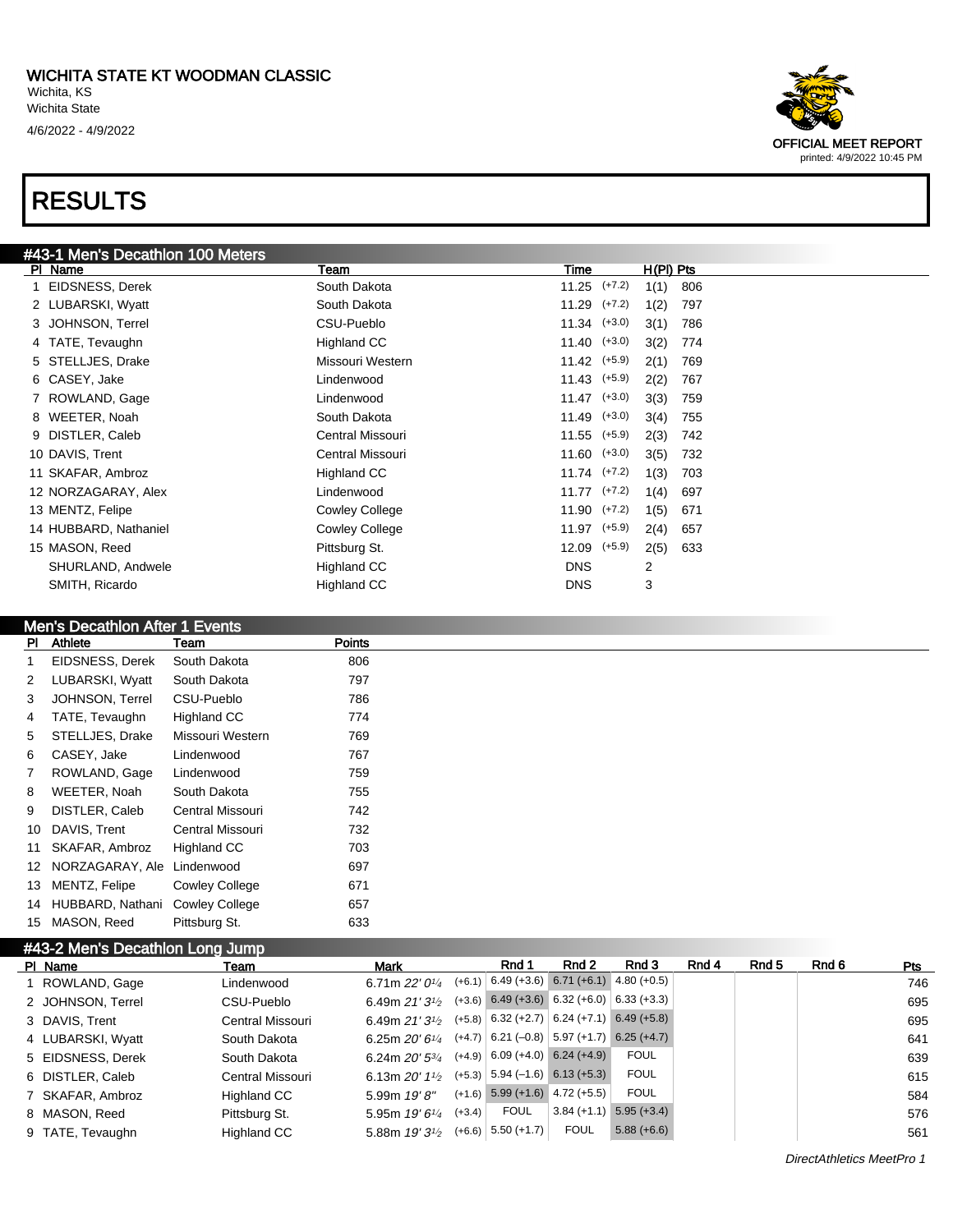#### #43-2 Men's Decathlon Long Jump (cont'd)

| PI Name               | Team                  | <b>Mark</b>                |          | Rnd 1                                              | Rnd 2        | Rnd 3        | Rnd 4 | Rnd 5 | Rnd 6 | <b>Pts</b> |
|-----------------------|-----------------------|----------------------------|----------|----------------------------------------------------|--------------|--------------|-------|-------|-------|------------|
| 10 WEETER, Noah       | South Dakota          | 5.85m $19'2\frac{1}{2}$    |          | $(+4.5)$ 5.85 $(+4.5)$                             | <b>FOUL</b>  | $5.66(-1.1)$ |       |       |       | 554        |
| 11 MENTZ, Felipe      | <b>Cowley College</b> | 5.83m 19' 11/2             |          | $(+3.6)$ 5.83 $(+3.6)$ 5.74 $(+3.9)$ 5.79 $(+4.7)$ |              |              |       |       |       | 550        |
| 12 NORZAGARAY, Alex   | Lindenwood            | 5.83m <i>19' 11</i> ⁄2     |          | $(+7.2)$ 5.75 (-0.9) 5.83 (+7.2) 4.76 (-0.2)       |              |              |       |       |       | 550        |
| 13 CASEY, Jake        | Lindenwood            | 5.80m $19'0\%$             | $(+0.0)$ | <b>FOUL</b>                                        | $5.80(+0.0)$ | <b>FOUL</b>  |       |       |       | 544        |
| 14 STELLJES, Drake    | Missouri Western      | 5.64m $18'6''$             |          | $(-1.1)$ 5.34 (+1.3)                               | <b>FOUL</b>  | $5.64(-1.1)$ |       |       |       | 510        |
| 15 HUBBARD, Nathaniel | Cowley College        | 5.24m 17' 2 <sup>1/4</sup> |          | $(-2.2)$ 4.98 (+3.5) 4.92 (+4.3) 5.24 (-2.2)       |              |              |       |       |       | 429        |
| SHURLAND, Andwele     | Highland CC           | <b>DNS</b>                 |          |                                                    |              |              |       |       |       |            |
| SMITH, Ricardo        | <b>Highland CC</b>    | <b>DNS</b>                 |          |                                                    |              |              |       |       |       |            |

#### Men's Decathlon After 2 Events

| PI | Athlete          | Team                  | Points |
|----|------------------|-----------------------|--------|
| 1  | ROWLAND, Gage    | Lindenwood            | 1505   |
| 2  | JOHNSON, Terrel  | CSU-Pueblo            | 1481   |
| 3  | EIDSNESS, Derek  | South Dakota          | 1445   |
| 4  | LUBARSKI, Wyatt  | South Dakota          | 1438   |
| 5  | DAVIS. Trent     | Central Missouri      | 1427   |
| 6  | DISTLER, Caleb   | Central Missouri      | 1357   |
| 7  | TATE, Tevaughn   | <b>Highland CC</b>    | 1335   |
| 8  | CASEY, Jake      | Lindenwood            | 1311   |
| 9  | WEETER, Noah     | South Dakota          | 1309   |
| 10 | SKAFAR, Ambroz   | <b>Highland CC</b>    | 1287   |
| 11 | STELLJES, Drake  | Missouri Western      | 1279   |
| 12 | NORZAGARAY, Ale  | Lindenwood            | 1247   |
| 13 | MENTZ, Felipe    | <b>Cowley College</b> | 1221   |
| 14 | MASON, Reed      | Pittsburg St.         | 1209   |
| 15 | HUBBARD, Nathani | <b>Cowley College</b> | 1086   |

#### #43-3 Men's Decathlon Shot Put

| $n \to 0$ , when $\sigma \to 0$ determined the contract that |                       |                                          |             |             |             |       |       |       |     |
|--------------------------------------------------------------|-----------------------|------------------------------------------|-------------|-------------|-------------|-------|-------|-------|-----|
| PI Name                                                      | Team                  | <b>Mark</b>                              | Rnd 1       | Rnd 2       | Rnd 3       | Rnd 4 | Rnd 5 | Rnd 6 | Pts |
| 1 TATE, Tevaughn                                             | Highland CC           | 12.36m 40' 6 <sup>3/4</sup>              | 12.36       | 12.32       | <b>FOUL</b> |       |       |       | 628 |
| 2 LUBARSKI, Wyatt                                            | South Dakota          | 12.33m $40'5\frac{1}{2}$                 | 12.29       | 12.22       | 12.33       |       |       |       | 626 |
| 3 NORZAGARAY, Alex                                           | Lindenwood            | 11.99m 39' 4"                            | 11.99       | <b>FOUL</b> | <b>FOUL</b> |       |       |       | 606 |
| 4 MASON, Reed                                                | Pittsburg St.         | 11.53m 37' 10"                           | 11.53       | 11.28       | <b>FOUL</b> |       |       |       | 578 |
| 5 CASEY, Jake                                                | Lindenwood            | 10.56m 34' 7 <sup>3</sup> / <sub>4</sub> | 9.86        | <b>FOUL</b> | 10.56       |       |       |       | 519 |
| 6 MENTZ, Felipe                                              | <b>Cowley College</b> | 10.42m 34' 2 <sup>1</sup> / <sub>4</sub> | 9.02        | 10.42       | 10.37       |       |       |       | 511 |
| 7 DAVIS, Trent                                               | Central Missouri      | 10.41m 34' 2"                            | <b>FOUL</b> | 10.41       | <b>FOUL</b> |       |       |       | 510 |
| 8 JOHNSON, Terrel                                            | CSU-Pueblo            | 10.38m 34' 0 <sup>3/4</sup>              | 10.35       | 10.38       | 10.28       |       |       |       | 508 |
| 9 WEETER, Noah                                               | South Dakota          | 10.17m $33'4\frac{1}{2}$                 | 9.45        | <b>FOUL</b> | 10.17       |       |       |       | 496 |
| 10 HUBBARD, Nathaniel                                        | Cowley College        | 10.16m $33'4''$                          | 9.66        | 8.94        | 10.16       |       |       |       | 495 |
| 11 SKAFAR, Ambroz                                            | Highland CC           | 9.99m $32'9'$                            | <b>FOUL</b> | 9.12        | 9.99        |       |       |       | 485 |
| 12 DISTLER, Caleb                                            | Central Missouri      | 9.98m 32'9''                             | 9.98        | 9.93        | 9.94        |       |       |       | 484 |
| 13 ROWLAND, Gage                                             | Lindenwood            | 9.90m $32'5^{3}/4$                       | 9.54        | 9.90        | 8.36        |       |       |       | 480 |
| 14 STELLJES, Drake                                           | Missouri Western      | 9.55m 31'4''                             | 9.55        | 8.80        | 9.20        |       |       |       | 459 |
| 15 EIDSNESS, Derek                                           | South Dakota          | 9.31m $30'6'$                            | 9.31        | <b>FOUL</b> | 8.53        |       |       |       | 444 |
| SHURLAND, Andwele                                            | Highland CC           | <b>DNS</b>                               |             |             |             |       |       |       |     |
| SMITH, Ricardo                                               | Highland CC           | <b>DNS</b>                               |             |             |             |       |       |       |     |

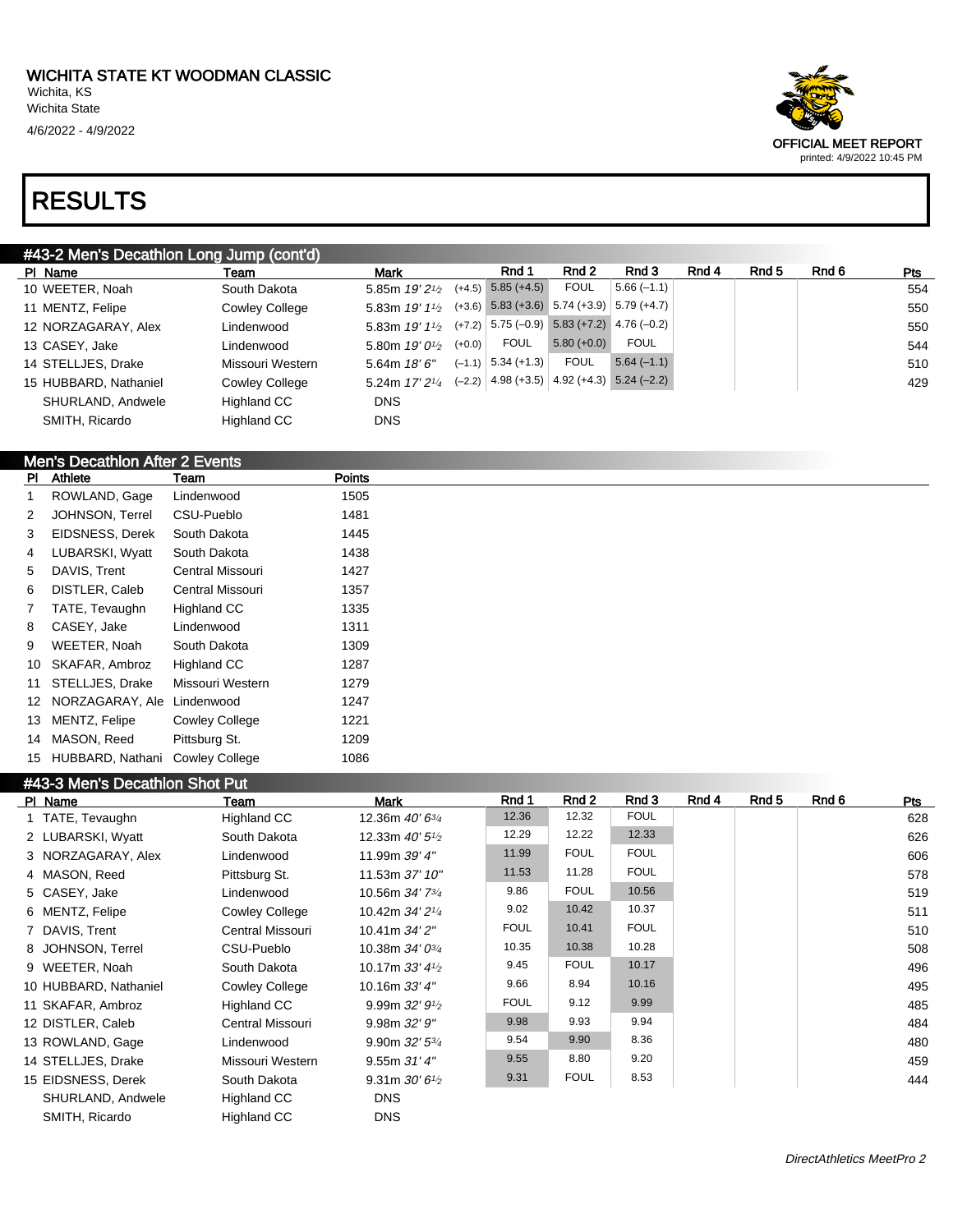#### Men's Decathlon After 3 Events

| PI             | Athlete          | Team                    | Points |
|----------------|------------------|-------------------------|--------|
| 1              | LUBARSKI, Wyatt  | South Dakota            | 2064   |
| 2              | JOHNSON, Terrel  | CSU-Pueblo              | 1989   |
| 3              | ROWLAND, Gage    | Lindenwood              | 1985   |
| 4              | TATE, Tevaughn   | <b>Highland CC</b>      | 1963   |
| 5              | DAVIS, Trent     | Central Missouri        | 1937   |
| 6              | EIDSNESS, Derek  | South Dakota            | 1889   |
| $\overline{7}$ | NORZAGARAY, Ale  | Lindenwood              | 1853   |
| 8              | DISTLER, Caleb   | <b>Central Missouri</b> | 1841   |
| 9              | CASEY, Jake      | Lindenwood              | 1830   |
| 10             | WEETER, Noah     | South Dakota            | 1805   |
| 11             | MASON, Reed      | Pittsburg St.           | 1787   |
| 12             | SKAFAR, Ambroz   | <b>Highland CC</b>      | 1772   |
| 13             | STELLJES, Drake  | Missouri Western        | 1738   |
| 14             | MENTZ, Felipe    | <b>Cowley College</b>   | 1732   |
| 15             | HUBBARD, Nathani | <b>Cowley College</b>   | 1581   |

#### #43-4 Men's Decathlon High Jump

| PI Name              | Team                    | <b>Mark</b>                 | 1.71       | 1.74       | 1.77       | 1.80       | 1.83    | 1.86       | 1.89       | 1.92       | 1.95 | 1.98       | Pts |
|----------------------|-------------------------|-----------------------------|------------|------------|------------|------------|---------|------------|------------|------------|------|------------|-----|
| JOHNSON, Terrel      | CSU-Pueblo              | 1.92m $6'3'$                | P          | O          | $\circ$    | $\Omega$   | $\circ$ | $\circ$    | XO         | XO         | P    | <b>XXX</b> | 731 |
| 2 ROWLAND, Gage      | Lindenwood              | 1.89m $6'2'$                | P          | P          | XO         | P          | XXO     | XXO        | <b>XXO</b> | <b>XXX</b> |      |            | 705 |
| 3 LUBARSKI, Wyatt    | South Dakota            | 1.77m 5' 93/4               | $\circ$    | O          | XO         | <b>XXX</b> |         |            |            |            |      |            | 602 |
| 4 SKAFAR, Ambroz     | <b>Highland CC</b>      | 1.74m $5'8\frac{1}{2}$      | XO         | $\circ$    | <b>XXX</b> |            |         |            |            |            |      |            | 577 |
| 5 EIDSNESS, Derek    | South Dakota            | 1.74m $5'8^{1/2}$           | XXO        | XO         | <b>XXX</b> |            |         |            |            |            |      |            | 577 |
| 6 HUBBARD, Nathaniel | <b>Cowley College</b>   | 1.74m $5'8^{1/2}$           | XXO        | XO         | <b>XXX</b> |            |         |            |            |            |      |            | 577 |
| 6 MASON, Reed        | Pittsburg St.           | 1.74m $5'8^{1/2}$           | XXO        | XO         | <b>XXX</b> |            |         |            |            |            |      |            | 577 |
| 8 MENTZ, Felipe      | <b>Cowley College</b>   | 1.74m $5'8^{1/2}$           | $\circ$    | XO.        | <b>XXX</b> |            |         |            |            |            |      |            | 577 |
| 9 DAVIS, Trent       | Central Missouri        | 1.71m $5'$ 7 <sup>1/4</sup> | $\circ$    | <b>XXX</b> |            |            |         |            |            |            |      |            | 552 |
| 10 STELLJES, Drake   | Missouri Western        | 1.68m $5'6''$               | <b>XXX</b> |            |            |            |         |            |            |            |      |            | 528 |
| 11 DISTLER, Caleb    | Central Missouri        | 1.68m $5'6''$               | <b>XXX</b> |            |            |            |         |            |            |            |      |            | 528 |
| PI Name              | Team                    | <b>Mark</b>                 | 1.50       | 1.53       | 1.56       | 1.59       | 1.62    | 1.65       | 1.68       |            |      |            | Pts |
| 2 ROWLAND, Gage      | Lindenwood              | (cont'd)                    | P          | P          | P          | P          | P       | P          | O          |            |      |            | 705 |
| 4 SKAFAR, Ambroz     | <b>Highland CC</b>      | (cont'd)                    | P          | P          | P          | $\circ$    | P       | $\circ$    | P          |            |      |            | 577 |
| 6 HUBBARD, Nathaniel | <b>Cowley College</b>   | (cont'd)                    | P          | P          | P          | P          | O       | $\circ$    | XO         |            |      |            | 577 |
| 6 MASON, Reed        | Pittsburg St.           | (cont'd)                    | P          | P          | P          | P          | P       | XO         | O          |            |      |            | 577 |
| 8 MENTZ, Felipe      | <b>Cowley College</b>   | (cont'd)                    | P          | P          | P          | P          | XO      | XO         | XXO        |            |      |            | 577 |
| 9 DAVIS, Trent       | <b>Central Missouri</b> | (cont'd)                    | P          | P          | P          | $\circ$    | XO      | $\circ$    | O          |            |      |            | 552 |
| 10 STELLJES, Drake   | Missouri Western        | 1.68m $5'6''$               | P          | P          | P          | $\circ$    | P       | $\circ$    | O          |            |      |            | 528 |
| 11 DISTLER, Caleb    | Central Missouri        | 1.68m $5'6''$               | P          | P          | P          | $\circ$    | $\circ$ | XXO        | XO         |            |      |            | 528 |
| 12 CASEY, Jake       | Lindenwood              | 1.65 $m 5' 5''$             | O          | P          | XO         | $\circ$    | O       | XO         | <b>XXX</b> |            |      |            | 504 |
| 13 TATE, Tevaughn    | <b>Highland CC</b>      | 1.65 $m 5' 5''$             | P          | O          | O          | $\circ$    | XXO     | <b>XXO</b> | <b>XXX</b> |            |      |            | 504 |
| 14 WEETER, Noah      | South Dakota            | 1.62m $5'3^{3/4}$           | O          | $\circ$    | XO         | XO         | $\circ$ | <b>XXX</b> |            |            |      |            | 480 |
| 15 NORZAGARAY, Alex  | Lindenwood              | 1.56m $5'$ 1 <sup>1/4</sup> | O          | P          | $\circ$    | <b>XXX</b> |         |            |            |            |      |            | 434 |

#### Men's Decathlon After 4 Events PI Athlete Team **Points** JOHNSON, Terrel CSU-Pueblo 2720

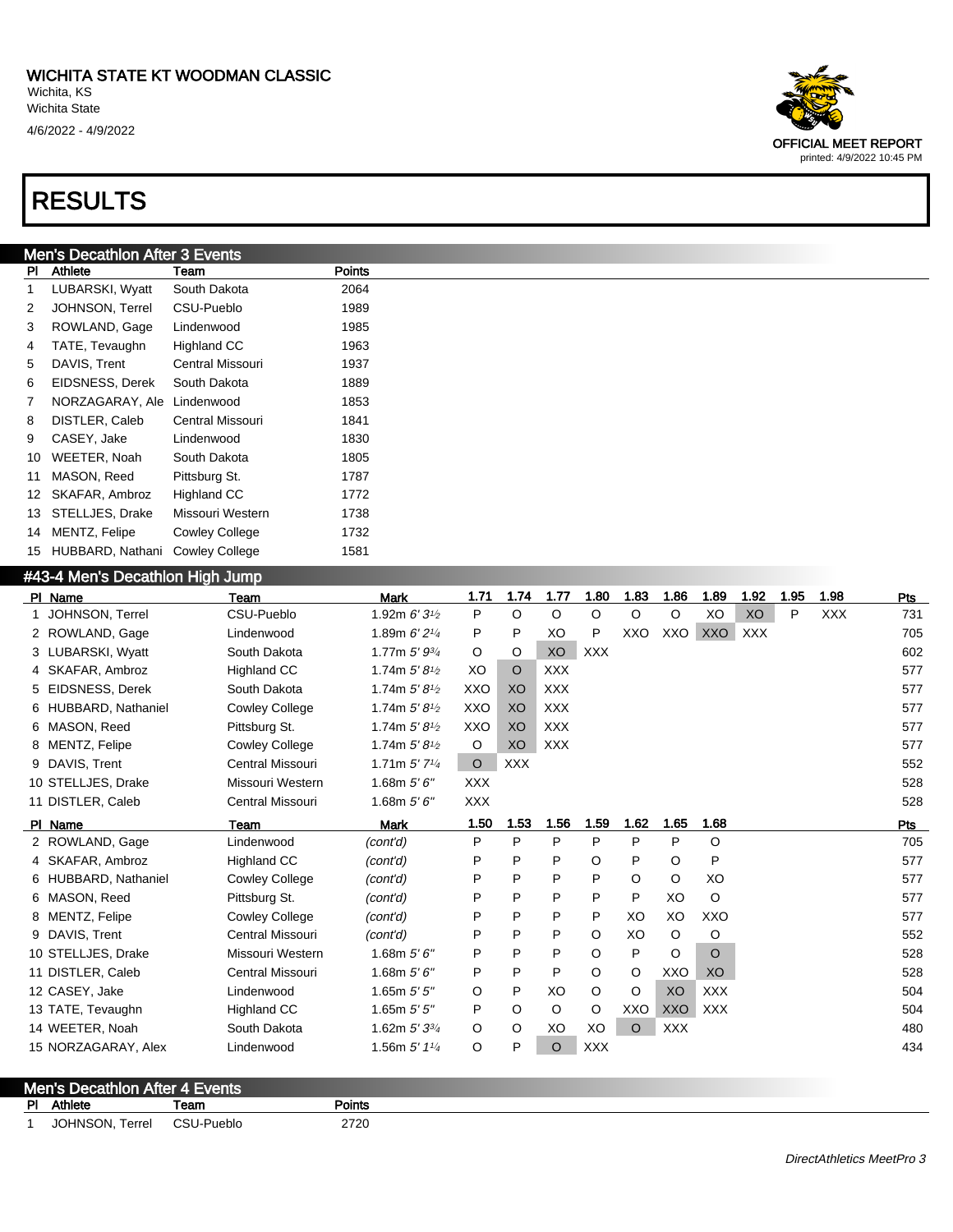#### Men's Decathlon After 4 Events (cont'd)

| PI | Athlete          | Team                  | <b>Points</b> |
|----|------------------|-----------------------|---------------|
| 2  | ROWLAND, Gage    | Lindenwood            | 2690          |
| 3  | LUBARSKI, Wyatt  | South Dakota          | 2666          |
| 4  | DAVIS, Trent     | Central Missouri      | 2489          |
| 5  | TATE, Tevaughn   | <b>Highland CC</b>    | 2467          |
| 6  | EIDSNESS, Derek  | South Dakota          | 2466          |
| 7  | DISTLER, Caleb   | Central Missouri      | 2369          |
| 8  | MASON, Reed      | Pittsburg St.         | 2364          |
| 9  | SKAFAR, Ambroz   | <b>Highland CC</b>    | 2349          |
| 10 | CASEY, Jake      | Lindenwood            | 2334          |
| 11 | MENTZ, Felipe    | <b>Cowley College</b> | 2309          |
| 12 | NORZAGARAY, Ale  | Lindenwood            | 2287          |
| 13 | WEETER, Noah     | South Dakota          | 2285          |
| 14 | STELLJES, Drake  | Missouri Western      | 2266          |
| 15 | HUBBARD, Nathani | <b>Cowley College</b> | 2158          |

#### #43-5 Men's Decathlon 400 Meters

| PI Name              | Team                  | Time       | $H(PI)$ Pts |     |
|----------------------|-----------------------|------------|-------------|-----|
| 1 HUBBARD, Nathaniel | <b>Cowley College</b> | 51.69      | 3(1)        | 738 |
| 2 STELLJES, Drake    | Missouri Western      | 51.91      | 3(2)        | 729 |
| 3 LUBARSKI, Wyatt    | South Dakota          | 52.72      | 3(3)        | 694 |
| 4 DISTLER, Caleb     | Central Missouri      | 52.82      | 1(1)        | 689 |
| 5 EIDSNESS, Derek    | South Dakota          | 53.30      | 1(2)        | 669 |
| 6 ROWLAND, Gage      | Lindenwood            | 53.54      | 3(4)        | 659 |
| 7 JOHNSON, Terrel    | CSU-Pueblo            | 53.70      | 3(5)        | 652 |
| 8 SKAFAR, Ambroz     | Highland CC           | 53.71      | 1(3)        | 652 |
| 9 DAVIS, Trent       | Central Missouri      | 55.78      | 3(6)        | 568 |
| 10 CASEY, Jake       | Lindenwood            | 55.86      | 1(4)        | 565 |
| 11 TATE, Tevaughn    | Highland CC           | 55.98      | 2(1)        | 560 |
| 12 MENTZ, Felipe     | <b>Cowley College</b> | 56.38      | 2(2)        | 545 |
| 13 NORZAGARAY, Alex  | Lindenwood            | 57.49      | 2(3)        | 503 |
| 14 WEETER, Noah      | South Dakota          | 57.99      | 2(4)        | 484 |
| 15 MASON, Reed       | Pittsburg St.         | 58.10      | 2(5)        | 480 |
| SMITH, Ricardo       | Highland CC           | <b>DNS</b> | 1           |     |
| SHURLAND, Andwele    | Highland CC           | <b>DNS</b> | 2           |     |

| Men's Decathlon After 5 Events |                 |                  |               |  |  |  |  |
|--------------------------------|-----------------|------------------|---------------|--|--|--|--|
|                                | PI Athlete      | Team             | <b>Points</b> |  |  |  |  |
|                                | JOHNSON, Terrel | CSU-Pueblo       | 3372          |  |  |  |  |
| $2^{\circ}$                    | LUBARSKI, Wyatt | South Dakota     | 3360          |  |  |  |  |
| 3                              | ROWLAND, Gage   | Lindenwood       | 3349          |  |  |  |  |
| 4                              | EIDSNESS, Derek | South Dakota     | 3135          |  |  |  |  |
| 5 <sub>5</sub>                 | DISTLER, Caleb  | Central Missouri | 3058          |  |  |  |  |
| 6                              | DAVIS, Trent    | Central Missouri | 3057          |  |  |  |  |
| $7^{\circ}$                    | TATE, Tevaughn  | Highland CC      | 3027          |  |  |  |  |
| 8                              | SKAFAR, Ambroz  | Highland CC      | 3001          |  |  |  |  |
| 9                              | STELLJES, Drake | Missouri Western | 2995          |  |  |  |  |
|                                | 10 CASEY, Jake  | Lindenwood       | 2899          |  |  |  |  |

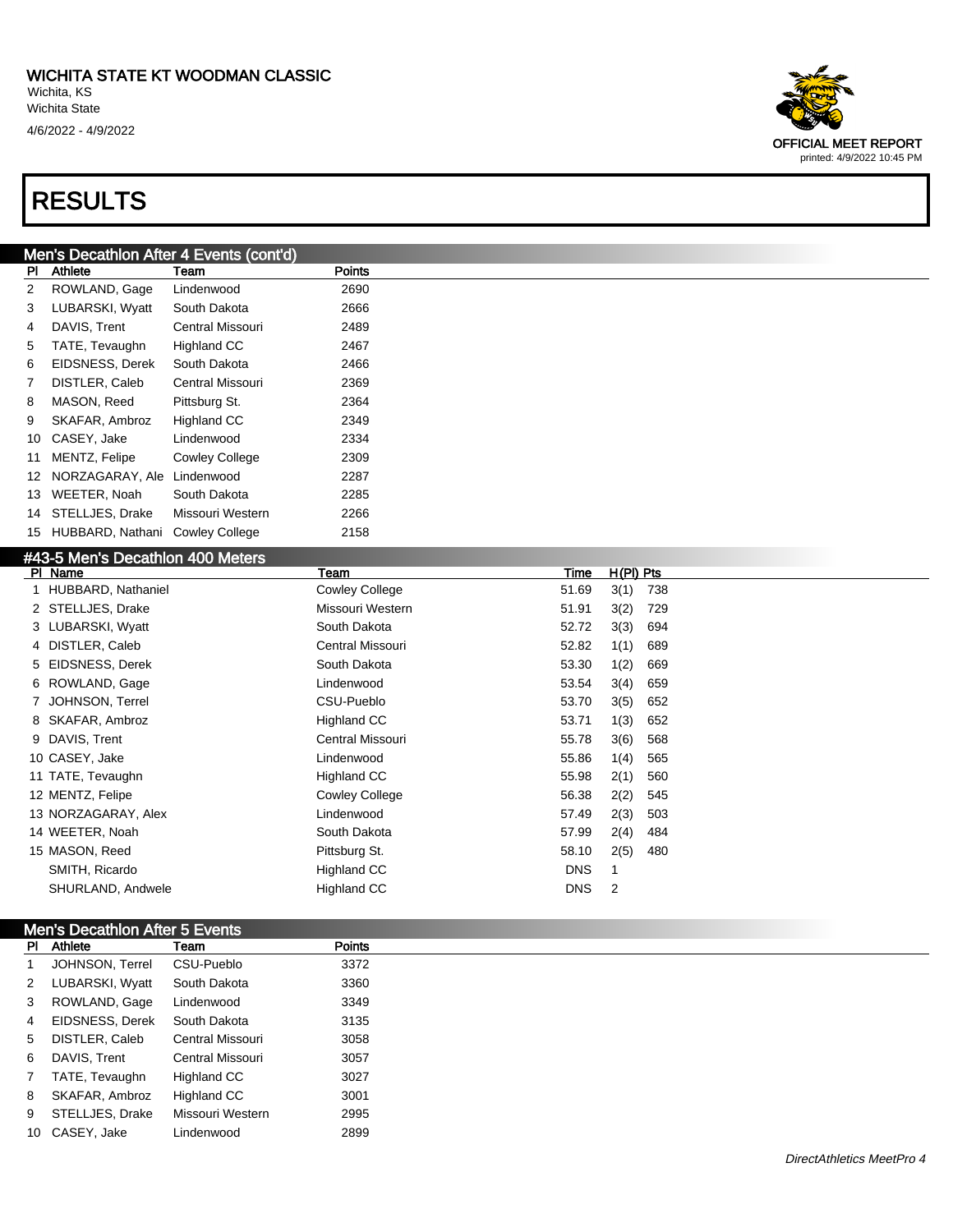4/6/2022 - 4/9/2022



#### RESULTS

|  |                                    | Men's Decathlon After 5 Events (cont'd) |               |  |
|--|------------------------------------|-----------------------------------------|---------------|--|
|  | <b>Athlete</b>                     | Team                                    | <b>Points</b> |  |
|  | 11 HUBBARD, Nathani Cowley College |                                         | 2896          |  |
|  | 12 MENTZ, Felipe                   | <b>Cowley College</b>                   | 2854          |  |
|  | 13 MASON, Reed                     | Pittsburg St.                           | 2844          |  |
|  | 14 NORZAGARAY, Ale Lindenwood      |                                         | 2790          |  |
|  | 15 WEETER, Noah                    | South Dakota                            | 2769          |  |

#### #44-1 Women's Outdoor Heptathlon 100m Hurdles

| PI Name              | Team                  | Time                 | $H(PI)$ Pts |     |
|----------------------|-----------------------|----------------------|-------------|-----|
| 1 MYERS, Kerrigan    | Unattached            | $14.34$ $(+2.2)$     | $3(1)$ 931  |     |
| 2 VANBUSKIRK, Hannah | Central Missouri      | $14.99$ $(+2.2)$     | $3(2)$ 843  |     |
| 3 JUSTUS, Liberty    | South Dakota          | $15.15 \quad (-0.1)$ | 2(1)        | 822 |
| 4 KLIPSTEIN, Abby    | Unattached            | $15.34$ $(+2.2)$     | 3(3)        | 797 |
| 5 FLANAGAN, Mattie   | Pittsburg St.         | $15.48$ $(-0.1)$     | 2(2)        | 779 |
| 6 MILLER, Lynzi      | Missouri Western      | $15.58$ $(-0.1)$     | 2(3)        | 767 |
| 7 BROWN, Liberty     | Central Missouri      | $15.70$ $(+2.2)$     | 3(4)        | 751 |
| 8 RAMAEKERS, Taylor  | Omaha                 | $15.76$ $(-0.1)$     | 2(4)        | 744 |
| 9 MILLER, Erin       | Missouri Western      | 15.99 (+0.6)         | 1(1)        | 715 |
| 10 GRASSER, Taylor   | Washburn              | $18.02$ $(+0.6)$     | 1(2)        | 486 |
| 11 COOMER, Emma      | Lindenwood            | $18.67$ $(+0.6)$     | 1(3)        | 422 |
| SHIRE, Gracie        | <b>Cowley College</b> | <b>DNS</b>           |             |     |

#### Women's Outdoor Heptathlon After 1 Events

| Athlete                | Team             | <b>Points</b> |
|------------------------|------------------|---------------|
| MYERS, Kerrigan        | Unattached       | 931           |
| VANBUSKIRK, Han        | Central Missouri | 843           |
| <b>JUSTUS, Liberty</b> | South Dakota     | 822           |
| KLIPSTEIN, Abby        | Unattached       | 797           |
| FLANAGAN, Mattie       | Pittsburg St.    | 779           |
| MILLER, Lynzi          | Missouri Western | 767           |
| <b>BROWN, Liberty</b>  | Central Missouri | 751           |
| RAMAEKERS, Tayl        | Omaha            | 744           |
| MILLER, Erin           | Missouri Western | 715           |
| GRASSER, Taylor        | Washburn         | 486           |
| COOMER, Emma           | Lindenwood       | 422           |
|                        |                  |               |

#### #44-2 Women's Outdoor Heptathlon High Jump

| PI Name              | Team             | Mark                                      | 1.45       | 1.48       | 1.51 | 1.54       | 1.57       | 1.60       | 1.63       | 1.66 | 1.69    | 1.72       | Pts        |
|----------------------|------------------|-------------------------------------------|------------|------------|------|------------|------------|------------|------------|------|---------|------------|------------|
| 1 VANBUSKIRK, Hannah | Central Missouri | 1.69m $5'6\%$                             | P          | P          | P    |            | XO         |            | O          | O    | $\circ$ | <b>XXX</b> | 842        |
| 2 MYERS, Kerrigan    | Unattached       | 1.60m $5'3''$                             | P          | P          | O    | O          | O          | XO         | <b>XXX</b> |      |         |            | 736        |
| 3 RAMAEKERS, Taylor  | Omaha            | 1.57m $5'$ 1 $\frac{3}{4}$                | XO.        | $\circ$    | O    | O          | XO         | <b>XXX</b> |            |      |         |            | 701        |
| 4 JUSTUS, Liberty    | South Dakota     | 1.54m $5'0\frac{1}{2}$                    | P          | O          | O    | O          | <b>XXX</b> |            |            |      |         |            | 666        |
| 5 MILLER, Erin       | Missouri Western | 1.51m $4'$ 11 <sup>1</sup> / <sub>2</sub> | O          | O          | O    | XXX        |            |            |            |      |         |            | 632        |
| 6 FLANAGAN, Mattie   | Pittsburg St.    | 1.51m $4'$ 11 <sup>1</sup> / <sub>2</sub> | O          | XO         | O    | <b>XXX</b> |            |            |            |      |         |            | 632        |
| 7 MILLER, Lynzi      | Missouri Western | 1.45m $4'9''$                             | <b>XXO</b> | <b>XXX</b> |      |            |            |            |            |      |         |            | 566        |
| 8 KLIPSTEIN, Abby    | Unattached       | 1.42m $4'$ 7 $\frac{3}{4}$                | <b>XXX</b> |            |      |            |            |            |            |      |         |            | 534        |
| 8 GRASSER, Taylor    | Washburn         | 1.42m $4'$ 7 $\frac{3}{4}$                | XXX.       |            |      |            |            |            |            |      |         |            | 534        |
| PI Name              | Team             | <b>Mark</b>                               | 1.29       | 1.30       | 1.33 | 1.36       | 1.39       | 1.42       |            |      |         |            | <b>Pts</b> |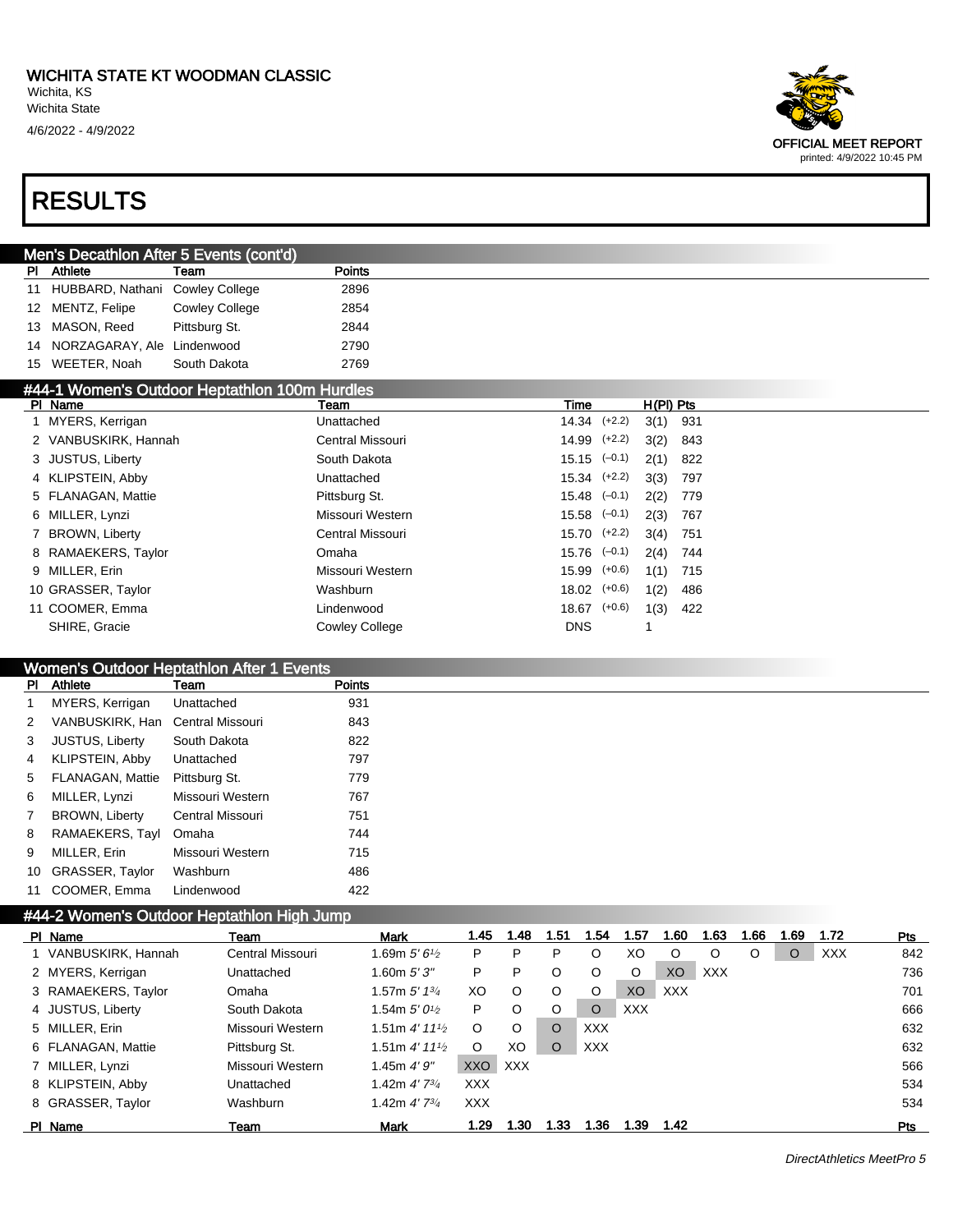



| #44-2 Women's Outdoor Heptathlon High Jump (cont'd) |                  |                                   |   |    |    |            |   |         |  |  |  |  |
|-----------------------------------------------------|------------------|-----------------------------------|---|----|----|------------|---|---------|--|--|--|--|
| 4 JUSTUS, Liberty                                   | South Dakota     | (cont'd)                          | Р | P  | P  | P          | P | O       |  |  |  |  |
| 5 MILLER, Erin                                      | Missouri Western | (cont'd)                          | P |    | P  | P          | P | O       |  |  |  |  |
| 6 FLANAGAN, Mattie                                  | Pittsburg St.    | (cont'd)                          | P | P  | P  | P          | P | $\circ$ |  |  |  |  |
| 7 MILLER, Lynzi                                     | Missouri Western | (cont'd)                          | P | P  | O  | $\Omega$   | O | XO      |  |  |  |  |
| 8 KLIPSTEIN, Abby                                   | Unattached       | 1.42m $4'$ 7 $\frac{3}{4}$        | P | P  | O  | O          | O | XO.     |  |  |  |  |
| 8 GRASSER, Taylor                                   | Washburn         | 1.42m <i>4' 73</i> / <sub>4</sub> | P |    | O  | O          | O | XO      |  |  |  |  |
| 10 BROWN, Liberty                                   | Central Missouri | 1.33m $4'4\frac{1}{4}$            | O |    | XO | <b>XXX</b> |   |         |  |  |  |  |
| 11 COOMER, Emma                                     | Lindenwood       | 1.33m $4'4'4'$                    | P | XC | XO | <b>XXX</b> |   |         |  |  |  |  |
|                                                     |                  |                                   |   |    |    |            |   |         |  |  |  |  |

#### Women's Outdoor Heptathlon After 2 Events

| PI | Athlete                | Team             | <b>Points</b> |
|----|------------------------|------------------|---------------|
| 1  | VANBUSKIRK, Han        | Central Missouri | 1685          |
| 2  | MYERS, Kerrigan        | Unattached       | 1667          |
| 3  | <b>JUSTUS, Liberty</b> | South Dakota     | 1488          |
| 4  | RAMAEKERS, Tayl        | Omaha            | 1445          |
| 5  | FLANAGAN, Mattie       | Pittsburg St.    | 1411          |
| 6  | MILLER, Erin           | Missouri Western | 1347          |
| 7  | MILLER, Lynzi          | Missouri Western | 1333          |
| 8  | <b>KLIPSTEIN, Abby</b> | Unattached       | 1331          |
| 9  | <b>BROWN, Liberty</b>  | Central Missouri | 1190          |
| 10 | GRASSER, Taylor        | Washburn         | 1020          |
| 11 | COOMER, Emma           | Lindenwood       | 861           |

#### #44-3 Women's Outdoor Heptathlon Shot Put

| PI Name              | Team                  | Mark                                        | Rnd 1 | Rnd 2       | Rnd 3       | Rnd 4 | Rnd 5 | Rnd 6 | <b>Pts</b> |
|----------------------|-----------------------|---------------------------------------------|-------|-------------|-------------|-------|-------|-------|------------|
| 1 VANBUSKIRK, Hannah | Central Missouri      | 10.16m $33'$ 4"                             | 9.75  | 9.89        | 10.16       |       |       |       | 540        |
| 2 JUSTUS, Liberty    | South Dakota          | 10.02m $32'$ 10 <sup>1</sup> / <sub>2</sub> | 9.40  | 10.02       | 9.42        |       |       |       | 531        |
| 3 MILLER, Lynzi      | Missouri Western      | $9.70m$ 31' 10"                             | 9.70  | <b>FOUL</b> | 8.66        |       |       |       | 510        |
| 4 FLANAGAN, Mattie   | Pittsburg St.         | 9.62m $31'6^{3/4}$                          | 9.30  | 9.62        | 9.47        |       |       |       | 505        |
| 5 MYERS, Kerrigan    | Unattached            | $9.27m$ $30'5''$                            | 8.74  | <b>FOUL</b> | 9.27        |       |       |       | 482        |
| 6 KLIPSTEIN, Abby    | Unattached            | 9.26m $30'$ $4\frac{3}{4}$                  | 9.26  | 9.24        | <b>FOUL</b> |       |       |       | 481        |
| 7 BROWN, Liberty     | Central Missouri      | 8.86m 29' 1"                                | 8.48  | 8.81        | 8.86        |       |       |       | 455        |
| 8 RAMAEKERS, Taylor  | Omaha                 | 8.81m 28' 11"                               | 8.80  | 8.58        | 8.81        |       |       |       | 452        |
| 9 MILLER, Erin       | Missouri Western      | 8.66m 28' 5''                               | 7.93  | 7.89        | 8.66        |       |       |       | 442        |
| 10 GRASSER, Taylor   | Washburn              | 8.08m $26'6''/4$                            | 8.08  | 7.44        | 8.04        |       |       |       | 405        |
| 11 COOMER, Emma      | Lindenwood            | 6.19m $20'3^{3}/4$                          | 6.13  | 6.19        | <b>FOUL</b> |       |       |       | 283        |
| SHIRE, Gracie        | <b>Cowley College</b> | <b>DNS</b>                                  |       |             |             |       |       |       |            |

|                | Women's Outdoor Heptathlon After 3 Events |                  |               |  |  |  |  |  |
|----------------|-------------------------------------------|------------------|---------------|--|--|--|--|--|
|                | PI Athlete                                | Team             | <b>Points</b> |  |  |  |  |  |
| $\mathbf{1}$   | VANBUSKIRK, Han Central Missouri          |                  | 2225          |  |  |  |  |  |
| $\overline{2}$ | MYERS, Kerrigan                           | Unattached       | 2149          |  |  |  |  |  |
| $3^{\circ}$    | JUSTUS, Liberty                           | South Dakota     | 2019          |  |  |  |  |  |
|                | 4 FLANAGAN, Mattie                        | Pittsburg St.    | 1916          |  |  |  |  |  |
|                | 5 RAMAEKERS, Tayl Omaha                   |                  | 1897          |  |  |  |  |  |
| 6              | MILLER, Lynzi                             | Missouri Western | 1843          |  |  |  |  |  |
| $\overline{7}$ | KLIPSTEIN, Abby                           | Unattached       | 1812          |  |  |  |  |  |
| 8              | MILLER, Erin                              | Missouri Western | 1789          |  |  |  |  |  |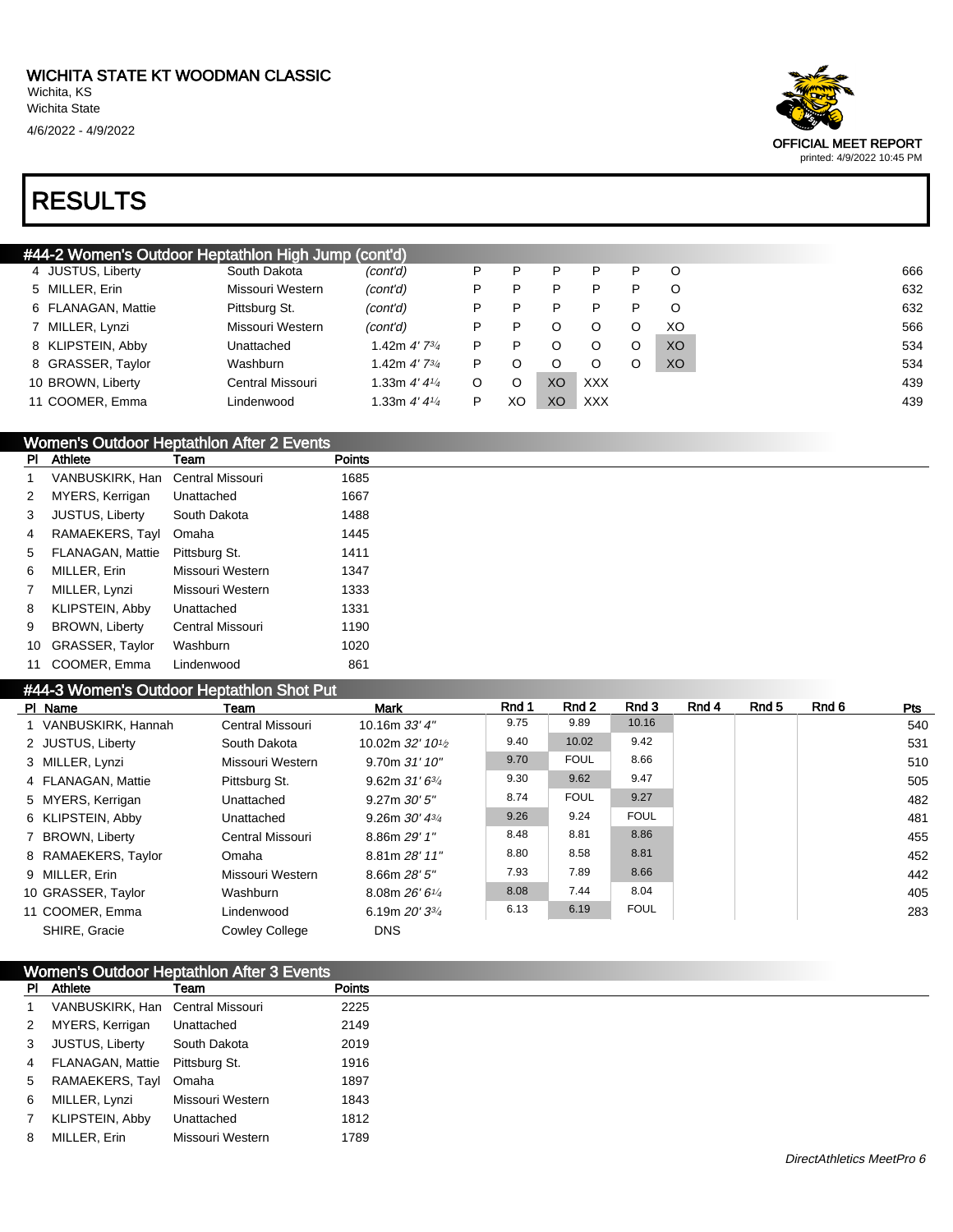

|                                             | Women's Outdoor Heptathlon After 3 Events (cont'd) |                  |               |      |  |             |  |  |  |  |  |
|---------------------------------------------|----------------------------------------------------|------------------|---------------|------|--|-------------|--|--|--|--|--|
| PI.                                         | Athlete                                            | Team             | <b>Points</b> |      |  |             |  |  |  |  |  |
| 9                                           | <b>BROWN, Liberty</b>                              | Central Missouri | 1645          |      |  |             |  |  |  |  |  |
| 10                                          | GRASSER, Taylor                                    | Washburn         | 1425          |      |  |             |  |  |  |  |  |
| 11                                          | COOMER, Emma                                       | Lindenwood       | 1144          |      |  |             |  |  |  |  |  |
| #44-4 Women's Outdoor Heptathlon 200 Meters |                                                    |                  |               |      |  |             |  |  |  |  |  |
|                                             | PI Name                                            |                  | Team          | Time |  | $H(PI)$ Pts |  |  |  |  |  |

| <b>FI NATIG</b>      | ו ווספו               | ,,,,,,           | пти гь |     |
|----------------------|-----------------------|------------------|--------|-----|
| 1 MILLER, Lynzi      | Missouri Western      | $26.35$ $(+1.6)$ | 2(1)   | 767 |
| 2 MYERS, Kerrigan    | Unattached            | $26.52$ $(+1.6)$ | 2(2)   | 752 |
| 3 BROWN, Liberty     | Central Missouri      | $26.61$ (+1.6)   | 2(3)   | 745 |
| 4 JUSTUS, Liberty    | South Dakota          | $26.63$ $(+1.6)$ | 2(4)   | 743 |
| 5 VANBUSKIRK, Hannah | Central Missouri      | $26.68$ $(+1.6)$ | 2(5)   | 739 |
| 6 FLANAGAN, Mattie   | Pittsburg St.         | 27.27 (+1.6)     | 2(6)   | 690 |
| 7 COOMER, Emma       | Lindenwood            | $27.86$ $(+1.1)$ | 1(1)   | 642 |
| 8 RAMAEKERS, Taylor  | Omaha                 | $28.55$ $(+1.1)$ | 1(2)   | 588 |
| 9 MILLER, Erin       | Missouri Western      | 29.06 (+1.1)     | 1(3)   | 550 |
| 10 KLIPSTEIN, Abby   | Unattached            | 29.19 (+1.1)     | 1(4)   | 540 |
| 11 GRASSER, Taylor   | Washburn              | $29.88$ $(+1.1)$ | 1(5)   | 491 |
| SHIRE, Gracie        | <b>Cowley College</b> | <b>DNS</b>       |        |     |
|                      |                       |                  |        |     |

#### Women's Outdoor Heptathlon After 4 Events

| PI.          | Athlete                          | Team             | <b>Points</b> |
|--------------|----------------------------------|------------------|---------------|
|              | VANBUSKIRK, Han Central Missouri |                  | 2964          |
| $2^{\circ}$  | MYERS, Kerrigan                  | Unattached       | 2901          |
| 3            | <b>JUSTUS, Liberty</b>           | South Dakota     | 2762          |
| 4            | MILLER, Lynzi                    | Missouri Western | 2610          |
| 5            | FLANAGAN, Mattie                 | Pittsburg St.    | 2606          |
| 6            | RAMAEKERS, Tayl                  | Omaha            | 2485          |
| $\mathbf{7}$ | <b>BROWN, Liberty</b>            | Central Missouri | 2390          |
| 8            | KLIPSTEIN, Abby                  | Unattached       | 2352          |
| 9            | MILLER, Erin                     | Missouri Western | 2339          |
|              | 10 GRASSER, Taylor               | Washburn         | 1916          |
| 11           | COOMER, Emma                     | Lindenwood       | 1786          |

#### #43-6 Men's Decathlon 110m Hurdles

| PI Name              | Team                  | Time             | $H(PI)$ Pts |
|----------------------|-----------------------|------------------|-------------|
| 1 WEETER, Noah       | South Dakota          | $16.24$ $(+0.1)$ | 4(1)<br>706 |
| 2 LUBARSKI, Wyatt    | South Dakota          | $16.33$ $(+1.1)$ | 2(1)<br>696 |
| 3 JOHNSON, Terrel    | CSU-Pueblo            | $16.52$ $(+0.2)$ | 3(1)<br>675 |
| 4 EIDSNESS, Derek    | South Dakota          | $16.75$ $(+1.1)$ | 2(2)<br>651 |
| 5 ROWLAND, Gage      | Lindenwood            | $16.97$ $(+1.1)$ | 2(3)<br>627 |
| 6 HUBBARD, Nathaniel | <b>Cowley College</b> | $17.31$ $(+2.1)$ | 1(1)<br>592 |
| 7 DAVIS, Trent       | Central Missouri      | $17.38$ $(+0.2)$ | 3(2)<br>585 |
| 8 DISTLER, Caleb     | Central Missouri      | $17.58$ $(+0.1)$ | 4(2)<br>565 |
| 9 CASEY, Jake        | Lindenwood            | $17.64$ $(+1.1)$ | 2(4)<br>559 |
| 10 TATE, Tevaughn    | Highland CC           | $18.13$ $(+0.1)$ | 4(3)<br>512 |
| 11 MENTZ, Felipe     | <b>Cowley College</b> | $18.36$ $(+0.2)$ | 3(3)<br>490 |
| 12 STELLJES, Drake   | Missouri Western      | $18.54$ $(+2.1)$ | 1(2)<br>474 |
| 13 SKAFAR, Ambroz    | Highland CC           | $18.83$ $(+0.2)$ | 3(4)<br>447 |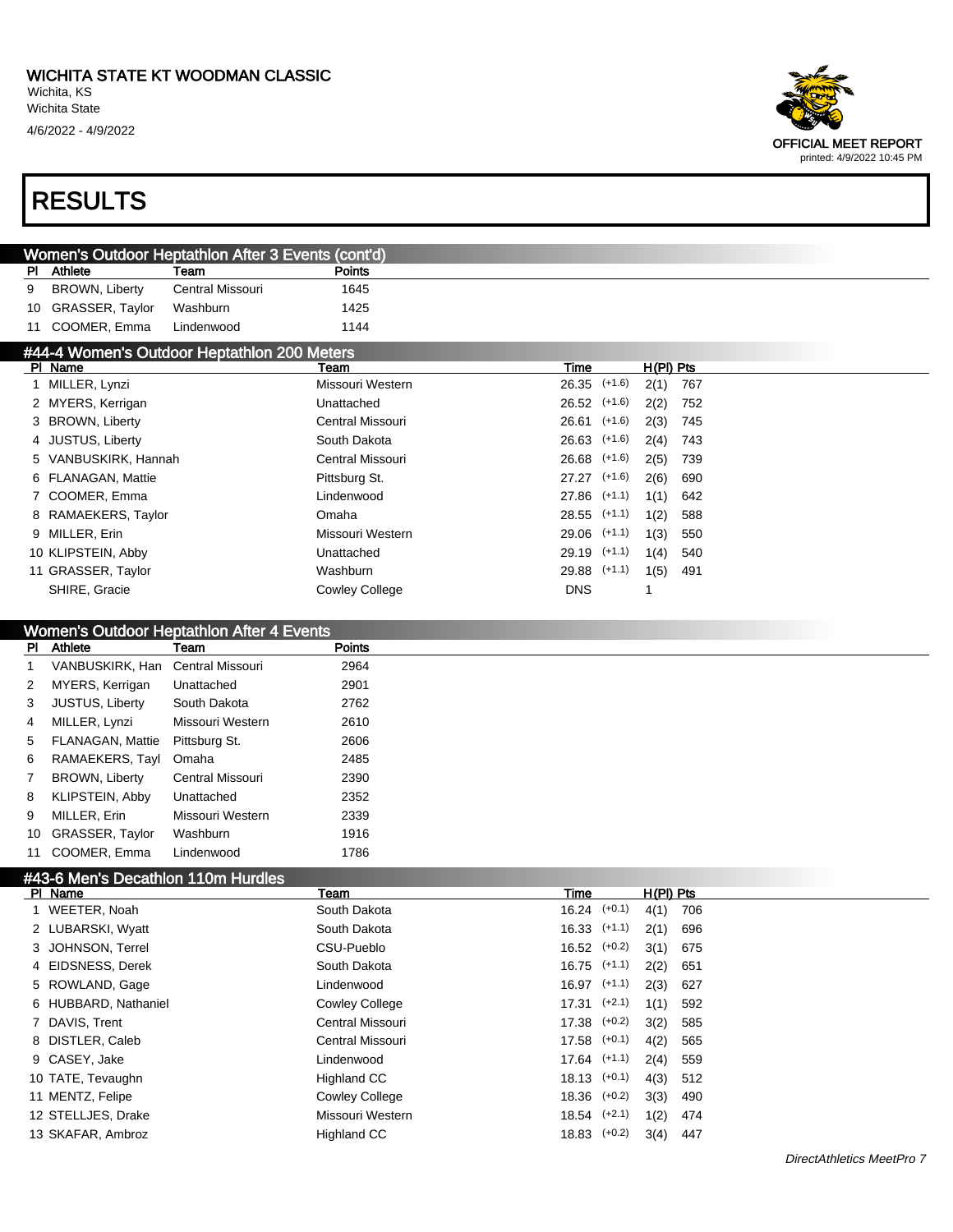

| #43-6 Men's Decathlon 110m Hurdles (cont'd) |                                |                         |               |  |                  |             |     |  |  |  |  |  |
|---------------------------------------------|--------------------------------|-------------------------|---------------|--|------------------|-------------|-----|--|--|--|--|--|
|                                             | PI Name                        |                         | Team          |  | Time             | $H(PI)$ Pts |     |  |  |  |  |  |
|                                             | 14 MASON, Reed                 |                         | Pittsburg St. |  | $19.43$ $(+0.1)$ | 4(4)        | 396 |  |  |  |  |  |
|                                             | NORZAGARAY, Alex               |                         | Lindenwood    |  | <b>DNF</b>       |             |     |  |  |  |  |  |
|                                             |                                |                         |               |  |                  |             |     |  |  |  |  |  |
|                                             | Men's Decathlon After 6 Events |                         |               |  |                  |             |     |  |  |  |  |  |
| PI.                                         | Athlete                        | Team                    | <b>Points</b> |  |                  |             |     |  |  |  |  |  |
|                                             | LUBARSKI, Wyatt                | South Dakota            | 4056          |  |                  |             |     |  |  |  |  |  |
| $\mathbf{2}^{\circ}$                        | JOHNSON, Terrel                | CSU-Pueblo              | 4047          |  |                  |             |     |  |  |  |  |  |
| 3                                           | ROWLAND, Gage                  | Lindenwood              | 3976          |  |                  |             |     |  |  |  |  |  |
| 4                                           | EIDSNESS, Derek                | South Dakota            | 3786          |  |                  |             |     |  |  |  |  |  |
| 5                                           | DAVIS, Trent                   | <b>Central Missouri</b> | 3642          |  |                  |             |     |  |  |  |  |  |
| 6                                           | DISTLER, Caleb                 | Central Missouri        | 3623          |  |                  |             |     |  |  |  |  |  |
| 7                                           | TATE, Tevaughn                 | Highland CC             | 3539          |  |                  |             |     |  |  |  |  |  |
| 8                                           | HUBBARD, Nathani               | <b>Cowley College</b>   | 3488          |  |                  |             |     |  |  |  |  |  |
| 9                                           | WEETER, Noah                   | South Dakota            | 3475          |  |                  |             |     |  |  |  |  |  |
| 10                                          | STELLJES, Drake                | Missouri Western        | 3469          |  |                  |             |     |  |  |  |  |  |
|                                             | 11 CASEY, Jake                 | Lindenwood              | 3458          |  |                  |             |     |  |  |  |  |  |
| 12                                          | SKAFAR, Ambroz                 | Highland CC             | 3448          |  |                  |             |     |  |  |  |  |  |
| 13                                          | MENTZ, Felipe                  | <b>Cowley College</b>   | 3344          |  |                  |             |     |  |  |  |  |  |

#### #43-7 Men's Decathlon Discus

14 MASON, Reed Pittsburg St. 3240 15 NORZAGARAY, Ale Lindenwood 2790

| PI Name               | Team                  | Mark            | Rnd 1       | Rnd 2       | Rnd 3       | Rnd 4 | Rnd 5 | Rnd 6 | Pts |
|-----------------------|-----------------------|-----------------|-------------|-------------|-------------|-------|-------|-------|-----|
| 1 TATE, Tevaughn      | <b>Highland CC</b>    | 41.39m 135' 9"  | 41.39       | 40.94       | <b>FOUL</b> |       |       |       | 693 |
| 2 NORZAGARAY, Alex    | Lindenwood            | 37.46m 122' 11" | 34.49       | 36.69       | 37.46       |       |       |       | 613 |
| 3 MASON, Reed         | Pittsburg St.         | 33.86m 111' 1"  | 33.86       | 28.23       | 31.59       |       |       |       | 541 |
| 4 DAVIS, Trent        | Central Missouri      | 33.17m 108' 10" | 32.47       | 33.17       | 30.96       |       |       |       | 527 |
| 5 LUBARSKI, Wyatt     | South Dakota          | 32.88m 107' 10" | 32.88       | 29.97       | <b>FOUL</b> |       |       |       | 521 |
| 6 DISTLER, Caleb      | Central Missouri      | 32.38m 106' 3"  | 27.19       | 32.38       | <b>FOUL</b> |       |       |       | 511 |
| 7 ROWLAND, Gage       | Lindenwood            | 31.05m 101' 10" | <b>FOUL</b> | 31.05       | 30.15       |       |       |       | 485 |
| 8 SKAFAR, Ambroz      | Highland CC           | 30.51m 100' 1"  | 30.51       | <b>FOUL</b> | <b>FOUL</b> |       |       |       | 474 |
| 9 MENTZ, Felipe       | <b>Cowley College</b> | 29.40m 96' 5"   | 29.40       | <b>FOUL</b> | 29.34       |       |       |       | 453 |
| 10 CASEY, Jake        | Lindenwood            | 28.74m 94' 3"   | <b>FOUL</b> | <b>FOUL</b> | 28.74       |       |       |       | 440 |
| 11 EIDSNESS, Derek    | South Dakota          | 28.09m 92' 2"   | 28.09       | 26.54       | 25.85       |       |       |       | 427 |
| 12 HUBBARD, Nathaniel | <b>Cowley College</b> | 27.64m 90'8"    | 27.64       | 25.06       | 20.47       |       |       |       | 418 |
| 13 WEETER, Noah       | South Dakota          | 27.13m 89' 0"   | 20.23       | <b>FOUL</b> | 27.13       |       |       |       | 408 |
| 14 JOHNSON, Terrel    | CSU-Pueblo            | 26.87m 88' 2"   | 26.68       | <b>FOUL</b> | 26.87       |       |       |       | 403 |
| 15 STELLJES, Drake    | Missouri Western      | 22.75m 74' 8"   | 20.15       | 22.75       | 21.69       |       |       |       | 324 |

|             | <b>Men's Decathlon After 7 Events</b> |                  |               |  |  |  |
|-------------|---------------------------------------|------------------|---------------|--|--|--|
|             | PI Athlete                            | Team             | <b>Points</b> |  |  |  |
|             | LUBARSKI, Wyatt                       | South Dakota     | 4577          |  |  |  |
| $2^{\circ}$ | ROWLAND, Gage                         | Lindenwood       | 4461          |  |  |  |
| 3           | JOHNSON, Terrel                       | CSU-Pueblo       | 4450          |  |  |  |
| 4           | TATE, Tevaughn                        | Highland CC      | 4232          |  |  |  |
| 5           | EIDSNESS, Derek                       | South Dakota     | 4213          |  |  |  |
| 6           | DAVIS, Trent                          | Central Missouri | 4169          |  |  |  |
|             |                                       |                  |               |  |  |  |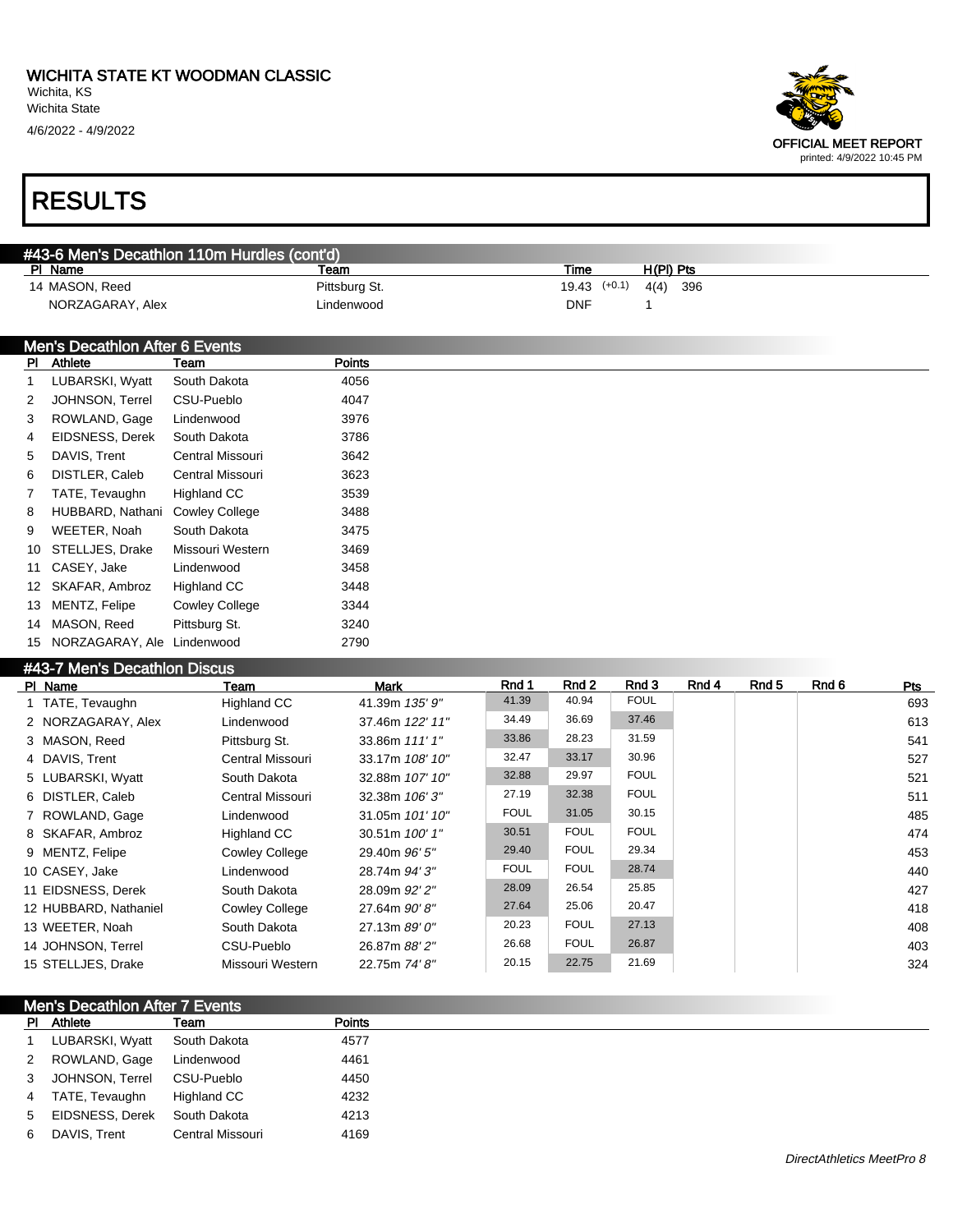

#### Men's Decathlon After 7 Events (cont'd)

| PI | Athlete          | Team                  | Points |
|----|------------------|-----------------------|--------|
| 7  | DISTLER, Caleb   | Central Missouri      | 4134   |
| 8  | SKAFAR, Ambroz   | <b>Highland CC</b>    | 3922   |
| 9  | HUBBARD, Nathani | <b>Cowley College</b> | 3906   |
| 10 | CASEY, Jake      | Lindenwood            | 3898   |
| 11 | WEETER, Noah     | South Dakota          | 3883   |
|    | 12 MENTZ, Felipe | <b>Cowley College</b> | 3797   |
| 13 | STELLJES, Drake  | Missouri Western      | 3793   |
| 14 | MASON, Reed      | Pittsburg St.         | 3781   |
| 15 | NORZAGARAY, Ale  | Lindenwood            | 3403   |
|    |                  |                       |        |

#### #43-8 Men's Decathlon Pole Vault

| P<br>P<br>P<br>P<br>P<br>O<br>P<br>1 DAVIS, Trent<br>Central Missouri<br>4.35m 14' 31/4<br>O<br>XO<br><b>XXX</b><br>716<br>P<br>O<br>P<br><b>XXX</b><br>P<br>P<br>P<br>$\circ$<br>P<br>2 ROWLAND, Gage<br>4.15m 13' 71/4<br>Lindenwood<br>3 MASON, Reed<br>P<br>P<br>XO<br><b>XXO</b><br><b>XXX</b><br>659<br>Pittsburg St.<br>4.15m 13' 71/4<br>XO<br>O<br>O<br>P<br>P<br>P<br>XO<br>XO<br>$\circ$<br><b>XXX</b><br>4 SKAFAR, Ambroz<br><b>Highland CC</b><br>4.05m 13' 31/2<br>631<br><b>XXX</b><br>5 LUBARSKI, Wyatt<br>South Dakota<br>3.75m $12'3^{1/2}$<br>O<br>P<br>$\circ$<br>549<br><b>Highland CC</b><br>3.75m 12' 31/2<br>P<br>549<br>6 TATE, Tevaughn<br>O<br><b>XXO</b><br><b>XXX</b><br><b>XXX</b><br>522<br>7 WEETER, Noah<br>South Dakota<br>3.65m 11' 11 <sup>3/4</sup><br>$\circ$<br>O<br>8 DISTLER, Caleb<br>Central Missouri<br>3.45m 11' 33/4<br><b>XXX</b><br>469<br>2.55<br>2.75<br>2.85<br>3.05<br>3.15<br>3.25<br>3.35<br>2.65<br>2.95<br>3.45<br>Pts<br><b>Mark</b><br>PI Name<br>Team<br>P<br>P<br>P<br>P<br>P<br>P<br>P<br>P<br>Highland CC<br>(cont'd)<br>O<br>O<br>549<br>6 TATE, Tevaughn<br>P<br>P<br>P<br>P<br>P<br>P<br>O<br>P<br>P<br>522<br>7 WEETER, Noah<br>South Dakota<br>XO<br>(cont'd)<br>P<br>P<br>XO<br>8 DISTLER, Caleb<br>Central Missouri<br>$\circ$<br>O<br>XXO<br>O<br>O<br><b>XXO</b><br><b>XO</b><br>469<br>3.45m $11'3^{3/4}$<br>XO<br>$\circ$<br><b>XXX</b><br>444<br>CSU-Pueblo<br>3.35m 10' 11 <sup>3/4</sup><br>P<br>P<br>XO<br>O<br>O<br>O<br>9 JOHNSON, Terrel<br>$\circ$<br>P<br>O<br>P<br>O<br>XO<br>444<br>10 CASEY, Jake<br>Lindenwood<br>3.35m $10'$ 11 $\frac{3}{4}$<br>P<br>O<br>O<br>XXO<br><b>XXX</b><br><b>XXX</b><br><b>Cowley College</b><br>3.25m 10'8''<br>O<br>O<br>$\circ$<br>XO<br>O<br>O<br>418<br>11 MENTZ, Felipe<br>O<br>$\circ$<br>P<br>P<br>P<br>P<br>P<br>P<br>XXO<br>$\circ$<br>P<br><b>XXX</b><br>3.15m $10'4''$<br>393<br>12 NORZAGARAY, Alex<br>Lindenwood<br>P<br>P<br>P<br><b>XXO</b><br><b>XXX</b><br>345<br>13 STELLJES, Drake<br>Missouri Western<br>$2.95m$ $9'8''$<br>XO<br>XO<br>XO<br><b>XXX</b><br>14 HUBBARD, Nathaniel<br><b>Cowley College</b><br>2.85m $9'$ 4 $\frac{1}{4}$<br>$\circ$<br>$\circ$<br>321<br><b>XXX</b><br>15 EIDSNESS, Derek<br>O<br>P<br><b>XXO</b><br>South Dakota<br>2.75m $9'0\frac{1}{4}$<br>298<br>2.35<br>2.45<br>2.25<br>Pts<br>PI Name<br>Mark<br>Team<br>P<br>P<br>O<br>14 HUBBARD, Nathaniel<br>Cowley College<br>(cont'd)<br>321<br>15 EIDSNESS, Derek<br>O<br>O<br>P<br>298<br>South Dakota<br>(cont'd) | PI Name | Team | Mark | 3.55 | 3.65 | 3.75 | 3.85 | 3.95 | 4.05 | 4.15 | 4.25 | 4.35 | 4.45 | Pts |
|------------------------------------------------------------------------------------------------------------------------------------------------------------------------------------------------------------------------------------------------------------------------------------------------------------------------------------------------------------------------------------------------------------------------------------------------------------------------------------------------------------------------------------------------------------------------------------------------------------------------------------------------------------------------------------------------------------------------------------------------------------------------------------------------------------------------------------------------------------------------------------------------------------------------------------------------------------------------------------------------------------------------------------------------------------------------------------------------------------------------------------------------------------------------------------------------------------------------------------------------------------------------------------------------------------------------------------------------------------------------------------------------------------------------------------------------------------------------------------------------------------------------------------------------------------------------------------------------------------------------------------------------------------------------------------------------------------------------------------------------------------------------------------------------------------------------------------------------------------------------------------------------------------------------------------------------------------------------------------------------------------------------------------------------------------------------------------------------------------------------------------------------------------------------------------------------------------------------------------------------------------------------------------------------------------------------------------------------------------------------------------------------------------------------------------------------------------------------------------------------------------------------------------------|---------|------|------|------|------|------|------|------|------|------|------|------|------|-----|
|                                                                                                                                                                                                                                                                                                                                                                                                                                                                                                                                                                                                                                                                                                                                                                                                                                                                                                                                                                                                                                                                                                                                                                                                                                                                                                                                                                                                                                                                                                                                                                                                                                                                                                                                                                                                                                                                                                                                                                                                                                                                                                                                                                                                                                                                                                                                                                                                                                                                                                                                          |         |      |      |      |      |      |      |      |      |      |      |      |      |     |
|                                                                                                                                                                                                                                                                                                                                                                                                                                                                                                                                                                                                                                                                                                                                                                                                                                                                                                                                                                                                                                                                                                                                                                                                                                                                                                                                                                                                                                                                                                                                                                                                                                                                                                                                                                                                                                                                                                                                                                                                                                                                                                                                                                                                                                                                                                                                                                                                                                                                                                                                          |         |      |      |      |      |      |      |      |      |      |      |      |      | 659 |
|                                                                                                                                                                                                                                                                                                                                                                                                                                                                                                                                                                                                                                                                                                                                                                                                                                                                                                                                                                                                                                                                                                                                                                                                                                                                                                                                                                                                                                                                                                                                                                                                                                                                                                                                                                                                                                                                                                                                                                                                                                                                                                                                                                                                                                                                                                                                                                                                                                                                                                                                          |         |      |      |      |      |      |      |      |      |      |      |      |      |     |
|                                                                                                                                                                                                                                                                                                                                                                                                                                                                                                                                                                                                                                                                                                                                                                                                                                                                                                                                                                                                                                                                                                                                                                                                                                                                                                                                                                                                                                                                                                                                                                                                                                                                                                                                                                                                                                                                                                                                                                                                                                                                                                                                                                                                                                                                                                                                                                                                                                                                                                                                          |         |      |      |      |      |      |      |      |      |      |      |      |      |     |
|                                                                                                                                                                                                                                                                                                                                                                                                                                                                                                                                                                                                                                                                                                                                                                                                                                                                                                                                                                                                                                                                                                                                                                                                                                                                                                                                                                                                                                                                                                                                                                                                                                                                                                                                                                                                                                                                                                                                                                                                                                                                                                                                                                                                                                                                                                                                                                                                                                                                                                                                          |         |      |      |      |      |      |      |      |      |      |      |      |      |     |
|                                                                                                                                                                                                                                                                                                                                                                                                                                                                                                                                                                                                                                                                                                                                                                                                                                                                                                                                                                                                                                                                                                                                                                                                                                                                                                                                                                                                                                                                                                                                                                                                                                                                                                                                                                                                                                                                                                                                                                                                                                                                                                                                                                                                                                                                                                                                                                                                                                                                                                                                          |         |      |      |      |      |      |      |      |      |      |      |      |      |     |
|                                                                                                                                                                                                                                                                                                                                                                                                                                                                                                                                                                                                                                                                                                                                                                                                                                                                                                                                                                                                                                                                                                                                                                                                                                                                                                                                                                                                                                                                                                                                                                                                                                                                                                                                                                                                                                                                                                                                                                                                                                                                                                                                                                                                                                                                                                                                                                                                                                                                                                                                          |         |      |      |      |      |      |      |      |      |      |      |      |      |     |
|                                                                                                                                                                                                                                                                                                                                                                                                                                                                                                                                                                                                                                                                                                                                                                                                                                                                                                                                                                                                                                                                                                                                                                                                                                                                                                                                                                                                                                                                                                                                                                                                                                                                                                                                                                                                                                                                                                                                                                                                                                                                                                                                                                                                                                                                                                                                                                                                                                                                                                                                          |         |      |      |      |      |      |      |      |      |      |      |      |      |     |
|                                                                                                                                                                                                                                                                                                                                                                                                                                                                                                                                                                                                                                                                                                                                                                                                                                                                                                                                                                                                                                                                                                                                                                                                                                                                                                                                                                                                                                                                                                                                                                                                                                                                                                                                                                                                                                                                                                                                                                                                                                                                                                                                                                                                                                                                                                                                                                                                                                                                                                                                          |         |      |      |      |      |      |      |      |      |      |      |      |      |     |
|                                                                                                                                                                                                                                                                                                                                                                                                                                                                                                                                                                                                                                                                                                                                                                                                                                                                                                                                                                                                                                                                                                                                                                                                                                                                                                                                                                                                                                                                                                                                                                                                                                                                                                                                                                                                                                                                                                                                                                                                                                                                                                                                                                                                                                                                                                                                                                                                                                                                                                                                          |         |      |      |      |      |      |      |      |      |      |      |      |      |     |
|                                                                                                                                                                                                                                                                                                                                                                                                                                                                                                                                                                                                                                                                                                                                                                                                                                                                                                                                                                                                                                                                                                                                                                                                                                                                                                                                                                                                                                                                                                                                                                                                                                                                                                                                                                                                                                                                                                                                                                                                                                                                                                                                                                                                                                                                                                                                                                                                                                                                                                                                          |         |      |      |      |      |      |      |      |      |      |      |      |      |     |
|                                                                                                                                                                                                                                                                                                                                                                                                                                                                                                                                                                                                                                                                                                                                                                                                                                                                                                                                                                                                                                                                                                                                                                                                                                                                                                                                                                                                                                                                                                                                                                                                                                                                                                                                                                                                                                                                                                                                                                                                                                                                                                                                                                                                                                                                                                                                                                                                                                                                                                                                          |         |      |      |      |      |      |      |      |      |      |      |      |      |     |
|                                                                                                                                                                                                                                                                                                                                                                                                                                                                                                                                                                                                                                                                                                                                                                                                                                                                                                                                                                                                                                                                                                                                                                                                                                                                                                                                                                                                                                                                                                                                                                                                                                                                                                                                                                                                                                                                                                                                                                                                                                                                                                                                                                                                                                                                                                                                                                                                                                                                                                                                          |         |      |      |      |      |      |      |      |      |      |      |      |      |     |
|                                                                                                                                                                                                                                                                                                                                                                                                                                                                                                                                                                                                                                                                                                                                                                                                                                                                                                                                                                                                                                                                                                                                                                                                                                                                                                                                                                                                                                                                                                                                                                                                                                                                                                                                                                                                                                                                                                                                                                                                                                                                                                                                                                                                                                                                                                                                                                                                                                                                                                                                          |         |      |      |      |      |      |      |      |      |      |      |      |      |     |
|                                                                                                                                                                                                                                                                                                                                                                                                                                                                                                                                                                                                                                                                                                                                                                                                                                                                                                                                                                                                                                                                                                                                                                                                                                                                                                                                                                                                                                                                                                                                                                                                                                                                                                                                                                                                                                                                                                                                                                                                                                                                                                                                                                                                                                                                                                                                                                                                                                                                                                                                          |         |      |      |      |      |      |      |      |      |      |      |      |      |     |
|                                                                                                                                                                                                                                                                                                                                                                                                                                                                                                                                                                                                                                                                                                                                                                                                                                                                                                                                                                                                                                                                                                                                                                                                                                                                                                                                                                                                                                                                                                                                                                                                                                                                                                                                                                                                                                                                                                                                                                                                                                                                                                                                                                                                                                                                                                                                                                                                                                                                                                                                          |         |      |      |      |      |      |      |      |      |      |      |      |      |     |
|                                                                                                                                                                                                                                                                                                                                                                                                                                                                                                                                                                                                                                                                                                                                                                                                                                                                                                                                                                                                                                                                                                                                                                                                                                                                                                                                                                                                                                                                                                                                                                                                                                                                                                                                                                                                                                                                                                                                                                                                                                                                                                                                                                                                                                                                                                                                                                                                                                                                                                                                          |         |      |      |      |      |      |      |      |      |      |      |      |      |     |
|                                                                                                                                                                                                                                                                                                                                                                                                                                                                                                                                                                                                                                                                                                                                                                                                                                                                                                                                                                                                                                                                                                                                                                                                                                                                                                                                                                                                                                                                                                                                                                                                                                                                                                                                                                                                                                                                                                                                                                                                                                                                                                                                                                                                                                                                                                                                                                                                                                                                                                                                          |         |      |      |      |      |      |      |      |      |      |      |      |      |     |
|                                                                                                                                                                                                                                                                                                                                                                                                                                                                                                                                                                                                                                                                                                                                                                                                                                                                                                                                                                                                                                                                                                                                                                                                                                                                                                                                                                                                                                                                                                                                                                                                                                                                                                                                                                                                                                                                                                                                                                                                                                                                                                                                                                                                                                                                                                                                                                                                                                                                                                                                          |         |      |      |      |      |      |      |      |      |      |      |      |      |     |
|                                                                                                                                                                                                                                                                                                                                                                                                                                                                                                                                                                                                                                                                                                                                                                                                                                                                                                                                                                                                                                                                                                                                                                                                                                                                                                                                                                                                                                                                                                                                                                                                                                                                                                                                                                                                                                                                                                                                                                                                                                                                                                                                                                                                                                                                                                                                                                                                                                                                                                                                          |         |      |      |      |      |      |      |      |      |      |      |      |      |     |
|                                                                                                                                                                                                                                                                                                                                                                                                                                                                                                                                                                                                                                                                                                                                                                                                                                                                                                                                                                                                                                                                                                                                                                                                                                                                                                                                                                                                                                                                                                                                                                                                                                                                                                                                                                                                                                                                                                                                                                                                                                                                                                                                                                                                                                                                                                                                                                                                                                                                                                                                          |         |      |      |      |      |      |      |      |      |      |      |      |      |     |
|                                                                                                                                                                                                                                                                                                                                                                                                                                                                                                                                                                                                                                                                                                                                                                                                                                                                                                                                                                                                                                                                                                                                                                                                                                                                                                                                                                                                                                                                                                                                                                                                                                                                                                                                                                                                                                                                                                                                                                                                                                                                                                                                                                                                                                                                                                                                                                                                                                                                                                                                          |         |      |      |      |      |      |      |      |      |      |      |      |      |     |

#### Men's Decathlon After 8 Events<br>PL Athlete Team PI Athlete Team **Points**

|   | , ,,, ,, ,,     | .                  | .    |
|---|-----------------|--------------------|------|
| 1 | LUBARSKI, Wyatt | South Dakota       | 5126 |
| 2 | ROWLAND, Gage   | Lindenwood         | 5120 |
| 3 | JOHNSON, Terrel | CSU-Pueblo         | 4894 |
| 4 | DAVIS, Trent    | Central Missouri   | 4885 |
| 5 | TATE, Tevaughn  | <b>Highland CC</b> | 4781 |
| 6 | DISTLER, Caleb  | Central Missouri   | 4603 |
| 7 | SKAFAR, Ambroz  | <b>Highland CC</b> | 4553 |
| 8 | EIDSNESS, Derek | South Dakota       | 4511 |
| 9 | MASON, Reed     | Pittsburg St.      | 4440 |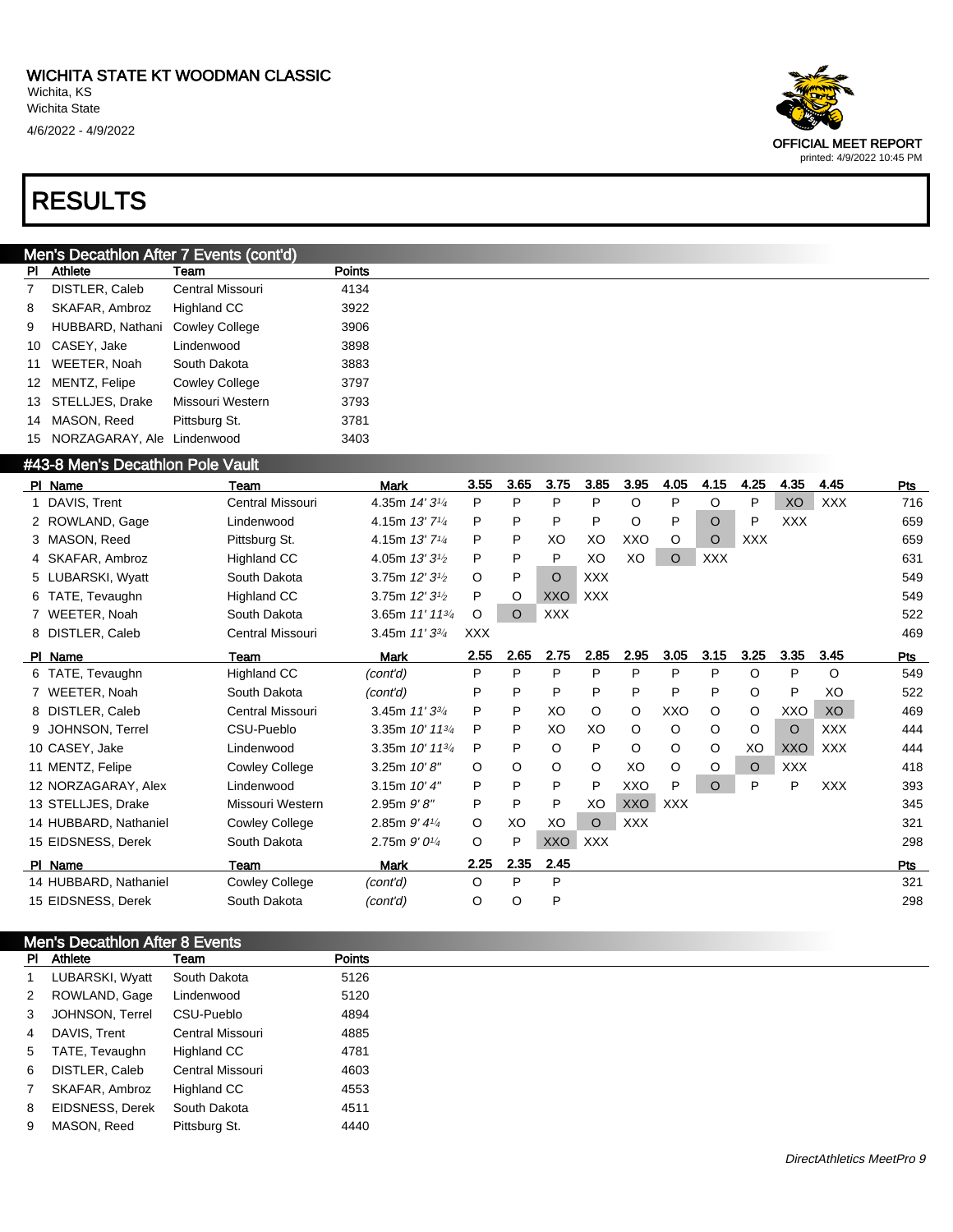

#### Men's Decathlon After 8 Events (cont'd)

| Athlete                            | Team                  | Points |
|------------------------------------|-----------------------|--------|
| 10 WEETER, Noah                    | South Dakota          | 4405   |
| 11 CASEY, Jake                     | Lindenwood            | 4342   |
| 12 HUBBARD, Nathani Cowley College |                       | 4227   |
| 13 MENTZ, Felipe                   | <b>Cowley College</b> | 4215   |
| 14 STELLJES, Drake                 | Missouri Western      | 4138   |
| 15 NORZAGARAY, Ale Lindenwood      |                       | 3796   |

#### #43-9 Men's Decathlon Javelin

| $\pi$ to $\approx$ ivights becausive to avenue |                       |                 |             |             |             |       |       |       |            |
|------------------------------------------------|-----------------------|-----------------|-------------|-------------|-------------|-------|-------|-------|------------|
| PI Name                                        | Team                  | Mark            | Rnd 1       | Rnd 2       | Rnd 3       | Rnd 4 | Rnd 5 | Rnd 6 | <b>Pts</b> |
| 1 TATE, Tevaughn                               | <b>Highland CC</b>    | 55.27m 181' 4"  | 47.36       | 55.27       | <b>FOUL</b> |       |       |       | 667        |
| 2 MASON, Reed                                  | Pittsburg St.         | 51.97m 170' 6"  | 51.97       | 51.69       | 49.40       |       |       |       | 618        |
| 3 MENTZ, Felipe                                | <b>Cowley College</b> | 51.94m 170' 5"  | 44.21       | 42.03       | 51.94       |       |       |       | 617        |
| 4 NORZAGARAY, Alex                             | Lindenwood            | 47.32m 155' 3"  | 45.60       | 47.32       | 43.91       |       |       |       | 549        |
| 5 DISTLER, Caleb                               | Central Missouri      | 44.25m 145' 2"  | 38.17       | 32.10       | 44.25       |       |       |       | 504        |
| 6 SKAFAR, Ambroz                               | Highland CC           | 43.70m 143' 4"  | 43.70       | 37.96       | <b>FOUL</b> |       |       |       | 496        |
| 7 CASEY, Jake                                  | Lindenwood            | 39.85m 130' 9"  | 39.85       | 39.84       | 34.72       |       |       |       | 440        |
| 8 WEETER, Noah                                 | South Dakota          | 38.42m 126' 0"  | 31.70       | 33.73       | 38.42       |       |       |       | 419        |
| 9 ROWLAND, Gage                                | Lindenwood            | 38.08m 124' 11" | 37.46       | 38.08       | 35.11       |       |       |       | 414        |
| 10 JOHNSON, Terrel                             | CSU-Pueblo            | 37.86m 124' 2"  | 37.86       | <b>FOUL</b> | 35.66       |       |       |       | 411        |
| 11 EIDSNESS, Derek                             | South Dakota          | 36.51m 119' 9"  | 30.01       | 36.51       | <b>FOUL</b> |       |       |       | 392        |
| 12 HUBBARD, Nathaniel                          | <b>Cowley College</b> | 32.73m 107' 4"  | 32.73       | <b>PASS</b> | <b>PASS</b> |       |       |       | 338        |
| 13 STELLJES, Drake                             | Missouri Western      | 31.87m 104' 7"  | 31.87       | <b>FOUL</b> | <b>FOUL</b> |       |       |       | 326        |
| 14 LUBARSKI, Wyatt                             | South Dakota          | 30.86m 101'3"   | <b>FOUL</b> | 27.76       | 30.86       |       |       |       | 311        |
| DAVIS, Trent                                   | Central Missouri      | <b>DNS</b>      |             |             |             |       |       |       |            |

|                | <b>Men's Decathlon After 9 Events</b> |                       |               |  |  |  |  |
|----------------|---------------------------------------|-----------------------|---------------|--|--|--|--|
| PI.            | Athlete                               | Team                  | <b>Points</b> |  |  |  |  |
| 1              | ROWLAND, Gage                         | Lindenwood            | 5534          |  |  |  |  |
| 2              | TATE, Tevaughn                        | Highland CC           | 5448          |  |  |  |  |
| 3              | LUBARSKI, Wyatt                       | South Dakota          | 5437          |  |  |  |  |
| 4              | JOHNSON, Terrel                       | CSU-Pueblo            | 5305          |  |  |  |  |
| 5              | DISTLER, Caleb                        | Central Missouri      | 5107          |  |  |  |  |
| 6              | MASON, Reed                           | Pittsburg St.         | 5058          |  |  |  |  |
| $\overline{7}$ | SKAFAR, Ambroz                        | Highland CC           | 5049          |  |  |  |  |
| 8              | EIDSNESS, Derek                       | South Dakota          | 4903          |  |  |  |  |
| 9              | MENTZ, Felipe                         | <b>Cowley College</b> | 4832          |  |  |  |  |
| 10             | WEETER, Noah                          | South Dakota          | 4824          |  |  |  |  |
| 11             | CASEY, Jake                           | Lindenwood            | 4782          |  |  |  |  |
|                | 12 HUBBARD, Nathani Cowley College    |                       | 4565          |  |  |  |  |
|                | 13 STELLJES, Drake                    | Missouri Western      | 4464          |  |  |  |  |
|                | 14 NORZAGARAY, Ale Lindenwood         |                       | 4345          |  |  |  |  |

| #43-10 Men's Decathlon 1500 Meters |                       |         |     |  |
|------------------------------------|-----------------------|---------|-----|--|
| PI Name                            | Team                  | Time    | Pts |  |
| DISTLER, Caleb                     | Central Missouri      | 4:37.50 | 696 |  |
| 2 HUBBARD, Nathaniel               | <b>Cowley College</b> | 4:54.61 | 591 |  |
| 3 STELLJES, Drake                  | Missouri Western      | 5:03.37 | 540 |  |
| 4 JOHNSON, Terrel                  | CSU-Pueblo            | 5:09.19 | 508 |  |

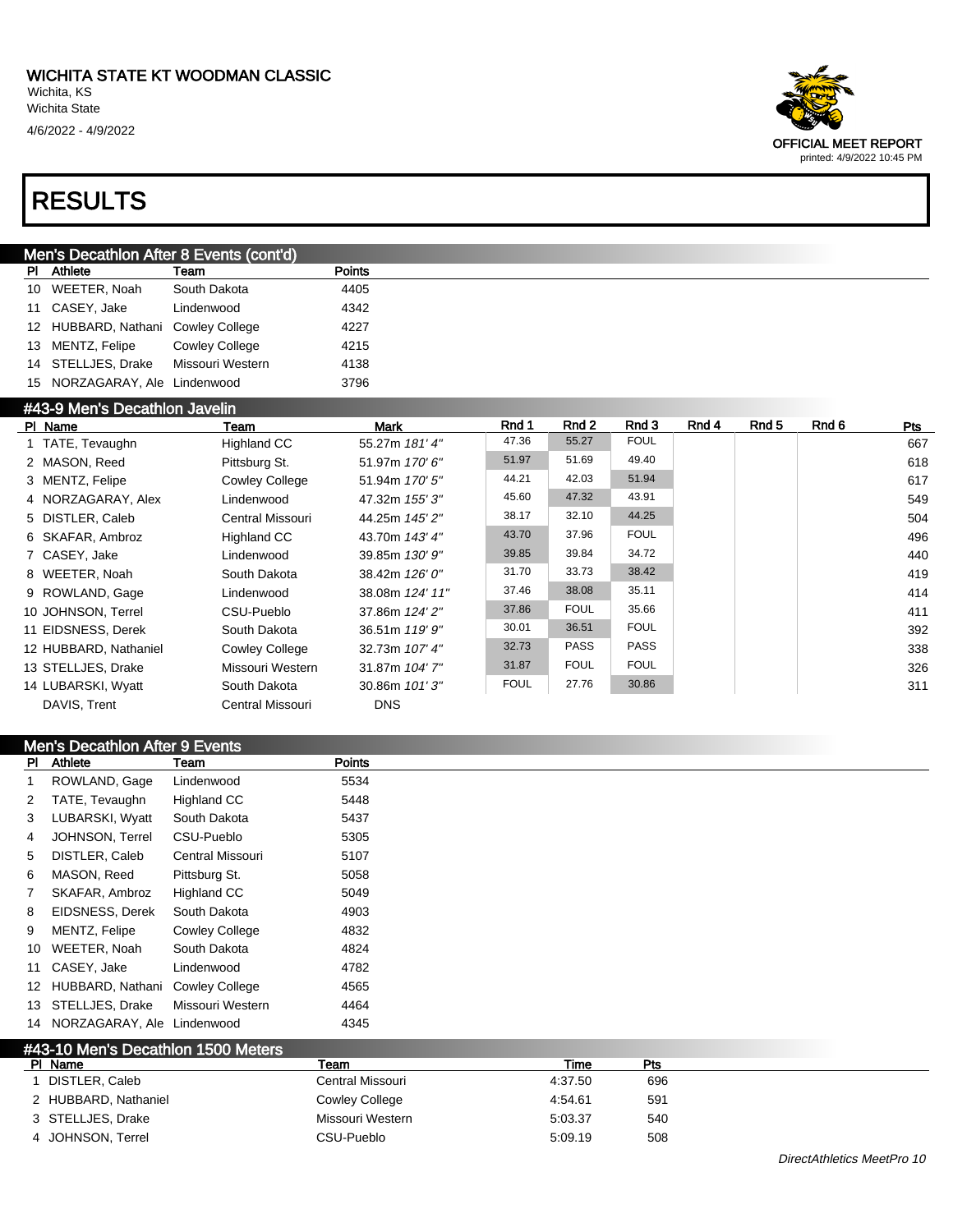

#### Men's Decathlon After 10 Events

| PI | Athlete          | Team                  | <b>Points</b> |
|----|------------------|-----------------------|---------------|
| 1  | ROWLAND, Gage    | Lindenwood            | 5962          |
| 2  | LUBARSKI, Wyatt  | South Dakota          | 5857          |
| 3  | JOHNSON, Terrel  | CSU-Pueblo            | 5813          |
| 4  | DISTLER, Caleb   | Central Missouri      | 5803          |
| 5  | TATE, Tevaughn   | <b>Highland CC</b>    | 5751          |
| 6  | SKAFAR, Ambroz   | <b>Highland CC</b>    | 5535          |
| 7  | MASON, Reed      | Pittsburg St.         | 5468          |
| 8  | EIDSNESS, Derek  | South Dakota          | 5318          |
| 9  | MENTZ, Felipe    | <b>Cowley College</b> | 5281          |
| 10 | HUBBARD, Nathani | <b>Cowley College</b> | 5156          |
| 11 | WEETER, Noah     | South Dakota          | 5149          |
| 12 | CASEY, Jake      | Lindenwood            | 5078          |
| 13 | STELLJES, Drake  | Missouri Western      | 5004          |
| 14 | NORZAGARAY, Ale  | Lindenwood            | 4645          |

#### #44-5 Women's Outdoor Heptathlon Long Jump

| Team                                                                                                                                                                                                                                          | Mark |                                                                                                                                                                                                                                           | Rnd 1       | Rnd 2       | Rnd 3                                            | Rnd 4                                                                                                                                                                                                                                                                                                                                                                                                                                                                           | Rnd 5 | Rnd 6 | Pts                                                         |
|-----------------------------------------------------------------------------------------------------------------------------------------------------------------------------------------------------------------------------------------------|------|-------------------------------------------------------------------------------------------------------------------------------------------------------------------------------------------------------------------------------------------|-------------|-------------|--------------------------------------------------|---------------------------------------------------------------------------------------------------------------------------------------------------------------------------------------------------------------------------------------------------------------------------------------------------------------------------------------------------------------------------------------------------------------------------------------------------------------------------------|-------|-------|-------------------------------------------------------------|
| Central Missouri                                                                                                                                                                                                                              |      |                                                                                                                                                                                                                                           |             |             |                                                  |                                                                                                                                                                                                                                                                                                                                                                                                                                                                                 |       |       | 680                                                         |
| South Dakota                                                                                                                                                                                                                                  |      |                                                                                                                                                                                                                                           |             |             |                                                  |                                                                                                                                                                                                                                                                                                                                                                                                                                                                                 |       |       | 674                                                         |
| Unattached                                                                                                                                                                                                                                    |      |                                                                                                                                                                                                                                           |             |             |                                                  |                                                                                                                                                                                                                                                                                                                                                                                                                                                                                 |       |       | 628                                                         |
| Pittsburg St.                                                                                                                                                                                                                                 |      |                                                                                                                                                                                                                                           |             |             | <b>FOUL</b>                                      |                                                                                                                                                                                                                                                                                                                                                                                                                                                                                 |       |       | 603                                                         |
| Unattached                                                                                                                                                                                                                                    |      |                                                                                                                                                                                                                                           |             |             |                                                  |                                                                                                                                                                                                                                                                                                                                                                                                                                                                                 |       |       | 578                                                         |
| Omaha                                                                                                                                                                                                                                         |      |                                                                                                                                                                                                                                           |             | <b>FOUL</b> | $4.74(+1.0)$                                     |                                                                                                                                                                                                                                                                                                                                                                                                                                                                                 |       |       | 527                                                         |
| Washburn                                                                                                                                                                                                                                      |      |                                                                                                                                                                                                                                           |             |             | <b>FOUL</b>                                      |                                                                                                                                                                                                                                                                                                                                                                                                                                                                                 |       |       | 508                                                         |
| Missouri Western                                                                                                                                                                                                                              |      |                                                                                                                                                                                                                                           |             |             |                                                  |                                                                                                                                                                                                                                                                                                                                                                                                                                                                                 |       |       | 482                                                         |
| Central Missouri                                                                                                                                                                                                                              |      |                                                                                                                                                                                                                                           | <b>FOUL</b> |             |                                                  |                                                                                                                                                                                                                                                                                                                                                                                                                                                                                 |       |       | 477                                                         |
| Missouri Western                                                                                                                                                                                                                              |      |                                                                                                                                                                                                                                           |             |             |                                                  |                                                                                                                                                                                                                                                                                                                                                                                                                                                                                 |       |       | 464                                                         |
| Lindenwood                                                                                                                                                                                                                                    |      |                                                                                                                                                                                                                                           |             |             |                                                  |                                                                                                                                                                                                                                                                                                                                                                                                                                                                                 |       |       | 333                                                         |
| PI Name<br>1 VANBUSKIRK, Hannah<br>2 JUSTUS, Liberty<br>3 MYERS, Kerrigan<br>4 FLANAGAN, Mattie<br>5 KLIPSTEIN, Abby<br>6 RAMAEKERS, Taylor<br>7 GRASSER, Taylor<br>8 MILLER, Lynzi<br>9 BROWN, Liberty<br>10 MILLER, Erin<br>11 COOMER, Emma |      | 5.43m $17'$ $9\frac{3}{4}$<br>5.41m $17'$ $9''$<br>5.25m $17'$ $2\frac{3}{4}$<br>5.07m 16' 73/4<br>4.88m $16'0\frac{1}{4}$<br>4.81m $15'9\frac{1}{2}$<br>4.71m $15'5''2$<br>4.69m $15' 4^{3/4}$<br>4.64m $15'2^{3/4}$<br>$4.11m$ $13'6''$ |             | $(+2.3)$    | $(+7.8)$ 5.10 $(+0.7)$<br>$(+0.9)$ 4.88 $(+0.9)$ | $5.28 (+3.8) 5.43 (+7.8)$<br>$(+1.1)$ 5.13 (+1.2) 5.41 (+1.1) 5.39 (+1.8)<br>$(+2.0)$ 5.25 $(+2.0)$ 5.20 $(+0.4)$ 4.55 $(+8.7)$<br>5.16m $16'$ $11'$ / <sub>4</sub> (+5.3) 5.16 (+5.3) 4.96 (+1.3)<br>$(+3.8)$ 4.92 (+1.1) 5.07 (+3.8) 5.06 (+3.2)<br>$(+0.8)$ 4.81 $(+0.8)$ 4.61 $(+1.4)$<br>$(+3.5)$ 4.45 (+1.2) 4.71 (+3.5) 4.69 (+2.1)<br>$4.63 (+4.1)$ $4.69 (+2.3)$<br>$(+5.1)$ 4.31 (+0.2) 4.64 (+5.1) 4.58 (+0.2)<br>$(+0.3)$ 4.11 $(+0.3)$ 3.70 $(+7.4)$ 3.96 $(+1.4)$ |       |       | $H + 1$ . The property of the control of the control $\sim$ |

| Women's Outdoor Heptathlon After 5 Events |                                  |            |        |  |  |  |  |
|-------------------------------------------|----------------------------------|------------|--------|--|--|--|--|
|                                           | PI Athlete                       | eam        | Points |  |  |  |  |
|                                           | VANBUSKIRK, Han Central Missouri |            | 3644   |  |  |  |  |
|                                           | 2 MYERS, Kerrigan                | Unattached | 3529   |  |  |  |  |

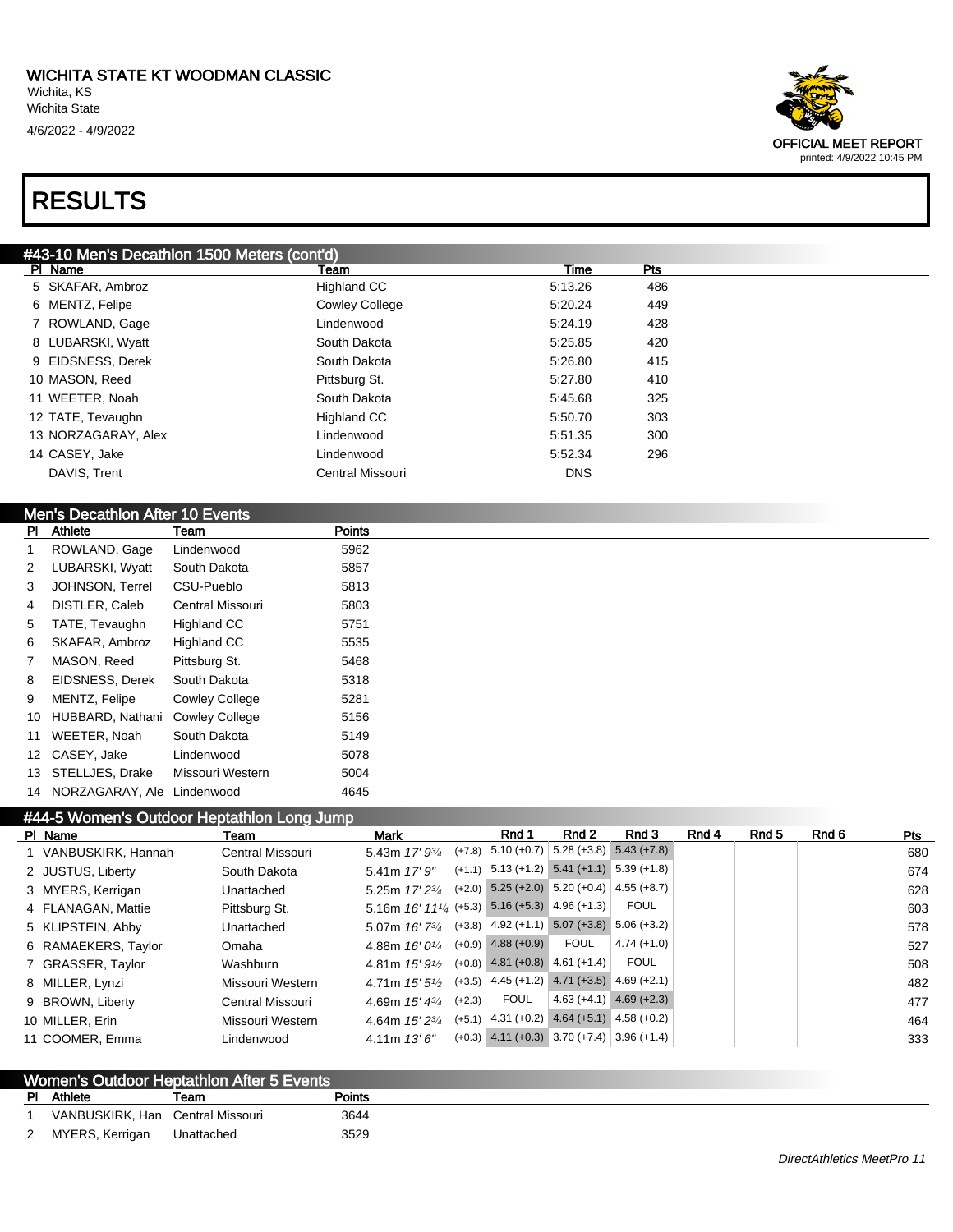

|    | Women's Outdoor Heptathlon After 5 Events (cont'd) |                  |               |  |  |  |  |  |
|----|----------------------------------------------------|------------------|---------------|--|--|--|--|--|
| ΡI | Athlete                                            | Team             | <b>Points</b> |  |  |  |  |  |
| 3  | <b>JUSTUS, Liberty</b>                             | South Dakota     | 3436          |  |  |  |  |  |
| 4  | <b>FLANAGAN, Mattie</b>                            | Pittsburg St.    | 3209          |  |  |  |  |  |
| 5  | MILLER, Lynzi                                      | Missouri Western | 3092          |  |  |  |  |  |
| 6  | RAMAEKERS, Tayl                                    | Omaha            | 3012          |  |  |  |  |  |
| 7  | KLIPSTEIN, Abby                                    | Unattached       | 2930          |  |  |  |  |  |
| 8  | <b>BROWN, Liberty</b>                              | Central Missouri | 2867          |  |  |  |  |  |
| 9  | MILLER, Erin                                       | Missouri Western | 2803          |  |  |  |  |  |
| 10 | <b>GRASSER, Taylor</b>                             | Washburn         | 2424          |  |  |  |  |  |
| 11 | COOMER, Emma                                       | Lindenwood       | 2119          |  |  |  |  |  |

#### #44-6 Women's Outdoor Heptathlon Javelin

| PI Name              | Team             | Mark             | Rnd 1       | Rnd 2       | Rnd 3 | Rnd 4 | Rnd 5 | Rnd 6 | Pts |
|----------------------|------------------|------------------|-------------|-------------|-------|-------|-------|-------|-----|
| 1 VANBUSKIRK, Hannah | Central Missouri | 31.40m $103'0''$ | 31.40       | 30.30       | 29.93 |       |       |       | 503 |
| 2 MILLER, Lynzi      | Missouri Western | 30.58m 100' 4"   | 28.61       | 22.06       | 30.58 |       |       |       | 488 |
| 3 BROWN, Liberty     | Central Missouri | 29.68m 97' 4"    | 26.15       | 29.68       | 25.44 |       |       |       | 471 |
| 4 FLANAGAN, Mattie   | Pittsburg St.    | 28.17m 92' 5"    | 25.36       | 28.17       | 27.89 |       |       |       | 442 |
| 5 MYERS, Kerrigan    | Unattached       | 26.47m 86' 10"   | 23.71       | 26.47       | 22.07 |       |       |       | 410 |
| 6 JUSTUS, Liberty    | South Dakota     | 25.95m 85' 2"    | <b>FOUL</b> | 25.78       | 25.95 |       |       |       | 400 |
| 7 RAMAEKERS, Taylor  | Omaha            | 24.10m 79' 1"    | 21.40       | 22.20       | 24.10 |       |       |       | 365 |
| 8 KLIPSTEIN, Abby    | Unattached       | 23.64m 77' 7"    | 21.61       | 20.74       | 23.64 |       |       |       | 357 |
| 9 MILLER, Erin       | Missouri Western | 18.08m 59' 4"    | <b>FOUL</b> | <b>FOUL</b> | 18.08 |       |       |       | 253 |
| 10 COOMER, Emma      | Lindenwood       | 16.50m 54' 2"    | 16.50       | <b>FOUL</b> | 15.02 |       |       |       | 224 |
| 11 GRASSER, Taylor   | Washburn         | 16.44m 53' 11"   | 15.34       | 14.95       | 16.44 |       |       |       | 223 |

#### Women's Outdoor Heptathlon After 6 Events

| <b>PI</b>      | Athlete                          | Team             | <b>Points</b> |
|----------------|----------------------------------|------------------|---------------|
|                | VANBUSKIRK, Han Central Missouri |                  | 4147          |
| 2              | MYERS, Kerrigan                  | Unattached       | 3939          |
| 3              | <b>JUSTUS, Liberty</b>           | South Dakota     | 3836          |
| 4              | FLANAGAN, Mattie                 | Pittsburg St.    | 3651          |
| 5              | MILLER, Lynzi                    | Missouri Western | 3580          |
| 6              | RAMAEKERS, Tayl                  | Omaha            | 3377          |
| $\overline{7}$ | <b>BROWN, Liberty</b>            | Central Missouri | 3338          |
| 8              | KLIPSTEIN, Abby                  | Unattached       | 3287          |
| 9              | MILLER, Erin                     | Missouri Western | 3056          |
|                | 10 GRASSER, Taylor               | Washburn         | 2647          |
| 11             | COOMER, Emma                     | Lindenwood       | 2343          |

| #44-7 Women's Outdoor Heptathlon 800 Meters |                  |         |     |  |  |  |  |  |
|---------------------------------------------|------------------|---------|-----|--|--|--|--|--|
| PI Name                                     | Team             | Time    | Pts |  |  |  |  |  |
| VANBUSKIRK, Hannah                          | Central Missouri | 2:33.80 | 646 |  |  |  |  |  |
| 2 JUSTUS, Liberty                           | South Dakota     | 2:37.91 | 597 |  |  |  |  |  |
| 3 BROWN, Liberty                            | Central Missouri | 2:38.92 | 585 |  |  |  |  |  |
| 4 KLIPSTEIN, Abby                           | Unattached       | 2:40.09 | 572 |  |  |  |  |  |
| 5 RAMAEKERS, Taylor                         | Omaha            | 2:42.21 | 548 |  |  |  |  |  |
| 6 FLANAGAN, Mattie                          | Pittsburg St.    | 2:44.74 | 520 |  |  |  |  |  |
| 7 MILLER, Lynzi                             | Missouri Western | 2:59.09 | 374 |  |  |  |  |  |
| 8 MYERS, Kerrigan                           | Unattached       | 3:04.73 | 322 |  |  |  |  |  |
|                                             |                  |         |     |  |  |  |  |  |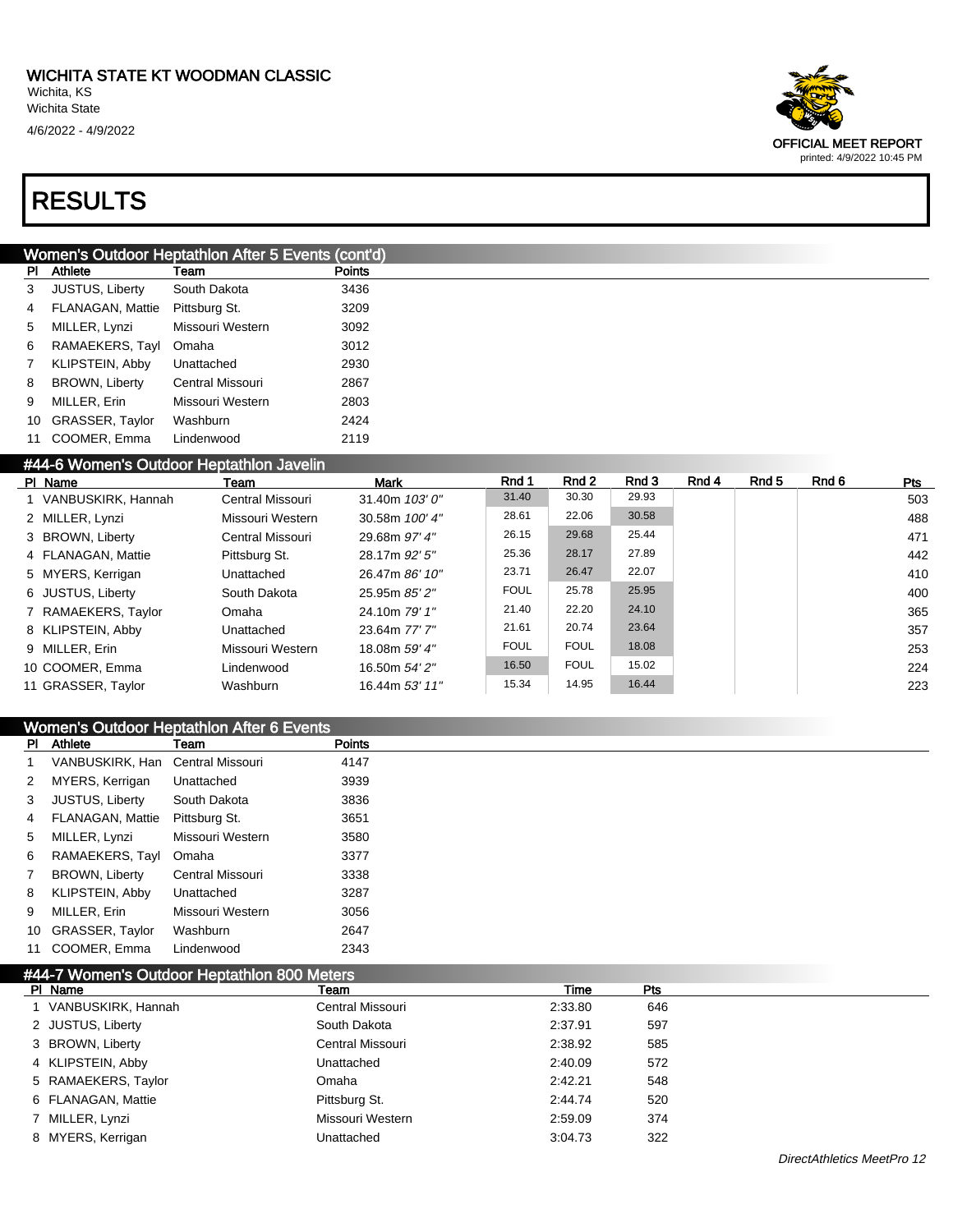

| #44-7 Women's Outdoor Heptathlon 800 Meters (cont'd) |                  |         |     |  |  |  |  |
|------------------------------------------------------|------------------|---------|-----|--|--|--|--|
| PI Name                                              | Team             | Time    | Pts |  |  |  |  |
| 9 GRASSER, Taylor                                    | Washburn         | 3:08.85 | 287 |  |  |  |  |
| 10 COOMER, Emma                                      | Lindenwood       | 3:12.45 | 258 |  |  |  |  |
| 11 MILLER, Erin                                      | Missouri Western | 3:19.26 | 207 |  |  |  |  |

|                | Women's Outdoor Heptathlon After 7 Events |                  |               |  |  |  |  |
|----------------|-------------------------------------------|------------------|---------------|--|--|--|--|
| PI.            | Athlete                                   | Team             | <b>Points</b> |  |  |  |  |
| 1              | VANBUSKIRK, Han                           | Central Missouri | 4793          |  |  |  |  |
| 2              | <b>JUSTUS, Liberty</b>                    | South Dakota     | 4433          |  |  |  |  |
| 3              | MYERS, Kerrigan                           | Unattached       | 4261          |  |  |  |  |
| $\overline{4}$ | FLANAGAN, Mattie                          | Pittsburg St.    | 4171          |  |  |  |  |
| 5              | MILLER, Lynzi                             | Missouri Western | 3954          |  |  |  |  |
| 6              | RAMAEKERS, Tayl                           | Omaha            | 3925          |  |  |  |  |
| $\overline{7}$ | <b>BROWN, Liberty</b>                     | Central Missouri | 3923          |  |  |  |  |
| 8              | KLIPSTEIN, Abby                           | Unattached       | 3859          |  |  |  |  |
| 9              | MILLER, Erin                              | Missouri Western | 3263          |  |  |  |  |
| 10             | GRASSER, Taylor                           | Washburn         | 2934          |  |  |  |  |
|                | 11 COOMER, Emma                           | Lindenwood       | 2601          |  |  |  |  |

#### #42 Women's Javelin

| PI Name              | Team                 | <b>Mark</b>     | Rnd 1       | Rnd 2       | Rnd 3       | Rnd 4       | Rnd <sub>5</sub> | Rnd 6       | F(PI) |
|----------------------|----------------------|-----------------|-------------|-------------|-------------|-------------|------------------|-------------|-------|
| 1 MCEWEN, Jaida      | Nebraska-Kearney     | 43.45m 142' 7"  | <b>FOUL</b> | 41.62       | 40.45       | 39.59       | 43.45            | 42.33       | 2(1)  |
| 2 STARNER, Josey     | South Dakota         | 43.28m 142' 0"  | 43.28       | 41.41       | 39.65       | 39.54       | 34.59            | <b>FOUL</b> | 2(2)  |
| 3 BERENS, Addie      | Fort Hays St.        | 42.90m 140' 9"  | 42.00       | 42.90       | 39.07       | 40.74       | 40.95            | 41.21       | 2(3)  |
| 4 MARX, Samantha     | <b>Wichita State</b> | 42.00m 137' 9"  | 40.06       | 42.00       | 41.46       | 39.65       | 41.66            | 36.14       | 2(4)  |
| 5 HUBERT, Kourtni    | <b>Wichita State</b> | 40.72m 133'7"   | 35.32       | 40.72       | 33.93       | <b>FOUL</b> | 36.43            | 36.70       | 2(5)  |
| 6 BROCKMEIER, Holly  | Emporia St.          | 40.17m 131' 9"  | 38.85       | 36.28       | 39.35       | 36.92       | 40.17            | 37.38       | 2(6)  |
| 7 BRUMMETT, Jessi    | Cloud County CC      | 39.65m 130' 1"  | 38.25       | 36.20       | 39.10       | 38.37       | 35.57            | 39.65       | 1(1)  |
| 8 BARBER, Laurel     | Ottawa               | 39.26m 128' 10" | 39.26       | <b>FOUL</b> | 38.08       | 32.56       | <b>FOUL</b>      | 32.59       | 2(7)  |
| 9 SCHURLE, Libby     | Emporia St.          | 38.89m 127' 7"  | 37.57       | 38.89       | 35.39       | 36.08       | 36.26            | 37.64       | 2(8)  |
| 10 BROWN, Rhyann     | Fort Hays St.        | 38.59m 126' 7"  | 38.59       | 38.28       | 36.20       |             |                  |             | 2(9)  |
| 11 STEWART, Hollie   | Cloud County CC      | 38.28m 125' 7"  | 38.28       | 37.30       | 37.86       |             |                  |             | 1(2)  |
| 12 EDWARDS, Shelby   | Washburn             | 37.93m 124' 5"  | 35.71       | 37.93       | <b>FOUL</b> |             |                  |             | 2(10) |
| 13 KNAPP, Lydia      | South Dakota         | 37.63m 123' 5"  | 35.43       | 35.10       | 37.63       |             |                  |             | 2(11) |
| 14 DAVIDSON, Brenna  | Emporia St.          | 36.74m 120' 6"  | 31.07       | 36.40       | 36.74       |             |                  |             | 1(3)  |
| 15 HOAG, Erika       | <b>Wichita State</b> | 36.53m 119' 10" | <b>FOUL</b> | 36.53       | 33.18       |             |                  |             | 2(12) |
| 16 HUGGANS, Camryn   | Missouri Western     | 35.56m 116'8"   | <b>FOUL</b> | 34.33       | 35.56       |             |                  |             | 2(13) |
| 17 BRADSHAW, Carlie  | Missouri Western     | 35.37m 116' 0"  | 35.12       | 35.37       | 33.23       |             |                  |             | 1(4)  |
| 18 BROWN, Halie      | <b>Wichita State</b> | 35.37m 116' 0"  | 35.37       | 31.34       | 31.21       |             |                  |             | 2(14) |
| 19 VEDDER, Lori      | Omaha                | 34.38m 112' 9"  | 33.19       | 34.38       | 31.14       |             |                  |             | 1(5)  |
| 20 ADAMS, Savannah   | Colby CC             | 33.58m 110'2"   | <b>FOUL</b> | 29.27       | 33.58       |             |                  |             | 1(6)  |
| 21 TURNER, Lucy      | Omaha                | 33.41m 109' 7"  | 25.07       | 28.27       | 33.41       |             |                  |             | 1(7)  |
| 22 CORLEY, Kalyn     | Bethel (Kan.)        | 33.00m 108'3"   | 33.00       | 31.03       | 29.67       |             |                  |             | 1(8)  |
| 23 STAAB, Brooklyn   | Nebraska-Kearney     | 32.65m 107' 1"  | 32.41       | 32.65       | <b>FOUL</b> |             |                  |             | 1(9)  |
| 24 JOHNSON, Auryana  | Langston             | 28.52m 93'7"    | 25.65       | 22.03       | 28.52       |             |                  |             | 1(10) |
| 25 GERBERDING, Holly | South Dakota         | 26.28m 86'3"    | 26.28       | 25.24       | <b>FOUL</b> |             |                  |             | 1(11) |
| GODARD, Grace        | Benedictine (Kan.)   | <b>NM</b>       |             |             |             |             |                  |             |       |
| <b>BUHLER, Maura</b> | Benedictine (Kan.)   | <b>NM</b>       |             |             |             |             |                  |             |       |

DirectAthletics MeetPro 13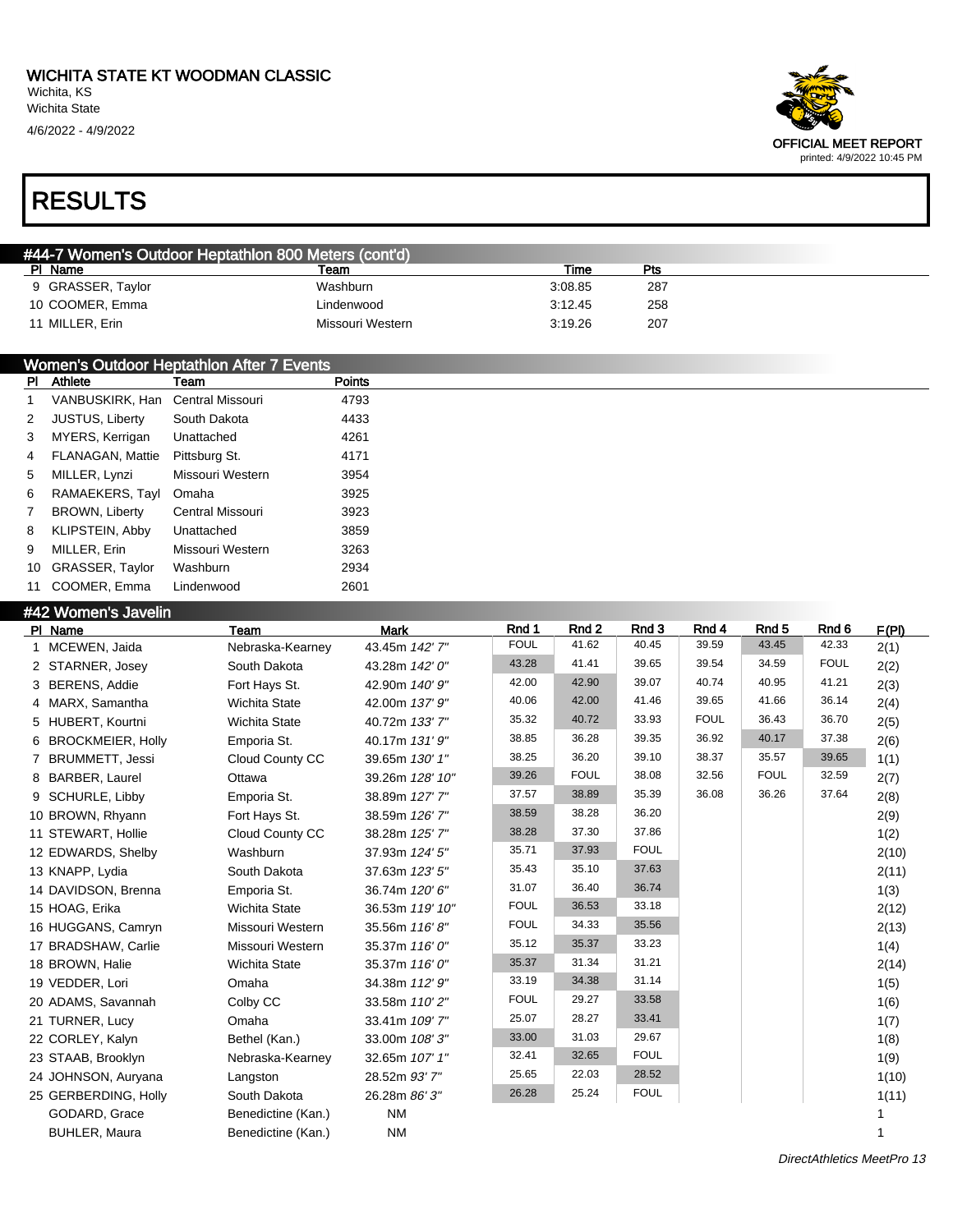

| #42 Women's Javelin (cont'd) |                       |                        |                 |             |                  |             |             |                  |       |       |
|------------------------------|-----------------------|------------------------|-----------------|-------------|------------------|-------------|-------------|------------------|-------|-------|
|                              | PI Name               | Team                   | <b>Mark</b>     | Rnd 1       | Rnd <sub>2</sub> | Rnd 3       | Rnd 4       | Rnd <sub>5</sub> | Rnd 6 | F(PI) |
|                              | STANLEY, Cadence      | Iowa Western CC        | <b>NM</b>       |             |                  |             |             |                  |       | 1     |
|                              |                       |                        |                 |             |                  |             |             |                  |       |       |
|                              | #41 Men's Javelin     |                        |                 |             |                  |             |             |                  |       |       |
|                              | PI Name               | Team                   | <b>Mark</b>     | Rnd 1       | Rnd <sub>2</sub> | Rnd 3       | Rnd 4       | Rnd <sub>5</sub> | Rnd 6 | F(PI) |
|                              | 1 WOLFLEY, Logan      | Unattached             | 65.10m 213'7"   | 65.10       | 56.33            | <b>FOUL</b> | 60.62       | 61.19            | 60.93 | 2(1)  |
|                              | 2 FOX, Giles          | Unattached             | 64.31m 211' 0"  | 59.40       | 58.44            | 58.93       | 61.74       | 64.31            | 64.16 | 2(2)  |
|                              | 3 DUBBERT, Davis      | Wichita State          | 60.37m 198' 1"  | 59.15       | <b>FOUL</b>      | 58.59       | 60.37       | <b>FOUL</b>      | 59.69 | 2(3)  |
| 4                            | ENNS, David           | Fort Hays St.          | 59.49m 195' 2"  | 58.91       | 54.87            | 59.49       | 52.73       | 57.30            | 53.91 | 2(4)  |
| 5                            | PROHASKA, Evan        | Nebraska-Kearney       | 59.38m 194' 10" | 59.11       | 58.45            | 55.83       | 58.53       | 52.89            | 59.38 | 2(5)  |
|                              | 6 LUDWICK, Jacob      | Ottawa                 | 57.00m 187' 0"  | 53.78       | 55.75            | 57.00       | <b>FOUL</b> | 54.69            | 54.94 | 2(6)  |
| 7                            | BLANKA, Brady         | McPherson              | 55.87m 183' 4"  | 54.76       | 51.22            | <b>FOUL</b> | 54.17       | 53.22            | 55.87 | 2(7)  |
|                              | 8 CHAMPOUX, Garron    | Fort Hays St.          | 55.29m 181' 5"  | 55.29       | 55.24            | 50.41       | <b>FOUL</b> | 53.99            | 55.28 | 2(8)  |
| 9                            | BOHLKE, Josh          | Nebraska-Kearney       | 55.12m 180' 10" | 54.57       | 55.12            | 54.97       | 52.56       | 52.37            | 52.55 | 2(9)  |
|                              | 10 HICKS, Aidan       | Emporia St.            | 53.95m 177' 0"  | 53.95       | 52.34            | 52.71       |             |                  |       | 2(10) |
|                              | 11 OLSSON, Jonathan   | Oklahoma Christia      | 53.09m 174' 2"  | 53.09       | 47.38            | 45.36       |             |                  |       | 2(11) |
|                              | 12 STINDT, Tyler      | Fort Hays St.          | 52.99m 173' 10" | 52.99       | 51.31            | 50.38       |             |                  |       | 1(1)  |
|                              | 13 KAPLINGER, Connor  | <b>Cowley College</b>  | 52.96m 173' 9"  | 52.45       | 47.36            | 52.96       |             |                  |       | 2(12) |
|                              | 14 OSTMEYER, Kasen    | Fort Hays St.          | 50.76m 166' 6"  | 45.81       | 50.76            | 48.17       |             |                  |       | 2(13) |
|                              | 15 MARTIN, Chaney     | Oklahoma Christia      | 49.18m 161' 4"  | 44.88       | 39.32            | 49.18       |             |                  |       | 1(2)  |
|                              | 16 HARVEY, Jett       | Emporia St.            | 47.90m 157' 2"  | 45.12       | 47.84            | 47.90       |             |                  |       | 2(14) |
|                              | 17 MORTON, Carter     | Northern Iowa          | 47.75m 156'8"   | 47.75       | 43.33            | <b>FOUL</b> |             |                  |       | 1(3)  |
|                              | 18 ELDER, Kaden       | South Dakota           | 46.78m 153' 6"  | 46.78       | 46.11            | 45.95       |             |                  |       | 1(4)  |
|                              | 19 BUTCHER, Zack      | Northern Iowa          | 46.52m 152' 7"  | 44.27       | 38.04            | 46.52       |             |                  |       | 2(15) |
|                              | 20 ZEPF, Brandon      | Oklahoma Christia      | 44.98m 147' 7"  | 41.86       | 43.71            | 44.98       |             |                  |       | 1(5)  |
|                              | 21 BARTELS, Drew      | Northern Iowa          | 44.67m 146' 7"  | 43.18       | 43.14            | 44.67       |             |                  |       | 1(6)  |
|                              | 22 COLLINS, Cameron   | Garden City CC         | 44.09m 144' 8"  | 44.07       | 44.09            | 38.23       |             |                  |       | 1(7)  |
|                              | 23 DAVIS, Matt        | Northern Iowa          | 42.31m 138' 10" | 42.31       | 38.94            | 39.48       |             |                  |       | 1(8)  |
|                              | 24 KIEWIET, Parker    | Northern Iowa          | 35.71m 117' 2"  | 35.71       | <b>PASS</b>      | <b>PASS</b> |             |                  |       | 1(9)  |
|                              | 25 MOUNT, Logan       | Friends                | 27.62m 90' 7"   | 27.62       | 26.67            | 26.28       |             |                  |       | 1(10) |
|                              | 26 MCCARTNEY, Kenny   | Pratt CC               | 26.50m 86' 11"  | 26.50       | 26.21            | 25.35       |             |                  |       | 1(11) |
|                              | HENDERSON, Allen      | Friends                | <b>NM</b>       | <b>FOUL</b> | <b>FOUL</b>      | <b>FOUL</b> |             |                  |       | 1     |
|                              | MEYER, Zach           | Benedictine (Kan.)     | <b>DNS</b>      |             |                  |             |             |                  |       | 1     |
|                              | COCKETT, Nemoy        | <b>Iowa Western CC</b> | <b>DNS</b>      |             |                  |             |             |                  |       | 1     |
|                              | <b>CONNER, Austin</b> | Benedictine (Kan.)     | <b>DNS</b>      |             |                  |             |             |                  |       | 1     |
|                              | GREER, Patrick        | Benedictine (Kan.)     | <b>DNS</b>      |             |                  |             |             |                  |       | 1     |
|                              | CONNER, Brett         | Benedictine (Kan.)     | <b>DNS</b>      |             |                  |             |             |                  |       | 2     |

#12 Women's 1500 Meters<br>PI Name PI Name Team Team Team Team Team Time H(PI) 1 HERNER, Sommer **Kansas 1 HERNER, Sommer Kansas 1**:31.81 4(1) 2 HEMMER, Mara 2 Arr 2010 Nebraska-Kearney 2 HEMMER, Mara 2011 3 BYERS, Ella South Dakota 6 and 4:34.23 4(3) 4 TOPHAM, Rebekah Unattached Unattached 4:34.58 4(4) 5 JIRELE, Abrielle **South Dakota** 5 JIRELE, Abrielle 4:38.45 4(5) 6 HENDRICKSON, Marguerite Creighton 4:39.32 4(6) 7 GOULD, Helen South Dakota **5000 South Dakota** 4:40.02 4(7)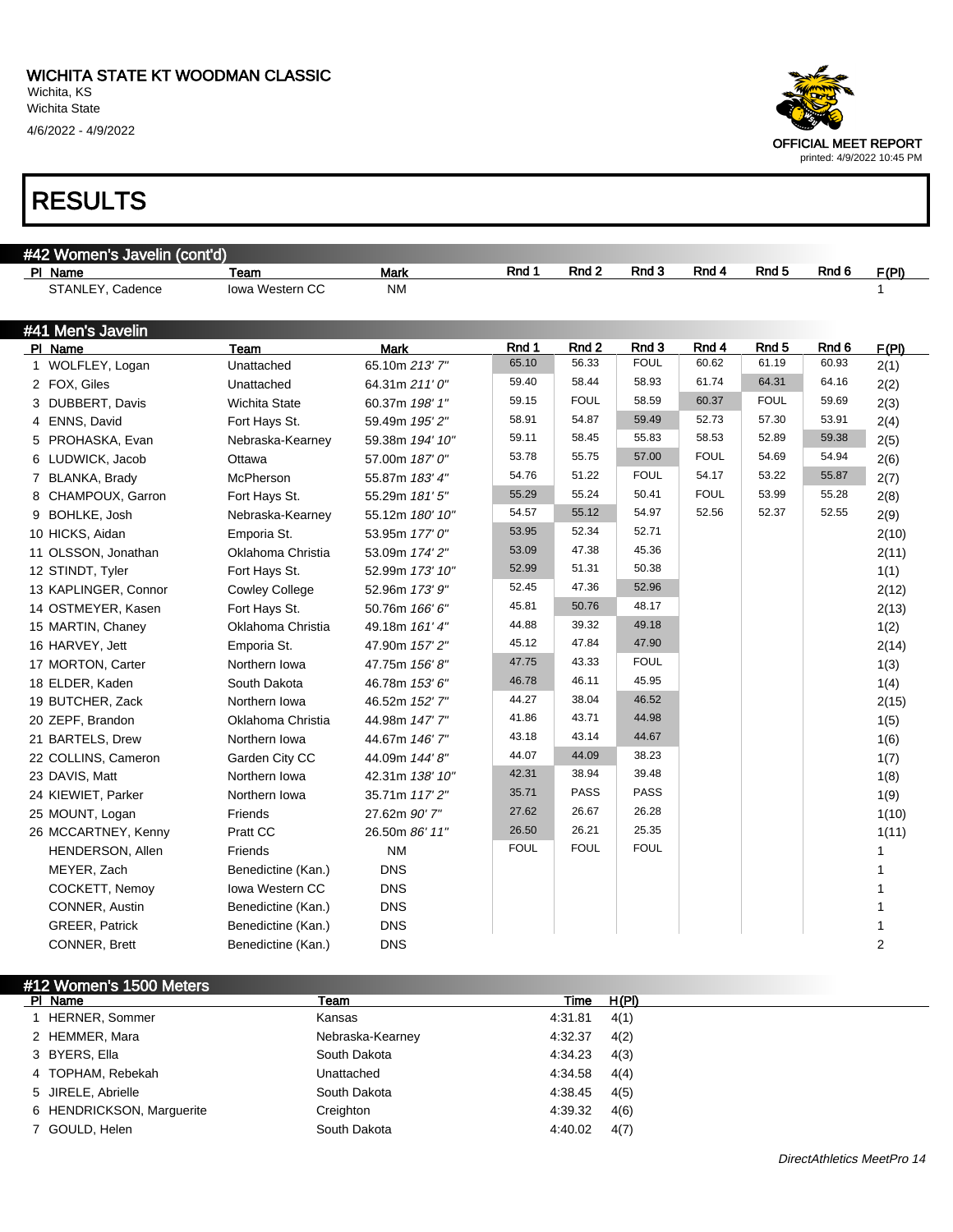#### WICHITA STATE KT WOODMAN CLASSIC Wichita, KS Wichita State 4/6/2022 - 4/9/2022



| #12 Women's 1500 Meters (cont'd)        |                      |                      |
|-----------------------------------------|----------------------|----------------------|
| PI Name                                 | Team                 | <u>H(PI)</u><br>Time |
| 8 DEINES, Tabetha                       | Kansas Wesleyan      | 4:40.17<br>4(8)      |
| 9 MORALES, Rebeca                       | Oklahoma Christian   | 4:41.77<br>4(9)      |
| 10 ALSTROM, Baylee                      | Nebraska-Kearney     | 4:42.95<br>4(10)     |
| 11 HOCKERSMITH, Carson                  | Unattached           | 4:46.66<br>3(1)      |
| 12 WELCH, Elise                         | Unattached           | 4:47.96<br>3(2)      |
| 13 HOLUB, Paige                         | Northern Iowa        | 4:49.15<br>4(11)     |
| 14 PANKOW, Melanie                      | South Dakota         | 4:50.48<br>3(3)      |
| 15 DIERCKS, Emily                       | Colby CC             | 4:51.00<br>3(4)      |
| 16 HARPER, Madalyn                      | Southern Nazarene    | 4:51.35<br>4(12)     |
| 17 MUMA, Jenna                          | Wichita State        | 4:51.53<br>3(5)      |
| 18 NACHTIGAL, Maya                      | Omaha                | 4:51.99<br>3(6)      |
| 19 DAVISON, Emma                        | Oklahoma Christian   | 4:52.94<br>3(7)      |
| 20 GILLEN, Megan                        | Missouri Western     | 4:52.96<br>4(13)     |
| 21 HEFFERNAN, Elizabeth                 | Oklahoma City        | 4:54.97<br>4(14)     |
| 22 SHEIN, Kat                           | Creighton            | 4:55.25<br>4(15)     |
| 23 POGGE, Peyton                        | <b>Wichita State</b> | 4:55.31<br>3(8)      |
| 24 RANKIN, Sydney                       | Colorado College     | 4:55.60<br>3(9)      |
| 25 MONDESIR, Ludjenie                   | Cloud County CC      | 4:55.95<br>2(1)      |
| 26 CUTLER, Lillian                      | Missouri Western     | 4:56.39<br>3(10)     |
| 27 OCHANA, Melody                       | Cloud County CC      | 4:57.09<br>3(11)     |
| 28 VATH, Jaycee                         | Fort Hays St.        | 4:57.19<br>3(12)     |
| 29 JOLLEY, Cailen                       | Oklahoma City        | 4:58.93<br>4(16)     |
| 30 JACHINO, Caroline                    | Creighton            | 4:59.24<br>2(2)      |
| 31 OLSON, Isabel                        | Colorado College     | 5:00.05<br>3(13)     |
| 32 GREGG, Carlie                        | St. Mary (Kan.)      | 5:00.35<br>2(3)      |
| 33 TOPHAM, Joanna                       | Omaha                | 5:01.17<br>4(17)     |
| 34 YARDLEY, Maddie                      | Omaha                | 5:01.33<br>3(14)     |
| 35 GRAHAM, Autumn                       | Nebraska-Kearney     | 5:01.80<br>3(15)     |
| 36 CHERUIYOT, Shareen                   | Garden City CC       | 5:03.23<br>2(4)      |
| 37 AYALA CHANEZ, Dulce                  | Washburn             | 5:03.47<br>3(16)     |
| 38 GOOS, Allison                        | Missouri Western     | 5:04.61<br>3(17)     |
| 39 WALKER, Ashlyn                       | Colorado College     | 5:05.15<br>3(18)     |
|                                         | Wichita State        |                      |
| 40 MARTINEZ, Aracely                    | Southern Nazarene    | 5:05.85<br>2(5)      |
| 41 TAYLOR, Sabbatha<br>42 HEMRY, Claire | Missouri Western     | 5:07.00<br>2(6)      |
|                                         |                      | 5:07.53<br>2(7)      |
| 43 PARKER, Abby                         | Creighton            | 5:08.55<br>2(8)      |
| 44 MOORE, Alyson                        | Unattached           | 5:10.26<br>3(19)     |
| 45 HONC, Irina                          | Emporia St.          | 5:12.33<br>2(9)      |
| 46 KWAMBAI, Jacinda                     | Oklahoma Christian   | 5:13.29<br>2(10)     |
| 47 CHRISTENSON, Zoe                     | Omaha                | 5:14.32<br>2(11)     |
| 48 DINGLER, Claire                      | Friends              | 5:15.82<br>2(12)     |
| 49 ROGERS, Molly                        | Creighton            | 5:16.38<br>2(13)     |
| 50 KARJALA, Kaitlyn                     | Emporia St.          | 5:16.42<br>2(14)     |
| 51 MEYER, Anastasia                     | Hutchinson CC        | 5:16.69<br>1(1)      |
| 52 MUETING, Mara                        | Colorado College     | 5:19.11<br>3(20)     |
| 53 BARICH, Jessica                      | Creighton            | 5:20.03<br>4(18)     |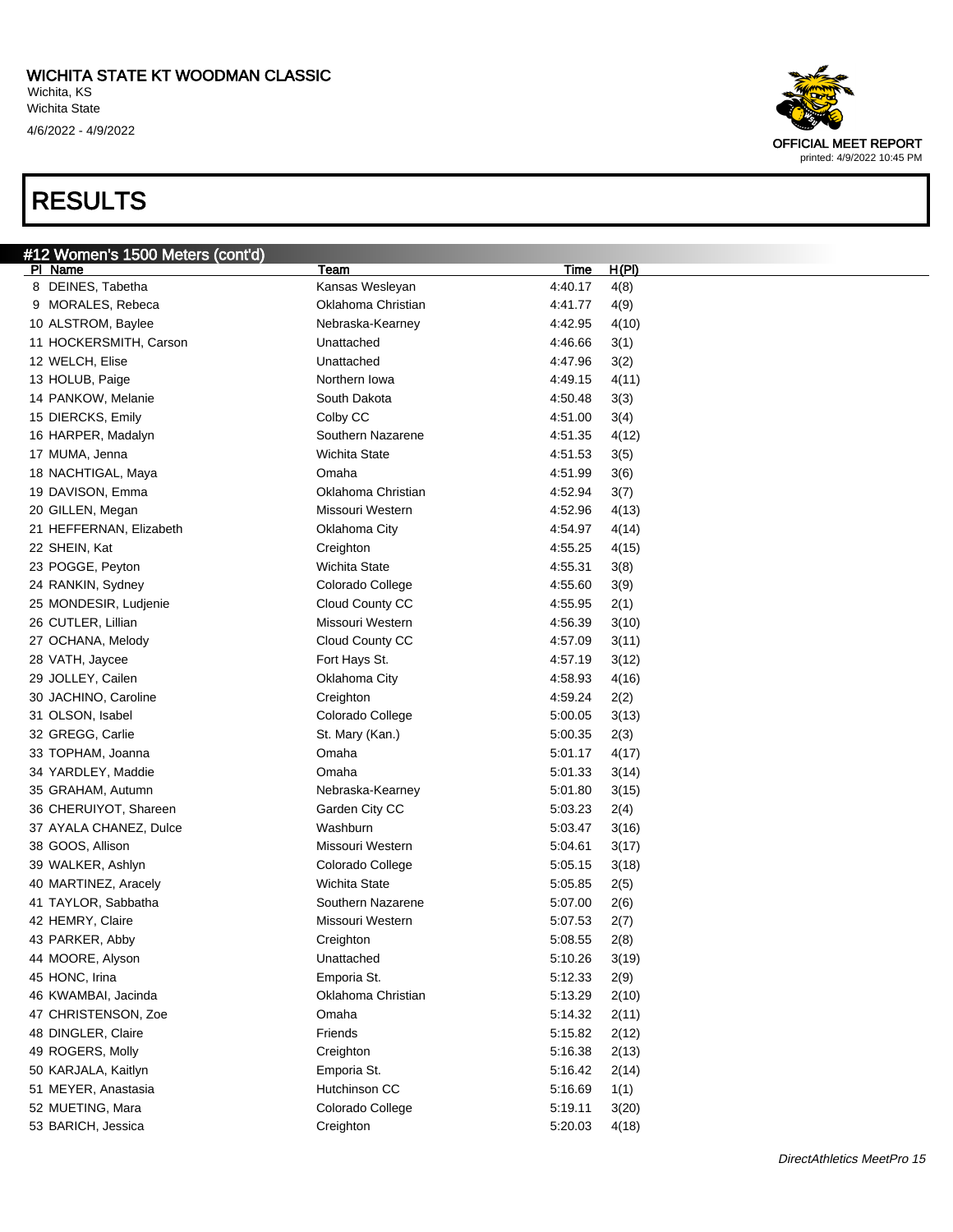

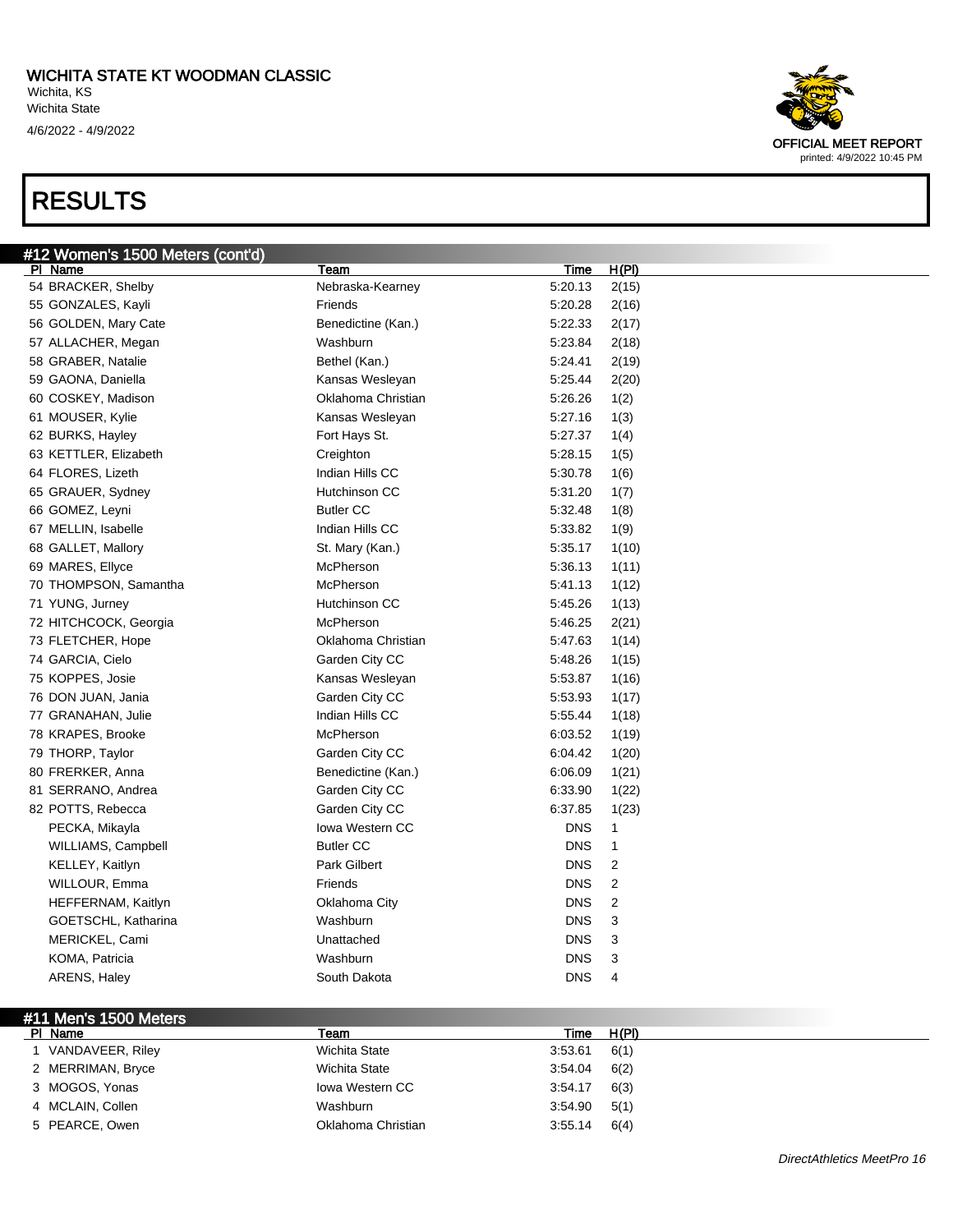

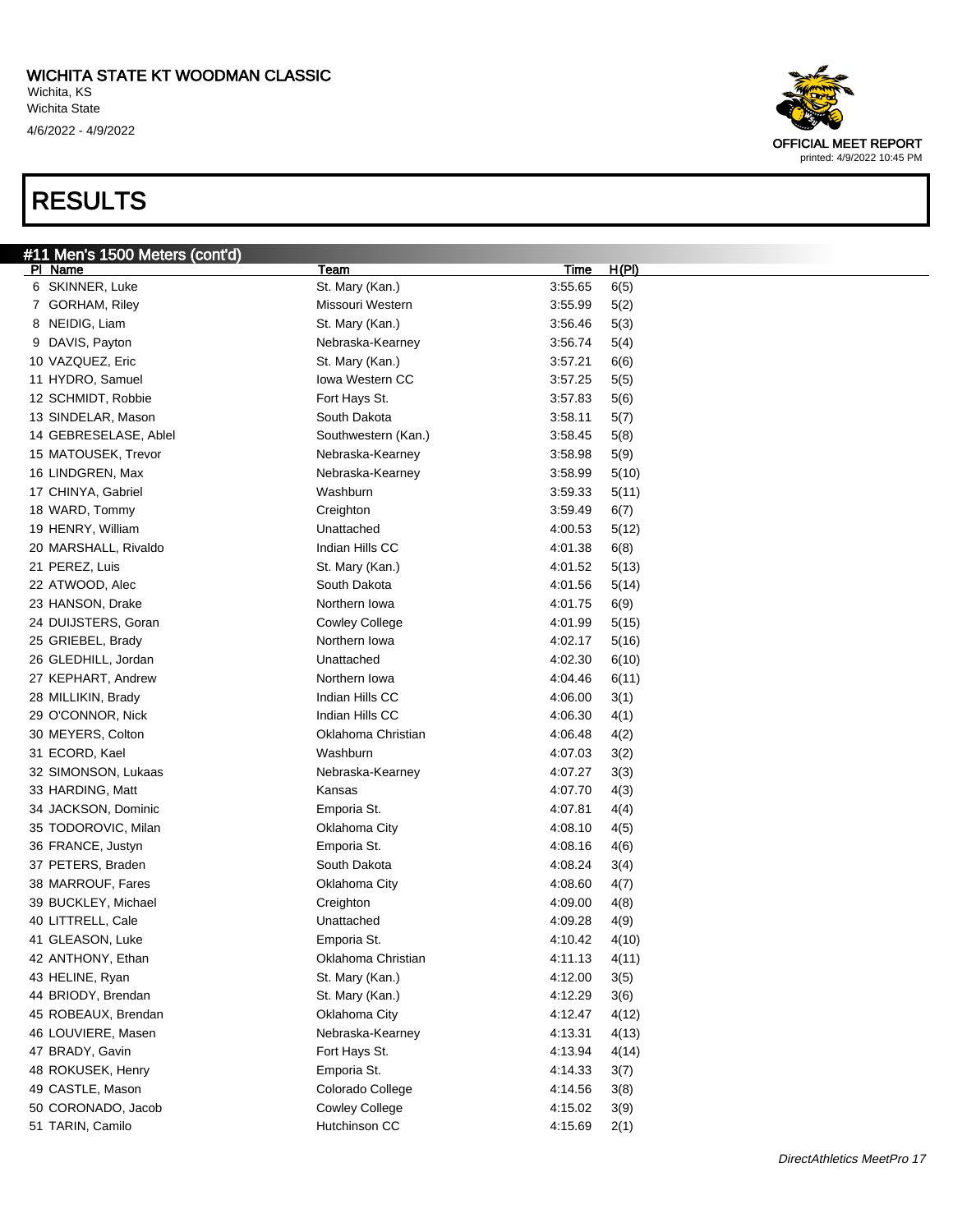

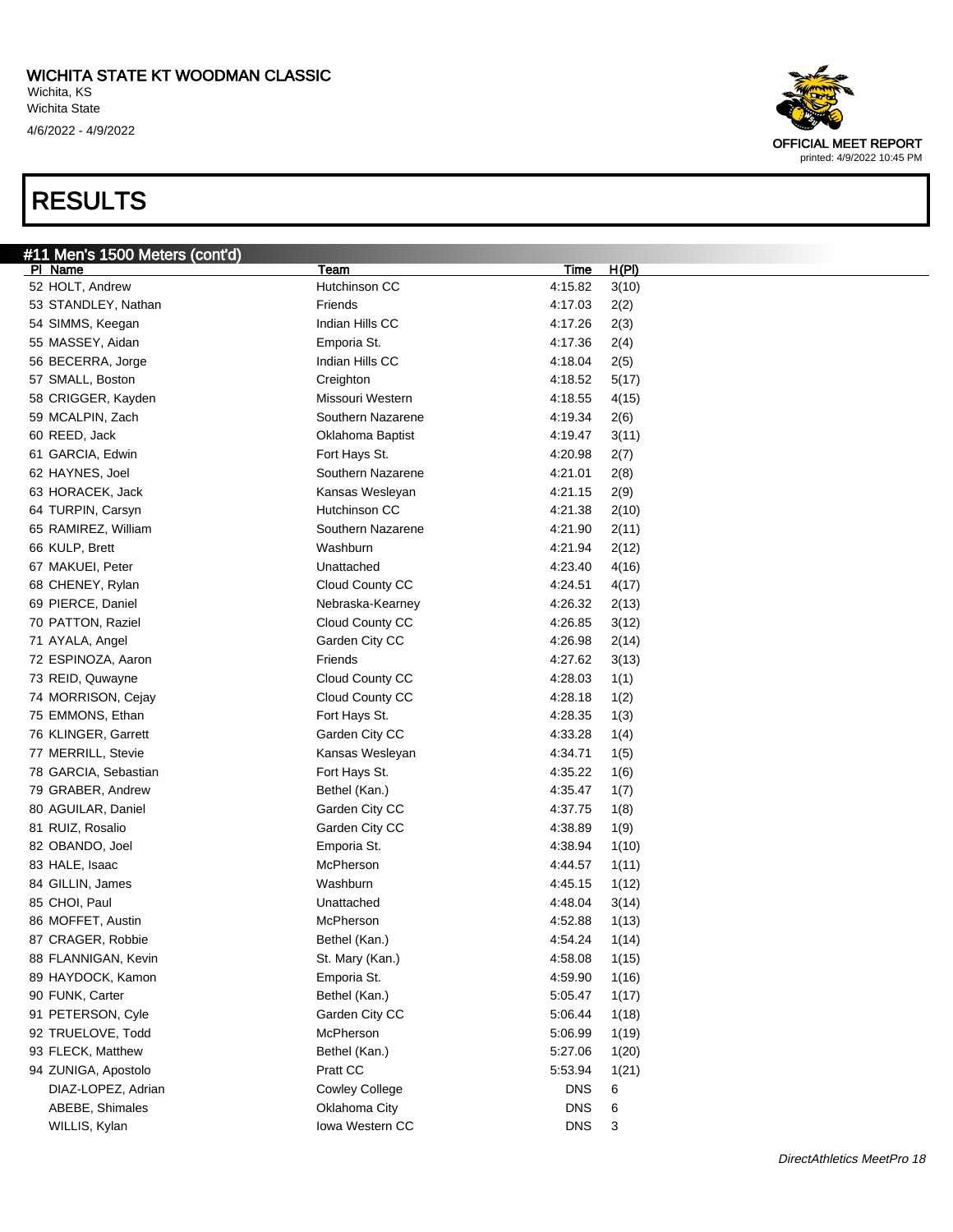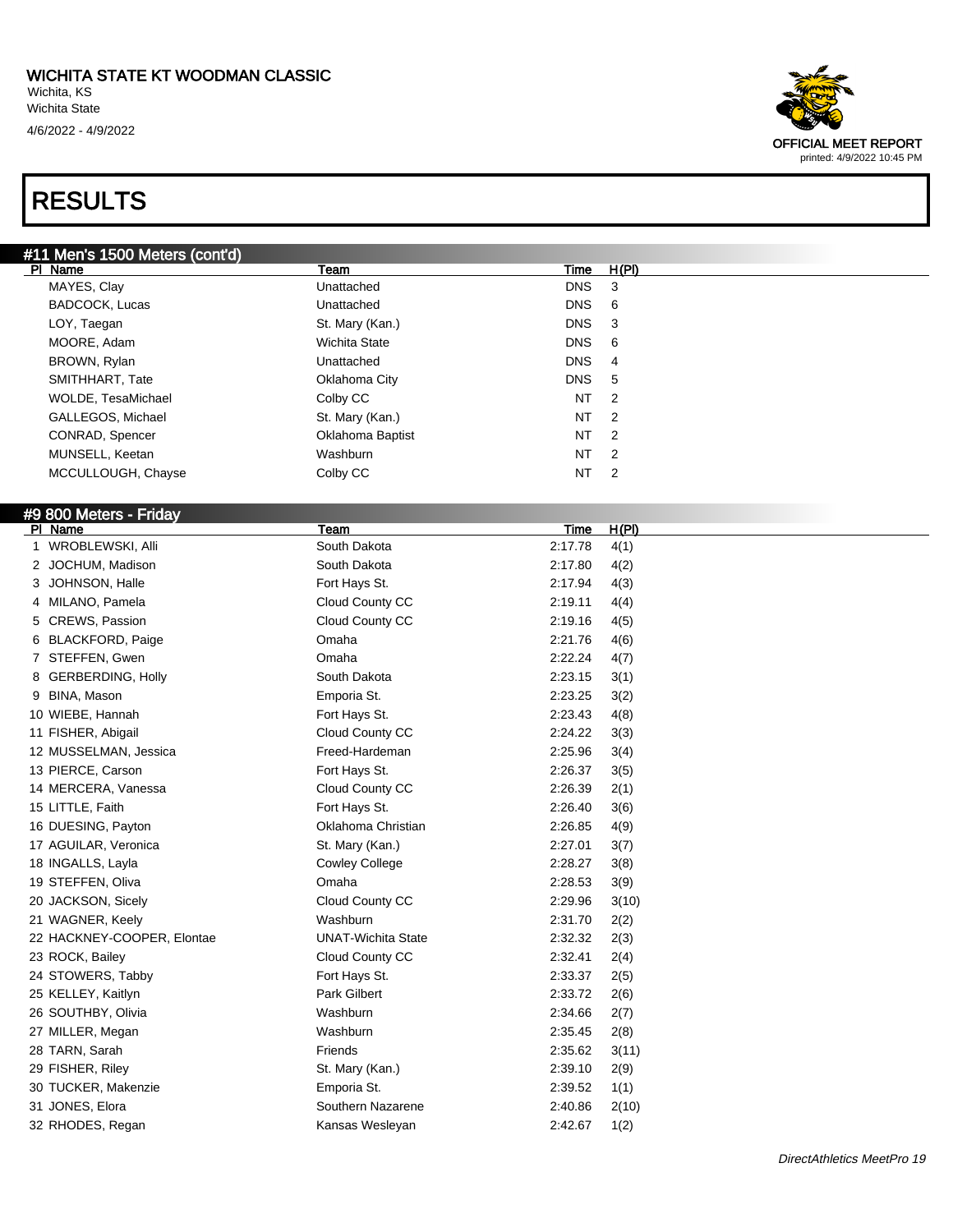

#### #8 800 Meters - Friday

| PI Name                    | <b>Team</b>           | <b>Time</b> | H(PI) |
|----------------------------|-----------------------|-------------|-------|
| WRIGHT, Slavoski           | Southwestern (Kan.)   | 1:54.90     | 4(1)  |
| ROBB, Patrick<br>2         | Unattached            | 1:55.50     | 4(2)  |
| BLAKE, Dylan<br>3.         | South Dakota          | 1:55.79     | 4(3)  |
| TROTTER, Zach<br>4         | <b>Butler CC</b>      | 1:57.16     | 4(4)  |
| WILLIAMSON, Keiontae<br>5  | Oklahoma Christian    | 1:57.60     | 4(5)  |
| SMITHHART, Tate<br>6       | Oklahoma City         | 1:57.99     | 4(6)  |
| MCNAIR, Austin             | Oklahoma Christian    | 1:58.09     | 4(7)  |
| CRAWLEY, Dawson            | <b>Cowley College</b> | 1:58.23     | 4(8)  |
| WREN, Kaden<br>9           | Fort Hays St.         | 1:58.75     | 4(9)  |
| 10 SCOTT, Brendan          | South Dakota          | 1:59.19     | 4(10) |
| 11 DIXON, Derek            | Missouri Western      | 1:59.59     | 4(11) |
| 12 ARANCIBIA CAMPOS, Mauro | Bethel (Kan.)         | 1:59.68     | 3(1)  |
| 13 NYINGUAN, Timothy       | Cloud County CC       | 2:00.40     | 2(1)  |
| 14 KEARNEY, Arran          | Bethel (Kan.)         | 2:00.58     | 3(2)  |
| 15 RADKE, Isaac            | Fort Hays St.         | 2:00.87     | 2(2)  |
| 16 PRINSLOO, JD            | <b>Wichita State</b>  | 2:00.91     | 3(3)  |
| 17 TODOROVIC, Milan        | Oklahoma City         | 2:00.92     | 4(12) |
| 18 BARTEL, Isaiah          | Bethel (Kan.)         | 2:01.03     | 3(4)  |
| 19 OLSON, Luke             | South Dakota          | 2:01.67     | 4(13) |
| 20 AMBUUL, Adam            | Missouri Western      | 2:01.95     | 3(5)  |
| 21 ABIDI, Hassan           | Cloud County CC       | 2:02.09     | 3(6)  |
| 22 HELTON, Brice           | Emporia St.           | 2:02.17     | 3(7)  |
| 23 HUTCHISON, RJ           | <b>Wichita State</b>  | 2:02.26     | 3(8)  |
| 24 ROBEAUX, Brendan        | Oklahoma City         | 2:02.32     | 3(9)  |
| 25 CARRASCO, Caleb         | Fort Hays St.         | 2:04.04     | 2(3)  |
| 26 HARDISON, Rock          | McPherson             | 2:04.21     | 2(4)  |

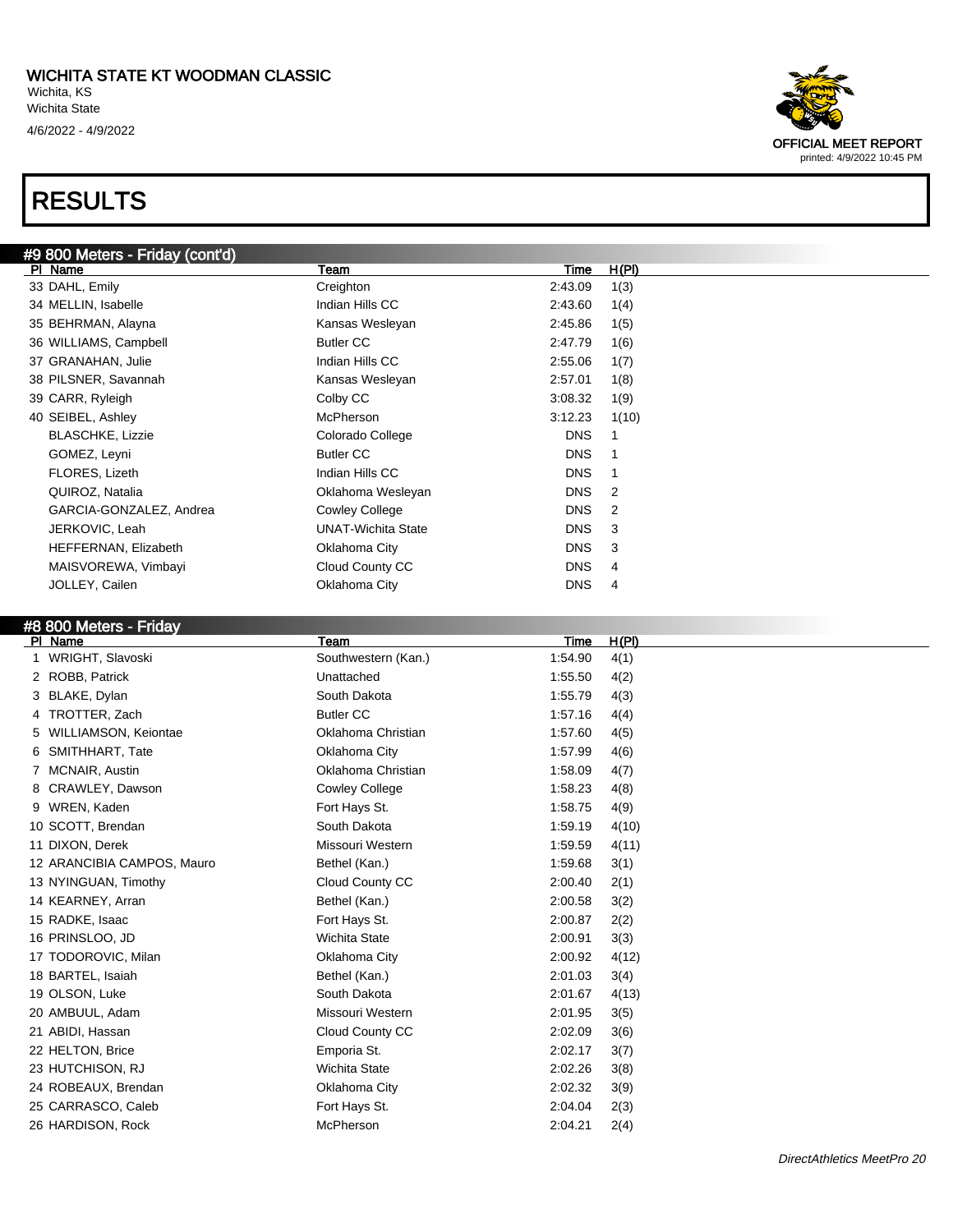

#### #22 Women's 3000m Steeple

| PI Name                   | Team               | Time     |  |
|---------------------------|--------------------|----------|--|
| 1 WALTER-SHERRETTS, Maddy | St. Mary (Kan.)    | 11:10.06 |  |
| 2 RAMPTON, Mia            | Northern Iowa      | 11:10.44 |  |
| 3 REINKE, Destiny         | Nebraska-Kearney   | 11:20.36 |  |
| 4 SCHWAB, Caroline        | Oklahoma Christian | 11:30.06 |  |
| 5 MERICKEL, Cami          | Unattached         | 11:40.99 |  |
| 6 KRAMER, Lizzy           | South Dakota       | 11:41.25 |  |
| 7 HIEBERT, Riley          | St. Mary (Kan.)    | 11:45.16 |  |
| 8 THOMPSON, Renee         | South Dakota       | 11:50.86 |  |
|                           |                    |          |  |

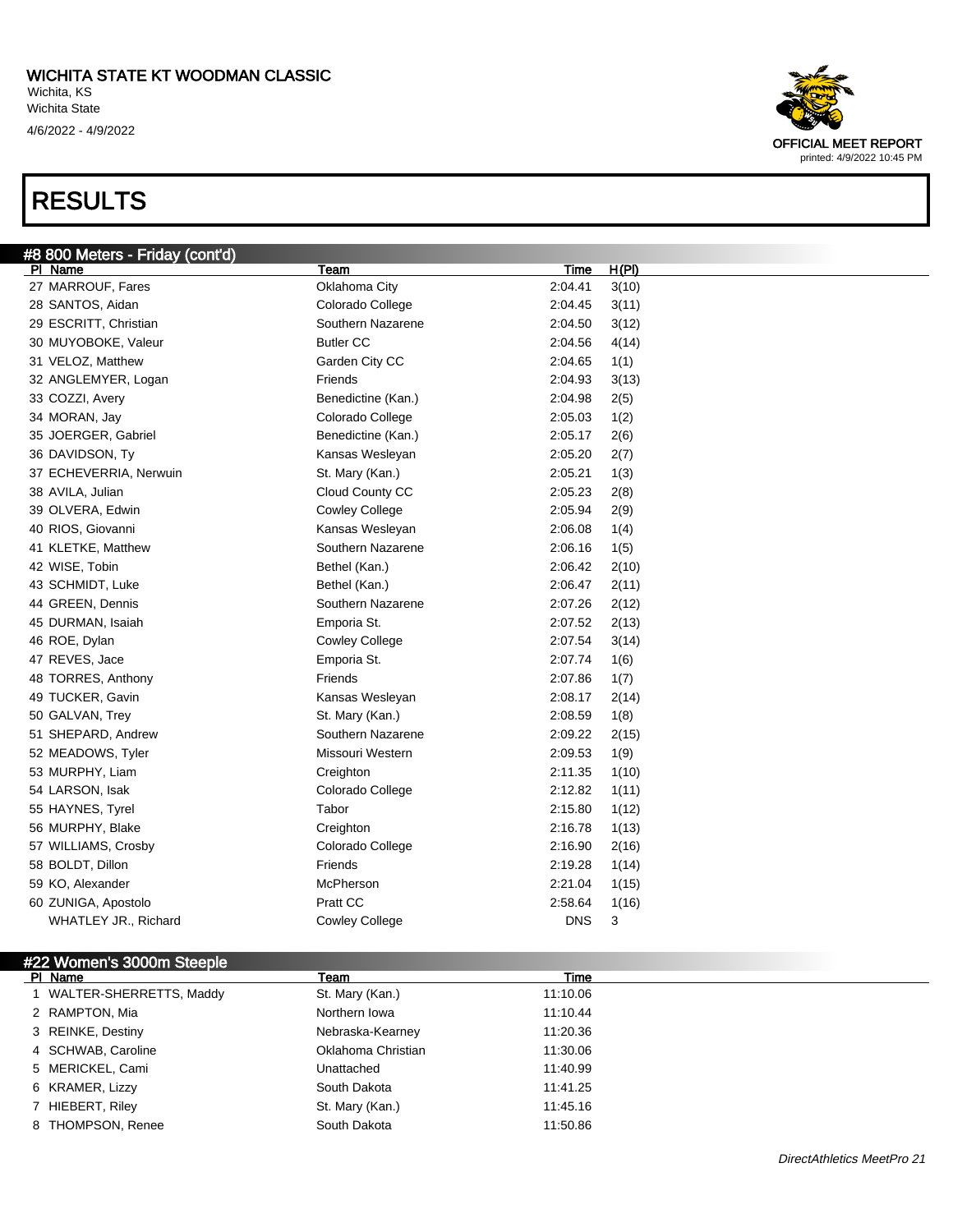#22 Women's 3000m Steeple (cont'd)

### RESULTS

#### Pl Name Team Time 9 HIEBERT, Reagan St. Mary (Kan.) 11:51.97 10 FIALA, Sinclare **Nebraska-Kearney 11:59.57** Nebraska-Kearney 11 MADSEN, Kate **St. Mary (Kan.)** 12:16.41 12 FRASHER, Allie Nebraska-Kearney 12:17.32 13 ACOSTA, Madison Unattached 12:23.97 14 CORNISH, Esther Colorado College 12:31.51 15 NORD, Cierra Colby CC 12:56.62 16 MORTON, Allie **13:13.55** Oklahoma Baptist 13:13.55 17 JAIMZ, Alexzandria Oklahoma Baptist 13:23.44 18 FRENCH, Josey **In the State State Inc.** Iowa Western CC 13:30.12 19 HART, Tavia **Haskell Indian 14:50.35** Haskell Indian 14:50.35 20 LYON, Catherine **Emporia St.** 15:06.11 KRAPES, Brooke **McPherson** McPherson **McPherson DNS** MCGRUDER, Kayla **DRS** Oklahoma Baptist **DRS** OK #21 Men's 3000m Steeple PI Name Team Team Team Team Team Time H(PI) 1 BARBOSA, Ricardo Colby CC 8:59.55 2(1) 2 ABEBE, Shimales Oklahoma City 9:03.00 2(2) 3 WHEELER, Maxamillian Oklahoma Baptist 9:16.26 2(3) 4 ABDALLA, Nick Nebraska-Kearney 19:30.96 2(4) 5 WEESE, Austin Unattached 9:31.02 2(5) 6 MOEN, Asher Wichita State 9:38.03 1(1) 7 STONE, Christopher Unattached 9:41.61 2(6) 8 MUNSELL, Keetan Washburn 9:42.02 2(7) 9 ARNO, Kallo South Dakota 9:42.07 2(8) 10 SWIFT, Tyler Emporia St. 9:43.40 1(2) 11 ARENIVAR, Christian Oklahoma Baptist 9:50.46 1(3) 12 COPE, Blake Oklahoma Baptist 9:50.94 1(4) 13 VEDRAL, Eli Creighton 9:53.45 1(5) 14 COOLEY, Kaden St. Mary (Kan.) 9:56.94 2(9) 15 GLENN, Jarek South Dakota 9:57.12 2(10) 16 ACHILLES, Cody Emporia St. 9:57.45 1(6) 17 WEST, Andrew Colorado College 9:59.75 2(11) 18 LOY, Taegan St. Mary (Kan.) 10:01.56 1(7) 19 BALERUD, Nick **Nebraska-Kearney** 10:10.94 2(12) 20 REED, Jack **Discovery 20 Access 10:12.49** 10:12.49 1(8) 21 ALLEN, Wyatt **McPherson** McPherson 10:12.84 1(9) 22 GEISSINGER, Aaron **Hutchinson CC** 10:13.02 1(10) 23 BERKEY, Cade **Christian** Christian 10:19.75 1(11) 24 GOECKEL, Paul Tallgrass TC 10:22.02 1(12) 25 MIER, Nathan Friends 10:22.67 1(13) 26 BEINE, Dominick St. Mary (Kan.) 10:22.69 1(14) 27 MERRITT, Brig 2013 (2013) St. Mary (Kan.) 27 MERRITT, Brig 2013 28 ADAMS, Dawson St. Mary (Kan.) 10:33.62 1(15) 29 STEPHANOS, Gus St. Mary (Kan.) 11:00.33 1(16)

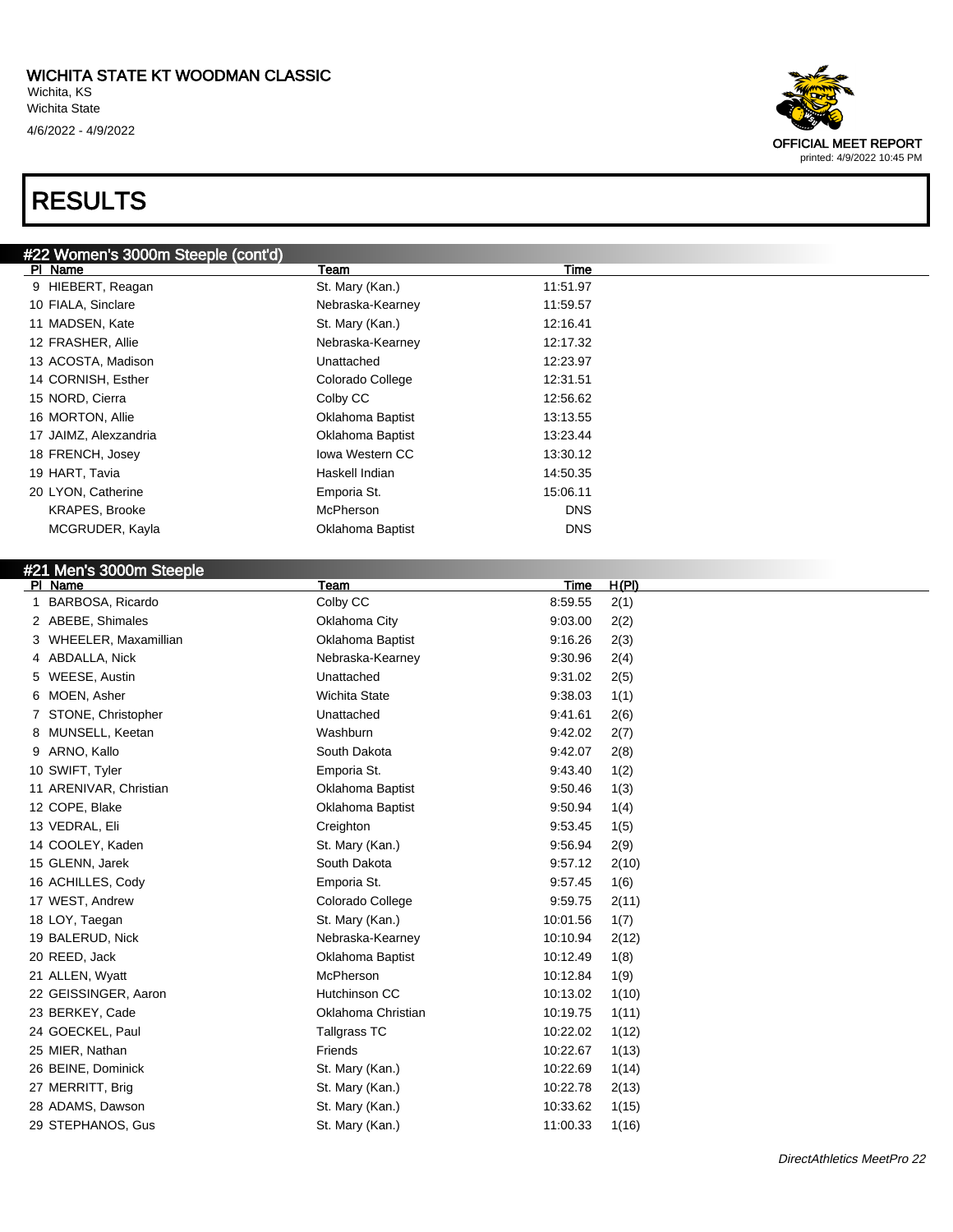4/6/2022 - 4/9/2022

| #21 Men's 3000m Steeple (cont'd)     |                        |             |                |
|--------------------------------------|------------------------|-------------|----------------|
| PI Name                              | Team                   | <b>Time</b> | H(PI)          |
| WRIGHT, Andrew                       | Missouri Western       | <b>DNS</b>  | $\overline{2}$ |
|                                      |                        |             |                |
| #14 Women's 5000 Meters              |                        |             |                |
| PI Name                              | Team                   | <b>Time</b> | H(PI)          |
| 1 CHEBET, Hilda                      | <b>Iowa Western CC</b> | 16:42.91    | 2(1)           |
| 2 SULLIVAN, Abeba                    | Wichita State          | 16:58.30    | 2(2)           |
| 3 ARMENDARIZ, Alyssa                 | St. Mary (Kan.)        | 17:05.96    | 2(3)           |
| 4 HOTALLING, Danielle                | Creighton              | 17:08.76    | 2(4)           |
| 5 ACCETTA, Kendall                   | Colorado College       | 17:25.12    | 2(5)           |
| 6 SINGER, Elliot                     | Colorado College       | 17:26.46    | 2(6)           |
| 7 CURRIE, Macey                      | UNAT-Oklahoma City     | 17:44.36    | 2(7)           |
| 8 BACH, Maddie                       | Nebraska-Kearney       | 17:47.02    | 2(8)           |
| 9 JACKSON, Chelsea                   | Unattached             | 17:47.96    | 2(9)           |
| 10 QUINN, Clare                      | Colorado College       | 17:53.24    | 2(10)          |
| 11 NEVO, Na'ama                      | Colorado College       | 17:53.45    | 2(11)          |
| 12 DICK, Miranda                     | Wichita State          | 17:56.05    | 2(12)          |
| 13 RITZ, Zoe                         | Nebraska-Kearney       | 17:56.13    | 2(13)          |
| 14 COCKING, Louise                   | Hutchinson CC          | 17:57.27    | 2(14)          |
| 15 KOCA, Morgan                      | Creighton              | 17:59.65    | 2(15)          |
| 16 SCHMIDT, Abbie                    | South Dakota           | 17:59.75    | 2(16)          |
| 17 ANDERSON, Makenna                 | Kansas                 | 18:03.21    | 2(17)          |
| 18 HODSDEN, Regan                    | Colby CC               | 18:07.11    | 2(18)          |
| 19 POLK, Elizabeth                   | Nebraska-Kearney       | 18:22.64    | 1(1)           |
| 20 GLOVER, Karissa                   | <b>Cowley College</b>  | 18:30.47    | 2(19)          |
| 21 RILEY, Ashley                     | Creighton              | 18:35.49    | 2(20)          |
| 22 GUERRA, Isabella                  | Benedictine (Kan.)     | 18:36.74    | 1(2)           |
| 23 CAMPBELL, Emma                    | St. Mary (Kan.)        | 18:47.72    | 1(3)           |
| 24 KORUS, Allyson                    | Nebraska-Kearney       | 18:48.79    | 1(4)           |
| 25 SCHWARZ, Eden                     | Unattached             | 18:50.90    | 1(5)           |
| 26 MALLACH, Jane                     | Colorado College       | 18:51.29    | 1(6)           |
| 27 INSCHO, Lexi                      | St. Mary (Kan.)        | 18:55.33    | 1(7)           |
| 28 KOIMA, Sharon                     | Oklahoma City          | 18:59.04    | 2(21)          |
| 29 NELSON, Ashley                    | Creighton              | 19:02.52    | 1(8)           |
| 30 BUCKHAULTS, Noel                  | Hutchinson CC          | 19:10.84    | 1(9)           |
| 31 POGGIOLI, Kayla                   | Nebraska-Kearney       | 19:17.12    | 1(10)          |
| 32 HUMMINGBIRD, Arizona              | Central Oklahoma       | 19:19.44    | 2(22)          |
| 33 PASS, Caroline                    | Creighton              | 19:20.27    |                |
| 34 GERTH, Alyssa                     | South Dakota           | 19:21.89    | 1(11)          |
|                                      | Nebraska-Kearney       |             | 1(12)          |
| 35 POLLAN, Hannah<br>36 TOPHAM, Erin | Wichita State          | 19:30.90    | 1(13)          |
|                                      |                        | 19:42.09    | 2(23)          |
| 37 SHUKLA, Samantha                  | Shocker Track Club     | 19:46.90    | 2(24)          |
| 38 BEEL, CeeAnna                     | Nebraska-Kearney       | 20:00.12    | 1(14)          |
| 39 KINNEY, Abby                      | Missouri Western       | 20:04.61    | 1(15)          |
| 40 REYES, Yazmin                     | Cowley College         | 20:06.12    | 1(16)          |
| 41 HUTCHINSON, Shiloh                | Central Oklahoma       | 20:08.49    | 1(17)          |
| 42 HAVNER, Kate                      | St. Mary (Kan.)        | 20:11.56    | 1(18)          |

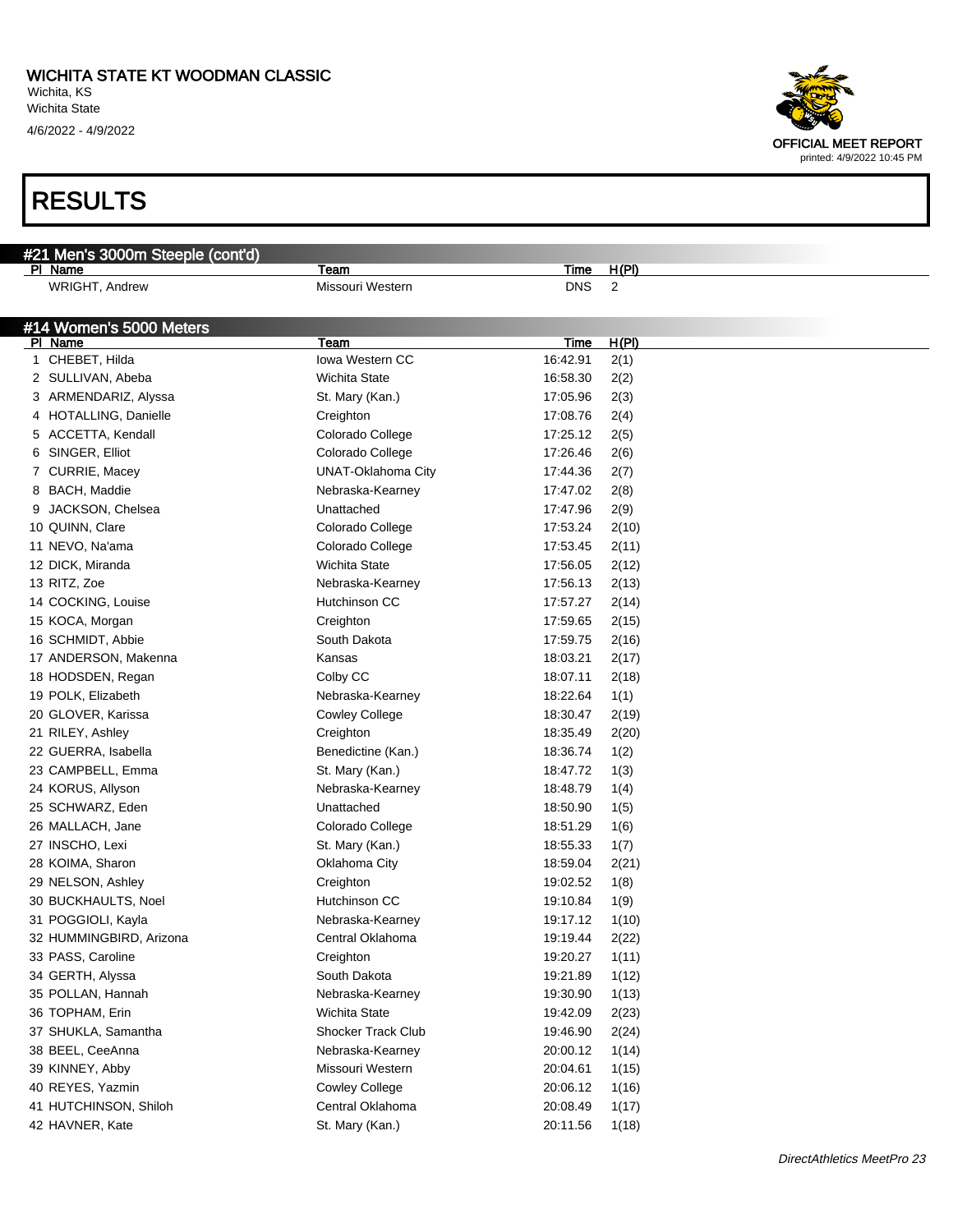

DirectAthletics MeetPro 24

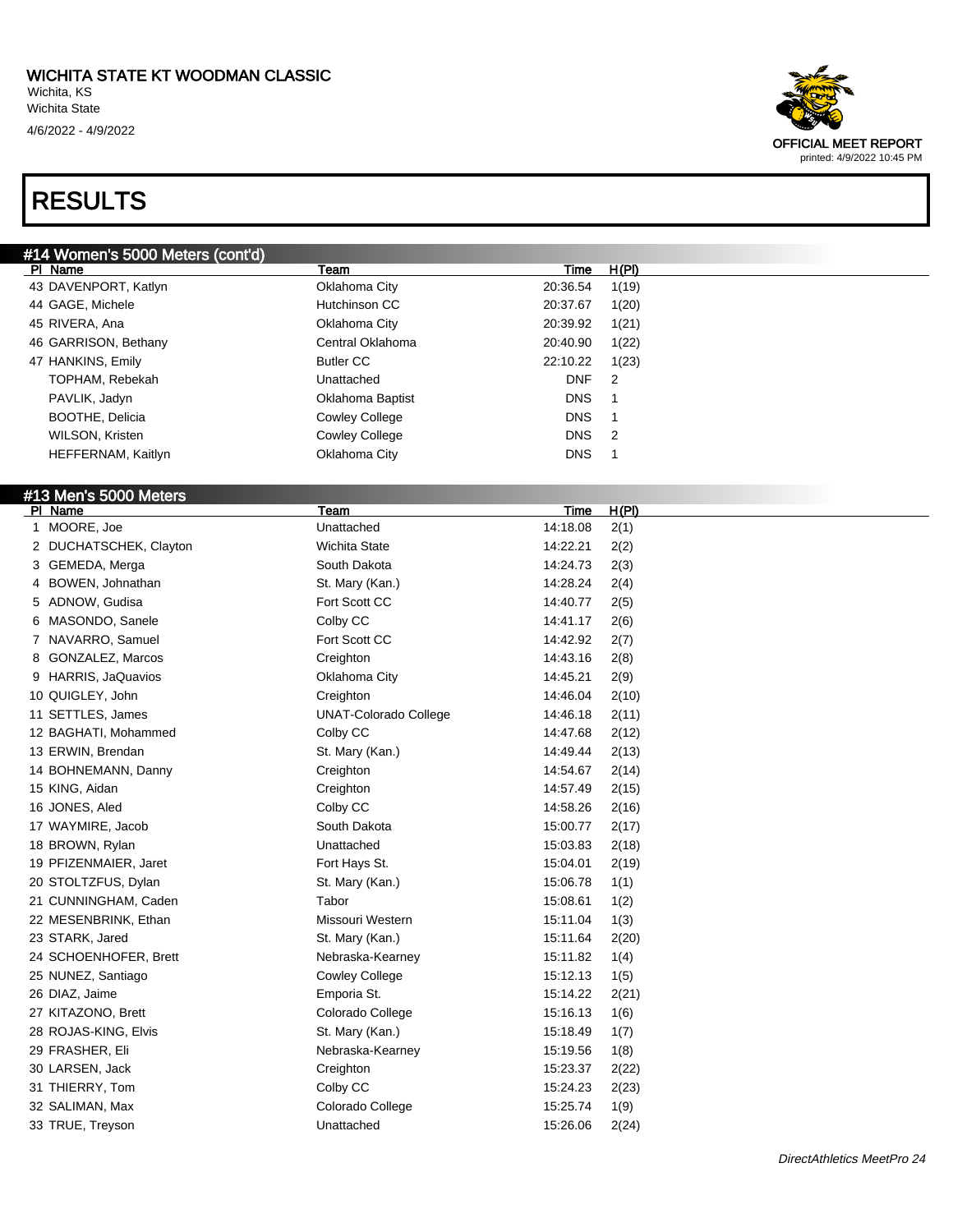

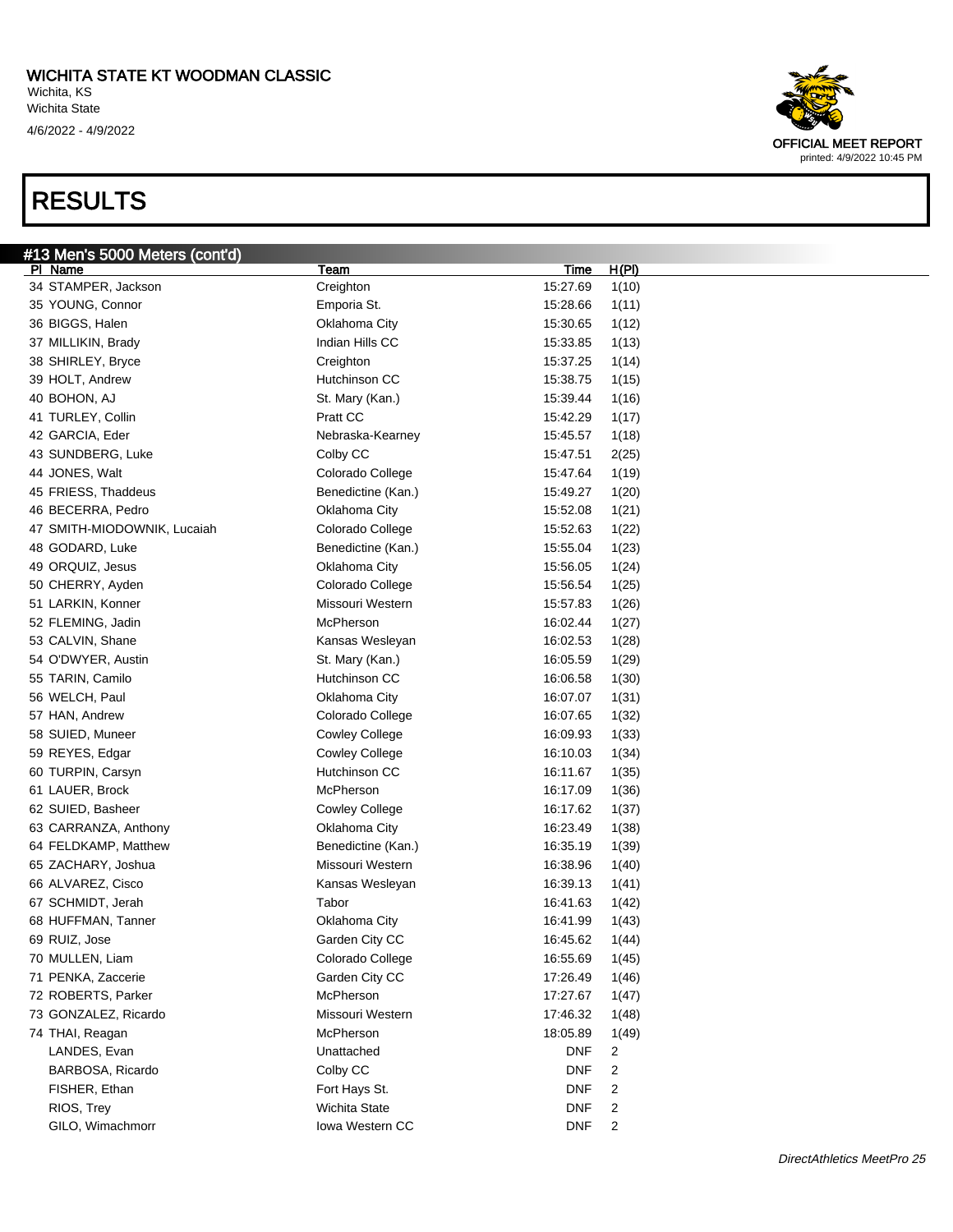

| PI_Name                        | Team                 | Time       |  |
|--------------------------------|----------------------|------------|--|
| <b>BONSALL, Grace</b>          | Nebraska-Kearney     | 35:34.80   |  |
| 2 NASH, Madison                | Missouri Western     | 36:07.43   |  |
| 3 BAILEY, Kenya                | Oklahoma Christian   | 36:55.30   |  |
| 4 HANSON, Harlie               | Central Oklahoma     | 37:13.91   |  |
| 5 STRANGE, Sophia              | Oklahoma Baptist     | 37:21.45   |  |
| 6 NDUNGU, Lucy                 | Cloud County CC      | 37:29.44   |  |
| 7 MARTINEZ, Stephanie          | Kansas Wesleyan      | 37:31.42   |  |
| 8 NAVARRO, Brooke              | Fort Hays St.        | 37:37.00   |  |
| 9 PROVENZANO, Lily             | South Dakota         | 37:56.76   |  |
| 10 ALDULAIMI, Lubna            | <b>Wichita State</b> | 37:59.45   |  |
| 11 MILLER, Haley               | South Dakota         | 38:19.30   |  |
| 12 LAGAT, Valentine            | Garden City CC       | 38:49.77   |  |
| 13 WILLIAMS, Dafna             | Colorado College     | 39:09.96   |  |
| 14 LYNCH, Olivia               | Oklahoma Baptist     | 39:12.04   |  |
| 15 HELGAAS, Britt              | Colorado College     | 39:12.40   |  |
| 16 FURMAN, Charlotte           | Colorado College     | 40:31.10   |  |
| 17 GUERRERO-CHAPULA, Monserrat | Indian Hills CC      | 40:33.30   |  |
| 18 BRAZIL, Lily                | Colorado College     | 40:48.41   |  |
| 19 KLAUS, Morgan               | Indian Hills CC      | 41:36.14   |  |
| 20 NAVARRO, Mya                | Fort Hays St.        | 41:40.72   |  |
| 21 MENGHINI, Lily              | Benedictine (Kan.)   | 43:07.87   |  |
| 22 TAYLOR, Lauren              | Freed-Hardeman       | 51:33.81   |  |
| DOWNING, Emma                  | Oklahoma Baptist     | <b>DNF</b> |  |
| <b>COLBURN, Caroline</b>       | Creighton            | <b>DNF</b> |  |
| PAVLIK, Jadyn                  | Oklahoma Baptist     | <b>DNS</b> |  |

| #15 Men's 10000 Meters |                  |          |  |
|------------------------|------------------|----------|--|
| PI Name                | Team             | Time     |  |
| 1 MUTAI, Dennis        | Garden City CC   | 29:15.99 |  |
| 2 KIPROTICH, Nicholas  | lowa Western CC  | 29:41.98 |  |
| 3 MISGINA, Kidus       | Cloud County CC  | 29:45.69 |  |
| 4 VROOMAN, Justin      | Nebraska-Kearney | 30:18.61 |  |
| 5 KIERNS, Bryant       | Unattached       | 30:28.75 |  |
| 6 BABCOCK, Charlie     | South Dakota     | 30:57.34 |  |
| 7 LUEDERS, Sam         | Nebraska-Kearney | 30:58.05 |  |
|                        |                  |          |  |

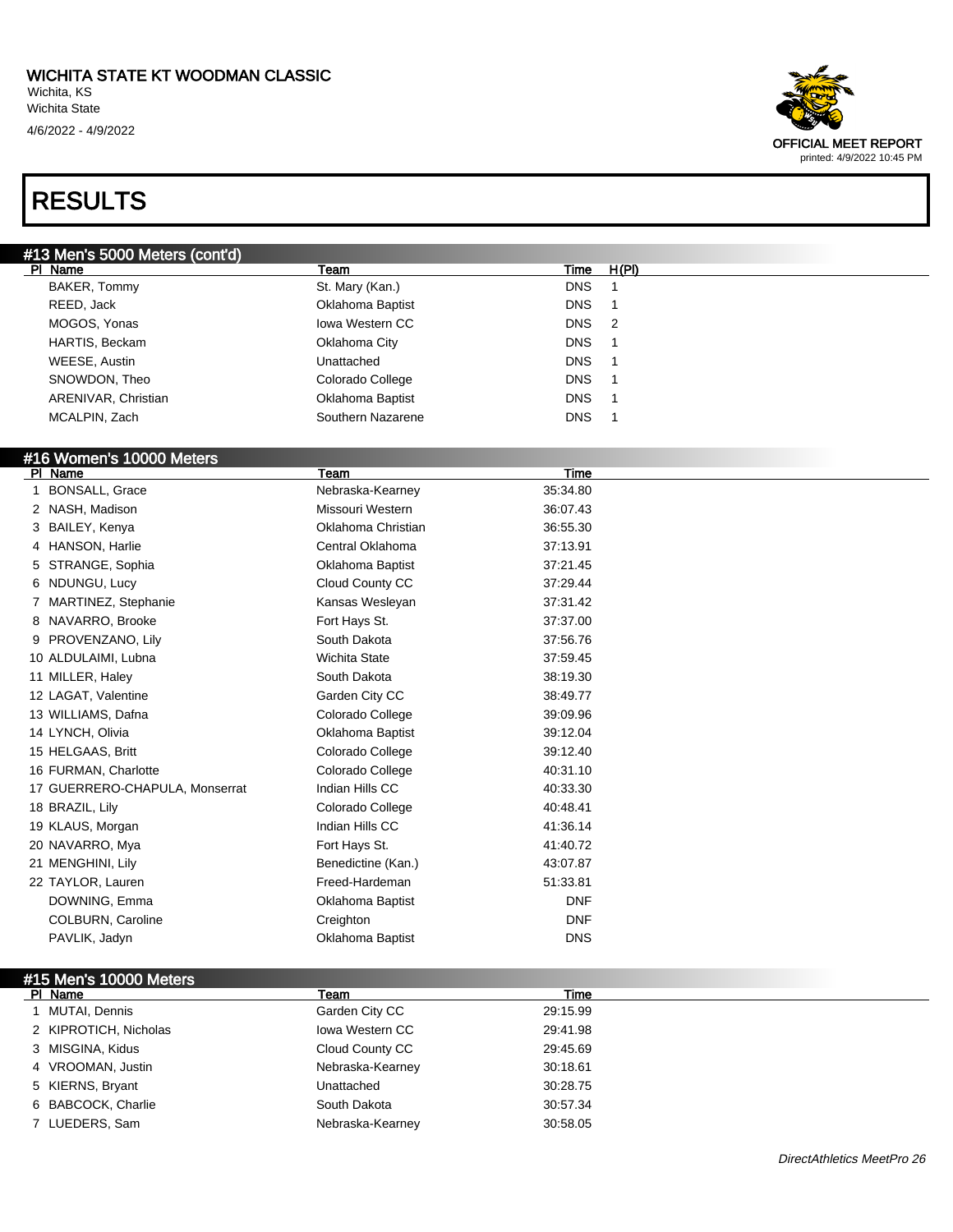

| PI Name           | Team                   | <b>Mark</b>                | 1.48 | 1.53 | .58 | 1.63 | 1.67 | 1.70  | 1.73 | 1.76       | 1.80       |
|-------------------|------------------------|----------------------------|------|------|-----|------|------|-------|------|------------|------------|
| ANGLIN, Daniella  | South Dakota           | 1.76m $5'$ $9'$ /4         |      |      |     |      |      | xxo   |      | O          | <b>XXX</b> |
| 2 HART, Alexandra | Fort Hays St.          | 1.73m $5'8''$              |      | P    | XXO | XXO  | O    | P     | XO   | <b>XXX</b> |            |
| 3 MCNEIL, Alliyah | <b>Iowa Western CC</b> | 1.73m $5'8''$              |      |      |     | XO   |      |       | XXO  | XXX        |            |
| 4 HARING, Carly   | South Dakota           | 1.70m 5'7''                |      |      |     |      | XO   | XXO . | XXX  |            |            |
| 5 MCGHEE, Semaj   | <b>Wichita State</b>   | 1.67m $5'$ $5^{3/4}$       |      |      |     |      |      | XXX   |      |            |            |
| 6 EVERITT, Abby   | Nebraska-Kearney       | 1.63m $5'$ 4 $\frac{1}{4}$ |      |      |     | XO   |      | XXX   |      |            |            |



DirectAthletics MeetPro 27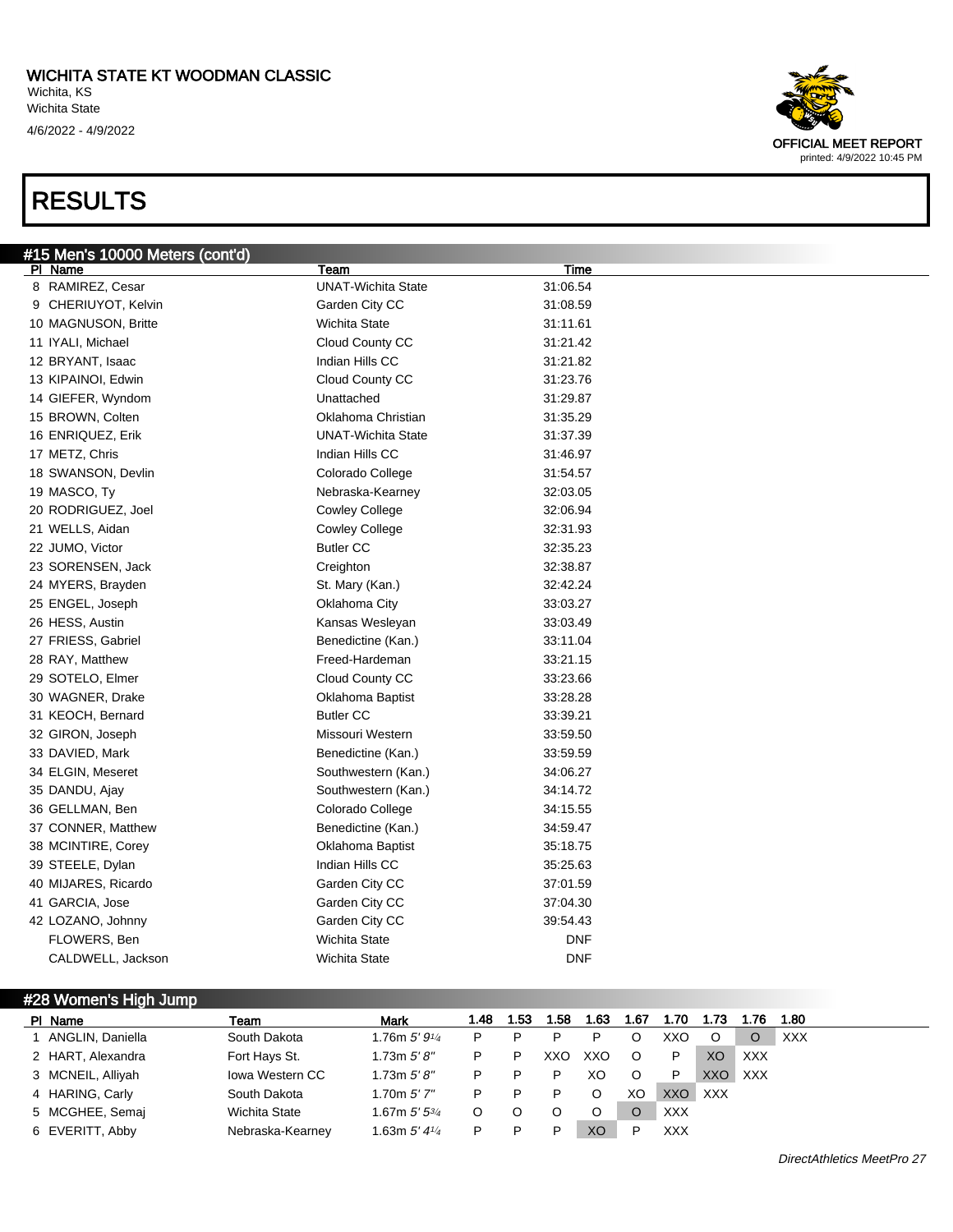#### #28 Women's High Jump (cont'd)

| PI Name                                 | <b>Team</b>             | <b>Mark</b>                | 1.48       | 1.53       | 1.58       | 1.63       | 1.67       | 1.70 | 1.73 | 1.76 | 1.80 |
|-----------------------------------------|-------------------------|----------------------------|------------|------------|------------|------------|------------|------|------|------|------|
| 6 KRAGEL, Summer                        | Fort Hays St.           | 1.63m $5'$ 4 $\frac{1}{4}$ | P          | P          | O          | XO         | <b>XXX</b> |      |      |      |      |
| 6 HADLEY, Haleigh                       | Indian Hills CC         | 1.63m $5'$ 4 $\frac{1}{4}$ | P          | O          | O          | XO         | <b>XXX</b> |      |      |      |      |
| 9 TODD, Rylie                           | Northern Iowa           | 1.63m $5'$ 4 $\frac{1}{4}$ | P          | O          | XO         | XO         | <b>XXX</b> |      |      |      |      |
| 10 COGGINS, Milan                       | Omaha                   | 1.58m 5' 2 <sup>1/4</sup>  | O          | O          | $\circ$    | <b>XXX</b> |            |      |      |      |      |
| 11 MCCLOWRY, Marin                      | Northern Iowa           | 1.58m 5' 21/4              | O          | O          | XO         | <b>XXX</b> |            |      |      |      |      |
| 11 HELLBUSCH, Kaitlin                   | Omaha                   | 1.58m 5' 21/4              | O          | O          | XO         | <b>XXX</b> |            |      |      |      |      |
| 11 JACOBS, Grace                        | Emporia St.             | 1.58m 5' 21/4              | P          | O          | XO         | <b>XXX</b> |            |      |      |      |      |
| 14 SOUERDYKE, Chloe                     | Nebraska-Kearney        | 1.53m $5'0\frac{1}{4}$     | O          | $\circ$    | <b>XXX</b> |            |            |      |      |      |      |
| 14 STAAB, Brooklyn                      | Nebraska-Kearney        | 1.53m $5'0\frac{1}{4}$     | O          | O          | <b>XXX</b> |            |            |      |      |      |      |
| 16 STANLEY, Cadence                     | <b>Iowa Western CC</b>  | 1.53m $5'0\frac{1}{4}$     | O          | XO         | <b>XXX</b> |            |            |      |      |      |      |
| 17 SMITH, LaShae'                       | <b>Cowley College</b>   | 1.53m $5'0\frac{1}{4}$     | XO         | XO         | <b>XXX</b> |            |            |      |      |      |      |
| 18 LYVERS, Karen                        | <b>Wichita State</b>    | 1.53m $5'0\frac{1}{4}$     | $\circ$    | <b>XXO</b> | <b>XXX</b> |            |            |      |      |      |      |
| 18 BERNS-SCHWEINGRUBER, L Northern Iowa |                         | 1.53m $5'0\frac{1}{4}$     | O          | <b>XXO</b> | <b>XXX</b> |            |            |      |      |      |      |
| 20 EHLERS, Anna                         | Omaha                   | 1.48m 4' 101/4             | $\circ$    | <b>XXX</b> |            |            |            |      |      |      |      |
| 20 MEYER, Kenisa                        | <b>Wichita State</b>    | 1.48m 4' 101/4             | $\circ$    | <b>XXX</b> |            |            |            |      |      |      |      |
| 20 HENDERSON, Kiarra                    | Colby CC                | 1.48m 4' 10 <sup>1/4</sup> | $\circ$    | <b>XXX</b> |            |            |            |      |      |      |      |
| 20 PETTAY, Victoria                     | Emporia St.             | 1.48m 4' 101/4             | O          | <b>XXX</b> |            |            |            |      |      |      |      |
| 24 RIGG, Alexus                         | Fort Hays St.           | 1.48m 4' 101/4             | XO         | XXX        |            |            |            |      |      |      |      |
| HANZLICK, Kaliegh                       | Kansas Wesleyan         | <b>NH</b>                  | <b>XXX</b> |            |            |            |            |      |      |      |      |
| GAYLE, Chantal                          | Colby CC                | <b>NH</b>                  | <b>XXX</b> |            |            |            |            |      |      |      |      |
| <b>WILLIAMS, Hadley</b>                 | Fort Hays St.           | <b>NH</b>                  | <b>XXX</b> |            |            |            |            |      |      |      |      |
| BLESSING, Abby                          | Missouri Western        | <b>NH</b>                  | <b>XXX</b> |            |            |            |            |      |      |      |      |
| MORENO, Areli                           | Garden City CC          | <b>NH</b>                  | <b>XXX</b> |            |            |            |            |      |      |      |      |
| PROESCH, Kelly                          | Northern Iowa           | <b>NH</b>                  | <b>XXX</b> |            |            |            |            |      |      |      |      |
| GENTRY, Diamond                         | McPherson               | <b>NH</b>                  | <b>XXX</b> |            |            |            |            |      |      |      |      |
| <b>DUSSELIER, Ellie</b>                 | Fort Hays St.           | <b>NH</b>                  | <b>XXX</b> |            |            |            |            |      |      |      |      |
| UTECHT, Brianna                         | <b>Wichita State</b>    | <b>NH</b>                  |            |            |            |            |            |      |      |      |      |
| THAKKER, Chloe                          | Emporia St.             | <b>NH</b>                  |            |            |            |            |            |      |      |      |      |
| RODRIGUEZ, Sheridan                     | Omaha                   | <b>NH</b>                  |            |            |            |            |            |      |      |      |      |
| JENSEN, Marissa                         | <b>UNAT-Wichita Sta</b> | <b>NH</b>                  |            |            |            |            |            |      |      |      |      |
|                                         |                         |                            |            |            |            |            |            |      |      |      |      |

#### #27 Men's High Jump

| PI Name             | Team             | <b>Mark</b>                | 1.83 | 1.88    | 1.93    | 1.98       | 2.03       | 2.08       | 2.12 | 2.15 | 2.18       | 2.21       |
|---------------------|------------------|----------------------------|------|---------|---------|------------|------------|------------|------|------|------------|------------|
| 1 PALEN, Brady      | Wichita State    | 2.18m $7'$ 1 $\frac{3}{4}$ | P    | P.      | P       | O          | $\circ$    | $\circ$    | O    | XXO  | XO         | <b>XXX</b> |
| 2 SORENSEN, Brayden | Nebraska-Kearney | 2.15m $7'0\frac{1}{2}$     | P    | P       | P       | $\circ$    | XO         | XXO        | XO   | XO   | <b>XXX</b> |            |
| 3 DUBBERT, Davis    | Wichita State    | 2.03m $6'$ 7 $\frac{3}{4}$ | P    | P       | XO      | $\circ$    | XO         | <b>XXX</b> |      |      |            |            |
| 4 SMITH, Roman      | lowa Western CC  | 2.03m $6'$ 7 $\frac{3}{4}$ | P    | $\circ$ | $\circ$ | XXO        | XO         | XXX        |      |      |            |            |
| 5 DURST, Jack       | South Dakota     | 1.98m $6'6''$              | P    | P       | P       | $\circ$    | <b>XXX</b> |            |      |      |            |            |
| 6 HEITMAN, Ethan    | South Dakota     | 1.98m $6'6''$              | P    | P       | XXO     | $\circ$    | <b>XXX</b> |            |      |      |            |            |
| 7 MORTON, Carter    | Northern Iowa    | 1.98m $6'6''$              | P    | $\circ$ | $\circ$ | XXO        |            |            |      |      |            |            |
| 7 DAVIS, Matt       | Northern Iowa    | 1.98m $6'6''$              | O    | $\circ$ | $\circ$ | XXO        | XXX        |            |      |      |            |            |
| 9 WHITE, Irayjuan   | Allen CC         | 1.98m $6'6''$              | O    | $\circ$ | XO      | <b>XXO</b> | <b>XXX</b> |            |      |      |            |            |
| 10 HARBOLS, Richard | Nebraska-Kearney | 1.98m $6'6''$              | P    | XXO     | $\circ$ | XXO        | XXX        |            |      |      |            |            |
| 11 JACKSON, Montrez | Nebraska-Kearney | 1.93m $6'$ 4"              | P    | P.      | O       | <b>XXX</b> |            |            |      |      |            |            |
| 12 BAILEY, Hudson   | Wichita State    | 1.93m $6'$ 4"              | O    | O       | XO      | <b>XXX</b> |            |            |      |      |            |            |
| 13 BROOKS, Blair    | Northern Iowa    | 1.93m $6'$ 4"              | P    | O       | XXO     | <b>XXX</b> |            |            |      |      |            |            |

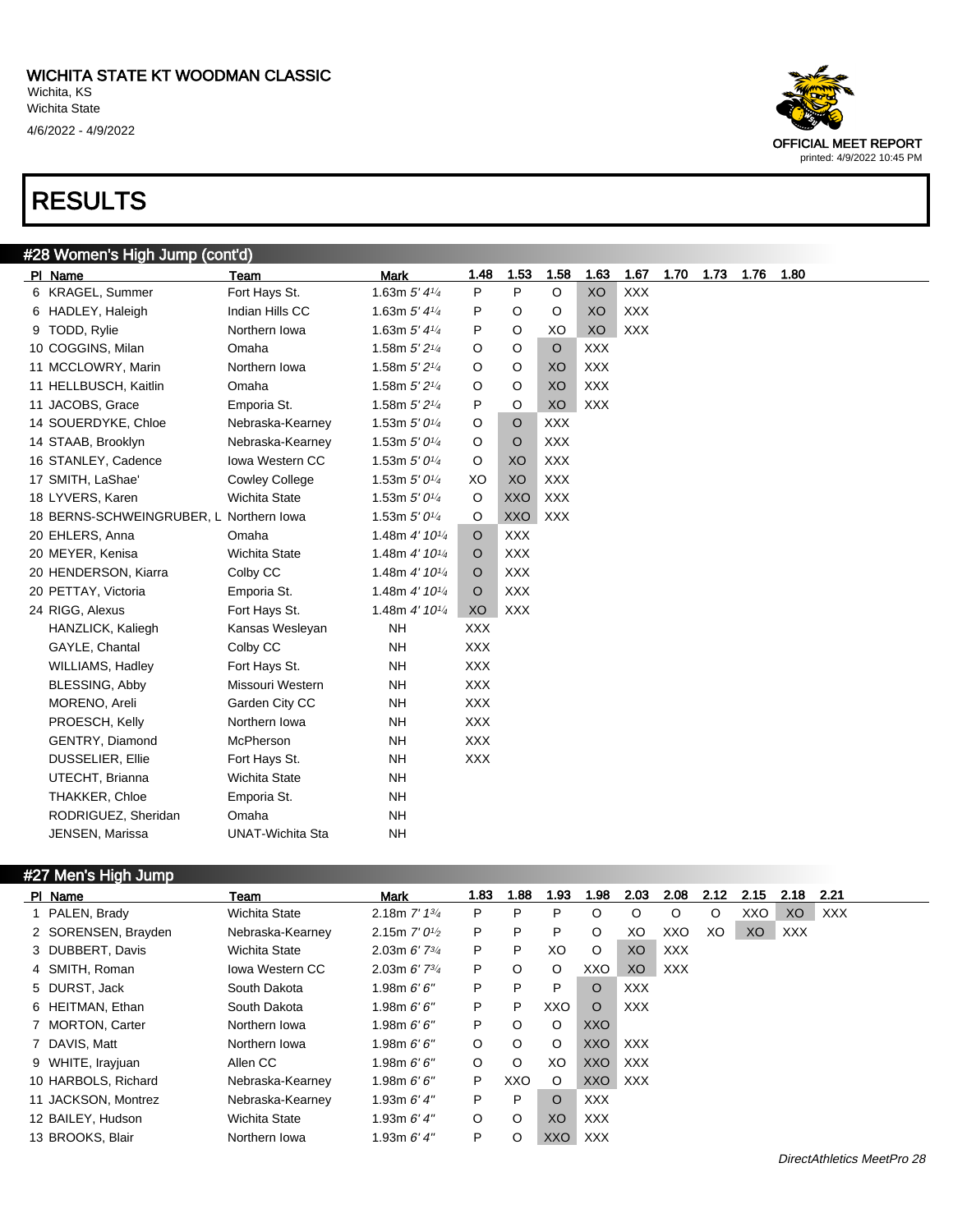

#### #27 Men's High Jump (cont'd)

| PI Name                 | Team                   | Mark          | 1.83       | 1.88       | 1.93       | 1.98 | 2.03 | 2.08 | 2.12 | 2.15 | 2.18 | 2.21 |
|-------------------------|------------------------|---------------|------------|------------|------------|------|------|------|------|------|------|------|
| 14 EWING, Nathan        | Emporia St.            | 1.93m $6'$ 4" | $\circ$    | XO         | XXO        | XXX  |      |      |      |      |      |      |
| 15 HAUG, Tom            | Washburn               | 1.88m $6'2''$ | P          | $\circ$    | <b>XXX</b> |      |      |      |      |      |      |      |
| 16 BILLS, Trevor        | Nebraska-Kearney       | 1.88m $6'2''$ | P          | XO         | XXX        |      |      |      |      |      |      |      |
| 17 ORR, Andrew          | Washburn               | 1.88m $6'2''$ | $\circ$    | XXO        | XXX        |      |      |      |      |      |      |      |
| 18 HOLSTE, Jacob        | <b>Iowa Western CC</b> | 1.83m $6'0''$ | $\circ$    | <b>XXX</b> |            |      |      |      |      |      |      |      |
| 19 MARTIN, Chaney       | Oklahoma Christia      | 1.83m $6'0''$ | XO         | <b>XXX</b> |            |      |      |      |      |      |      |      |
| 19 THIEL, Wyatt         | Oklahoma Christia      | 1.83m $6'0''$ | XO         | XXX        |            |      |      |      |      |      |      |      |
| ROTTINGHAUS, Preston    | Kansas Wesleyan        | <b>NH</b>     | <b>XXX</b> |            |            |      |      |      |      |      |      |      |
| KANIPER, Kyler          | Washburn               | <b>NH</b>     | <b>XXX</b> |            |            |      |      |      |      |      |      |      |
| HAMPTON, Amari          | Garden City CC         | <b>NH</b>     | P          | P          | P          | P    |      |      |      |      |      |      |
| MUIA, Gabe              | <b>Cowley College</b>  | NΗ            | <b>XXX</b> |            |            |      |      |      |      |      |      |      |
| WILLIAMS, Dayton        | Fort Hays St.          | NΗ            | P          | <b>XXX</b> |            |      |      |      |      |      |      |      |
| PETERS, Chris           | Shocker Track Clu      | <b>NH</b>     |            |            |            |      |      |      |      |      |      |      |
| MONTGOMERY, Torrion     | Oklahoma Christia      | <b>NH</b>     |            |            |            |      |      |      |      |      |      |      |
| STIAWALT, Chandler      | Wichita State          | <b>NH</b>     |            |            |            |      |      |      |      |      |      |      |
| HENDERSON, Allen        | Friends                | <b>NH</b>     |            |            |            |      |      |      |      |      |      |      |
| <b>FAUROT, Marshall</b> | South Dakota           | <b>NH</b>     |            |            |            |      |      |      |      |      |      |      |

#### #30 Women's Pole Vault

|   | PI Name                  | Team                  | <b>Mark</b>                             | 3.07    | 3.22       | 3.37       | 3.52       | 3.67       | 3.82       | 3.97       | 4.07       | 4.17       |
|---|--------------------------|-----------------------|-----------------------------------------|---------|------------|------------|------------|------------|------------|------------|------------|------------|
| 1 | MOONEYHAN, Cassidy       | South Dakota          | 4.07m 13' 41/4                          | P       | P          | P          | P          | $\circ$    | $\circ$    | $\circ$    | $\circ$    | <b>XXX</b> |
|   | 2 SCARDANZAN, Virgi      | Washburn              | 4.07m 13' 41/4                          | P       | P          | P          | P          | P          | O          | XO         | XO         | <b>XXX</b> |
| 3 | <b>MARRISON, Deidra</b>  | South Dakota          | 3.97m 13' 01/4                          | P       | P          | P          | O          | O          | XO         | $\circ$    | <b>XXX</b> |            |
| 4 | BOLIN, Tassilyn          | Washburn              | 3.82m 12' 61/4                          | XO      | O          | O          | O          | XXO        | XO         | <b>XXX</b> |            |            |
|   | 5 MCMANIS, Megan         | Emporia St.           | 3.82m 12' 61/4                          | P       | P          | P          | XO         | $\circ$    | <b>XXO</b> | <b>XXX</b> |            |            |
| 5 | <b>THOMPSON, Margaux</b> | <b>Wichita State</b>  | 3.82m 12' 61/4                          | P       | P          | XO         | O          | $\circ$    | <b>XXO</b> | <b>XXX</b> |            |            |
|   | 7 GARRETT, Jaidyn        | South Dakota          | 3.67m $12'0\frac{1}{2}$                 | P       | P          | P          | XO         | $\circ$    | <b>XXX</b> |            |            |            |
| 8 | KEMP, Landon             | South Dakota          | 3.67m 12' 0 <sup>1</sup> / <sub>2</sub> | P       | P          | P          | O          | XXO        | <b>XXX</b> |            |            |            |
| 9 | WILLIAMS, Jacqueline     | Unattached            | 3.67m 12' 0 <sup>1</sup> / <sub>2</sub> | P       | P          | P          | XO         | <b>XXO</b> | <b>XXX</b> |            |            |            |
|   | 10 LYVERS, Karen         | <b>Wichita State</b>  | 3.52m $11'6\frac{1}{2}$                 | O       | O          | XO         | $\circ$    | <b>XXX</b> |            |            |            |            |
|   | 11 BARRETT, Allie        | Emporia St.           | 3.52m $11'6\frac{1}{2}$                 | P       | P          | O          | XO         | <b>XXX</b> |            |            |            |            |
|   | 12 OBORNY, Gabrielle     | Nebraska-Kearney      | 3.52m $11'6\frac{1}{2}$                 | P       | XO         | XO         | <b>XXO</b> | <b>XXX</b> |            |            |            |            |
|   | 13 MAYBERRY, Rachael     | Washburn              | 3.52m $11'6\frac{1}{2}$                 | XXO     | XO         | O          | <b>XXO</b> | <b>XXX</b> |            |            |            |            |
|   | 14 THEE, Courtney        | Nebraska-Kearney      | 3.37m $11'0^{3/4}$                      | O       | O          | <b>XXO</b> | <b>XXX</b> |            |            |            |            |            |
|   | 14 SCHMIDT, Maleigha     | Fort Hays St.         | 3.37m $11'0^{3/4}$                      | O       | O          | <b>XXO</b> | <b>XXX</b> |            |            |            |            |            |
|   | 16 WHEELER, Alyssa       | <b>Wichita State</b>  | 3.22m 10' 63/4                          | P       | O          | <b>XXX</b> |            |            |            |            |            |            |
|   | 17 LANMAN, Natalie       | Washburn              | 3.22m $10'6^{3/4}$                      | XO      | O          | <b>XXX</b> |            |            |            |            |            |            |
|   | 18 SCHWIEDER, Abbie      | Northern Iowa         | 3.22m $10'$ $6^{3/4}$                   | $\circ$ | XO         | <b>XXX</b> |            |            |            |            |            |            |
|   | 18 SILVESTRI, Alivia     | Northern Iowa         | 3.22m 10' 63/4                          | O       | XO         | <b>XXX</b> |            |            |            |            |            |            |
|   | 18 BURKE, Allison        | <b>Wichita State</b>  | 3.22m $10'6^{3/4}$                      | P       | XO         | <b>XXX</b> |            |            |            |            |            |            |
|   | 21 ARMSTRONG, Maggie     | Cloud County CC       | 3.22m $10'6^{3/4}$                      | XO      | XO         | <b>XXX</b> |            |            |            |            |            |            |
|   | 22 CORTEZ, Arantxa       | <b>Cowley College</b> | 3.22m 10' 63/4                          | P       | <b>XXO</b> | <b>XXX</b> |            |            |            |            |            |            |
|   | 22 HOLTZEN, Isabelle     | Northern Iowa         | 3.22m 10' 63/4                          | P       | <b>XXO</b> | <b>XXX</b> |            |            |            |            |            |            |
|   | 24 LAM, Lilyan           | Nebraska-Kearney      | 3.07m 10' 03/4                          | $\circ$ | <b>XXX</b> |            |            |            |            |            |            |            |
|   | 25 HINES, Channa         | <b>Cowley College</b> | 3.07m $10'0^{3/4}$                      | XO      | <b>XXX</b> |            |            |            |            |            |            |            |
|   | 26 HARTLEY, Bailey       | McPherson             | 3.07m $10'0^{3/4}$                      | XXO     | <b>XXX</b> |            |            |            |            |            |            |            |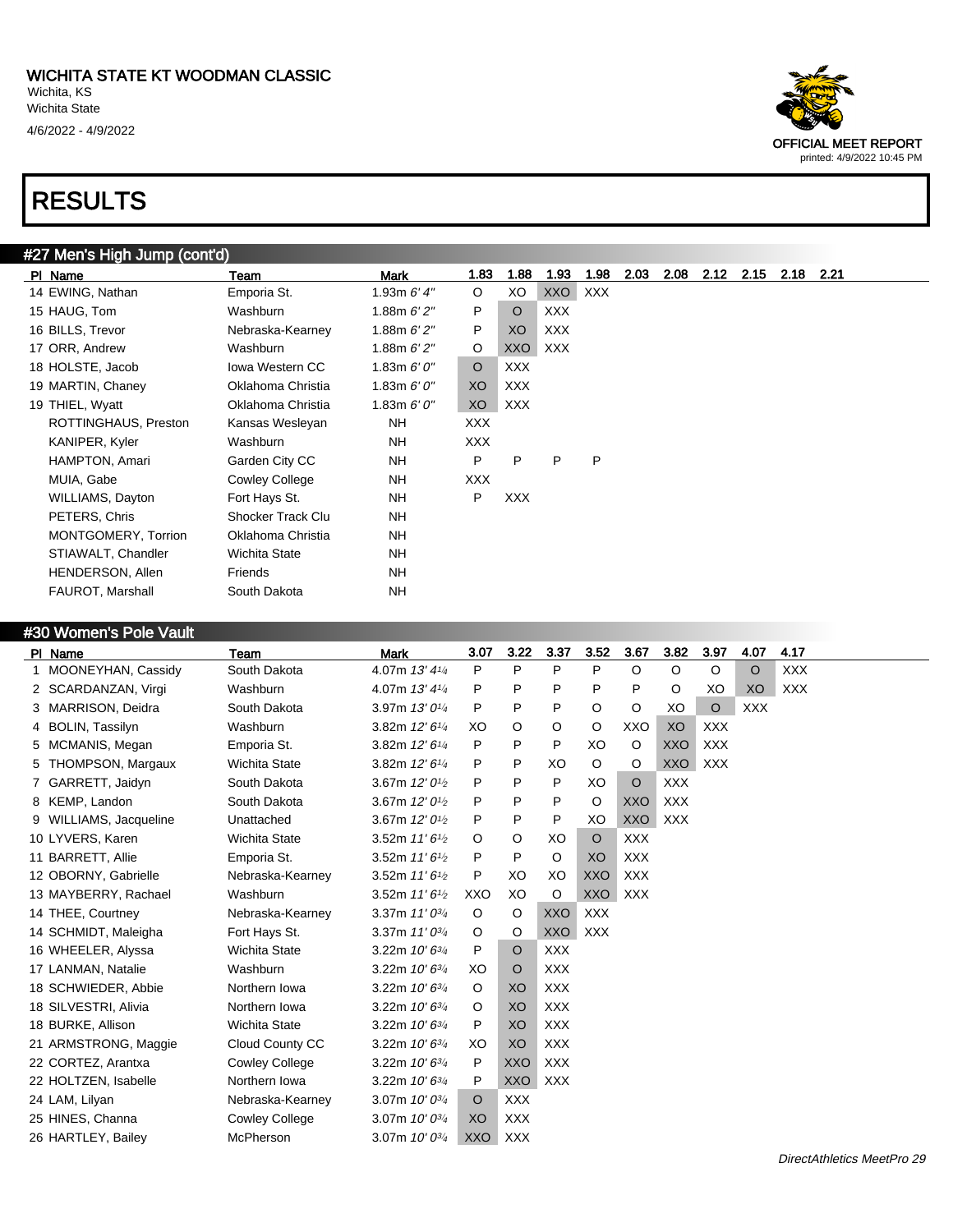

#### #30 Women's Pole Vault (cont'd)

| PI Name                 | Team             | Mark               | 3.07       | 3.22 | -3.37 | 3.52 | 3.67 | 3.82 | 3.97 | 4.07 | 4.17 |
|-------------------------|------------------|--------------------|------------|------|-------|------|------|------|------|------|------|
| 26 WRIGHT, Josephina    | South Dakota     | 3.07m $10'0^{3/4}$ | XXO.       | XXX  |       |      |      |      |      |      |      |
| JAGELS, McKenna         | Garden City CC   | NH                 | <b>XXX</b> |      |       |      |      |      |      |      |      |
| MANLEY, Mia             | Cloud County CC  | NΗ                 | <b>XXX</b> |      |       |      |      |      |      |      |      |
| DIAZ, Lillie            | Wichita State    | NH                 | <b>XXX</b> |      |       |      |      |      |      |      |      |
| SCHEMPER, Samantha      | Nebraska-Kearney | NH                 | <b>XXX</b> |      |       |      |      |      |      |      |      |
| <b>HICKERSON, Josie</b> | Washburn         | <b>NH</b>          | <b>XXX</b> |      |       |      |      |      |      |      |      |
| HIRATA, Gennifer        | South Dakota     | <b>DNS</b>         |            |      |       |      |      |      |      |      |      |
| MULLA, Marleen          | South Dakota     | <b>DNS</b>         |            |      |       |      |      |      |      |      |      |

#### #29 Men's Pole Vault

| PI Name              | Team                     | <b>Mark</b>                             | 4.35       | 4.50       | 4.65       | 4.80       | 4.95       | 5.10       | 5.20       | 5.30       | 5.50 | 5.62       |
|----------------------|--------------------------|-----------------------------------------|------------|------------|------------|------------|------------|------------|------------|------------|------|------------|
| 1 HAAMER, Eerik      | South Dakota             | 5.50m 18' 0 <sup>1/2</sup>              | P          | P          | P          | P          | P          | P          | O          | XXO        | XO   | <b>XXX</b> |
| 2 STANLEY, Ryan      | Fort Hays St.            | 5.20m 17' 03/4                          | P          | P          | P          | $\circ$    | XO         | XXO        | $\circ$    | <b>XXX</b> |      |            |
| 3 YOUNG, Tre         | South Dakota             | 5.20m $17'0^{3/4}$                      | O          | O          | XO         | XO         | XXO        | O          | <b>XXO</b> | <b>XXX</b> |      |            |
| 4 FAUROT, Marshall   | South Dakota             | 5.10m 16' 83/4                          | P          | P          | P          | P          | XO         | $\circ$    | <b>XXX</b> |            |      |            |
| 5 CLARK, Jacob       | Fort Hays St.            | 5.10m $16' 8^{3/4}$                     | P          | P          | P          | O          | O          | <b>XXO</b> | <b>XXX</b> |            |      |            |
| 6 HOMAN, Alex        | Nebraska-Kearney         | 4.80m 15' 9"                            | P          | P          | O          | $\circ$    | <b>XXX</b> |            |            |            |      |            |
| 7 OKRASKA, Ben       | Cloud County CC          | 4.65m 15'3"                             | O          | O          | O          | <b>XXX</b> |            |            |            |            |      |            |
| 8 BULEY, Spencer     | South Dakota             | 4.65m 15' 3"                            | O          | XO         | $\circ$    | <b>XXX</b> |            |            |            |            |      |            |
| 9 PETERS, Chris      | <b>Shocker Track Clu</b> | 4.65m 15'3"                             | XXO        | XXO        | XO         | <b>XXX</b> |            |            |            |            |      |            |
| 10 BANKS, Kyler      | Nebraska-Kearney         | 4.50m 14' 9"                            | P          | $\circ$    | <b>XXX</b> |            |            |            |            |            |      |            |
| 11 HUNT, Aaron       | Emporia St.              | 4.50m 14' 9"                            | O          | XXO        | <b>XXX</b> |            |            |            |            |            |      |            |
| 11 SPENCER, Justin   | Nebraska-Kearney         | 4.50m 14' 9"                            | P          | <b>XXO</b> | <b>XXX</b> |            |            |            |            |            |      |            |
| 13 ALLEN, Teddy      | Northern Iowa            | 4.35m $14'3\frac{1}{4}$                 | O          | <b>XXX</b> |            |            |            |            |            |            |      |            |
| 13 FAUROT, Loren     | Fort Hays St.            | 4.35m 14' 31/4                          | $\circ$    | <b>XXX</b> |            |            |            |            |            |            |      |            |
| 15 LEUTZINGER, Wyatt | <b>UNAT-Wichita Sta</b>  | 4.35m $14'3\frac{1}{4}$                 | $\circ$    | <b>XXX</b> |            |            |            |            |            |            |      |            |
| 16 CASTER, Kolby     | Wichita State            | 4.35m $14'3\frac{1}{4}$                 | O          | <b>XXX</b> |            |            |            |            |            |            |      |            |
| 17 KNIGHT, Tyler     | <b>Shocker Track Clu</b> | 4.35m 14' 31/4                          | XO         | <b>XXX</b> |            |            |            |            |            |            |      |            |
| 17 MCCLELLAN, Sean   | South Dakota             | 4.35m 14' 31/4                          | XO         | <b>XXX</b> |            |            |            |            |            |            |      |            |
| 19 SMITH, Coby       | Emporia St.              | 4.35m 14' 31/4                          | <b>XXO</b> | <b>XXX</b> |            |            |            |            |            |            |      |            |
| 20 NEWMAN, Eli       | <b>Wichita State</b>     | 4.20m 13' 91/4                          | <b>XXX</b> |            |            |            |            |            |            |            |      |            |
| VANN, Nathan         | <b>UNAT-Wichita Sta</b>  | <b>NH</b>                               | <b>XXX</b> |            |            |            |            |            |            |            |      |            |
| BRUGGEMAN, Noah      | Nebraska-Kearney         | <b>NH</b>                               | P          | <b>XXX</b> |            |            |            |            |            |            |      |            |
| FABER, Mark          | Fort Hays St.            | <b>NH</b>                               | P          | P          | P          | <b>XXX</b> |            |            |            |            |      |            |
| PI Name              | Team                     | <b>Mark</b>                             | 4.05       | 4.20       |            |            |            |            |            |            |      |            |
| 8 BULEY, Spencer     | South Dakota             | (cont'd)                                | P          | $\circ$    |            |            |            |            |            |            |      |            |
| 13 ALLEN, Teddy      | Northern Iowa            | (cont'd)                                | O          | O          |            |            |            |            |            |            |      |            |
| 15 LEUTZINGER, Wyatt | <b>UNAT-Wichita Sta</b>  | (cont'd)                                | O          | XXO        |            |            |            |            |            |            |      |            |
| 16 CASTER, Kolby     | Wichita State            | (cont'd)                                | XXO        | XO         |            |            |            |            |            |            |      |            |
| 19 SMITH, Coby       | Emporia St.              | (cont'd)                                | P          | XXO        |            |            |            |            |            |            |      |            |
| 20 NEWMAN, Eli       | <b>Wichita State</b>     | 4.20m 13' 91/4                          | O          | $\circ$    |            |            |            |            |            |            |      |            |
| 21 STAAB, Brayden    | Emporia St.              | 4.05m 13' 3 <sup>1</sup> / <sub>2</sub> | <b>XXO</b> | <b>XXX</b> |            |            |            |            |            |            |      |            |
| ROBERTS, Slade       | <b>Cowley College</b>    | <b>NH</b>                               | <b>XXX</b> |            |            |            |            |            |            |            |      |            |
| SAMPLES, Alex        | Oklahoma Christia        | <b>NH</b>                               | <b>XXX</b> |            |            |            |            |            |            |            |      |            |
| BORILLO-FEBRER, Pau  | Washburn                 | <b>NH</b>                               | <b>XXX</b> |            |            |            |            |            |            |            |      |            |
| MERCER, Micheal      | McPherson                | <b>NH</b>                               | <b>XXX</b> |            |            |            |            |            |            |            |      |            |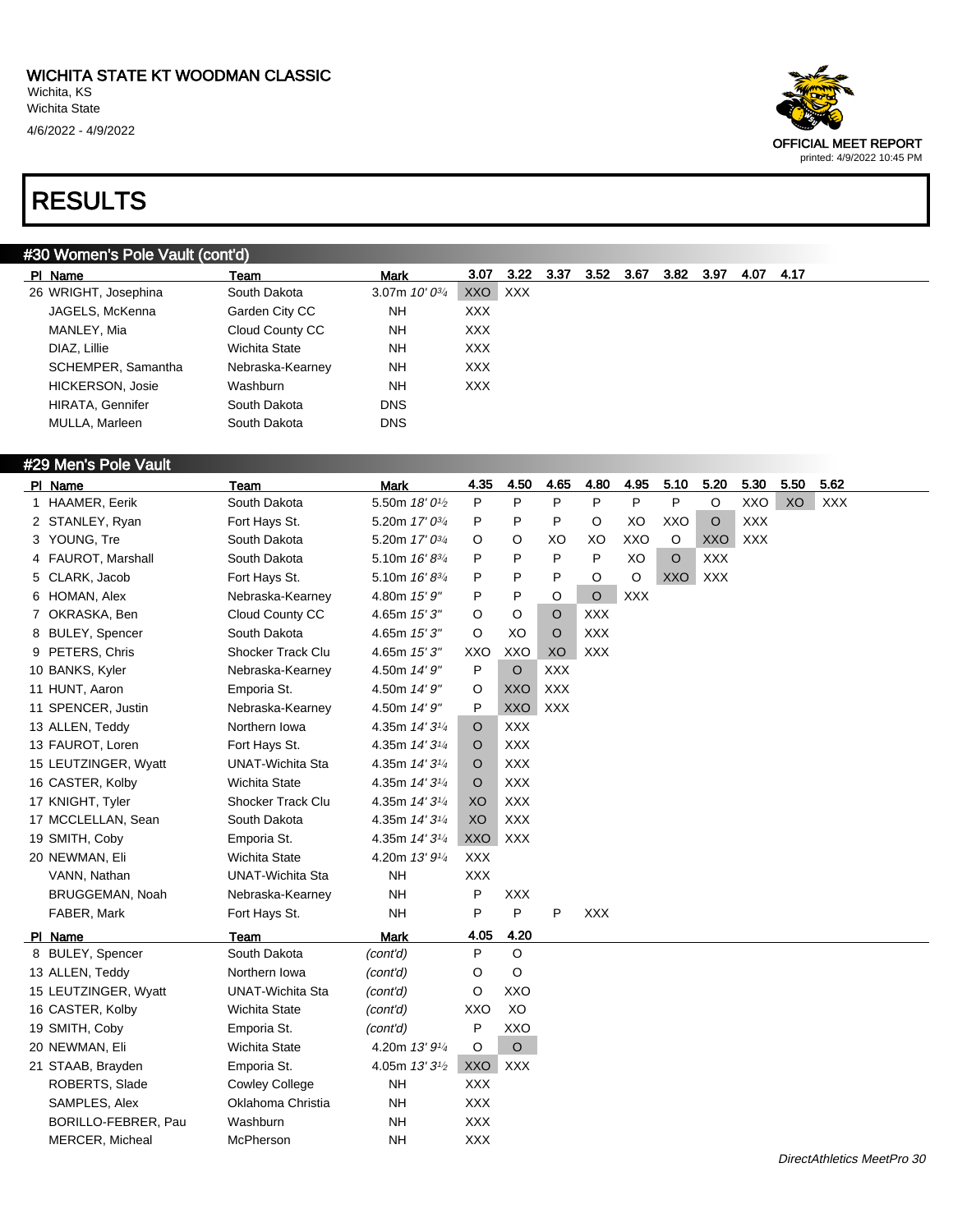4/6/2022 - 4/9/2022

#### RESULTS

#### #29 Men's Pole Vault (cont'd)

| JONES, Carter  | Fort Hays St.    | NΗ  | XXX        |
|----------------|------------------|-----|------------|
| FAULKNER, Luke | Cowley College   | NΗ  | <b>XXX</b> |
| COOL. Drennan  | Nebraska-Kearney | NH. | xxx        |

| #32 Women's Long Jump                   |                        |                                                 |          |                                      |                                             |                           |                                           |                                           |               |                |
|-----------------------------------------|------------------------|-------------------------------------------------|----------|--------------------------------------|---------------------------------------------|---------------------------|-------------------------------------------|-------------------------------------------|---------------|----------------|
| PI Name                                 | Team                   | <b>Mark</b>                                     |          | Rnd 1                                | Rnd <sub>2</sub>                            | Rnd 3                     | Rnd 4                                     | Rnd <sub>5</sub>                          | Rnd 6         | F(PI)          |
| 1 AILES, Miracle                        | Iowa Western CC        | 6.05m 19' 10 <sup>1</sup> / <sub>4</sub> (+3.3) |          | $6.05 (+3.3)$                        | $5.87 (+2.2)$                               | <b>PASS</b>               | $5.66 (+2.3)$                             | $5.65 (+4.9)$                             | $5.99 (+3.9)$ | 2(1)           |
| 2 OMORODION, Osayi                      | Iowa Western CC        | 5.74m 18' 10"                                   |          | $(+0.9)$ 5.72 $(+0.5)$               | <b>FOUL</b>                                 | <b>FOUL</b>               |                                           | $5.74 (+0.9)$ $5.69 (+3.1)$ $5.67 (+0.9)$ |               | 2(2)           |
| 3 ROUMPH, Maddison                      | Missouri Western       | 5.66m 18'7"                                     | $(+4.0)$ | $5.50 (+4.3)$                        | <b>FOUL</b>                                 | $5.46 (+1.6)$             | $5.66 (+4.0)$ $5.40 (+1.2)$ $5.48 (+4.6)$ |                                           |               | 2(3)           |
| 4 OKORO, Chidera                        | Wichita State          | 5.65m 18' 6 <sup>1</sup> /2                     | $(+3.0)$ | $5.55 (+3.9)$                        | <b>FOUL</b>                                 |                           | $5.47 (+3.9)$ $5.65 (+3.0)$ $5.53 (+3.6)$ |                                           | <b>FOUL</b>   | 1(1)           |
| 5 YAO, Siby                             | Indian Hills CC        | 5.61m 18'5"                                     | $(+2.4)$ | $5.45 (+3.1)$                        | $5.50 (+1.0)$                               | <b>FOUL</b>               |                                           | $5.56 (+2.7)$ 5.59 (+4.0)                 | $5.61 (+2.4)$ | 2(4)           |
| 6 SIMONSON, Carrie                      | Omaha                  | 5.59m 18' 41/4                                  | $(+1.9)$ | $5.20 (+5.1)$                        |                                             | $5.39 (+2.6)$ 5.27 (+4.3) | $5.23 (+3.2)$                             | <b>FOUL</b>                               | $5.59 (+1.9)$ | 2(5)           |
| 7 MEYER, Lauren                         | South Dakota           | 5.40m 17' 8 <sup>3/4</sup>                      |          | $(+4.9)$ 5.23 (+3.0) 5.02 (+2.2)     |                                             | $5.36 (+2.5)$             | <b>FOUL</b>                               | <b>FOUL</b>                               | $5.40 (+4.9)$ | 1(2)           |
| 8 GILBERT, Bailey                       | Missouri Western       | 5.40m 17' 83/4                                  |          | $(+3.3)$ 5.40 $(+3.3)$               | <b>FOUL</b>                                 | <b>PASS</b>               | <b>PASS</b>                               | <b>PASS</b>                               | <b>PASS</b>   | 2(6)           |
| 9 OKORO, Ezinne                         | <b>Wichita State</b>   | 5.32m 17' 5 <sup>1</sup> / <sub>2</sub>         |          | $(+2.1)$ 5.32 $(+2.1)$               | <b>FOUL</b>                                 | <b>FOUL</b>               | $5.21 (+2.5)$                             | $5.10 (+2.0)$                             | $4.70(+3.2)$  | 2(7)           |
| 10 SCHALL, Haley                        | Nebraska-Kearney       | 5.29m 17' 41/4                                  | $(+2.9)$ |                                      | $5.27 (+2.9) 5.29 (+2.9) 5.27 (+2.7)$       |                           |                                           |                                           |               | 2(8)           |
| 11 SCHWERDTFEGER, Elizabeth Emporia St. |                        | 5.26m 17' 3 <sup>1/4</sup>                      | $(+2.1)$ | <b>FOUL</b>                          | $5.05 (+3.2)$ $5.26 (+2.1)$                 |                           |                                           |                                           |               | 2(9)           |
| 12 QUIROS, Nerea                        | <b>Wichita State</b>   | 5.25m 17' 23/4                                  | $(+2.2)$ | $5.18 (+1.8) 5.25 (+2.2)$            |                                             | <b>FOUL</b>               |                                           |                                           |               | 2(10)          |
| 13 NICHOLS, Clarice                     | Emporia St.            | 5.23m 17' 2"                                    | $(+2.3)$ |                                      | $5.05 (+2.5)$ $5.23 (+2.3)$ $5.04 (+2.4)$   |                           |                                           |                                           |               | 1(3)           |
| 14 SCHMEICHEL, Averi                    | South Dakota           | 5.18m $17'0''$                                  |          | $(+0.6)$ 5.15 (+2.6)                 | <b>FOUL</b>                                 | $5.18 (+0.6)$             |                                           |                                           |               | 1(4)           |
| 15 BRUMMELS, Renee                      | South Dakota           | 5.13m 16' 10"                                   |          | $(+1.3)$ 5.13 $(+1.3)$ 5.06 $(+5.2)$ |                                             | <b>FOUL</b>               |                                           |                                           |               | 1(5)           |
| 16 MCGHEE, Semaj                        | Wichita State          | 5.11m 16' 9 <sup>1</sup> / <sub>4</sub>         |          | $(+3.1)$ 5.11 $(+3.1)$ 5.00 $(+1.5)$ |                                             | <b>FOUL</b>               |                                           |                                           |               | 1(6)           |
| 17 LANGE, Grace                         | <b>Wichita State</b>   | 5.07m 16' 73/4                                  | $(+3.3)$ | <b>FOUL</b>                          | $4.83 (+2.7) 5.07 (+3.3)$                   |                           |                                           |                                           |               | 1(7)           |
| 18 HEACOCK, Anna                        | <b>Wichita State</b>   | 5.04m 16' 6 <sup>1</sup> / <sub>2</sub>         | $(+3.5)$ | $4.86 (+2.5)$                        | $4.98 (+2.2)$                               | $5.04 (+3.5)$             |                                           |                                           |               | 1(8)           |
| 19 IRVING, Faithlyn                     | Cloud County CC        | 5.00m 16' 5"                                    | $(+4.0)$ | $4.92 (+1.8)$                        | <b>FOUL</b>                                 | $5.00 (+4.0)$             |                                           |                                           |               | 1(9)           |
| 20 RAY, Morgan                          | Oklahoma Christia      | 5.00m 16' 5"                                    | $(+3.1)$ |                                      | 4.40 (+2.4) $\vert$ 4.53 (+0.3) 5.00 (+3.1) |                           |                                           |                                           |               | 1(14)          |
| 21 LYVERS, Karen                        | Wichita State          | 4.94m 16' 2 <sup>1</sup> / <sub>2</sub>         | $(+2.8)$ | $4.94 (+2.8)$ $4.88 (+2.6)$          |                                             | $4.63 (+2.7)$             |                                           |                                           |               | 1(11)          |
| 22 RIDGES, Jaazer                       | <b>Wichita State</b>   | 4.84m 15' 10 <sup>1</sup> / <sub>2</sub> (+2.5) |          | $4.84 (+2.5) 4.80 (+2.5)$            |                                             | <b>FOUL</b>               |                                           |                                           |               | 1(12)          |
| 23 WHITE, Skaila                        | Wichita State          | 4.80m 15' 9"                                    | $(+2.2)$ | $4.77 (+3.4)$                        | <b>FOUL</b>                                 | $4.80 (+2.2)$             |                                           |                                           |               | 1(13)          |
| STEVENSON, Summer                       | <b>Wichita State</b>   | <b>NM</b>                                       |          | <b>FOUL</b>                          | <b>FOUL</b>                                 | <b>FOUL</b>               |                                           |                                           |               | 1              |
| MERCERA, Vanessa                        | Cloud County CC        | <b>DNS</b>                                      |          |                                      |                                             |                           |                                           |                                           |               |                |
| UTECHT, Brianna                         | Wichita State          | <b>DNS</b>                                      |          |                                      |                                             |                           |                                           |                                           |               |                |
| MULLA, Marleen                          | South Dakota           | <b>DNS</b>                                      |          |                                      |                                             |                           |                                           |                                           |               | 1              |
| <b>BROWNE, Princess</b>                 | Colby CC               | <b>DNS</b>                                      |          |                                      |                                             |                           |                                           |                                           |               | 2              |
| SEALY, Antonia                          | <b>Iowa Western CC</b> | <b>DNS</b>                                      |          |                                      |                                             |                           |                                           |                                           |               | 2              |
| MCNEIL, Alliyah                         | Iowa Western CC        | <b>DNS</b>                                      |          |                                      |                                             |                           |                                           |                                           |               | 2              |
| TURNER, Faith                           | Wichita State          | <b>DNS</b>                                      |          |                                      |                                             |                           |                                           |                                           |               | 2              |
| <b>GERBERDING, Holly</b>                | South Dakota           | <b>DNS</b>                                      |          |                                      |                                             |                           |                                           |                                           |               | 2              |
| GEORGE, Victory                         | Iowa Western CC        | <b>DNS</b>                                      |          |                                      |                                             |                           |                                           |                                           |               | $\overline{2}$ |

#### #31 Men's Long Jump Pl Name Team Mark Rnd 1 Rnd 2 Rnd 3 Rnd 4 Rnd 5 Rnd 6 F(Pl) 1 BROOKS, Blair Northern Iowa 7.39m 24' 3" (+2.3) 7.01 (+4.4) 7.26 (+1.6) 7.24 (+5.6) 7.35 (+3.7) 7.39 (+2.3) 7.03 (+2.7) 2(1) 2 DAVIES-PUGHE, Brad Cloud County CC 7.25m 23' 91/2 (+1.8) FOUL  $\begin{array}{|c|c|c|c|c|c|}\n\hline\n7.07 (+3.0) & FOUL & 7.04 (+2.2) & 7.25 (+1.8) & PASS & 1(1)\n\hline\n\end{array}$ 3 LAST, Connor Washburn 7.18m 23' 634 (+3.9) FOUL 7.12 (+2.1) 7.18 (+3.9) PASS PASS PASS 2(2) 4 SUMNERS, Jack **Northern Iowa** 7.10m 23' 3<sup>1/2</sup>  $(1,3.2)$  6.88 (12.8) 6.55 (12.2) 7.10 (13.2) 5.45 (12.3) 7.07 (14.3) PASS 2(3) 5 BARTELS, Drew Northern Iowa 7.10m  $23'3'2$  (+5.2)  $7.03$  (+1.9)  $7.10$  (+5.2)  $6.80$  (+2.4) FOUL FOUL FOUL 2(4)

OFFICIAL MEET REPORT printed: 4/9/2022 10:45 PM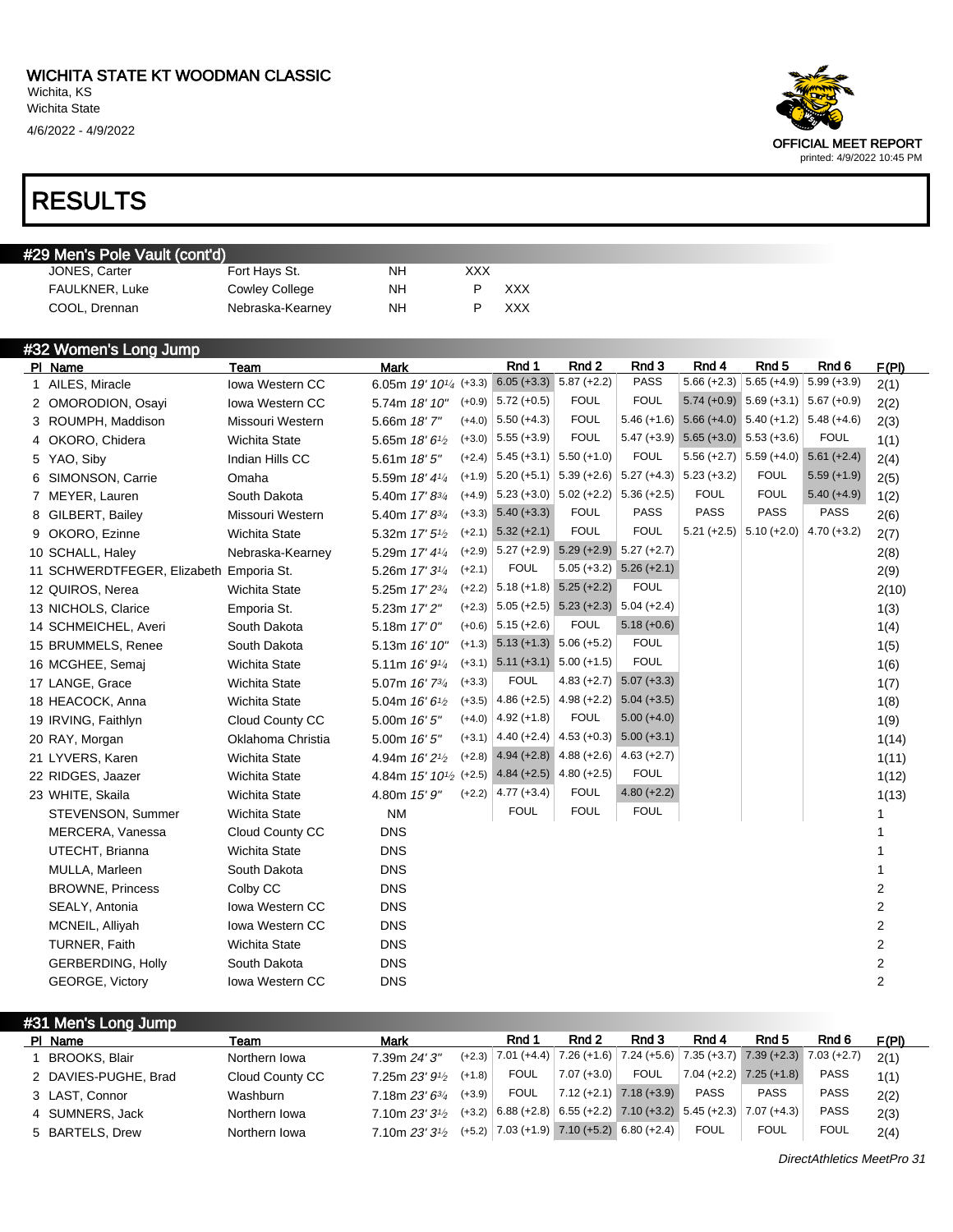

| #34 Women's Triple Jump                 |                      |                                                                                                                                 |          |                                                                                                    |                             |                |             |             |                                                                                                    |       |
|-----------------------------------------|----------------------|---------------------------------------------------------------------------------------------------------------------------------|----------|----------------------------------------------------------------------------------------------------|-----------------------------|----------------|-------------|-------------|----------------------------------------------------------------------------------------------------|-------|
| PI Name                                 | Team                 | <b>Mark</b>                                                                                                                     |          | Rnd 1                                                                                              | Rnd 2                       | Rnd 3          | Rnd 4       | Rnd 5       | Rnd 6                                                                                              | F(PI) |
| 1 TURNER, Faith                         | Wichita State        | 12.18 m 39' 11 <sup>1</sup> / <sub>2</sub> (+2.1) 11.73 (+4.2) 11.98 (+6.1) 11.93 (+3.6) 11.95 (+5.1) 12.18 (+2.1) 12.03 (+5.9) |          |                                                                                                    |                             |                |             |             |                                                                                                    | 2(1)  |
| 2 GILBERT, Bailey                       | Missouri Western     | 12.10m $39'8'$                                                                                                                  |          | $(+6.5)$ 12.10 $(+6.5)$ 11.72 $(+2.7)$ 11.86 $(+6.2)$                                              |                             |                | <b>FOUL</b> |             | $ 11.76 (+3.0) 11.76 (+5.3) $                                                                      | 2(2)  |
| 3 IRVING, Faithlyn                      | Cloud County CC      | 11.96m 39' 3"                                                                                                                   |          | $(+2.9)$   11.86 (+5.1) 11.96 (+2.9) 11.93 (+3.0)   11.55 (+2.2) 11.80 (+3.9)   11.71 (+4.0)       |                             |                |             |             |                                                                                                    | 2(3)  |
| 4 OKORO, Ezinne                         | <b>Wichita State</b> | 11.92m 39' 11/4                                                                                                                 | $(+3.2)$ | <b>FOUL</b>                                                                                        | $11.92 (+3.2)$              | <b>FOUL</b>    | <b>FOUL</b> | <b>FOUL</b> | <b>FOUL</b>                                                                                        | 2(4)  |
| 5 OKORO, Chidera                        | <b>Wichita State</b> | 11.78m $38'$ $7^{3}/_4$                                                                                                         |          | $(+5.2)$ 11.78 $(+5.2)$ 11.70 $(+3.0)$                                                             |                             | <b>FOUL</b>    | <b>FOUL</b> | FOUL        | $11.70 (+3.9)$                                                                                     | 2(5)  |
| 6 BROWNE, Princess                      | Colby CC             | 11.75m $38'6^{3}/4$                                                                                                             |          |                                                                                                    |                             |                |             |             | $(+4.3)$   11.12 (+4.2)   11.31 (+4.5)   11.49 (+2.5)   11.71 (+4.6)   11.72 (+4.1)   11.75 (+4.3) | 2(6)  |
| 7 ROUMPH, Maddison                      | Missouri Western     | 11.67m $38'3\frac{1}{2}$                                                                                                        | $(+5.3)$ | <b>FOUL</b>                                                                                        | <b>FOUL</b>                 |                |             |             | $ 11.46 (+4.6) 11.56 (+5.8) 11.55 (+2.8) 11.67 (+5.3) $                                            | 2(7)  |
| 8 MCGHEE, Semaj                         | <b>Wichita State</b> | 11.61m $38'$ 1 <sup>1/4</sup>                                                                                                   |          | $(+3.8)$ 11.61 $(+3.8)$                                                                            | <b>FOUL</b>                 | <b>FOUL</b>    | <b>FOUL</b> |             | $ 10.36 (+3.6) 11.39 (+5.0) $                                                                      | 2(8)  |
| 9 DUNHAM, Karsen                        | Bethel (Kan.)        | 11.52m $37'9'$                                                                                                                  |          | $(+5.0)$ 11.52 $(+5.0)$ 11.16 $(+4.7)$ 11.00 $(+5.2)$ 11.15 $(+6.0)$ 11.37 $(+2.9)$ 11.39 $(+6.0)$ |                             |                |             |             |                                                                                                    | 1(1)  |
| 10 LANGE, Grace                         | Wichita State        | 11.41m $37'5''_4$                                                                                                               |          | $(+2.6)$ 11.27 $(+3.2)$ 11.41 $(+2.6)$ 11.27 $(+4.7)$                                              |                             |                |             |             |                                                                                                    | 2(9)  |
| 11 MEYER, Lauren                        | South Dakota         | 11.26m 36' 11 <sup>1</sup> / <sub>2</sub> (+4.4) 11.26 (+4.4)                                                                   |          |                                                                                                    | <b>FOUL</b>                 | $10.98 (+6.2)$ |             |             |                                                                                                    | 1(2)  |
| 12 DORSEY, Ahmia                        | Langston             | 11.17m $36'$ 7 $\frac{3}{4}$                                                                                                    |          | $(+3.9)$ 10.85 $(+5.8)$ 11.17 $(+3.9)$ 10.76 $(+2.2)$                                              |                             |                |             |             |                                                                                                    | 2(10) |
| 13 RIDGES, Jaazer                       | <b>Wichita State</b> | 11.03m $36'2'4$                                                                                                                 |          | $(+3.6)$ 10.62 $(+1.9)$ 10.80 $(+5.2)$ 11.03 $(+3.6)$                                              |                             |                |             |             |                                                                                                    | 1(3)  |
| 14 BRUMMELS, Renee                      | South Dakota         | 11.00m 36' 11/4                                                                                                                 | $(+3.5)$ | <b>FOUL</b>                                                                                        | $11.00 (+3.5) 10.78 (+3.7)$ |                |             |             |                                                                                                    | 2(11) |
| 15 RAMAEKERS, Taylor                    | Omaha                | 10.87m 35' 8"                                                                                                                   | $(+5.9)$ | <b>FOUL</b>                                                                                        | <b>FOUL</b>                 | $10.87 (+5.9)$ |             |             |                                                                                                    | 1(4)  |
| 16 EDWARDS, Angel                       | Langston             | 10.78m $35'$ 4 $\frac{1}{2}$                                                                                                    |          | $(+5.7)$ 10.78 $(+5.7)$                                                                            | <b>FOUL</b>                 | <b>PASS</b>    |             |             |                                                                                                    | 1(5)  |
| 17 SCHWERDTFEGER, Elizabeth Emporia St. |                      | 10.71m $35'$ 1 $\frac{3}{4}$                                                                                                    | $(+5.6)$ | <b>FOUL</b>                                                                                        | $10.51 (+4.9) 10.71 (+5.6)$ |                |             |             |                                                                                                    | 1(6)  |

OFFICIAL MEET REPORT printed: 4/9/2022 10:45 PM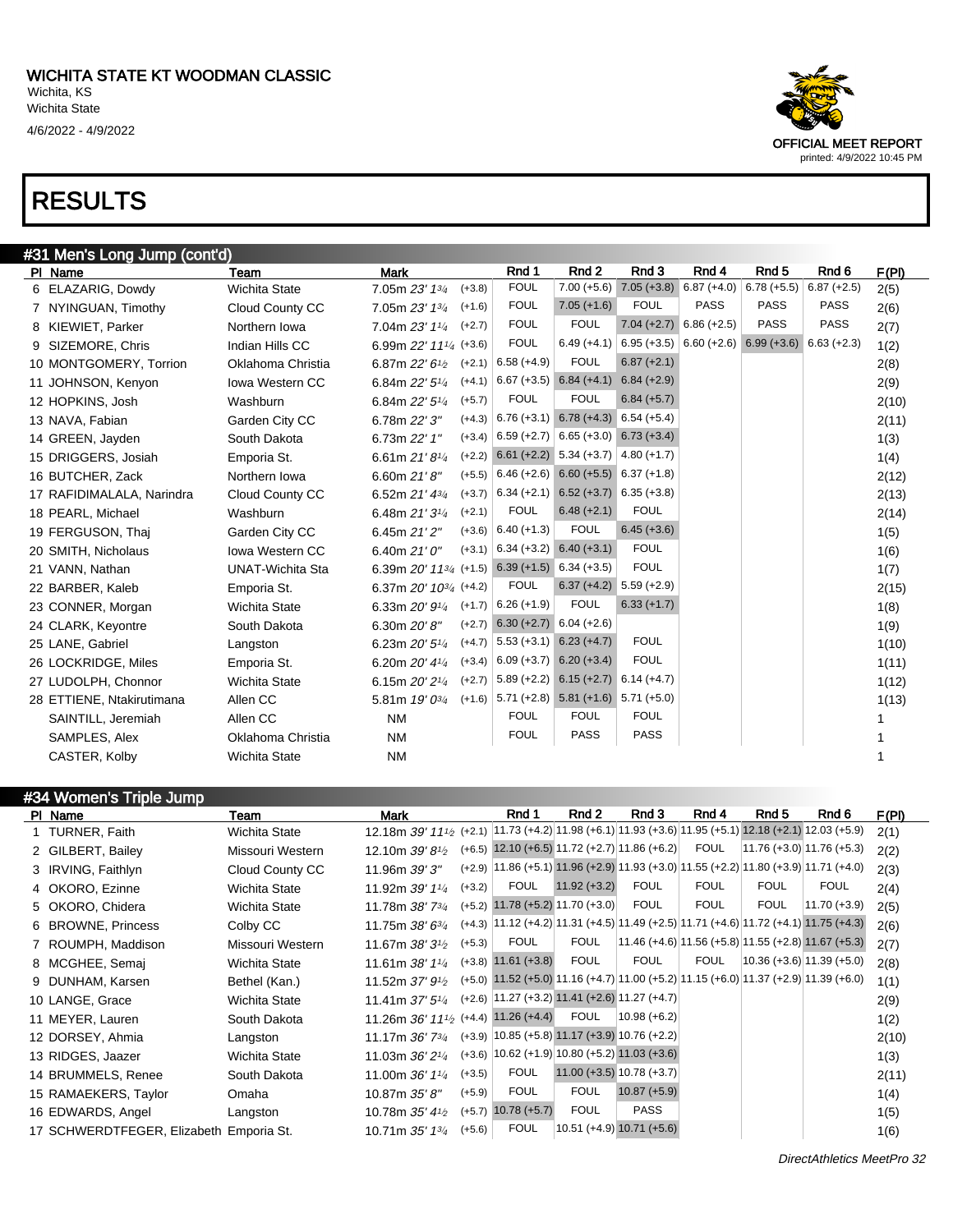#36 Women's Shot Put

#### #34 Women's Triple Jump (cont'd)

| PI Name               | Team                  | <b>Mark</b>                            |          | Rnd 1                                                 | Rnd 2        | Rnd 3                       | Rnd 4 | Rnd 5 | Rnd 6 | F(PI) |
|-----------------------|-----------------------|----------------------------------------|----------|-------------------------------------------------------|--------------|-----------------------------|-------|-------|-------|-------|
| 18 RUESCHHOFF, Abby   | <b>Cowley College</b> | 10.67m $35'0\frac{1}{4}$               | $(+3.1)$ | <b>FOUL</b>                                           |              | $10.18 (+5.0) 10.67 (+3.1)$ |       |       |       | 1(7)  |
| 19 PUNNI, Moselle     | lowa Western CC       | 10.57m $34'8\frac{1}{4}$               |          | $(+3.3)$ 9.68 (+3.4) 10.57 (+3.3) 9.87 (+3.8)         |              |                             |       |       |       | 1(8)  |
| 20 WHITE, Skaila      | Wichita State         | 10.50m $34'5\%$                        |          | $(+6.8)$ 10.50 $(+6.8)$ 10.23 $(+0.7)$                |              | <b>FOUL</b>                 |       |       |       | 2(12) |
| 21 CHANCELLOR, Jordan | Central Oklahoma      | 10.46m 34' 4"                          |          | $(+1.4)$ 10.46 $(+1.4)$ 10.35 $(+3.8)$ 10.16 $(+2.8)$ |              |                             |       |       |       | 1(9)  |
| 22 EHLERS, Anna       | Omaha                 | 10.21m $33'6''$                        | $(+8.5)$ | <b>FOUL</b>                                           |              | $10.10 (+5.4) 10.21 (+8.5)$ |       |       |       | 1(10) |
| 23 ROBINSON, Ashley   | Allen CC              | 10.13m 33'3''                          |          | $(+2.9)$ 10.13 $(+2.9)$                               | <b>FOUL</b>  | <b>PASS</b>                 |       |       |       | 1(11) |
| 24 LAWSON, Bernice    | Omaha                 | 9.97m $32'8\frac{1}{2}$                | $(+4.8)$ | <b>FOUL</b>                                           | $9.89(+4.5)$ | $9.97 (+4.8)$               |       |       |       | 1(12) |
| 25 OGUNTOPE, Ruth     | Oklahoma Christia     | 9.36m $30' 8^{1/2}$ (+1.8) 9.36 (+1.8) |          |                                                       | $9.29(+3.3)$ | <b>FOUL</b>                 |       |       |       | 1(13) |
| ROLLE, C'aijah        | Colby CC              | <b>NM</b>                              |          | <b>FOUL</b>                                           | <b>FOUL</b>  | <b>FOUL</b>                 |       |       |       |       |
| RAY, Morgan           | Oklahoma Christia     | <b>NM</b>                              |          | <b>FOUL</b>                                           | <b>FOUL</b>  | <b>FOUL</b>                 |       |       |       |       |
| STEVENSON, Summer     | <b>Wichita State</b>  | <b>NM</b>                              |          | <b>FOUL</b>                                           | <b>FOUL</b>  | <b>FOUL</b>                 |       |       |       |       |
| <b>VEALS, Chasity</b> | Langston              | <b>NM</b>                              |          |                                                       |              |                             |       |       |       |       |

| #33 Men's Triple Jump     |                        |                                                                                         |                                                       |                             |                |                |                  |                |                |
|---------------------------|------------------------|-----------------------------------------------------------------------------------------|-------------------------------------------------------|-----------------------------|----------------|----------------|------------------|----------------|----------------|
| PI Name                   | Team                   | <b>Mark</b>                                                                             | Rnd 1                                                 | Rnd <sub>2</sub>            | Rnd 3          | Rnd 4          | Rnd <sub>5</sub> | Rnd 6          | F(PI)          |
| 1 NYINGUAN, Timothy       | Cloud County CC        | (NW)<br>15.86m 52' 0 <sup>1</sup> /2                                                    | <b>FOUL</b>                                           | <b>FOUL</b>                 | 15.15          | 15.72          | <b>FOUL</b>      | 15.86          | 2(1)           |
| 2 ELAZARIG, Dowdy         | <b>Wichita State</b>   | (NW)<br>15.39m 50' 6"                                                                   | <b>FOUL</b>                                           | 15.30                       | 15.37          | <b>FOUL</b>    | 14.72            | 15.39          | 2(2)           |
| 3 ROBINSON, Xavier        | Fort Hays St.          | (NW)<br>15.00m 49' 2 <sup>1</sup> / <sub>2</sub>                                        | <b>FOUL</b>                                           | 14.88                       | 15.00          | 14.61          | 14.86            | 13.36          | 2(3)           |
| 4 JOHNSON, Kenyon         | <b>Iowa Western CC</b> | (NW)<br>14.77m 48' 5 <sup>1</sup> / <sub>2</sub>                                        | 14.13                                                 | 14.77                       | PASS           | <b>FOUL</b>    | <b>FOUL</b>      | <b>PASS</b>    | 2(4)           |
| 5 RAMIREZ, JC             | Indian Hills CC        | (NW)<br>14.75m 48' 43/4                                                                 | 13.83                                                 | <b>FOUL</b>                 | 14.21          | 14.13          | <b>FOUL</b>      | 14.75          | 2(5)           |
| 6 RODGERS, Stephen        | Langston               | (NW)<br>14.58m 47' 10"                                                                  | <b>FOUL</b>                                           | 14.26                       | 14.58          | 14.11          | <b>FOUL</b>      | 13.76          | 2(6)           |
| 7 SAINTILL, Jeremiah      | Allen CC               | 14.31m $46'$ 11 <sup>1</sup> / <sub>2</sub><br>(NW)                                     | <b>FOUL</b>                                           | 13.58                       | 14.05          | <b>FOUL</b>    | 14.31            | 14.20          | 2(7)           |
| 8 GREEN, Jayden           | South Dakota           | (NW)<br>14.29m 46' 10 <sup>3/4</sup>                                                    | <b>FOUL</b>                                           | 14.20                       | 14.29          | <b>PASS</b>    | <b>PASS</b>      | <b>PASS</b>    | 2(8)           |
| 9 DRIGGERS, Josiah        | Emporia St.            | 14.25m 46' 9"                                                                           | $(+3.2)$   13.99 $(+3.7)$ 14.25 $(+3.2)$              |                             | <b>FOUL</b>    | $14.14 (+1.9)$ | <b>FOUL</b>      | $13.76 (+3.8)$ | 1(1)           |
| 10 SANDERS, Darren        | Garden City CC         | 13.81m 45' 33/4                                                                         | $(+3.3)$ 13.64 $(+3.6)$ 13.81 $(+3.3)$ 13.56 $(+1.4)$ |                             |                |                |                  |                | 1(2)           |
| 11 HARNDEN, Blake         | Fort Hays St.          | (NW)<br>13.71m 44' 11 <sup>3/4</sup>                                                    | 13.23                                                 | 13.59                       | 13.71          |                |                  |                | 2(9)           |
| 12 LOCKRIDGE, Miles       | Emporia St.            | 13.49m 44' 3 <sup>1/4</sup>                                                             | $(+2.5)$ 13.36 $(+3.5)$ 13.49 $(+2.5)$ 13.39 $(+2.3)$ |                             |                |                |                  |                | 1(3)           |
| 13 ETTIENE, Ntakirutimana | Allen CC               | 13.42m $44'0\frac{1}{2}$                                                                | $(+3.2)$ 13.42 $(+3.2)$ 13.10 $(+2.4)$ 13.00 $(+5.4)$ |                             |                |                |                  |                | 1(4)           |
| 14 MEREDITH, Robin        | Indian Hills CC        | 13.06m 42' 10 <sup>1</sup> / <sub>4</sub> (+1.0)                                        | <b>FOUL</b>                                           | $13.06 (+1.0) 12.96 (+4.6)$ |                |                |                  |                | 1(5)           |
| 15 THOM, Connor           | Missouri Western       | 12.90m 42' 4"                                                                           | $(+6.2)$ 12.50 $(+2.6)$ 12.80 $(+3.9)$ 12.90 $(+6.2)$ |                             |                |                |                  |                | 1(6)           |
| 16 MEYER, Garrett         | Emporia St.            | 12.48m 40' 111/2 (+5.3) 11.96 (+3.6) 11.89 (+3.3) 12.48 (+5.3)                          |                                                       |                             |                |                |                  |                | 1(7)           |
| 17 WILTSHIRE, Malcolm     | Fort Hays St.          | 12.42m 40' 9"                                                                           | $(+2.5)$ 12.42 $(+2.5)$ 12.27 $(+1.6)$ 12.16 $(+3.0)$ |                             |                |                |                  |                | 1(8)           |
| 18 THOMPSON, Arcine       | <b>Cowley College</b>  | 12.29m 40' 4"                                                                           | $(+4.0)$ 12.21 $(+3.3)$                               | <b>FOUL</b>                 | $12.29 (+4.0)$ |                |                  |                | 1(9)           |
| 19 CARTER, Rondarius      | Allen CC               | 12.19m 40' 0"                                                                           | $(+2.4)$ 12.19 $(+2.4)$                               | <b>FOUL</b>                 | $11.96 (+5.3)$ |                |                  |                | 1(10)          |
| 20 LIEBST, Cason          | Fort Hays St.          | 12.16m $39'$ $10^{3/4}$ (+4.3)                                                          | <b>FOUL</b>                                           | $12.16 (+4.3) 11.89 (+5.7)$ |                |                |                  |                | 1(11)          |
| 21 PARMER, Zach           | Missouri Western       | 11.57m 37' 11 <sup>1</sup> / <sub>2</sub> (+3.8) 11.43 (+3.6) 11.54 (+3.8) 11.57 (+3.8) |                                                       |                             |                |                |                  |                | 1(12)          |
| SMITH, Nicholaus          | <b>Iowa Western CC</b> | <b>NM</b>                                                                               | <b>FOUL</b>                                           | <b>FOUL</b>                 | <b>FOUL</b>    |                |                  |                | 2              |
| MAGLAKELIDZE, Goga        | Cloud County CC        | <b>NM</b>                                                                               | <b>FOUL</b>                                           | <b>FOUL</b>                 | <b>FOUL</b>    |                |                  |                | 2              |
| JENKINS, Jacob            | South Dakota           | <b>NM</b>                                                                               |                                                       |                             |                |                |                  |                | $\overline{2}$ |

| <b>HJU VYUHULI S JHUL FUL</b> |               |                                          |             |       |             |       |             |             |               |
|-------------------------------|---------------|------------------------------------------|-------------|-------|-------------|-------|-------------|-------------|---------------|
| PI Name                       | Team          | Mark                                     | Rnd 1       | Rnd 2 | Rnd 3       | Rnd 4 | Rnd 5       | Rnd 6       | <u> F(PI)</u> |
| EHLER, Marin                  | Northern Iowa | 14.69m 48' 2 <sup>1</sup> / <sub>2</sub> | 14.69       | 14.23 | 13.58       | 14.01 | <b>FOUL</b> | 14.58       | 2(1)          |
| 2 CLARK, Meredith             | South Dakota  | 14.58m 47' 10"                           | <b>FOUL</b> | 13.48 | <b>FOUL</b> | 14.58 | <b>FOUL</b> | <b>FOUL</b> | 2(2)          |
| 3 STARNER, Josey              | South Dakota  | 14.02m 46' 0"                            | 13.84       | 14.02 | <b>FOUL</b> | 13.82 | 13.68       | <b>FOUL</b> | 2(3)          |
| 4 SCHUTT, Kortney             | Friends       | 13.96m 45' 93/4                          | 12.41       | 13.96 | 13.37       | 13.17 | <b>FOUL</b> | 13.08       | 2(4)          |

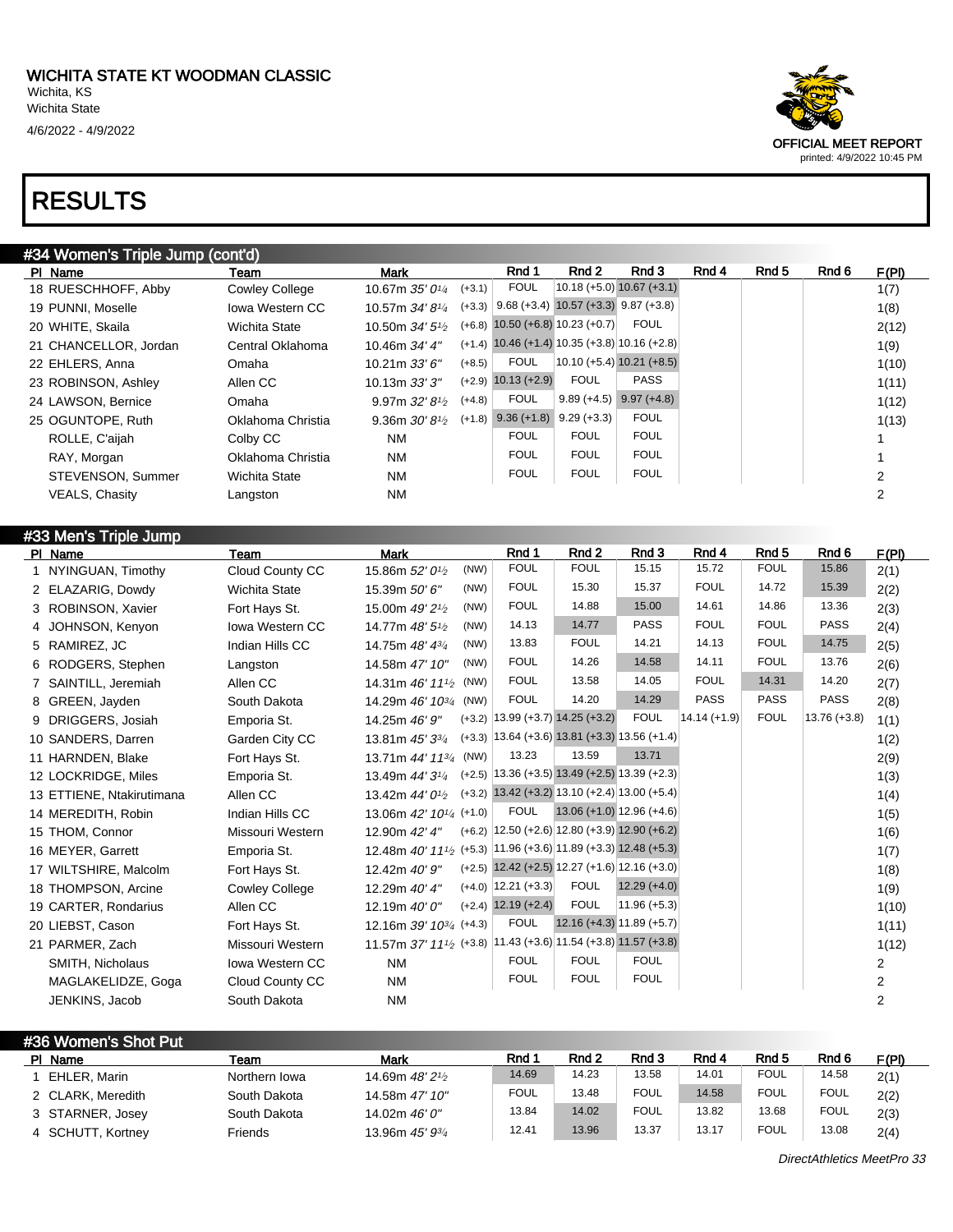#36 Wo

| ハヒソソヒエソ                       |                        |                                          |             |                  |             |             |                  |             |              |
|-------------------------------|------------------------|------------------------------------------|-------------|------------------|-------------|-------------|------------------|-------------|--------------|
| #36 Women's Shot Put (cont'd) |                        |                                          |             |                  |             |             |                  |             |              |
| PI Name                       | Team                   | <b>Mark</b>                              | Rnd 1       | Rnd <sub>2</sub> | Rnd 3       | Rnd 4       | Rnd <sub>5</sub> | Rnd 6       | <u>F(PI)</u> |
| 5 NEALEY, Morgan              | Northern Iowa          | 13.84m 45' 5"                            | <b>FOUL</b> | 13.65            | <b>FOUL</b> | 13.80       | <b>FOUL</b>      | 13.84       | 2(5)         |
| 6 FENNESSY, Mary              | Omaha                  | 13.32m 43' 81/2                          | <b>FOUL</b> | <b>FOUL</b>      | 13.32       |             |                  |             | 2(6)         |
| 7 ZIMMER, Kylie               | <b>Wichita State</b>   | 13.31m 43' 8"                            | <b>FOUL</b> | 12.88            | <b>FOUL</b> | <b>FOUL</b> | 13.31            | <b>FOUL</b> | 1(1)         |
| 8 JENSEN, Kasey               | South Dakota           | 13.08m 42' 11"                           | 12.10       | 12.85            | 12.55       | 12.88       | 13.08            | 12.68       | 1(2)         |
| 9 SMITH, Mackenzie            | Nebraska-Kearney       | 13.04m 42' 91/2                          | 12.52       | <b>FOUL</b>      | 13.04       | 12.67       | <b>FOUL</b>      | 12.79       | 1(3)         |
| 10 KNAPP, Lydia               | South Dakota           | 12.85m 42' 2"                            | 12.18       | 11.77            | 12.85       | 12.69       | <b>FOUL</b>      | 12.73       | 2(7)         |
| 11 STEWART, Hollie            | Cloud County CC        | 12.83m 42' 11/4                          | <b>FOUL</b> | 12.83            | 12.36       |             |                  |             | 2(8)         |
| 12 SYLVESTER, Karly           | Nebraska-Kearney       | 12.70m 41'8"                             | 12.06       | 12.10            | 12.70       |             |                  |             | 2(9)         |
| 13 VANSICKLE, Alex            | Unattached             | 12.67m 41'7"                             | 12.45       | 12.63            | 12.67       |             |                  |             | 1(4)         |
| 14 KAKOULIAS, Amanda          | <b>Wichita State</b>   | 12.67m 41'7"                             | <b>FOUL</b> | 12.67            | <b>FOUL</b> |             |                  |             | 2(10)        |
| 15 CERRA, Samantha            | Missouri Western       | 12.54m 41' 13/4                          | 12.33       | <b>FOUL</b>      | 12.54       |             |                  |             | 1(5)         |
| 16 GRIFFITH, Riley            | South Dakota           | 12.52m 41' 1"                            | 12.47       | 12.52            | <b>FOUL</b> |             |                  |             | 1(6)         |
| 17 ZIMMER, Anna               | <b>Wichita State</b>   | 12.41m 40' 83/4                          | 12.41       | 12.39            | <b>FOUL</b> |             |                  |             | 2(11)        |
| 18 SNYDER, Cassidy            | Nebraska-Kearney       | 12.22m 40' 11/4                          | 12.22       | <b>FOUL</b>      | <b>FOUL</b> |             |                  |             | 2(12)        |
| 19 SMITH, Delaney             | South Dakota           | 12.18m 39' 111/2                         | <b>FOUL</b> | 12.06            | 12.18       |             |                  |             | 1(7)         |
| 20 SCHEFFLER, Kinsey          | Omaha                  | 11.93m 39' 13/4                          | 10.91       | 11.66            | 11.93       |             |                  |             | 1(8)         |
| 21 MILLESON, Taylor           | Emporia St.            | 11.62m 38' 11/2                          | 11.62       | <b>FOUL</b>      | <b>FOUL</b> |             |                  |             | 1(9)         |
| 22 ADAMS, Savannah            | Colby CC               | 11.49m 37' 8 <sup>1</sup> / <sub>2</sub> | <b>FOUL</b> | 11.49            | <b>FOUL</b> |             |                  |             | 1(10)        |
| 23 THORNE, Rashanna           | <b>Cowley College</b>  | 11.33m 37' 21/4                          | 10.93       | <b>FOUL</b>      | 11.33       |             |                  |             | 1(11)        |
| 24 FRISBEE, Olivia            | Missouri Western       | 11.25m 36' 11"                           | 11.25       | <b>FOUL</b>      | <b>FOUL</b> |             |                  |             | 1(12)        |
| 25 GAMMON, Kaitlyn            | South Dakota           | 10.68m 35' 0 <sup>1/2</sup>              | 10.13       | 10.68            | 10.38       |             |                  |             | 1(13)        |
| <b>BROWN, Taelor</b>          | Oklahoma Christia      | <b>NM</b>                                |             |                  |             |             |                  |             | 1            |
| HOPKINS, Gabby                | <b>Wichita State</b>   | <b>NM</b>                                |             |                  |             |             |                  |             |              |
| SEALY, Antonia                | <b>Iowa Western CC</b> | <b>NM</b>                                |             |                  |             |             |                  |             |              |
| LUSTER, Madelynn              | <b>Wichita State</b>   | <b>NM</b>                                |             |                  |             |             |                  |             | 2            |
| LYDAY, Dahsauni               | Central Oklahoma       | <b>NM</b>                                |             |                  |             |             |                  |             | 2            |

#### #35 Men's Shot Put

| -----------------<br>PI Name | Team                   | <b>Mark</b>                                 | Rnd 1       | Rnd 2       | Rnd 3       | Rnd 4       | Rnd 5       | Rnd 6       | F(PI) |
|------------------------------|------------------------|---------------------------------------------|-------------|-------------|-------------|-------------|-------------|-------------|-------|
| 1 GARR, Jordan               | Missouri Western       | 17.58m 57'8 <sup>1/4</sup>                  | 15.30       | 17.58       | <b>FOUL</b> | 17.05       | 17.12       | <b>FOUL</b> | 2(1)  |
| 2 TEMPLEMAN, Dylan           | <b>McPherson</b>       | 17.13m $56'2\frac{1}{2}$                    | 15.91       | <b>FOUL</b> | <b>FOUL</b> | 16.25       | 16.26       | 17.13       | 2(2)  |
| 3 SULLIVAN, Jessie           | South Dakota           | 16.90m $55'5''_2$                           | 16.03       | <b>FOUL</b> | <b>FOUL</b> | 16.18       | 16.07       | 16.90       | 2(3)  |
| 4 GRAY, Tristan              | South Dakota           | 16.75m $54'$ 11 <sup>1</sup> / <sub>2</sub> | 16.34       | <b>FOUL</b> | <b>FOUL</b> | 15.70       | 15.66       | 16.75       | 2(4)  |
| 5 ODEN, Brett                | <b>McPherson</b>       | 15.95m 52' 4"                               | <b>FOUL</b> | 15.95       | <b>FOUL</b> | 15.36       | <b>FOUL</b> | <b>FOUL</b> | 1(1)  |
| 6 THOMPSON, Dallas           | Missouri Western       | 15.87m 52' 1"                               | 15.77       | 15.58       | 15.64       | <b>FOUL</b> | 15.72       | 15.87       | 2(5)  |
| 7 GORACKE, Alex              | Nebraska-Kearney       | 15.73m 51' 7 <sup>1</sup> / <sub>4</sub>    | 14.65       | 15.66       | <b>FOUL</b> | 15.73       | <b>FOUL</b> | <b>FOUL</b> | 2(6)  |
| 8 GORDON, Dae'Trell          | <b>Wichita State</b>   | 15.51m $50'$ 10 $\frac{3}{4}$               | <b>FOUL</b> | 14.90       | 15.26       | 15.51       | <b>FOUL</b> | <b>FOUL</b> | 2(7)  |
| 9 ROSE, Braden               | Washburn               | 15.43m $50'$ 7 <sup>1</sup> / <sub>2</sub>  | 15.43       | <b>FOUL</b> | <b>FOUL</b> | <b>FOUL</b> | <b>FOUL</b> | 14.76       | 2(8)  |
| 10 DACRES, Shakiel           | <b>Iowa Western CC</b> | 14.99m 49' 2 <sup>1</sup> / <sub>4</sub>    | 14.99       | <b>FOUL</b> | 14.96       |             |             |             | 2(9)  |
| 11 SLAGUS, Matt              | South Dakota           | 14.96m 49' 1"                               | <b>FOUL</b> | 14.96       | <b>FOUL</b> |             |             |             | 2(10) |
| 12 BERGGREN, Ross            | Nebraska-Kearney       | 14.94m 49' 0 <sup>1</sup> / <sub>4</sub>    | 14.94       | 14.92       | 14.87       |             |             |             | 2(11) |
| 13 CAMPBELL, Isaac           | Friends                | 14.83m 48'8"                                | <b>FOUL</b> | <b>FOUL</b> | 14.83       |             |             |             | 2(12) |
| 14 AKINMOLADUN, Justice      | Washburn               | 14.70m 48' 2 <sup>3/4</sup>                 | 14.05       | 14.70       | 14.51       |             |             |             | 2(13) |
| 15 BROWN, Ahmed              | <b>Cowley College</b>  | 14.38m 47' 2 <sup>1</sup> / <sub>4</sub>    | <b>FOUL</b> | 14.38       | 14.15       |             |             |             | 1(2)  |
| 16 HARRIS, Michael           | <b>Iowa Western CC</b> | 14.36m 47' 1 <sup>1</sup> / <sub>2</sub>    | 14.13       | 14.36       | <b>FOUL</b> |             |             |             | 1(3)  |

SUTTON, Madison Benedictine (Kan.) NM 2

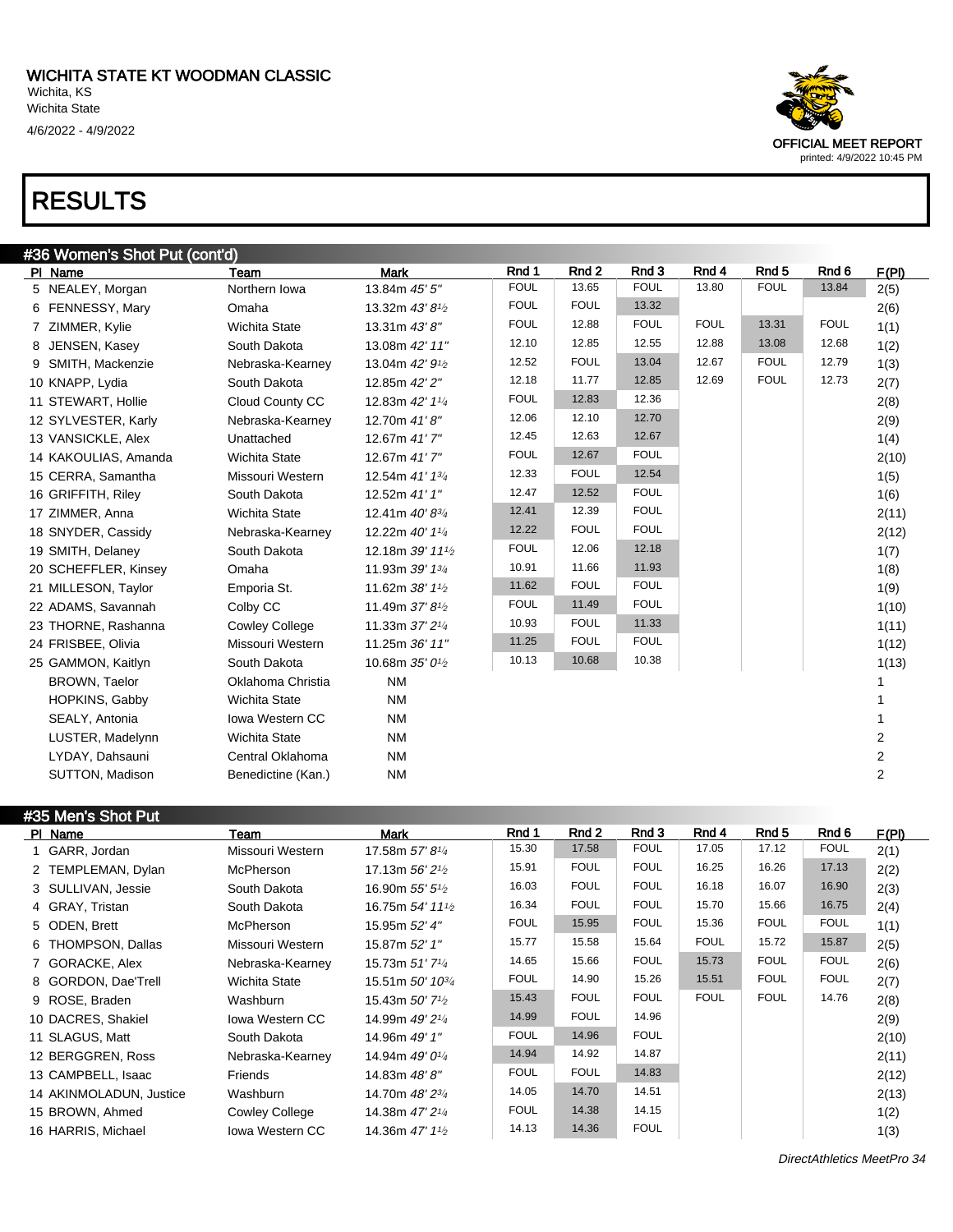#### #35 Men's Shot Put (cont'd)

| PI Name                    | Team                   | <b>Mark</b>                               | Rnd 1       | Rnd 2       | Rnd 3       | Rnd 4 | Rnd 5 | Rnd 6 | F(PI) |
|----------------------------|------------------------|-------------------------------------------|-------------|-------------|-------------|-------|-------|-------|-------|
| 17 TURNER, Christian       | <b>Iowa Western CC</b> | 14.35m 47' 1"                             | 14.35       | <b>FOUL</b> | <b>FOUL</b> |       |       |       | 2(14) |
| 18 UGWOKE, Vincent         | Cloud County CC        | 13.73m $45'0\frac{1}{2}$                  | 13.73       | <b>FOUL</b> | 13.46       |       |       |       | 1(4)  |
| 19 DAUGHERTY-PARRISH, Nate | Missouri Western       | 13.37m 43' 10 <sup>1</sup> / <sub>2</sub> | 12.97       | 13.37       | <b>FOUL</b> |       |       |       | 1(5)  |
| 20 PARKER, Nicholas        | Emporia St.            | 13.34m 43' 91/4                           | 13.04       | <b>FOUL</b> | 13.34       |       |       |       | 1(6)  |
| 21 SEUMALO, Vaai           | Garden City CC         | 13.18m 43' 3"                             | 12.80       | 13.18       | 13.15       |       |       |       | 1(7)  |
| 22 OLSSON, Jonathan        | Oklahoma Christia      | 13.15m 43' 13/4                           | 12.78       | 13.15       | 12.99       |       |       |       | 1(8)  |
| 23 HARRED, Cooper          | Emporia St.            | 13.02m 42' 83/4                           | 12.37       | 12.47       | 13.02       |       |       |       | 1(9)  |
| 24 PRUCE, Wyatt            | South Dakota           | 13.00m 42' 8"                             | 12.83       | 12.87       | 13.00       |       |       |       | 1(10) |
| 25 STRANATHAN, Sam         | Washburn               | 12.90m 42' 4"                             | <b>FOUL</b> | 12.90       | <b>FOUL</b> |       |       |       | 1(11) |
| 26 MAGANA, Jaden           | Washburn               | 12.50m 41' 0 <sup>1/4</sup>               | <b>FOUL</b> | <b>FOUL</b> | 12.50       |       |       |       | 1(12) |
| SCOW, Turner               | Nebraska-Kearney       | <b>NM</b>                                 | <b>FOUL</b> | <b>FOUL</b> | <b>FOUL</b> |       |       |       |       |
| MILLER, Mitch              | Washburn               | <b>NM</b>                                 | <b>FOUL</b> | <b>FOUL</b> | <b>FOUL</b> |       |       |       |       |
| COCKETT, Nemov             | <b>Iowa Western CC</b> | <b>NM</b>                                 | <b>FOUL</b> | <b>FOUL</b> | <b>FOUL</b> |       |       |       |       |
| ESTES, Ridge               | Wichita State          | <b>NM</b>                                 |             |             |             |       |       |       |       |
| JOHNSON, Abner             | <b>Cowley College</b>  | <b>NM</b>                                 | <b>FOUL</b> | <b>FOUL</b> | <b>FOUL</b> |       |       |       | 2     |

| #38 Women's Discus   |                       |                 |             |             |             |             |                  |                  |       |
|----------------------|-----------------------|-----------------|-------------|-------------|-------------|-------------|------------------|------------------|-------|
| PI Name              | Team                  | <b>Mark</b>     | Rnd 1       | Rnd 2       | Rnd 3       | Rnd 4       | Rnd <sub>5</sub> | Rnd <sub>6</sub> | F(PI) |
| 1 PETR, Ashley       | Unattached            | 57.97m 190' 2"  | 52.82       | 54.64       | <b>FOUL</b> | 53.76       | 52.76            | 57.97            | 2(1)  |
| 2 KNAPP, Lydia       | South Dakota          | 46.70m 153' 2"  | 42.08       | 46.70       | 43.74       | 44.02       | <b>FOUL</b>      | 43.52            | 2(2)  |
| 3 SQUIERS, Anna      | Nebraska-Kearney      | 46.63m 153' 0"  | 38.60       | 40.23       | 43.70       | 41.71       | 45.63            | 46.63            | 2(3)  |
| 4 STARNER, Josey     | South Dakota          | 44.68m 146' 7"  | <b>FOUL</b> | 37.84       | 44.68       |             |                  |                  | 2(4)  |
| 5 HENZE, Malory      | Northern Iowa         | 44.58m 146' 3"  | 39.39       |             | 44.58       | 44.28       | <b>FOUL</b>      | 44.06            | 2(5)  |
| 6 SCHUTT, Kortney    | Friends               | 44.50m 146' 0"  | 43.38       | 44.50       | 40.93       | 41.13       | 43.37            | <b>FOUL</b>      | 2(6)  |
| 7 MCCLELLAN, Kayla   | <b>Cowley College</b> | 44.30m 145' 4"  | <b>FOUL</b> | 38.08       | 42.54       | 44.30       | 37.72            | <b>FOUL</b>      | 1(1)  |
| 8 CLARK, Meredith    | South Dakota          | 43.18m 141'8"   | <b>FOUL</b> | <b>FOUL</b> | 42.61       | <b>FOUL</b> | 43.18            | <b>FOUL</b>      | 2(7)  |
| 9 SAUNDERS, Jessica  | Fort Hays St.         | 41.00m 134' 6"  | 41.00       | <b>FOUL</b> | 38.26       | 38.82       | 36.24            | 37.96            | 1(2)  |
| 10 JACOBS, Saffron   | Kansas Wesleyan       | 40.95m 134' 4"  | 40.95       | 40.62       | <b>FOUL</b> |             |                  |                  | 1(3)  |
| 11 BROWN, Taelor     | Oklahoma Christia     | 40.43m 132' 8"  | 40.43       | 38.35       | 36.39       |             |                  |                  | 1(4)  |
| 12 LUSTER, Madelynn  | Wichita State         | 40.37m 132' 5"  | <b>FOUL</b> | <b>FOUL</b> | 40.37       |             |                  |                  | 2(8)  |
| 13 SMITH, Mackenzie  | Nebraska-Kearney      | 40.22m 131' 11" | 39.15       | 40.22       | 40.20       |             |                  |                  | 2(9)  |
| 14 FENNESSY, Mary    | Omaha                 | 39.59m 129' 11" | 37.22       | 35.32       | 39.59       |             |                  |                  | 1(5)  |
| 15 STAAB, Brooklyn   | Nebraska-Kearney      | 38.97m 127' 10" | 38.07       | <b>FOUL</b> | 38.97       |             |                  |                  | 2(10) |
| 16 CRAWFORD, Claire  | Emporia St.           | 38.60m 126'8"   | <b>FOUL</b> | 33.27       | 38.60       |             |                  |                  | 2(11) |
| 17 PROTHERO, Graycen | Missouri Western      | 38.14m 125' 1"  | <b>FOUL</b> | 38.14       | 37.80       |             |                  |                  | 1(6)  |
| 18 ADDY, Nikkita     | Oklahoma Christia     | 38.13m 125' 1"  | 35.22       | 38.13       | 37.73       |             |                  |                  | 1(7)  |
| 19 STEWART, Hollie   | Cloud County CC       | 38.03m 124' 9"  | 38.03       | <b>FOUL</b> | <b>FOUL</b> |             |                  |                  | 1(8)  |
| 20 SHAVERS, Mari     | Northern Iowa         | 38.00m 124' 8"  | 38.00       | 33.59       | 36.87       |             |                  |                  | 1(9)  |
| 21 SMITH, Delaney    | South Dakota          | 37.99m 124' 8"  | 37.99       | <b>FOUL</b> | 37.15       |             |                  |                  | 1(10) |
| 22 THILGES, Caitlin  | Northern Iowa         | 37.03m 121'6"   | <b>FOUL</b> | <b>FOUL</b> | 37.03       |             |                  |                  | 2(12) |
| 23 TURNER, Lucy      | Omaha                 | 36.36m 119' 3"  | 36.36       | <b>FOUL</b> | <b>FOUL</b> |             |                  |                  | 1(11) |
| 24 SCHEFFLER, Kinsey | Omaha                 | 35.72m 117' 2"  | <b>FOUL</b> | 35.72       | 28.05       |             |                  |                  | 1(12) |
| 25 VEDDER, Lori      | Omaha                 | 33.33m 109' 4"  | 33.33       | <b>FOUL</b> | 33.03       |             |                  |                  | 1(13) |
| 26 CERRA, Samantha   | Missouri Western      | 32.90m 107' 11" | 32.90       | <b>FOUL</b> | <b>FOUL</b> |             |                  |                  | 2(13) |
| 27 SYLVESTER, Karly  | Nebraska-Kearney      | 32.38m 106' 3"  | <b>FOUL</b> | <b>FOUL</b> | 32.38       |             |                  |                  | 2(14) |
| ZIMMER, Kylie        | <b>Wichita State</b>  | <b>NM</b>       | <b>FOUL</b> | <b>FOUL</b> | <b>FOUL</b> |             |                  |                  | 1     |
|                      |                       |                 |             |             | <b>FOUL</b> |             |                  |                  |       |

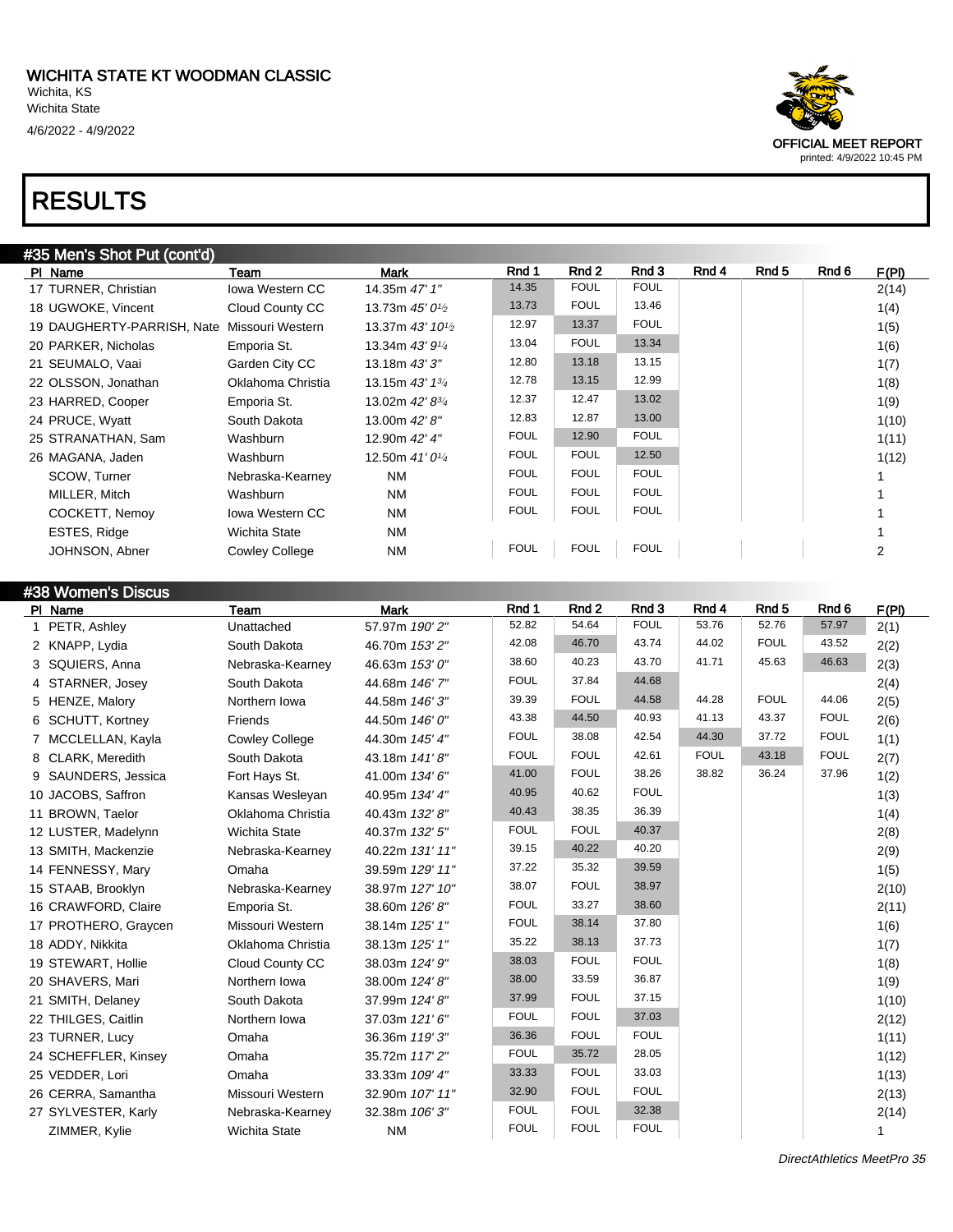| #38 Women's Discus (cont'd)                 |                        |                 |             |                  |             |             |                  |                  |                |
|---------------------------------------------|------------------------|-----------------|-------------|------------------|-------------|-------------|------------------|------------------|----------------|
| PI Name                                     | Team                   | <b>Mark</b>     | Rnd 1       | Rnd <sub>2</sub> | Rnd 3       | Rnd 4       | Rnd 5            | Rnd <sub>6</sub> | F(PI)          |
| BAKER, Saqqary                              | Colby CC               | <b>NM</b>       | <b>FOUL</b> | <b>FOUL</b>      | <b>FOUL</b> |             |                  |                  | 1              |
| SUTTON, Madison                             | Benedictine (Kan.)     | <b>NM</b>       |             |                  |             |             |                  |                  | $\overline{2}$ |
| #37 Men's Discus                            |                        |                 |             |                  |             |             |                  |                  |                |
| PI Name                                     | Team                   | <b>Mark</b>     | Rnd 1       | Rnd 2            | Rnd 3       | Rnd 4       | Rnd <sub>5</sub> | Rnd 6            | F(PI)          |
| 1 YEZEK, Tom                                | Northern Iowa          | 56.11m 184' 1"  | 55.16       | 56.11            | <b>FOUL</b> | 54.27       | 56.02            | 52.15            | 2(1)           |
| 2 UGWOKE, Vincent                           | Cloud County CC        | 55.37m 181'8"   | 53.82       | 53.93            | 55.37       | <b>FOUL</b> | <b>FOUL</b>      | 49.37            | 2(2)           |
| 3 SULLIVAN, Jessie                          | South Dakota           | 54.78m 179' 9"  | 51.51       | 53.94            | <b>FOUL</b> | 54.78       | 52.15            | <b>FOUL</b>      | 2(3)           |
| 4 DACRES, Shakiel                           | <b>Iowa Western CC</b> | 54.51m 178' 10" | 54.51       | 50.99            | <b>FOUL</b> | <b>FOUL</b> | <b>FOUL</b>      | <b>FOUL</b>      | 1(1)           |
| 5 ESTES, Ridge                              | Wichita State          | 52.34m 171' 9"  | 45.76       | 49.89            | 50.39       | 52.34       | 48.05            | 51.89            | 2(4)           |
| 6 TEMPLEMAN, Dylan                          | McPherson              | 51.95m 170' 5"  | 50.57       | 51.95            | <b>FOUL</b> | <b>FOUL</b> | 51.84            | 50.50            | 2(5)           |
| 7 ROSE, Braden                              | Washburn               | 51.86m 170' 2"  | 48.33       | 49.38            | 51.86       | 50.81       | 51.46            | 48.72            | 2(6)           |
| 8 SLAGUS, Matt                              | South Dakota           | 50.60m 166' 0"  | 48.92       | 50.23            | <b>FOUL</b> | 48.33       | 48.98            | 50.60            | 2(7)           |
| 9 GORDON, Dae'Trell                         | Wichita State          | 49.43m 162' 2"  | <b>FOUL</b> | 49.43            | <b>FOUL</b> | <b>FOUL</b> | <b>FOUL</b>      | <b>FOUL</b>      | 2(8)           |
| 10 OHL, Kolgan                              | Fort Hays St.          | 49.01m 160' 9"  | 49.01       | 43.34            | 47.83       |             |                  |                  | 2(9)           |
| 11 DAUGHERTY-PARRISH, Nate Missouri Western |                        | 47.66m 156' 4"  | 44.20       | 47.66            | <b>FOUL</b> |             |                  |                  | 2(10)          |
| 12 EVERETT, Matthew                         | Wichita State          | 47.35m 155' 4"  | 47.35       | <b>FOUL</b>      | 47.24       |             |                  |                  | 2(11)          |
| 13 GRAY, Tristan                            | South Dakota           | 47.24m 155' 0"  | 45.33       | 42.32            | 47.24       |             |                  |                  | 2(12)          |
| 14 MILLER, Mitch                            | Washburn               | 47.09m 154' 6"  | <b>FOUL</b> | 42.25            | 47.09       |             |                  |                  | 2(13)          |
| 15 GORACKE, Alex                            | Nebraska-Kearney       | 46.70m 153' 2"  | <b>FOUL</b> | 46.70            | 43.89       |             |                  |                  | 1(2)           |
| 16 TURNER, Christian                        | <b>Iowa Western CC</b> | 46.41m 152' 3"  | 46.41       | <b>FOUL</b>      | <b>FOUL</b> |             |                  |                  | 1(3)           |
| 17 SCHULLER, Andrew                         | Nebraska-Kearney       | 46.39m 152' 2"  | <b>FOUL</b> | <b>FOUL</b>      | 46.39       |             |                  |                  | 2(14)          |
| 18 WIGGINS, Connor                          | Nebraska-Kearney       | 44.87m 147' 2"  | 41.53       | 44.87            | 43.31       |             |                  |                  | 1(4)           |
| 19 SCOW, Turner                             | Nebraska-Kearney       | 44.09m 144' 8"  | 44.09       | <b>FOUL</b>      | 43.47       |             |                  |                  | 1(5)           |
| 20 AKINMOLADUN, Justice                     | Washburn               | 43.92m 144' 1"  | 38.80       | 43.92            | <b>FOUL</b> |             |                  |                  | 2(15)          |
| 21 STRANATHAN, Sam                          | Washburn               | 42.94m 140' 10" | 42.94       | <b>FOUL</b>      | <b>FOUL</b> |             |                  |                  | 1(6)           |
| 22 COCKETT, Nemoy                           | <b>Iowa Western CC</b> | 42.91m 140' 9"  | 42.40       | 42.49            | 42.91       |             |                  |                  | 1(7)           |
| 23 SERRANO, Jacob                           | Fort Hays St.          | 40.31m 132' 3"  | 40.31       | 38.69            | 39.85       |             |                  |                  | 1(8)           |
| 24 WELLS, Brayden                           | Friends                | 39.43m 129' 4"  | 38.23       | 39.43            | <b>FOUL</b> |             |                  |                  | 1(9)           |
| 25 BAIER, Jacob                             | Northern Iowa          | 39.31m 129' 0"  | <b>FOUL</b> | 39.31            | <b>FOUL</b> |             |                  |                  | 1(10)          |
| 26 MAGANA, Jaden                            | Washburn               | 39.10m 128' 3"  | 39.10       | <b>FOUL</b>      | <b>FOUL</b> |             |                  |                  | 1(11)          |
| JOHNSON, Abner                              | <b>Cowley College</b>  | <b>NM</b>       | <b>FOUL</b> | <b>FOUL</b>      | <b>FOUL</b> |             |                  |                  | 1              |
| GARR, Jordan                                | Missouri Western       | <b>NM</b>       | <b>FOUL</b> | <b>FOUL</b>      | <b>FOUL</b> |             |                  |                  | 1              |
| CAMPBELL, Isaac                             | Friends                | <b>NM</b>       | <b>FOUL</b> | <b>FOUL</b>      | <b>FOUL</b> |             |                  |                  | 1              |
| HERREN, Will                                | Emporia St.            | <b>NM</b>       | <b>FOUL</b> | <b>FOUL</b>      | <b>FOUL</b> |             |                  |                  | 1              |
| PRUCE, Wyatt                                | South Dakota           | <b>NM</b>       | <b>FOUL</b> | <b>FOUL</b>      | <b>FOUL</b> |             |                  |                  | 1              |

| #40 Women's Hammer |                |                 |             |             |       |             |                  |             |       |  |
|--------------------|----------------|-----------------|-------------|-------------|-------|-------------|------------------|-------------|-------|--|
| PI Name            | Team           | <b>Mark</b>     | Rnd 1       | Rnd 2       | Rnd 3 | Rnd 4       | Rnd <sub>5</sub> | Rnd 6       | F(PI) |  |
| KNAPP, Lydia       | South Dakota   | 61.95m 203' 3"  | 57.01       | 56.86       | 60.14 | 61.43       | 61.95            | <b>FOUL</b> | 2(1)  |  |
| 2 HARDY, Monique   | Unattached     | 58.24m 191' 1"  | 58.24       | <b>FOUL</b> | 55.86 | 56.74       | <b>FOUL</b>      | <b>FOUL</b> | 2(2)  |  |
| 3 CLARK, Meredith  | South Dakota   | 53.93m 176' 11" | 53.93       | <b>FOUL</b> | 53.33 | <b>FOUL</b> | <b>FOUL</b>      | 53.26       | 2(3)  |  |
| 4 CAMPBELL, Kenzie | South Dakota   | 52.15m 171' 1"  | <b>FOUL</b> | <b>FOUL</b> | 46.43 | 52.15       | <b>FOUL</b>      | 48.43       | 2(4)  |  |
| 5 EHLER, Marin     | Northern Iowa  | 51.06m 167' 6"  | 50.81       | 48.85       | 50.88 | 49.60       | 51.06            | <b>FOUL</b> | 2(5)  |  |
| 6 SCHUTT, Kortney  | <b>Friends</b> | 49.70m 163' 1"  | FOUL        | <b>FOUL</b> | 48.63 | 47.42       | 49.70            | <b>FOUL</b> | 2(6)  |  |
| 7 CASTALDI, Paola  | Washburn       | 48.53m 159'3"   | 48.42       | 46.47       | 46.73 | 46.13       | 47.03            | 48.53       | 2(7)  |  |

DirectAthletics MeetPro 36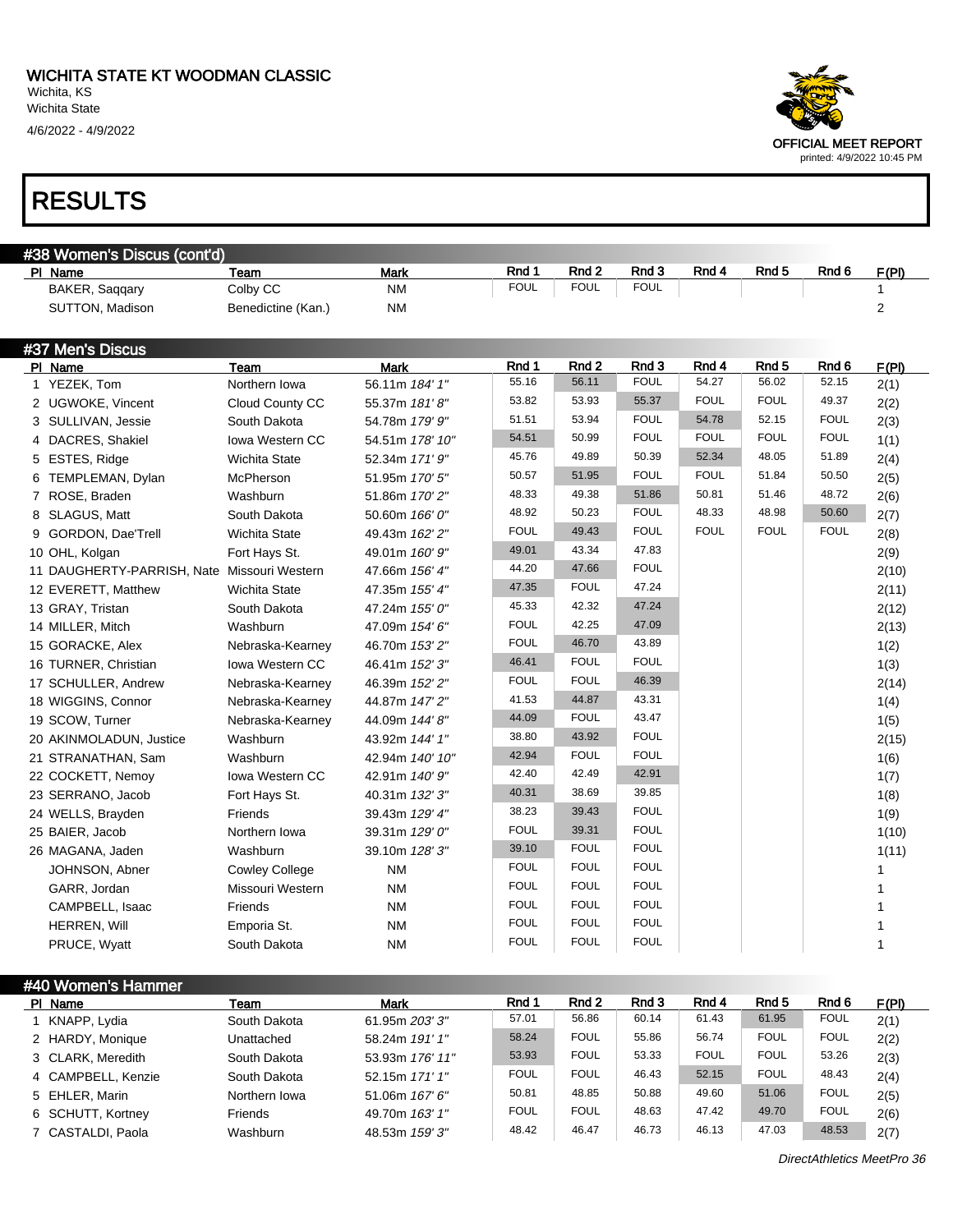| #40 Women's Hammer (cont'd)                 |                       |                 |             |                  |             |       |                  |                  |              |
|---------------------------------------------|-----------------------|-----------------|-------------|------------------|-------------|-------|------------------|------------------|--------------|
| PI Name                                     | Team                  | <b>Mark</b>     | Rnd 1       | Rnd <sub>2</sub> | Rnd 3       | Rnd 4 | Rnd <sub>5</sub> | Rnd <sub>6</sub> | F(PI)        |
| 8 SMITH, Delaney                            | South Dakota          | 47.52m 155' 11" | 46.69       | <b>FOUL</b>      | 47.13       | 47.52 | <b>FOUL</b>      | <b>FOUL</b>      | 2(8)         |
| 9 JENSEN, Kasey                             | South Dakota          | 46.60m 152' 11" | <b>FOUL</b> | 45.79            | 46.60       | 46.10 | <b>FOUL</b>      | <b>FOUL</b>      | 2(9)         |
| 10 CERRA, Samantha                          | Missouri Western      | 45.97m 150' 10" | 45.97       | 42.96            | 45.77       |       |                  |                  | 1(1)         |
| 11 SMITH, Mackenzie                         | Nebraska-Kearney      | 45.67m 149' 10" | 43.03       | 45.67            | 44.73       |       |                  |                  | 2(10)        |
| 12 BROCKMEIER, Holly                        | Emporia St.           | 45.25m 148' 5"  | 44.29       | 43.14            | 45.25       |       |                  |                  | 1(2)         |
| 13 MEINKE, Abby                             | Nebraska-Kearney      | 44.39m 145'8"   | <b>FOUL</b> | <b>FOUL</b>      | 44.39       |       |                  |                  | 1(3)         |
| 14 GRIFFITH, Riley                          | South Dakota          | 43.96m 144' 3"  | <b>FOUL</b> | 43.96            | <b>FOUL</b> |       |                  |                  | 2(11)        |
| 15 GAMMON, Kaitlyn                          | South Dakota          | 43.75m 143' 6"  | 43.75       | 43.51            | <b>FOUL</b> |       |                  |                  | 1(4)         |
| 16 MARX, Samantha                           | <b>Wichita State</b>  | 43.30m 142' 1"  | 43.30       | <b>FOUL</b>      | <b>FOUL</b> |       |                  |                  | 2(12)        |
| 17 SNYDER, Cassidy                          | Nebraska-Kearney      | 42.84m 140' 7"  | 42.84       | <b>FOUL</b>      | <b>FOUL</b> |       |                  |                  | 2(13)        |
| 18 CORLEY, Kalyn                            | Bethel (Kan.)         | 41.96m 137' 8"  | 41.00       | 40.95            | 41.96       |       |                  |                  | 1(5)         |
| 19 WILSON, Chloe                            | <b>Cowley College</b> | 40.76m 133' 9"  | <b>FOUL</b> | <b>FOUL</b>      | 40.76       |       |                  |                  | 1(6)         |
| 20 HERNANDEZ-CASTRO, Marise Kansas Wesleyan |                       | 40.70m 133' 6"  | 40.70       | <b>FOUL</b>      | <b>FOUL</b> |       |                  |                  | 1(7)         |
| 21 REICHERT, Rachelle                       | Emporia St.           | 40.31m 132' 3"  | <b>FOUL</b> | <b>FOUL</b>      | 40.31       |       |                  |                  | 1(8)         |
| 22 MCCLELLAN, Kayla                         | <b>Cowley College</b> | 40.24m 132' 0"  | <b>FOUL</b> | 39.65            | 40.24       |       |                  |                  | 1(9)         |
| 23 BROWN, Taelor                            | Oklahoma Christia     | 40.18m 131' 10" | 39.59       | 40.18            | <b>FOUL</b> |       |                  |                  | 1(10)        |
| 24 BURNS, Makenzie                          | Friends               | 39.59m 129' 11" | <b>FOUL</b> | <b>FOUL</b>      | 39.59       |       |                  |                  | 1(11)        |
| 25 CASTELLUCCI, Jessie                      | Fort Hays St.         | 39.35m 129' 1"  | 39.35       | <b>FOUL</b>      | <b>FOUL</b> |       |                  |                  | 2(14)        |
| 26 VANSICKLE, Alex                          | Unattached            | 38.89m 127' 7"  | <b>FOUL</b> | <b>FOUL</b>      | 38.89       |       |                  |                  | 1(12)        |
| 27 SYLVESTER, Karly                         | Nebraska-Kearney      | 38.86m 127' 6"  | <b>FOUL</b> | 37.96            | 38.86       |       |                  |                  | 1(13)        |
| 28 HANDIE, Alejandra                        | <b>Cowley College</b> | 38.76m 127' 2"  | <b>FOUL</b> | <b>FOUL</b>      | 38.76       |       |                  |                  | 1(14)        |
| 29 ZIMMER, Kylie                            | <b>Wichita State</b>  | 36.29m 119' 1"  | 33.69       | 34.85            | 36.29       |       |                  |                  | 1(15)        |
| 30 ZIMMER, Anna                             | <b>Wichita State</b>  | 35.31m 115' 10" | <b>FOUL</b> | 35.31            | <b>FOUL</b> |       |                  |                  | 1(16)        |
| THILGES, Caitlin                            | Northern Iowa         | <b>NM</b>       | <b>FOUL</b> | <b>FOUL</b>      | <b>FOUL</b> |       |                  |                  | 2            |
| SHAVERS, Mari                               | Northern Iowa         | <b>NM</b>       | <b>FOUL</b> | <b>FOUL</b>      | <b>FOUL</b> |       |                  |                  | $\mathbf{2}$ |
| SUTTON, Madison                             | Benedictine (Kan.)    | <b>DNS</b>      |             |                  |             |       |                  |                  |              |

| #39 Men's Hammer |                    |                        |                 |             |             |             |             |             |             |       |
|------------------|--------------------|------------------------|-----------------|-------------|-------------|-------------|-------------|-------------|-------------|-------|
|                  | PI Name            | Team                   | <b>Mark</b>     | Rnd 1       | Rnd 2       | Rnd 3       | Rnd 4       | Rnd 5       | Rnd 6       | F(PI) |
|                  | BRYAN, Michael     | <b>Wichita State</b>   | 68.61m 225' 1"  | 65.43       | <b>FOUL</b> | 65.75       | <b>FOUL</b> | <b>FOUL</b> | 68.61       | 2(1)  |
|                  | 2 AHMED, Mohamed   | Cloud County CC        | 62.46m 204' 11" | 60.86       | 61.74       | 59.85       | 60.44       | <b>FOUL</b> | 62.46       | 2(2)  |
|                  | 3 SULLIVAN, Jessie | South Dakota           | 60.90m 199' 10" | 57.34       | 59.19       | 57.61       | 58.83       | 60.60       | 60.90       | 2(3)  |
|                  | 4 SLAGUS, Matt     | South Dakota           | 59.32m 194' 7"  | 57.73       | 58.01       | 59.22       | <b>FOUL</b> | 59.32       | <b>FOUL</b> | 2(4)  |
|                  | 5 GARR, Jordan     | Missouri Western       | 57.12m 187' 5"  | 53.71       | <b>FOUL</b> | 56.16       | <b>FOUL</b> | <b>FOUL</b> | 57.12       | 2(5)  |
|                  | 6 SCHULLER, Andrew | Nebraska-Kearney       | 56.77m 186' 3"  | 55.37       | <b>FOUL</b> | <b>FOUL</b> | <b>FOUL</b> | <b>FOUL</b> | 56.77       | 2(6)  |
|                  | 7 GORACKE, Alex    | Nebraska-Kearney       | 55.68m 182'8"   | <b>FOUL</b> | 55.68       | 53.86       | 53.68       | <b>FOUL</b> | <b>FOUL</b> | 2(7)  |
|                  | 8 KING, Darius     | Northern Iowa          | 55.53m 182' 2"  | 51.25       | 54.71       | 55.53       | <b>FOUL</b> | <b>FOUL</b> | <b>FOUL</b> | 2(8)  |
|                  | 9 WELLS, Brayden   | Friends                | 54.80m 179' 9"  | 53.31       | 54.60       | 54.80       | <b>FOUL</b> | 53.28       | 53.04       | 2(9)  |
|                  | 10 ELDER, Kaden    | South Dakota           | 53.76m 176' 4"  | 53.33       | 53.17       | 53.76       |             |             |             | 2(10) |
|                  | 11 STRANATHAN, Sam | Washburn               | 53.76m 176' 4"  | <b>FOUL</b> | 53.16       | 53.76       |             |             |             | 2(11) |
|                  | 12 OHL, Kolgan     | Fort Hays St.          | 53.32m 174' 11" | 51.31       | 53.32       | <b>FOUL</b> |             |             |             | 2(12) |
|                  | 13 ROSE, Braden    | Washburn               | 53.02m 173' 11" | 53.02       | <b>FOUL</b> | <b>FOUL</b> |             |             |             | 2(13) |
|                  | 14 COCKETT, Nemoy  | <b>Iowa Western CC</b> | 52.30m 171'7"   | 50.09       | 51.34       | 52.30       |             |             |             | 1(1)  |
|                  | 15 PROHASKA, Evan  | Nebraska-Kearney       | 51.26m 168'2"   | 45.78       | 49.11       | 51.26       |             |             |             | 1(2)  |
|                  | 16 MILLER, Mitch   | Washburn               | 50.64m 166' 2"  | 47.57       | 50.64       | 46.71       |             |             |             | 1(3)  |
|                  | 17 BAIER, Jacob    | Northern Iowa          | 50.45m 165' 6"  | 46.27       | 48.18       | 50.45       |             |             |             | 1(4)  |



DirectAthletics MeetPro 37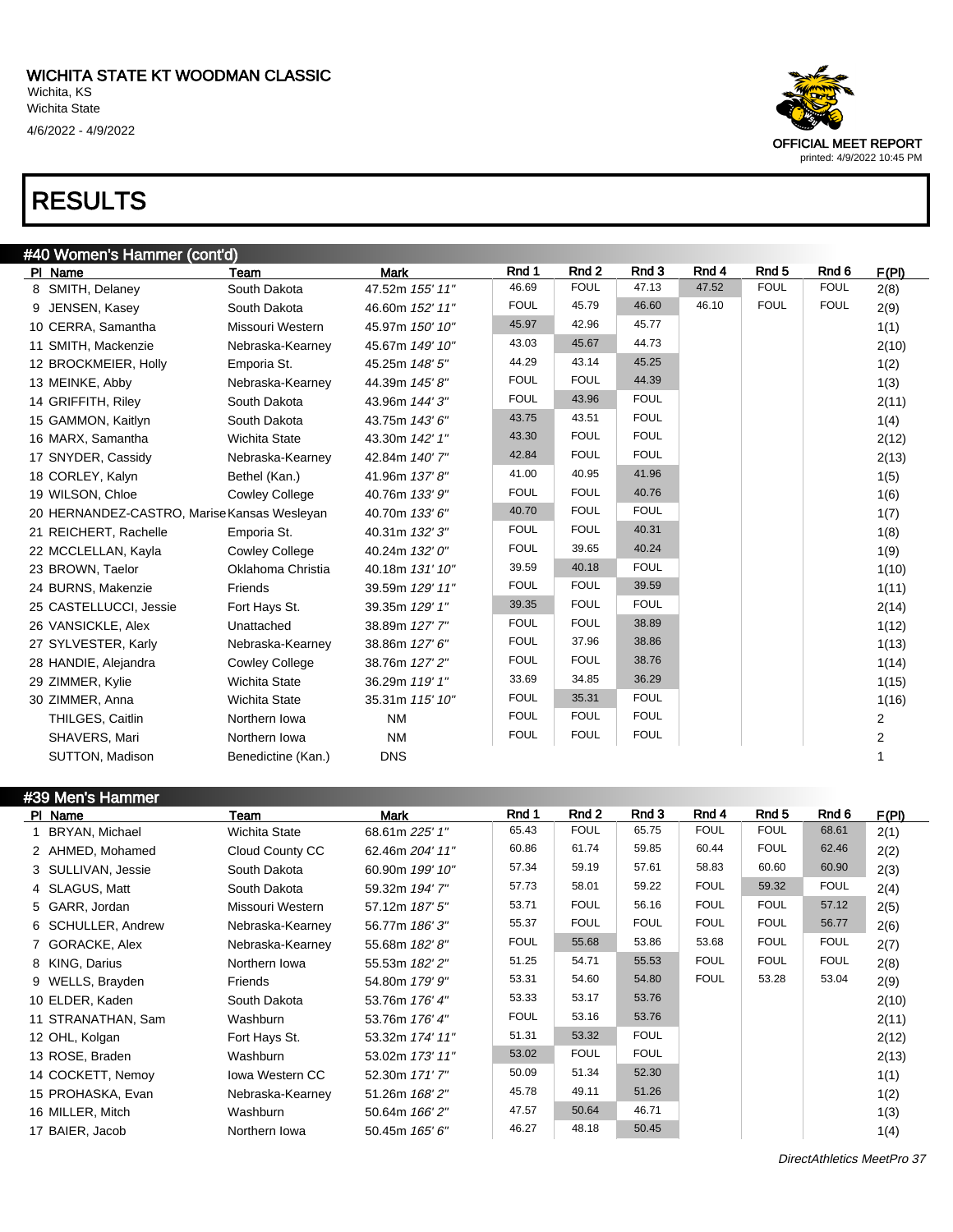| #39 Men's Hammer (cont'd) |  |
|---------------------------|--|
|                           |  |

| PI Name                                     | Team                  | <b>Mark</b>     | Rnd 1       | Rnd 2       | Rnd 3       | Rnd 4 | Rnd 5 | Rnd 6 | F(PI) |
|---------------------------------------------|-----------------------|-----------------|-------------|-------------|-------------|-------|-------|-------|-------|
| 18 TEMPLEMAN, Dylan                         | McPherson             | 49.83m 163' 6"  | <b>FOUL</b> | 49.83       | <b>FOUL</b> |       |       |       | 2(14) |
| 19 BERGGREN, Ross                           | Nebraska-Kearney      | 49.67m 162' 11" | 49.67       | 47.46       | 48.95       |       |       |       | 2(15) |
| 20 WIGGINS, Connor                          | Nebraska-Kearney      | 49.58m 162' 8"  | 49.16       | 49.58       | 48.87       |       |       |       | 2(16) |
| 21 SCHNEEBERGER, Jaden                      | <b>Cowley College</b> | 48.28m 158' 5"  | 48.28       | 48.18       | 44.87       |       |       |       | 1(5)  |
| 22 MAGANA, Jaden                            | Washburn              | 47.71m 156' 6"  | <b>FOUL</b> | 47.71       | 47.25       |       |       |       | 1(6)  |
| 23 AYERS, Logan                             | Washburn              | 46.09m 151'2"   | 46.09       | <b>FOUL</b> | 45.98       |       |       |       | 1(7)  |
| 24 DAUGHERTY-PARRISH, Nate Missouri Western |                       | 45.86m 150' 5"  | <b>FOUL</b> | <b>FOUL</b> | 45.86       |       |       |       | 1(8)  |
| 25 CAMPBELL, Isaac                          | Friends               | 45.62m 149'8"   | 44.65       | <b>FOUL</b> | 45.62       |       |       |       | 1(9)  |
| 26 OSHEL, Colton                            | Emporia St.           | 44.86m 147' 2"  | 44.86       | 42.97       | <b>FOUL</b> |       |       |       | 1(10) |
| 27 THOMPSON, Dallas                         | Missouri Western      | 44.15m 144' 10" | 44.15       | <b>FOUL</b> | <b>FOUL</b> |       |       |       | 1(11) |
| 28 FAAGAI, Simeon                           | <b>Cowley College</b> | 42.83m 140' 6"  | 42.83       | 42.13       | <b>FOUL</b> |       |       |       | 1(12) |
| <b>GREEN, Trevor</b>                        | <b>Cowley College</b> | <b>NM</b>       | <b>FOUL</b> | <b>FOUL</b> | <b>FOUL</b> |       |       |       |       |
| PRUCE, Wyatt                                | South Dakota          | <b>NM</b>       | <b>FOUL</b> | <b>FOUL</b> | <b>FOUL</b> |       |       |       |       |
| CAMP, Creighton                             | <b>Wichita State</b>  | <b>NM</b>       | <b>FOUL</b> | <b>FOUL</b> | <b>FOUL</b> |       |       |       |       |
| OLSSON, Jonathan                            | Oklahoma Christia     | <b>NM</b>       |             |             |             |       |       |       |       |

| #24 Women's 4 x 100m Relay |            |              |
|----------------------------|------------|--------------|
| PI Team                    | Time       | <u>H(PI)</u> |
| Iowa Western CC (A)        | 46.24      | 3(1)         |
| 2 Wichita State (A)        | 46.56      | 3(2)         |
| 3 Northern Iowa (A)        | 46.84      | 3(3)         |
| 4 Cloud County CC (A)      | 46.96      | 3(4)         |
| 5 Missouri Western (A)     | 47.00      | 3(5)         |
| 6 Washburn (A)             | 47.53      | 2(1)         |
| 7 Langston (A)             | 48.32      | 2(2)         |
| 8 Emporia St. (A)          | 48.65      | 2(3)         |
| 9 Colby CC (A)             | 49.12      | 1(1)         |
| 10 Emporia St. (B)         | 49.93      | 1(2)         |
| 11 Omaha (A)               | 50.12      | 1(3)         |
| 12 Southern Nazarene (A)   | 50.51      | 2(4)         |
| 13 McPherson (A)           | 51.15      | 1(4)         |
| 14 Fort Hays St. (A)       | 51.57      | 2(5)         |
| South Dakota (A)           | DQ         | 3            |
| Kansas Wesleyan (A)        | <b>DNS</b> | 1            |
| Garden City CC (A)         | <b>NT</b>  | 2            |
|                            |            |              |

#### #23 Men's 4 x 100m Relay

| PI Team               | Time  | H(PI) |
|-----------------------|-------|-------|
| Butler CC (A)         | 39.97 | 3(1)  |
| 2 Northern Iowa (A)   | 40.56 | 3(2)  |
| 3 Wichita State (A)   | 41.22 | 3(3)  |
| 4 Cloud County CC (A) | 41.28 | 3(4)  |
| 5 Iowa Western CC (A) | 41.51 | 3(5)  |
| 6 Langston (A)        | 42.02 | 1(1)  |
| 7 McPherson (A)       | 42.05 | 2(1)  |
| 8 Cowley College (A)  | 42.23 | 1(2)  |

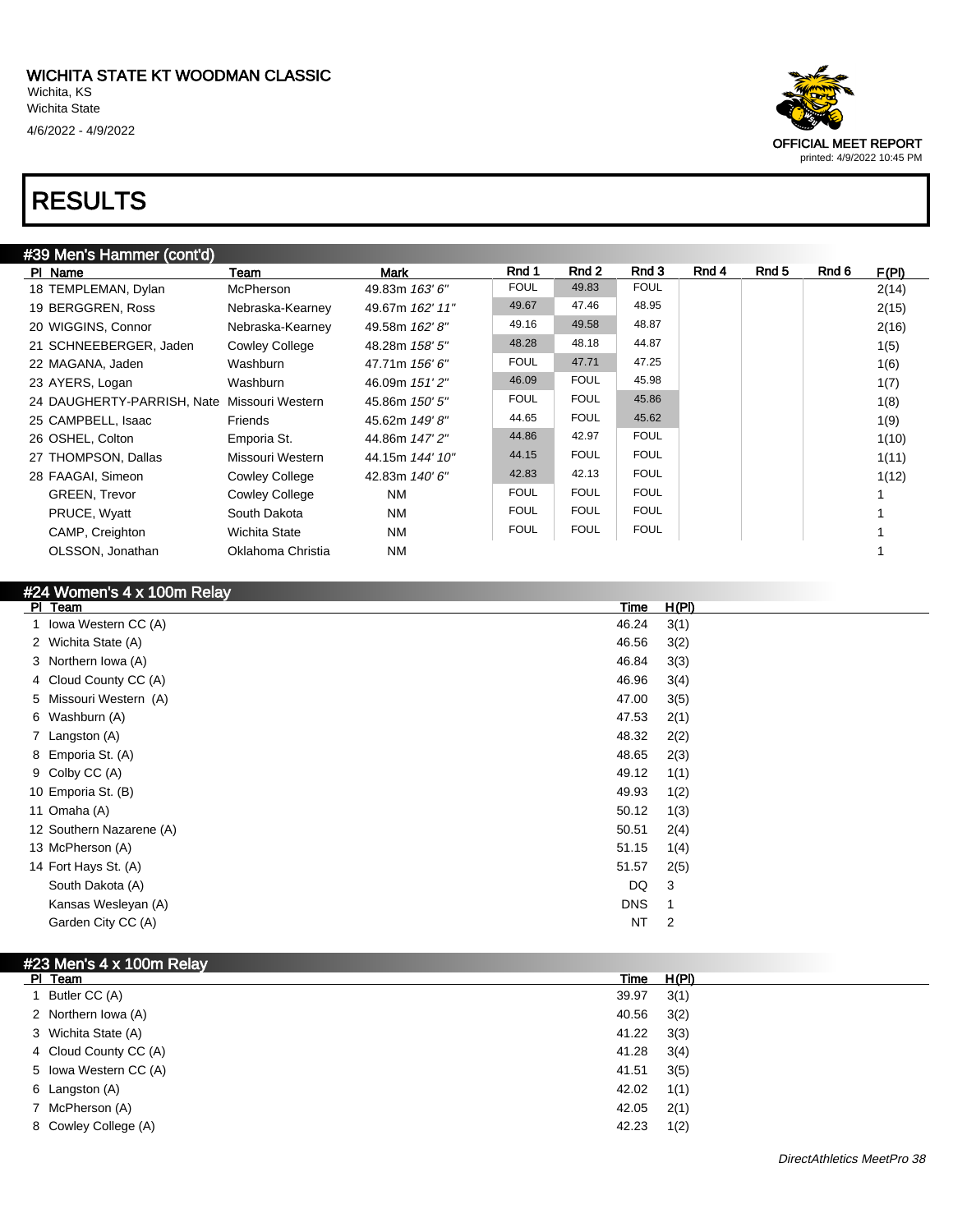

| #6 Women's 400 Meters      |                           |         |       |
|----------------------------|---------------------------|---------|-------|
| PI Name                    | Team                      | Time    | H(PI) |
| 1 ROBINSON, NaAsha         | Unattached                | 52.63   | 7(1)  |
| 2 MAISVOREWA, Vimbayi      | Cloud County CC           | 53.68   | 7(2)  |
| 3 WILLIAMS, Hanna          | Missouri Western          | 54.78   | 7(3)  |
| 4 REIFENRATH, Sara         | South Dakota              | 55.67   | 7(4)  |
| GARCIA, Paula<br>5         | <b>Wichita State</b>      | 56.13   | 7(5)  |
| DEER, Daniella<br>6        | <b>Iowa Western CC</b>    | 56.80   | 6(1)  |
| 7 DRUMMOND, Aimaya         | Indian Hills CC           | 57.16   | 5(1)  |
| MILANO, Pamela<br>8        | Cloud County CC           | 57.39   | 6(2)  |
| CREWS, Passion<br>9        | Cloud County CC           | 57.47   | 5(2)  |
| 10 WATKINS, Felicity       | Allen CC                  | 57.60   | 5(3)  |
| 11 DANGHA, Ann             | <b>Butler CC</b>          | 57.86   | 5(4)  |
| 12 KIMBROUGH, Auriona      | Northern Iowa             | 57.90   | 6(3)  |
| 13 APKUP, Isila            | Cloud County CC           | 57.96   | 7(6)  |
| 14 HACKNEY-COOPER, Elontae | <b>UNAT-Wichita State</b> | 58.34   | 4(1)  |
| 15 OKORO, Chia             | Washburn                  | 58.40   | 6(4)  |
| 16 ROH, Rebekah            | Nebraska-Kearney          | 58.83   | 6(5)  |
| 17 JOCHUM, Madison         | South Dakota              | 58.86   | 7(7)  |
| 18 CLEVELAND, Alexandra    | <b>Butler CC</b>          | 58.87   | 4(2)  |
| 19 WROBLEWSKI, Alli        | South Dakota              | 59.12   | 4(3)  |
| 20 CARLSON, Kyla           | Nebraska-Kearney          | 59.29   | 4(4)  |
| 21 REID, Briana            | Colby CC                  | 59.54   | 3(1)  |
| 22 KERKHOFF, Erin          | Northern Iowa             | 59.54   | 5(5)  |
| 23 MARLOW, Hollie          | Emporia St.               | 59.67   | 4(5)  |
| 24 CATLIN, Ja'Dashia       | Indian Hills CC           | 59.82   | 4(6)  |
| 25 YOUNG, Hannah           | South Dakota              | 59.84   | 4(7)  |
| 26 BLACKFORD, Paige        | Omaha                     | 1:00.02 | 5(6)  |
| 27 GOODS, Temira           | Indian Hills CC           | 1:00.03 | 5(7)  |
| 28 MESSBARGER, Nicole      | Nebraska-Kearney          | 1:00.15 | 5(8)  |
| 29 OWINGS, Makenzie        | Emporia St.               | 1:00.37 | 3(2)  |
| 30 STEFFEN, Gwen           | Omaha                     | 1:00.69 | 3(3)  |
| 31 PERSINGER, Macy         | Omaha                     | 1:00.78 | 3(4)  |
|                            |                           |         |       |

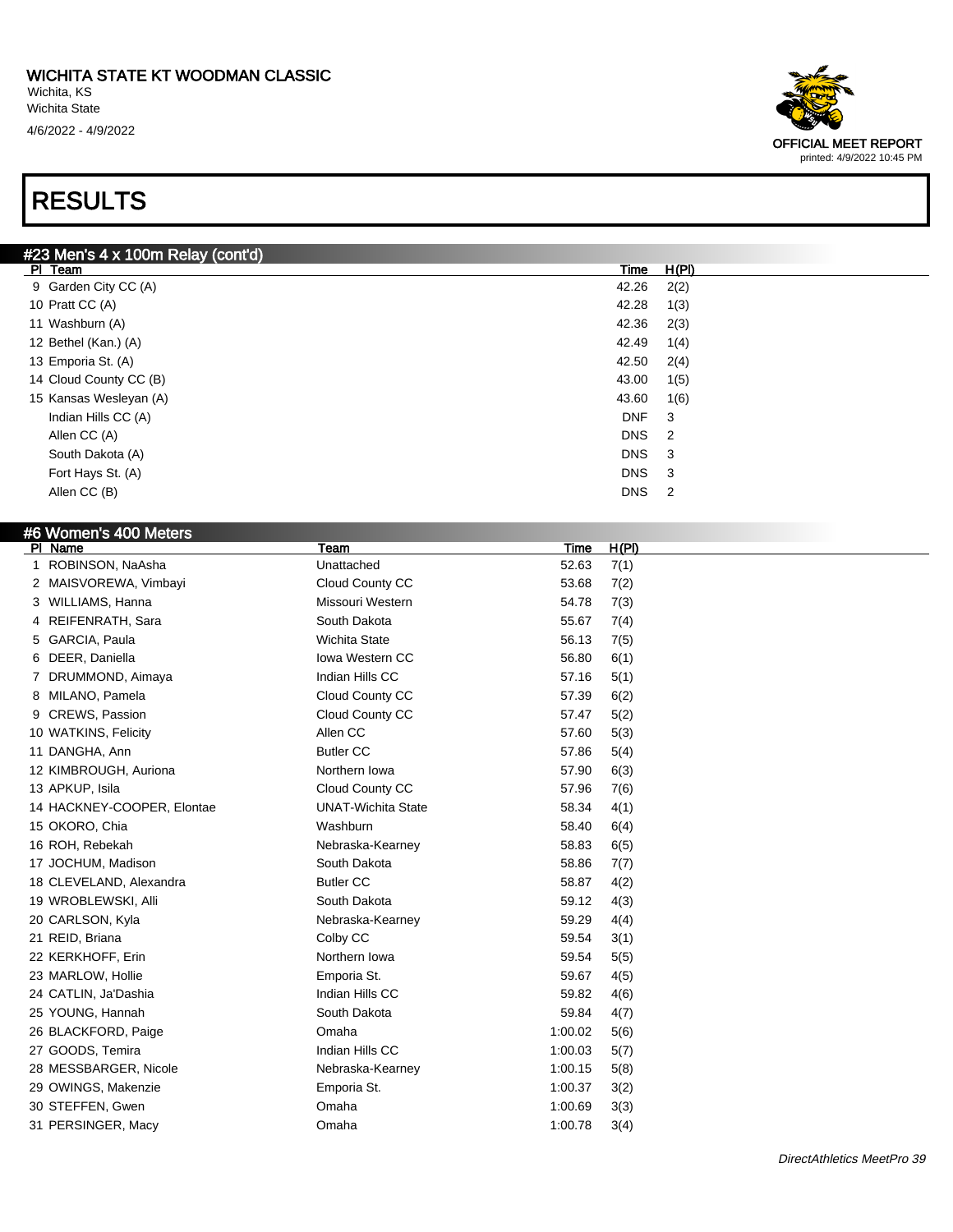

18 PEAL, Sydney **Indian Hills CC** 49.66 10(5)

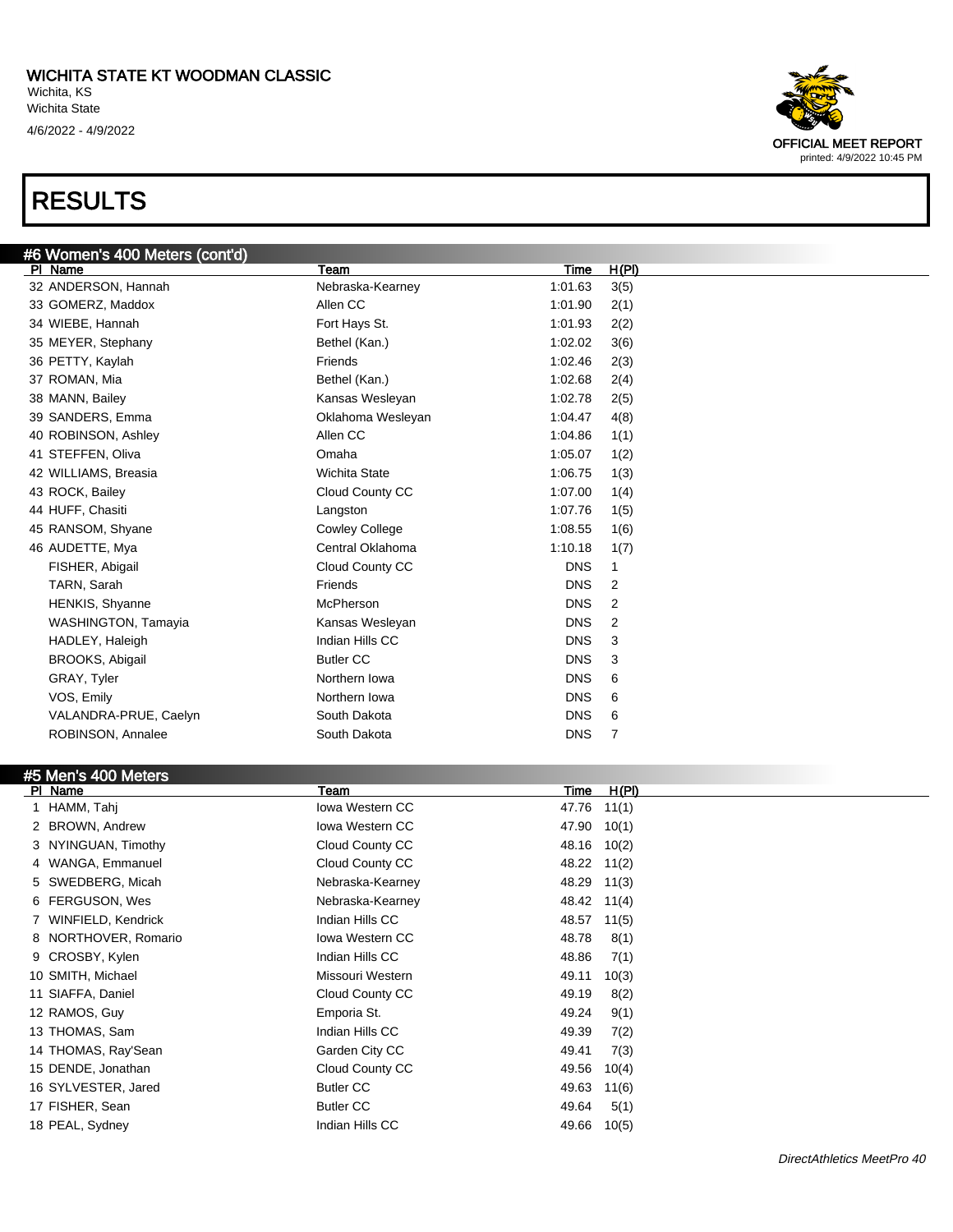

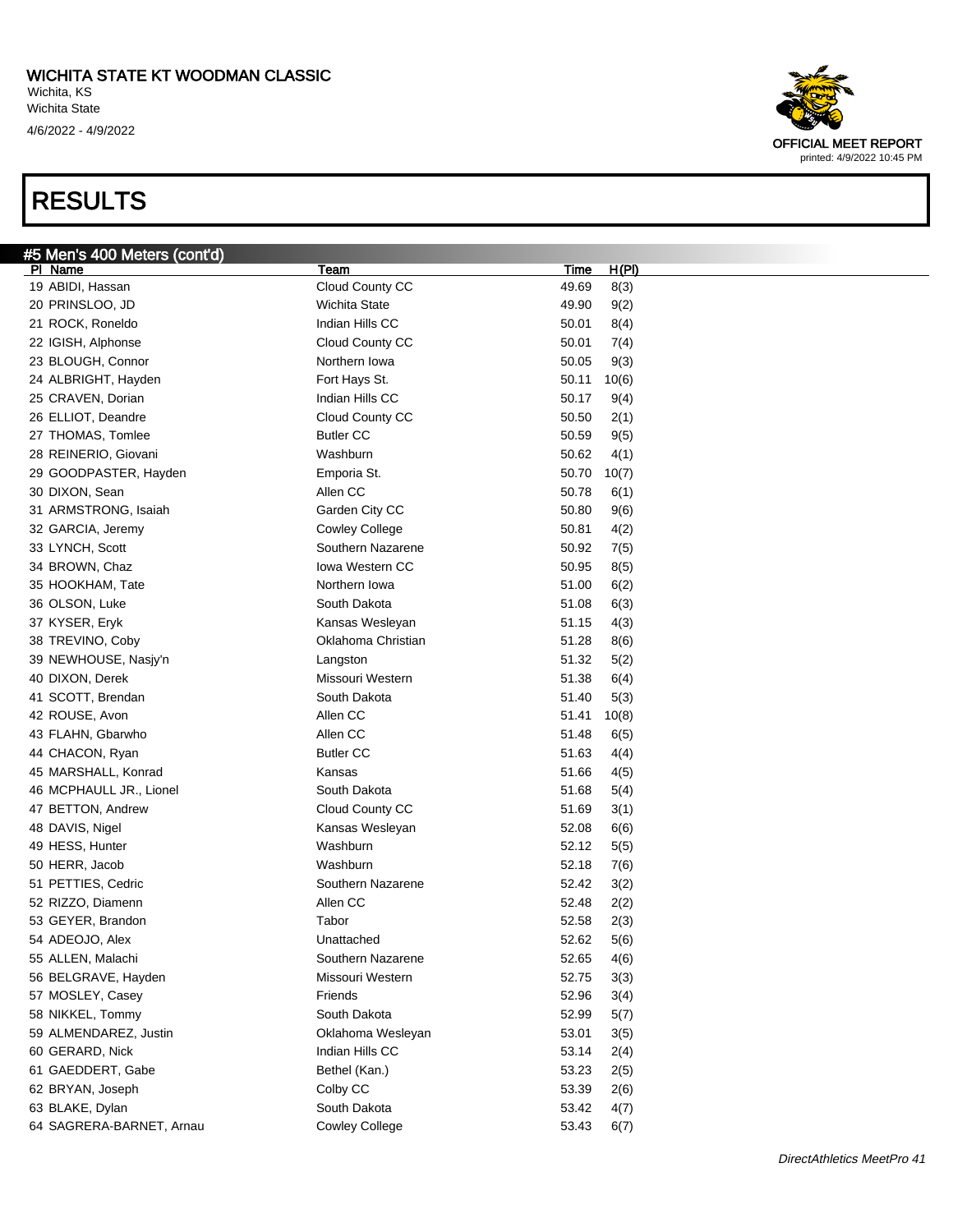

| #5 Men's 400 Meters (cont'd)<br>PI Name | Team                  | <b>Time</b>   | H(PI)          |
|-----------------------------------------|-----------------------|---------------|----------------|
| 65 MOSES, Anson                         | Cloud County CC       | 53.60         | 1(1)           |
| 66 OUBRE, Lemar                         | Garden City CC        | 54.27         | 2(7)           |
| 67 HARDING, Matt                        | Kansas                | 54.48         | 4(8)           |
| 68 VERCHER, Blake                       | Colby CC              | 54.62         | 3(6)           |
| 69 ARCHULETA, Darius                    | Kansas Wesleyan       | 54.96         | 2(8)           |
| 70 TORRES, Anthony                      | Friends               | 55.03         | 1(2)           |
| 71 HANDSAKER, Elisha                    | Garden City CC        | 55.32         | 1(3)           |
| 72 KOKOROKO JR., Richard                | Oklahoma Wesleyan     | 55.76         | 3(7)           |
| 73 BOLDT, Dillon                        | Friends               | 55.76         | 1(4)           |
| 74 AVILA, Julian                        | Cloud County CC       | 56.25         | 1(5)           |
| 75 HILLIARY, Christian                  | Southern Nazarene     | 1:02.19       | 1(6)           |
| AGUADO-TORRES, Nicolas                  | <b>Cowley College</b> | <b>DNF</b>    | 3              |
| MILLER, Camden                          | Oklahoma Christian    | <b>DNS</b>    | 8              |
| LEARD, Mark                             | Hesston               | <b>DNS</b>    | -1             |
| DIFFENBAUGH, Cole                       | Fort Hays St.         | <b>DNS</b>    | 5              |
| GANT, Elijah                            | Allen CC              | <b>DNS</b>    | 6              |
| AUDETTE, Ryan                           | Southern Nazarene     | <b>DNS</b>    | $\overline{7}$ |
| HARPER, Jerry                           | Indian Hills CC       | <b>DNS</b>    | 7              |
| <b>ENGELKEN, Mason</b>                  | Washburn              | <b>DNS</b>    | -1             |
| PHILLIPS, Jamill                        | Emporia St.           | <b>DNS</b>    | 8              |
| ROBERSON, Maliek                        | Garden City CC        | <b>DNS</b>    | 9              |
| TANSI, Shadrick                         | Cloud County CC       | <b>DNS</b>    | 9              |
| WILLIAMS, Joe                           | <b>Butler CC</b>      | <b>DNS</b>    | 11             |
| TAYLOR, Judah                           | <b>Butler CC</b>      | <b>DNS 11</b> |                |
|                                         |                       |               |                |
| #17 Women's 100m Hurdles                |                       |               |                |
| PI Name                                 | Team                  | <b>Time</b>   | H(PI)          |

| <b>PI</b> | Name                          | Team                 | Time             |          | H(PI) |
|-----------|-------------------------------|----------------------|------------------|----------|-------|
|           | <b>THOMPSON, Miracle</b>      | Cloud County CC      | $13.60$ $(+3.9)$ |          | 5(1)  |
|           | 2 UTECHT, Brianna             | <b>Wichita State</b> | $13.86$ $(+3.9)$ |          | 5(2)  |
|           | 3 OMORODION, Osayi            | lowa Western CC      | $13.95$ $(+3.9)$ |          | 5(3)  |
|           | 4 SCHMEICHEL, Averi           | South Dakota         | $14.09$ $(+3.9)$ |          | 5(4)  |
|           | 5 BRIDGEN, Moseiha            | South Dakota         | $14.34$ $(+4.6)$ |          | 4(1)  |
|           | 6 NAYLOR, Matayah             | Indian Hills CC      | $14.54$ $(+4.6)$ |          | 4(2)  |
|           | 7 LARSON, Kylie               | South Dakota         | $14.56$ $(+3.9)$ |          | 5(5)  |
|           | 8 HEACOCK, Anna               | <b>Wichita State</b> | $14.70$ $(+3.9)$ |          | 5(6)  |
|           | 9 WILBORN, Diondra            | Garden City CC       | $14.74$ $(+3.9)$ |          | 5(7)  |
|           | 10 GERBERDING, Holly          | South Dakota         | $14.74$ $(+3.9)$ |          | 5(8)  |
|           | 11 MEYER, Kenisa              | Wichita State        | 14.77            | $(+4.6)$ | 4(3)  |
|           | 12 KISLEY, Paige              | Northern Iowa        | $14.85$ $(+4.6)$ |          | 4(4)  |
|           | 13 STANLEY, Chloe             | Fort Hays St.        | 14.91            | $(+4.6)$ | 4(5)  |
|           | 14 BROWN, Mikalah             | <b>McPherson</b>     | $15.03$ $(+4.4)$ |          | 3(1)  |
|           | 15 REID, Abigael              | Emporia St.          | $15.08$ $(+4.4)$ |          | 3(2)  |
|           | 16 WORTMANN, Megan            | Southern Nazarene    | $15.29$ $(+4.6)$ |          | 4(6)  |
|           | 17 KUNKLER, Elysia            | Fort Hays St.        | $15.39$ $(+4.7)$ |          | 2(1)  |
|           | 18 BERNS-SCHWEINGRUBER, Lydia | Northern Iowa        | $15.52$ $(+4.4)$ |          | 3(3)  |
|           | 19 HAIR, Madisynn             | Emporia St.          | $15.71$ $(+4.4)$ |          | 3(4)  |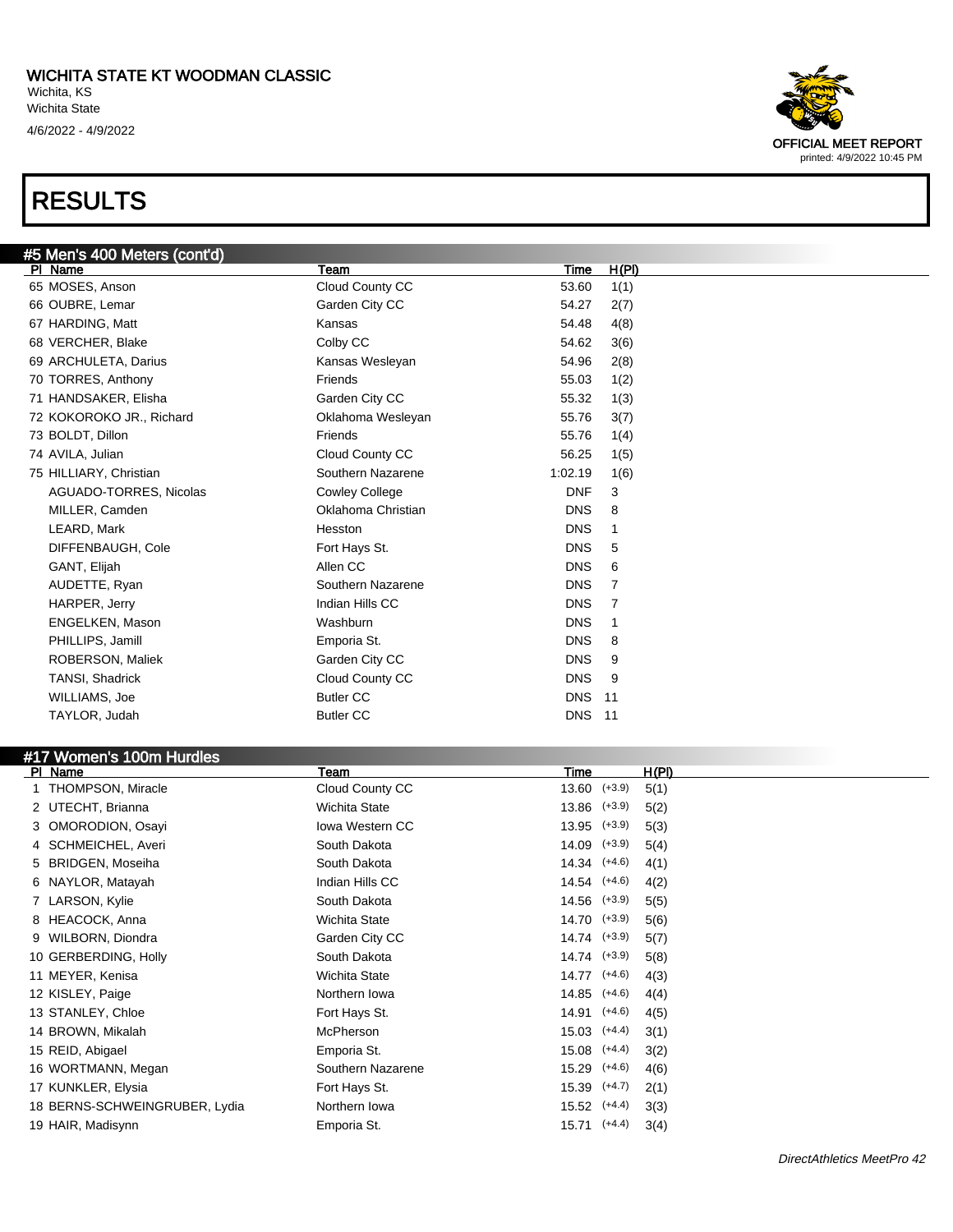

| PI Name                 | Team                      | H(PI)<br>Time             |
|-------------------------|---------------------------|---------------------------|
| <b>WATKINS, Cortney</b> | <b>Iowa Western CC</b>    | $13.94$ $(+4.3)$<br>6(1)  |
| 2 HENRY, Romain         | Washburn                  | $(+4.3)$<br>13.98<br>6(2) |
| 3 NAVAJON, Adria        | <b>Wichita State</b>      | $(+6.3)$<br>14.19<br>5(1) |
| 4 MORVAN, Hugo          | South Dakota              | 14.32<br>$(+4.3)$<br>6(3) |
| 5 SUMNERS, Jack         | Northern Iowa             | 14.42<br>$(+4.3)$<br>6(4) |
| 6 BARTELS, Drew         | Northern Iowa             | $(+6.3)$<br>14.50<br>5(2) |
| ANDRES-DOUGAN, Diego    | Cowley College            | 14.52<br>$(+4.3)$<br>6(5) |
| 8 WALLACE, Jordan       | Oklahoma Wesleyan         | 14.65<br>$(+6.3)$<br>5(3) |
| 9 DRAHOTA, Jack         | Nebraska-Kearney          | 14.65<br>$(+4.3)$<br>4(1) |
| 10 YOUNG, Tre           | South Dakota              | $(+6.3)$<br>14.69<br>5(4) |
| 11 LUDOLPH, Chonnor     | <b>Wichita State</b>      | 14.79<br>$(+6.3)$<br>5(5) |
| 12 MORTON, Carter       | Northern Iowa             | $(+4.3)$<br>14.91<br>4(2) |
| 13 MOSES, Anson         | Cloud County CC           | 14.92<br>$(+4.3)$<br>4(3) |
| 14 BERTRAND, Lane       | Nebraska-Kearney          | 15.09<br>$(+4.3)$<br>4(4) |
| 15 JOHNSON, Shaun       | Garden City CC            | $(+4.3)$<br>15.12<br>4(5) |
| 16 PENNER, Toby         | Tabor                     | 15.13<br>$(+6.3)$<br>5(6) |
| 17 MERZ, Brock          | Emporia St.               | 15.14<br>$(+4.3)$<br>4(6) |
| 18 MARTIN, Chaney       | Oklahoma Christian        | 15.19<br>$(+4.6)$<br>3(1) |
| 19 JOHNSON, Jake        | Emporia St.               | $(+4.3)$<br>15.21<br>4(7) |
| 20 TELSAINT, Rotchild   | Allen CC                  | 15.22<br>$(+4.3)$<br>6(6) |
| 21 VANN, Nathan         | <b>UNAT-Wichita State</b> | $15.27$ $(+4.3)$<br>4(8)  |
| 22 BUTCHER, Zack        | Northern Iowa             | $15.31$ $(+4.6)$<br>3(2)  |
| 23 THOMPSON, Alex       | Missouri Western          | $(+4.6)$<br>15.40<br>3(3) |
|                         |                           |                           |

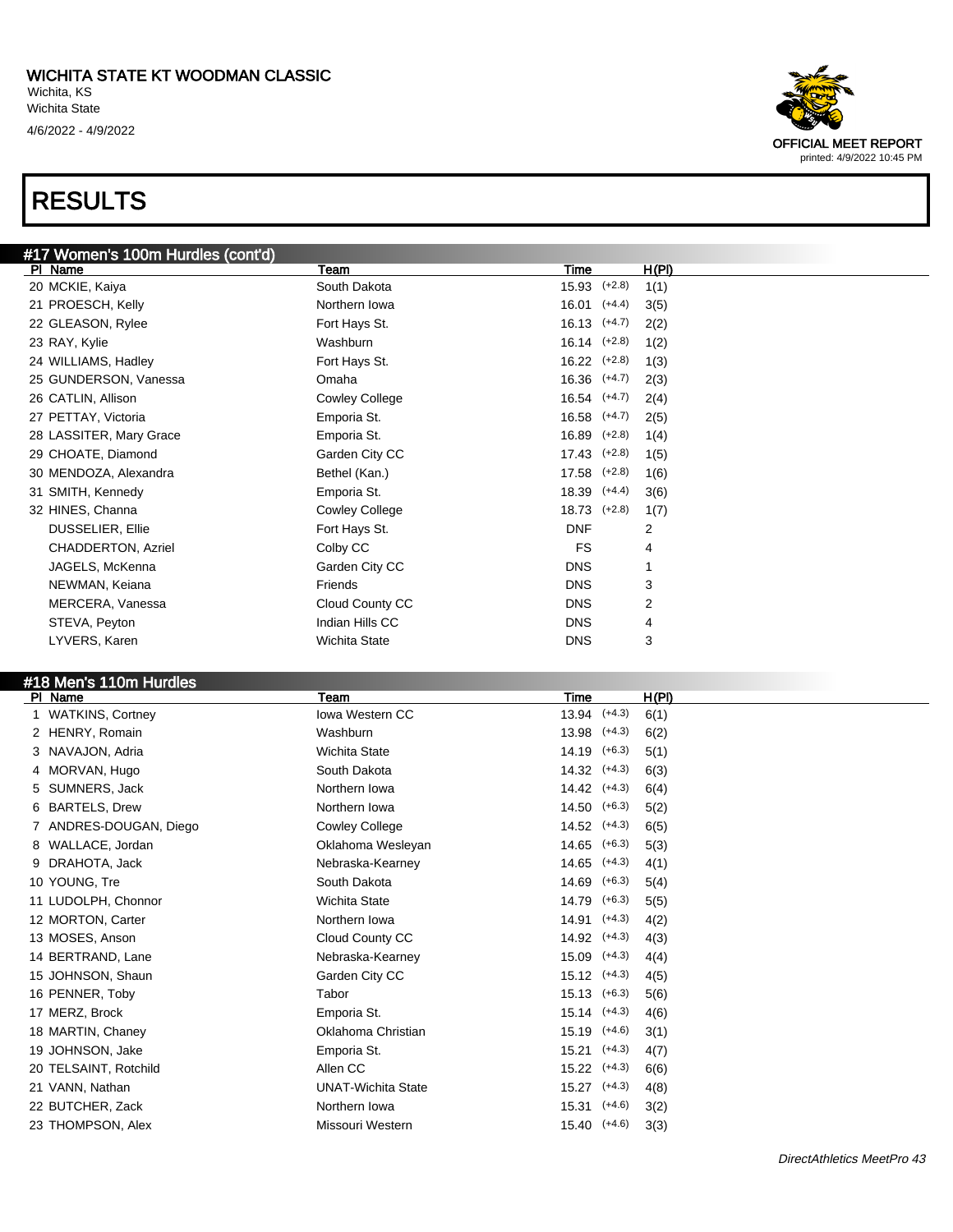

| <b>PI Natile</b>     | ream                   | <u>i ine</u>     |          | <b>HIFIL</b> |
|----------------------|------------------------|------------------|----------|--------------|
| 1 HOLMAN, Lyric      | Fort Hays St.          | 11.41            | $(+5.8)$ | 10(1)        |
| 2 WALCOTT, Tirecia   | <b>Iowa Western CC</b> | $11.48$ (+5.8)   |          | 10(2)        |
| 3 MCCRAY, Kayla      | Indian Hills CC        | 11.49            | $(+5.8)$ | 10(3)        |
| 4 DAVIS, Bryah       | Oklahoma Christian     | $11.54$ (+6.1)   |          | 9(1)         |
| 5 JOHNSON, Paishence | Northern Iowa          | $11.60$ (+5.8)   |          | 10(4)        |
| 6 KINNEY, Erin       | South Dakota           | 11.65            | $(+5.8)$ | 10(5)        |
| 7 ANDERSON, Kahliyah | Indian Hills CC        | $11.78$ (+6.1)   |          | 9(2)         |
| 8 WEDEWER, Libby     | Northern Iowa          | 11.81            | $(+6.1)$ | 9(3)         |
| 9 BENNETT, Jill      | Northern Iowa          | 11.88            | $(+6.1)$ | 9(4)         |
| 10 BEU, Leonie       | Cloud County CC        | 11.89            | $(+5.7)$ | 1(1)         |
| 11 SIMMONS, Savannah | Missouri Western       | 11.91            | $(+5.8)$ | 10(6)        |
| 12 MILLER, Troynelle | Colby CC               | 11.93            | $(+6.1)$ | 9(5)         |
| 13 APKUP, Isila      | Cloud County CC        | 11.95            | $(+5.8)$ | 10(7)        |
| 14 SANTI, Rylan      | Northern Iowa          | 11.95            | $(+3.0)$ | 8(1)         |
| 15 SIMMONS, Hannah   | <b>Butler CC</b>       | 12.00            | $(+5.3)$ | 6(1)         |
| 16 KOLLORE, Aniya    | Missouri Western       | 12.01            | $(+6.1)$ | 9(6)         |
| 17 SCOTT, Ansley     | Central Oklahoma       | $12.03$ $(+4.2)$ |          | 7(1)         |
| 17 THOMPSON, Miracle | Cloud County CC        | 12.03            | $(+6.1)$ | 9(7)         |
| 19 HEWITT, Kaylin    | Colby CC               | 12.03            | $(+5.3)$ | 6(2)         |
| 20 BURNS, Carissa    | Southern Nazarene      | 12.05            | $(+5.3)$ | 6(3)         |
| 21 SANDS, Gayneil    | Colby CC               | 12.07            | $(+4.2)$ | 7(2)         |
| 22 DYAS, Kaleigh     | Central Oklahoma       | $12.11$ $(+3.0)$ |          | 8(2)         |
| 23 ROBINSON, Aysha   | Oklahoma Christian     | $12.13$ $(+3.0)$ |          | 8(3)         |
|                      |                        |                  |          |              |

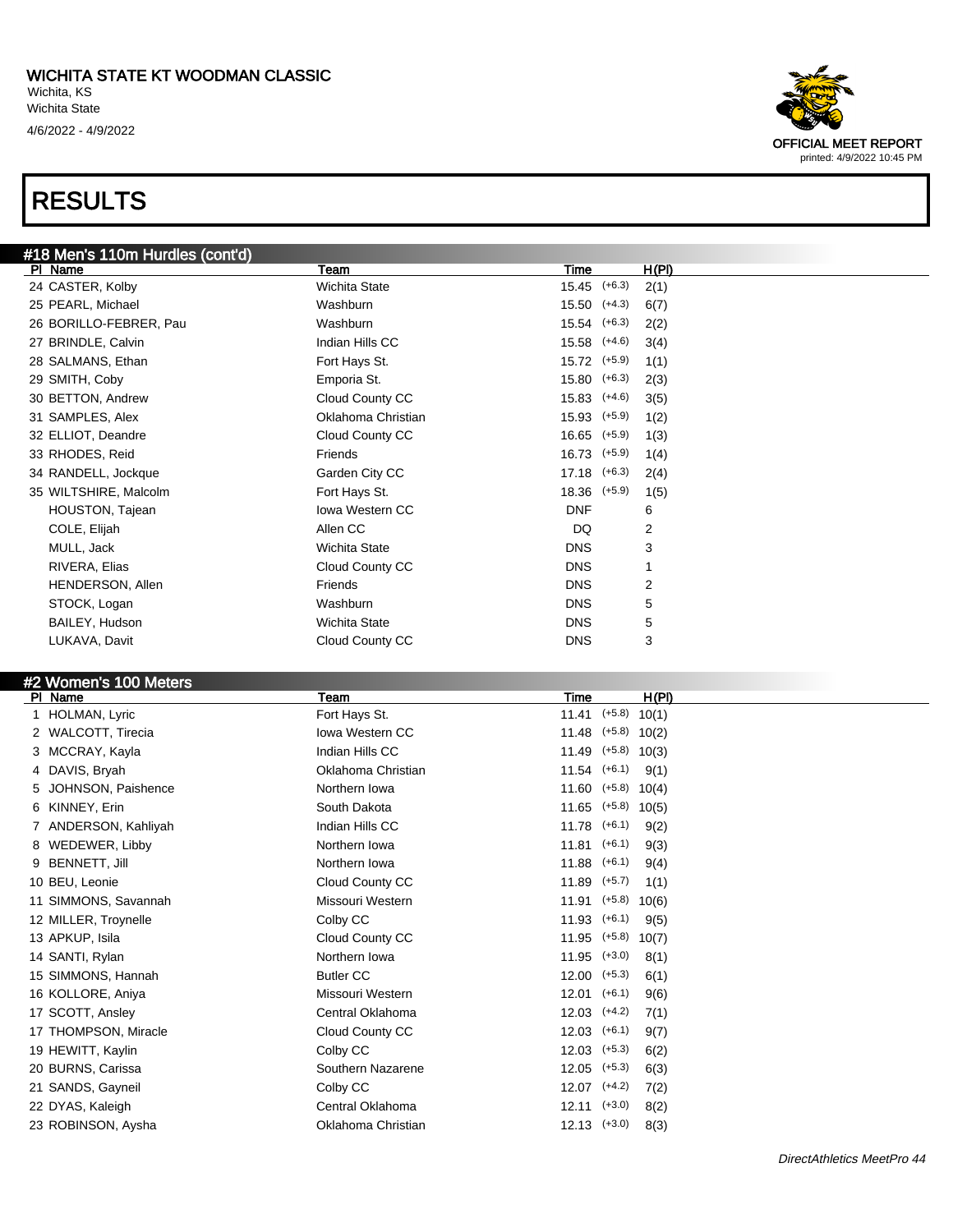

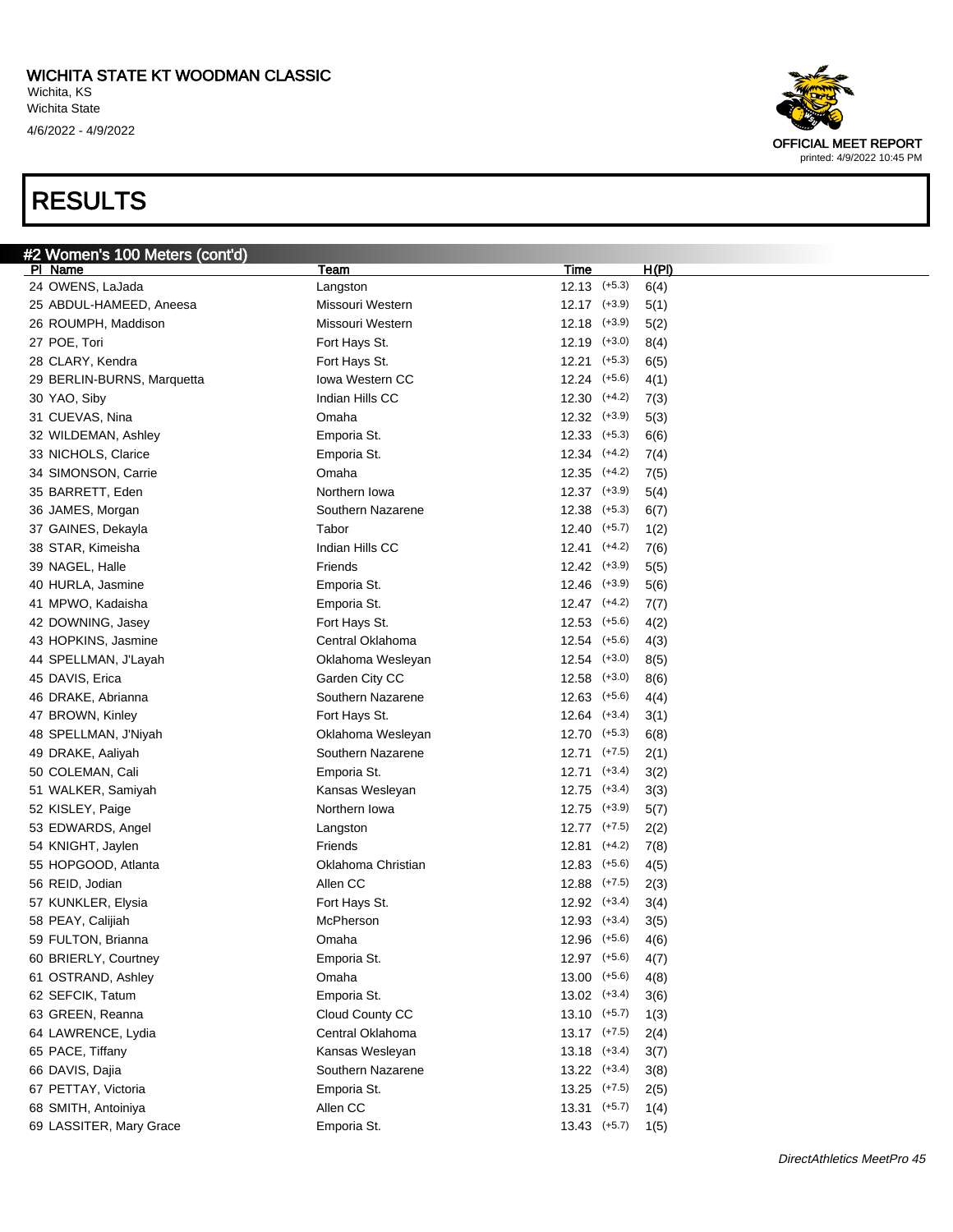

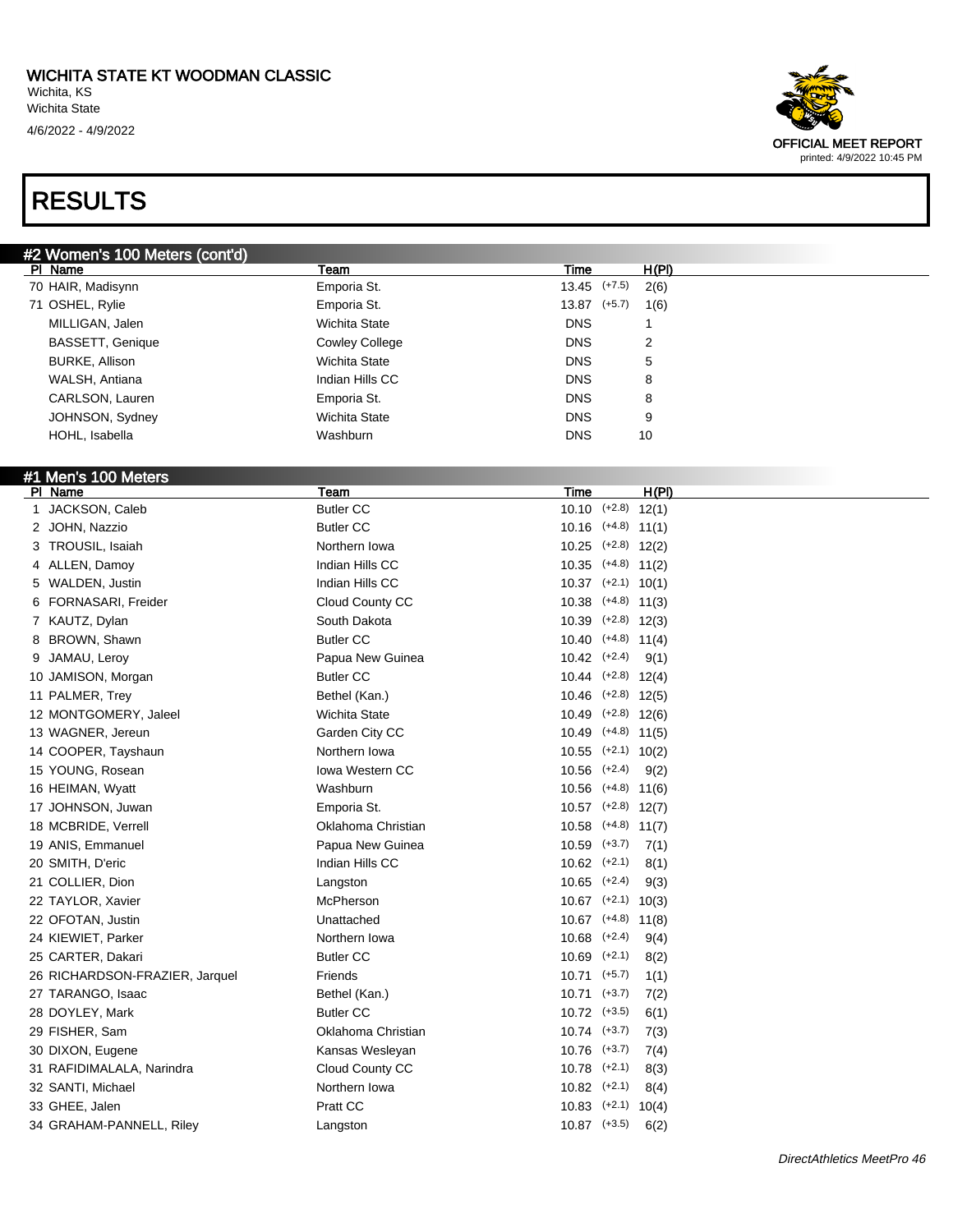

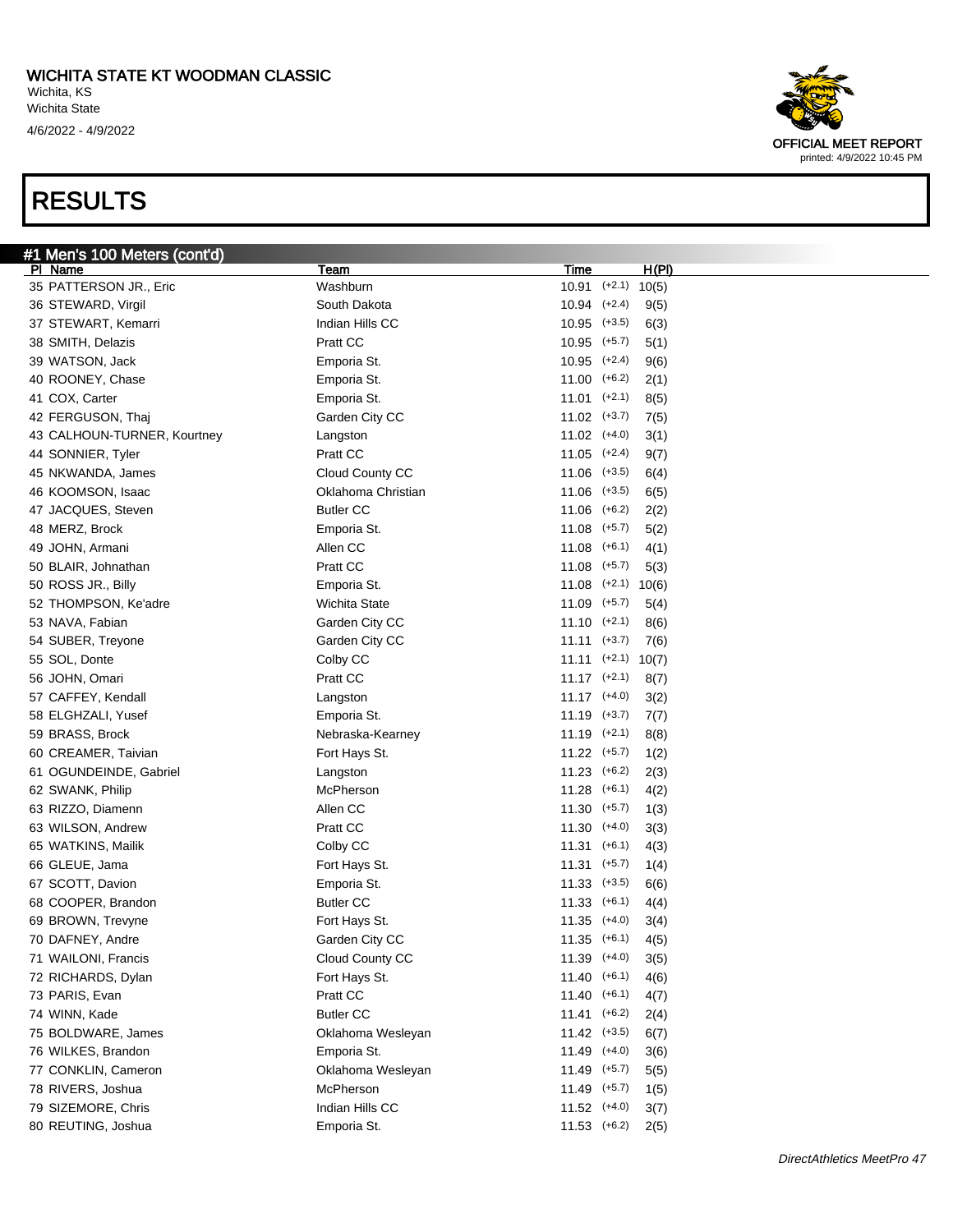

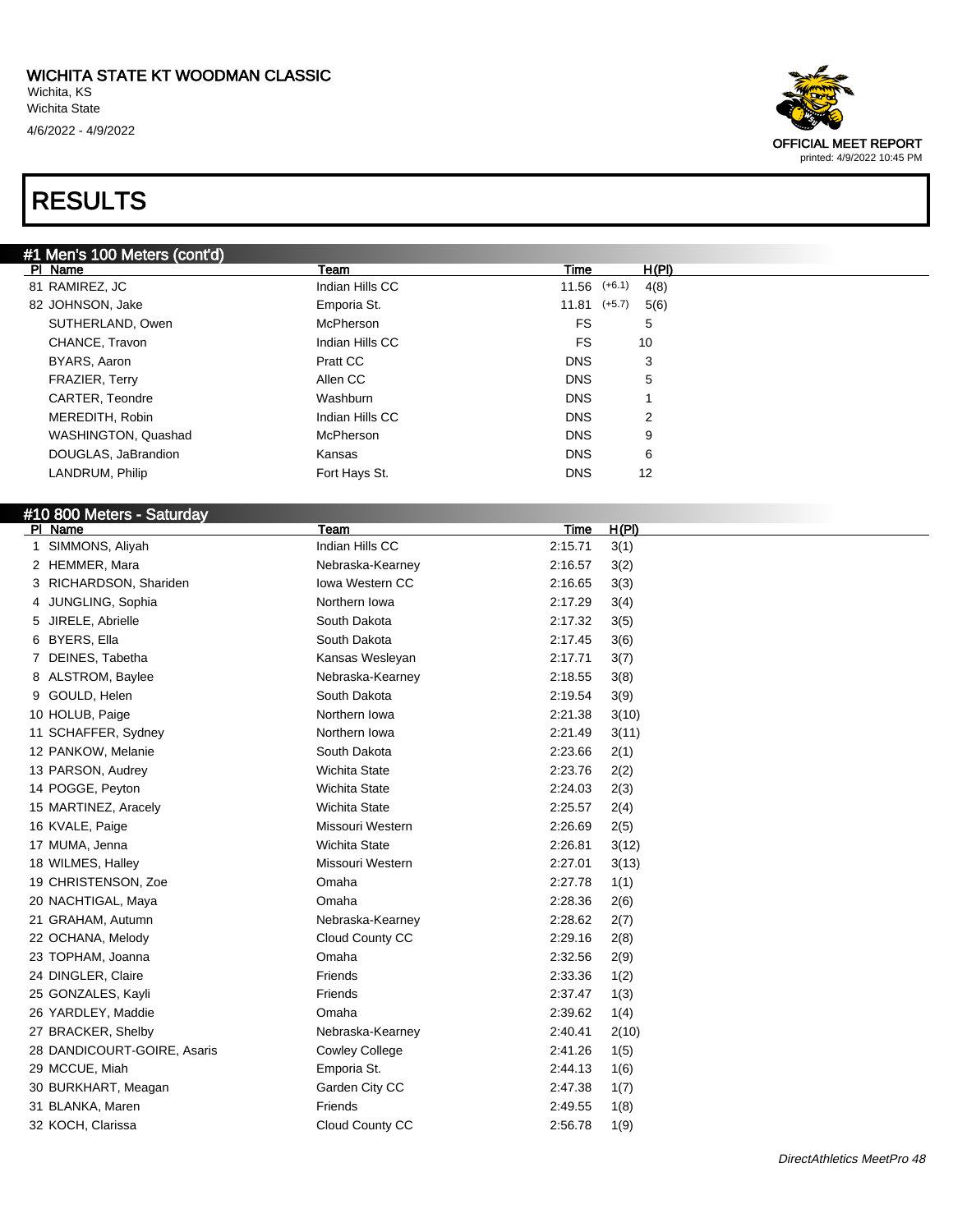4/6/2022 - 4/9/2022



| #10 800 Meters - Saturday (cont'd) |                        |                    |              |
|------------------------------------|------------------------|--------------------|--------------|
| PI Name                            | Team                   | <b>Time</b>        | H(PI)        |
| FRENCH, Josey                      | Iowa Western CC        | <b>DNS</b>         | $\mathbf 1$  |
| WILLOUR, Emma                      | Friends                | <b>DNS</b>         | -1           |
| PECKA, Mikayla                     | Iowa Western CC        | <b>DNS</b>         | $\mathbf{1}$ |
| MONDESIR, Ludjenie                 | Cloud County CC        | <b>DNS</b>         | 2            |
| ARENS, Haley                       | South Dakota           | <b>DNS</b>         | 3            |
|                                    |                        |                    |              |
| #7 800 Meters - Saturday           |                        |                    |              |
| PI Name                            | <b>Team</b>            | Time               | H(PI)        |
| 1 BURROWS, Dylan                   | Oklahoma Christian     | 1:50.91            | 4(1)         |
| 2 SIMONSON, Seth                   | Nebraska-Kearney       | 1:52.52            | 4(2)         |
| 3 STUCKEY, Luke                    | Nebraska-Kearney       | 1:52.60            | 4(3)         |
| 4 GEARHART, Seb                    | Northern Iowa          | 1:53.56            | 4(4)         |
| SINDELAR, Mason<br>5               | South Dakota           | 1:54.02            | 3(1)         |
| 6 CABLE, Josh                      | <b>Wichita State</b>   | 1:54.18            | 4(5)         |
| 7 HANSON, Drake                    | Northern Iowa          | 1:55.01            | 4(6)         |
| 8 REID, Quwayne                    | Cloud County CC        | 1:55.30            | 3(2)         |
| 9 GORHAM, Riley                    | Missouri Western       | 1:55.43            | 4(7)         |
| 10 DAVIS, Payton                   | Nebraska-Kearney       | 1:55.93            | 3(3)         |
| 11 DAUMUELLER, Ben                 | Northern Iowa          | 1:55.99            | 4(8)         |
| 12 MATOUSEK, Trevor                | Nebraska-Kearney       | 1:56.19            | 3(4)         |
| 13 KNOCHE, Chase                   | Northern Iowa          | 1:57.09            | 4(9)         |
| 14 BECKER, Craig                   | Northern Iowa          | 1:57.29            | 3(5)         |
| 15 SIMONSON, Lukaas                | Nebraska-Kearney       | 1:57.50            | 3(6)         |
| 16 O'CONNOR, Nick                  | Indian Hills CC        | 1:58.14            | 2(1)         |
| 17 PETERS, Braden                  | South Dakota           | 1:58.87            | 3(7)         |
| 18 ECKHARDT, Landon                | UNAT-Nebraska-Kearney  | 1:59.34            | 2(2)         |
| 19 ARNO, Kallo                     | South Dakota           | 1:59.41            | 2(3)         |
| 20 LOUVIERE, Masen                 | Nebraska-Kearney       | 1:59.54            | 2(4)         |
| 21 GILO, Wimachmorr                | <b>Iowa Western CC</b> | 1:59.68            | 2(5)         |
| 22 WILLIAMS, Deiondre              | Iowa Western CC        | 1:59.75            | 2(6)         |
| 23 CHINYA, Gabriel                 | Washburn               | 2:00.15            | 2(7)         |
| 24 HYDRO, Samuel                   | <b>Iowa Western CC</b> | 2:00.64            | 4(10)        |
| 25 GOECKEL, Paul                   | Tallgrass TC           | 2:01.12            | 2(8)         |
| 26 CHENEY, Rylan                   | Cloud County CC        | 2:01.14            | 3(8)         |
| 27 GRIEBEL, Brady                  | Northern Iowa          | 2:01.44            | 2(9)         |
| 28 MORRISON, Cejay                 | Cloud County CC        | 2:01.92            | 1(1)         |
| 29 CUTLER, Logan                   | Missouri Western       | 2:02.03            | 2(10)        |
| 30 BECERRA, Jorge                  | Indian Hills CC        | 2:02.29            | 2(11)        |
| 31 ATWOOD, Alec                    | South Dakota           | 2:03.07            | 2(12)        |
| 32 VANDAVEER, Riley                | Wichita State          | 2:03.67            | 4(11)        |
| 33 BECKLES, Davon                  | Missouri Western       | 2:05.11            | 3(9)         |
| 34 PIERCE, Daniel                  | Nebraska-Kearney       | 2:05.27            | 1(2)         |
| 35 STANDLEY, Nathan                | Friends                | 2:05.38            | 1(3)         |
| 36 GLENN, Jarek                    | South Dakota           | 2:06.64            | 1(4)         |
| 37 PORTILLO, Braulio               | Missouri Western       |                    |              |
| 38 JAMES, Etienne                  | Garden City CC         | 2:07.78<br>2:07.89 | 1(5)<br>1(6) |
|                                    |                        |                    |              |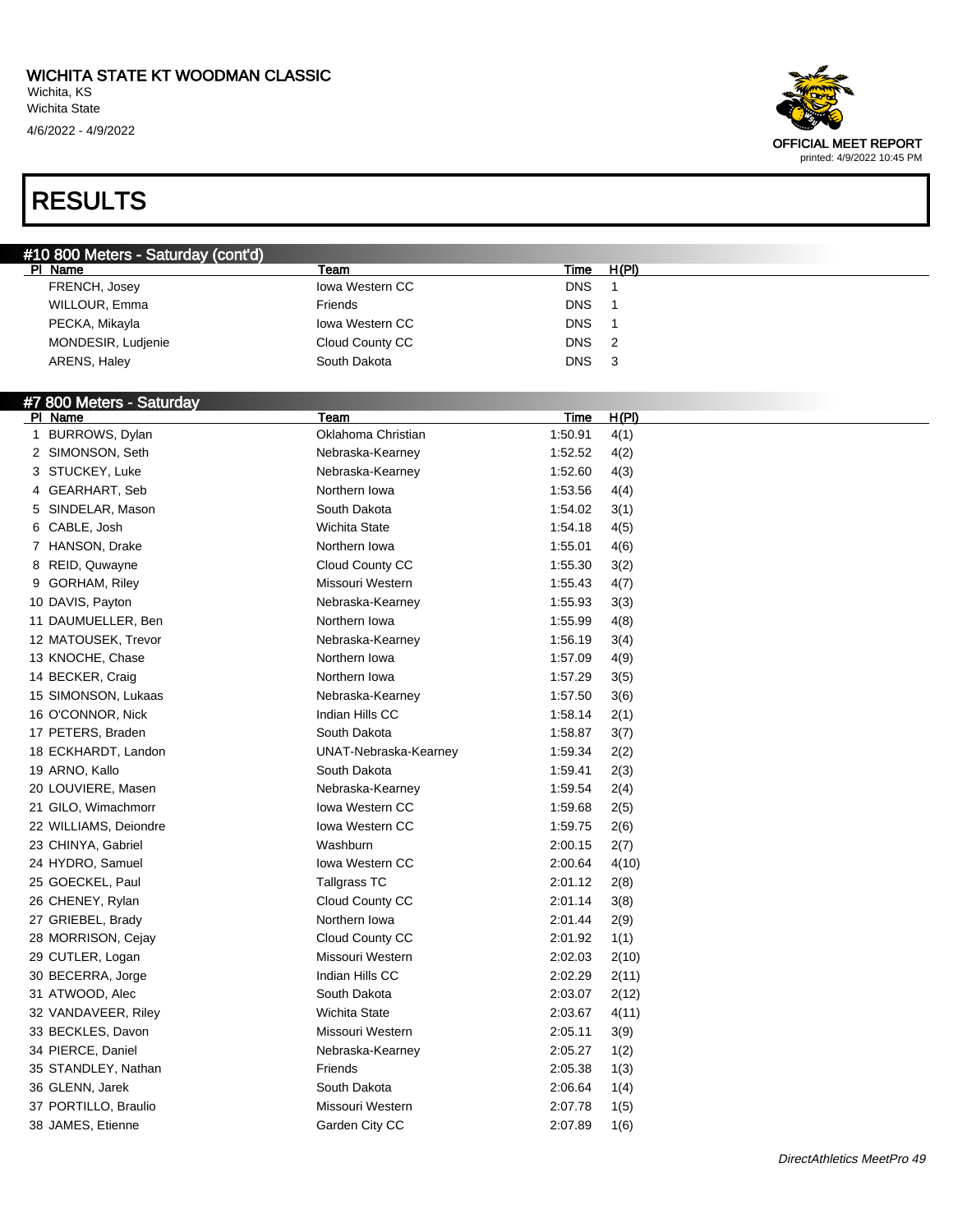

| #7 800 Meters - Saturday (cont'd) |                        |             |       |
|-----------------------------------|------------------------|-------------|-------|
| PI Name                           | Team                   | <b>Time</b> | H(PI) |
| 39 MILLER, Christopher            | McPherson              | 2:08.13     | 1(7)  |
| SOTELO, Elmer                     | Cloud County CC        | <b>DNS</b>  | 1     |
| WILLIS, Kylan                     | Iowa Western CC        | <b>DNS</b>  | 1     |
| KIPAINOI, Edwin                   | Cloud County CC        | <b>DNS</b>  | 1     |
| ESPINOZA, Aaron                   | Friends                | <b>DNS</b>  | 1     |
| LAUER, Brock                      | McPherson              | <b>DNS</b>  | 1     |
| HAMPTON, Amari                    | Garden City CC         | <b>DNS</b>  | 1     |
| MISGINA, Kidus                    | Cloud County CC        | <b>DNS</b>  | 2     |
| SIMMS, Keegan                     | Indian Hills CC        | <b>DNS</b>  | 2     |
| IYALI, Michael                    | Cloud County CC        | <b>DNS</b>  | 3     |
| PATTON, Raziel                    | Cloud County CC        | <b>DNS</b>  | 3     |
| MOGOS, Yonas                      | <b>Iowa Western CC</b> | <b>DNS</b>  | 3     |
| DIAZ-LOPEZ, Adrian                | <b>Cowley College</b>  | <b>DNS</b>  | 4     |
| LINDGREN, Max                     | Nebraska-Kearney       | <b>DNS</b>  | 4     |
| MERRIMAN, Bryce                   | Wichita State          | <b>DNS</b>  | 4     |
| WILLIS, Cole                      | Nebraska-Kearney       | <b>DNS</b>  | 4     |
|                                   |                        |             |       |
| #20 Women's 400m Hurdles          |                        |             |       |
| PI Name                           | Team                   | <b>Time</b> | H(PI) |
| 1 BRIDGEN, Moseiha                | South Dakota           | 1:00.97     | 5(1)  |
| 2 PULSE, Jacy                     | South Dakota           | 1:02.13     | 5(2)  |
| 3 REID, Abigael                   | Emporia St.            | 1:02.52     | 5(3)  |
| 4 NIMROD, Katie                   | Northern Iowa          | 1:03.18     | 5(4)  |
| 5 GERBERDING, Holly               | South Dakota           | 1:03.68     | 5(5)  |
| 6 SCHMEICHEL, Averi               | South Dakota           | 1:05.53     | 4(1)  |
| 7 STANLEY, Chloe                  | Fort Hays St.          | 1:05.62     | 4(2)  |
| 8 MEIER, Kylie                    | <b>Wichita State</b>   | 1:06.29     | 5(6)  |
| WINTERROWD, Anna<br>9             | Northern Iowa          | 1:06.50     | 5(7)  |
| 10 JACKSON, Sicely                | Cloud County CC        | 1:06.58     | 3(1)  |
| 11 STINSON, Lyndsay               | Washburn               | 1:07.08     | 4(3)  |
| 12 SMITH, Kennedy                 | Emporia St.            | 1:08.45     | 4(4)  |
| 13 REMY, Monique                  | Iowa Western CC        | 1:08.60     | 4(5)  |
| 14 GUNDERSON, Vanessa             | Omaha                  | 1:09.00     | 4(6)  |
| 15 HEACOCK, Anna                  | <b>Wichita State</b>   |             |       |
|                                   |                        | 1:09.66     | 4(7)  |
| 16 HOEPNER, Holly                 | lowa Western CC        | 1:09.72     | 3(2)  |
| 17 NAYLOR, Matayah                | Indian Hills CC        | 1:09.74     | 2(1)  |
| 18 GLEASON, Rylee                 | Fort Hays St.          | 1:10.26     | 3(3)  |
| 19 OGUNTOPE, Ruth                 | Oklahoma Christian     | 1:10.49     | 3(4)  |
| 20 LASSITER, Mary Grace           | Emporia St.            | 1:10.71     | 3(5)  |
| 21 JACKSON, Tya                   | McPherson              | 1:11.68     | 3(6)  |
| 22 CHOATE, Diamond                | Garden City CC         | 1:12.04     | 2(2)  |
| 23 WILBER, Tobi                   | Colby CC               | 1:12.52     | 1(1)  |
| 24 CRITTENDEN, Chaya              | Southern Nazarene      | 1:12.63     | 1(2)  |
| 25 MENDOZA, Alexandra             | Bethel (Kan.)          | 1:13.67     | 2(3)  |
| 26 HAACK, Haley                   | Missouri Western       | 1:14.77     | 2(4)  |
| GRAY, Dyandra                     | Iowa Western CC        | <b>DNF</b>  | 5     |
|                                   |                        |             |       |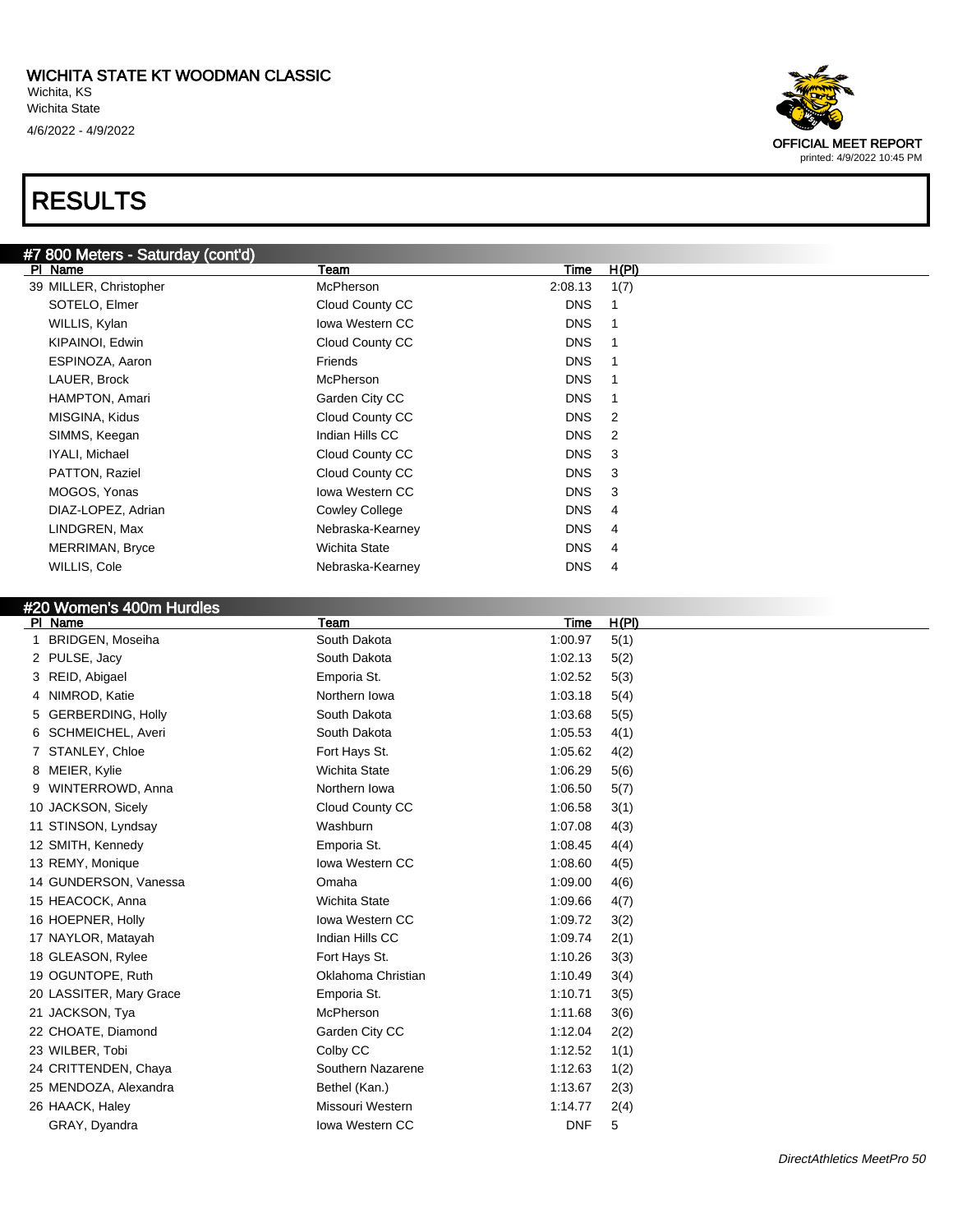4/6/2022 - 4/9/2022

### RESULTS



| #20 Women's 400m Hurdles (cont'd) |                           |                  |
|-----------------------------------|---------------------------|------------------|
| PI Name                           | Team                      | H(PI)<br>Time    |
| HARTWELL, Danielle                | Colby CC                  | <b>DNF</b>       |
| STEBBINS, Sarah                   | McPherson                 | <b>DNS</b>       |
| STEVA, Peyton                     | Indian Hills CC           | DNS <sub>2</sub> |
| CATLIN, Allison                   | <b>Cowley College</b>     | DNS <sub>2</sub> |
| JERKOVIC, Leah                    | <b>UNAT-Wichita State</b> | DNS <sub>3</sub> |
| WILBORN, Diondra                  | Garden City CC            | <b>DNS</b><br>-4 |
| MERCERA, Vanessa                  | Cloud County CC           | <b>DNS</b>       |
|                                   |                           |                  |

#### #19 Men's 400m Hurdles

| PI Name                  | Team                   | Time       | <u>H(PI)</u> |
|--------------------------|------------------------|------------|--------------|
| 1 GONCALVES, Yuben       | <b>Wichita State</b>   | 53.54      | 5(1)         |
| 2 WRIGHT, Rasmus         | Allen CC               | 53.85      | 5(2)         |
| 3 PENNER, Toby           | Tabor                  | 54.04      | 5(3)         |
| 4 BROWN, Shamar          | <b>Iowa Western CC</b> | 54.08      | 5(4)         |
| 5 WATKINS, Cortney       | <b>Iowa Western CC</b> | 54.14      | 5(5)         |
| 6 SCOTT, Davion          | Emporia St.            | 54.77      | 4(1)         |
| 7 BLACKSHIRE, Darrius    | Southern Nazarene      | 54.94      | 5(6)         |
| 8 ROONEY, Chase          | Emporia St.            | 54.99      | 4(2)         |
| 9 MERZ, Brock            | Emporia St.            | 55.45      | 4(3)         |
| 10 MUKHTAR, Bill         | Northern Iowa          | 55.46      | 5(7)         |
| 11 LEWIS, Damien         | Indian Hills CC        | 55.90      | 3(1)         |
| 12 GRAHAM-PANNELL, Riley | Langston               | 56.18      | 2(1)         |
| 13 POWELL, Jaden         | Garden City CC         | 56.77      | 3(2)         |
| 14 WILKES, Brandon       | Emporia St.            | 56.83      | 2(2)         |
| 15 NIANG, David          | <b>Butler CC</b>       | 57.01      | 3(3)         |
| 16 COX, Carter           | Emporia St.            | 57.45      | 3(4)         |
| 17 BRINDLE, Calvin       | Indian Hills CC        | 57.70      | 2(3)         |
| 18 THOMPSON, Alex        | Missouri Western       | 57.92      | 2(4)         |
| 19 REUTING, Joshua       | Emporia St.            | 59.79      | 1(1)         |
| 20 JOHNSON, Shaun        | Garden City CC         | 1:00.26    | 2(5)         |
| 21 BOWEN, Manazio        | Langston               | 1:00.28    | 3(5)         |
| 22 SALMANS, Ethan        | Fort Hays St.          | 1:01.18    | 1(2)         |
| 23 MOUNT, Logan          | Friends                | 1:01.43    | 1(3)         |
| 24 SMITH, Taylor         | Oklahoma Wesleyan      | 1:04.54    | 1(4)         |
| WILTSHIRE, Malcolm       | Fort Hays St.          | <b>DNS</b> | $\mathbf{1}$ |
| HUBBARD, Nathaniel       | <b>Cowley College</b>  | <b>DNS</b> | 1            |
| EDWARDS, Elijah          | Oklahoma Christian     | <b>DNS</b> | 2            |
| JOHNSON, Jake            | Emporia St.            | <b>DNS</b> | 3            |
| AMBUUL, Adam             | Missouri Western       | <b>DNS</b> | 3            |
| LUKAVA, Davit            | Cloud County CC        | <b>DNS</b> | 4            |
| MORVAN, Hugo             | South Dakota           | <b>DNS</b> | 4            |
| RIVERA, Elias            | Cloud County CC        | <b>DNS</b> | 4            |
| <b>WILLIAMS, Davion</b>  | Iowa Western CC        | <b>DNS</b> | 4            |
| HENRY, Romain            | Washburn               | <b>DNS</b> | 5            |
|                          |                        |            |              |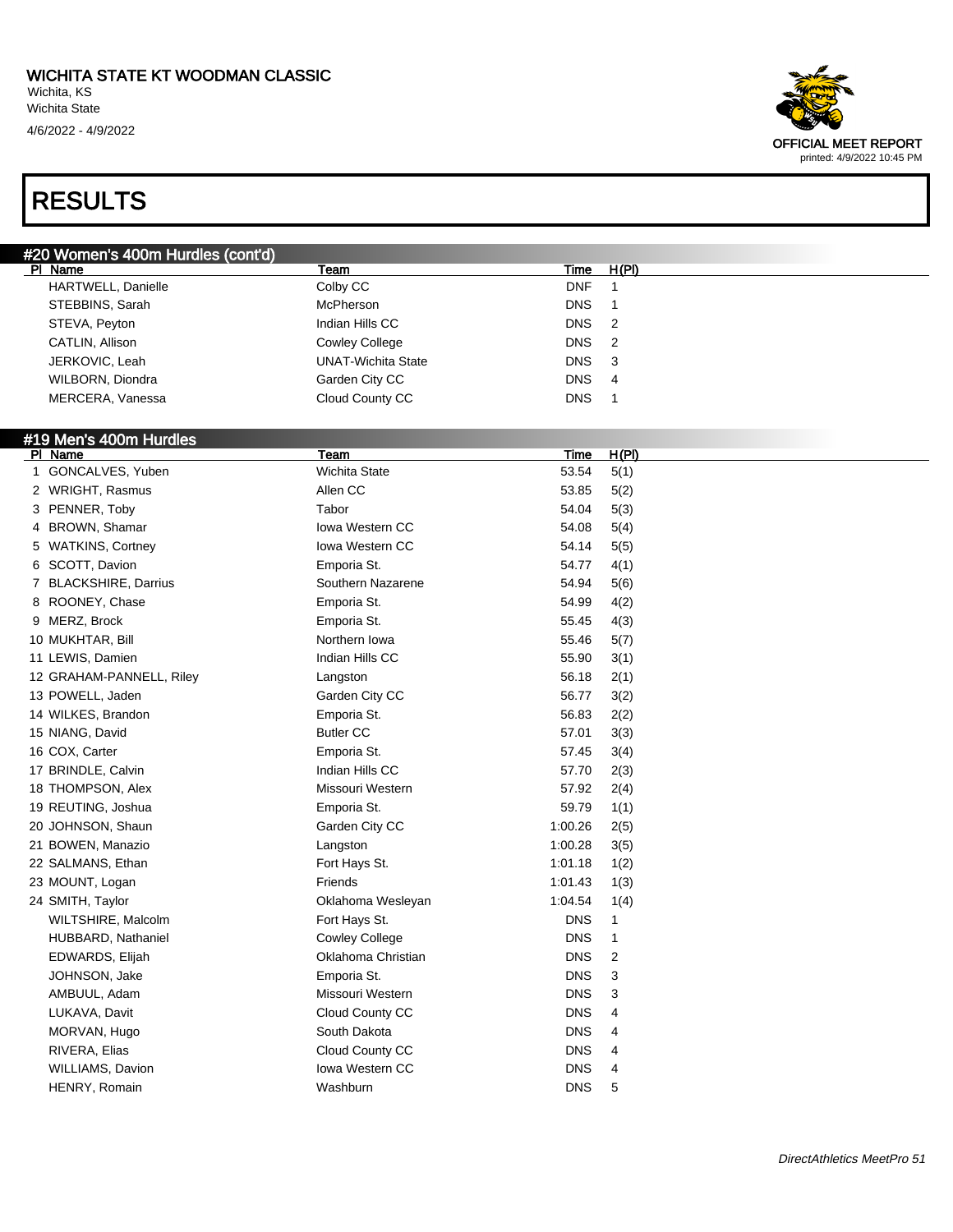

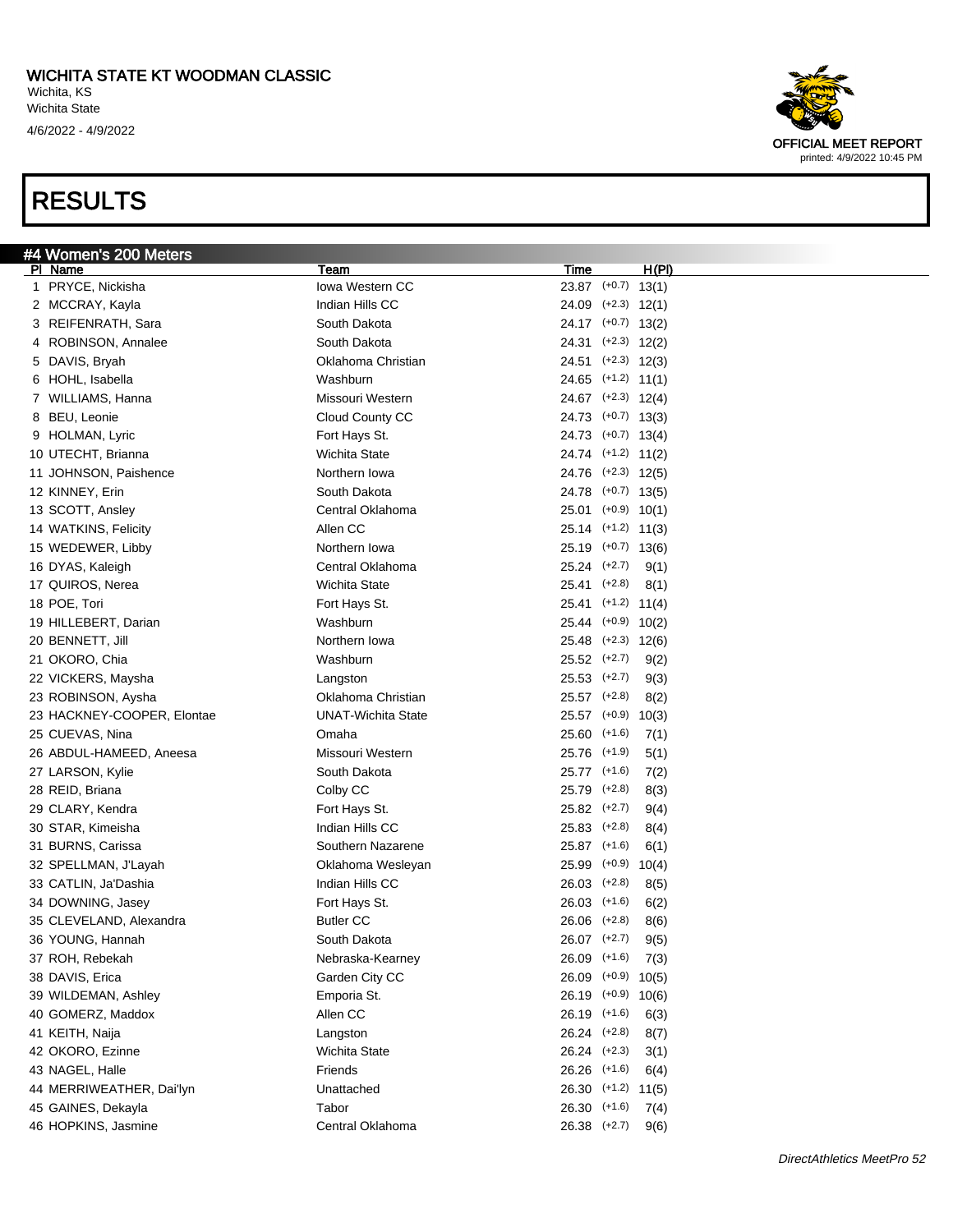

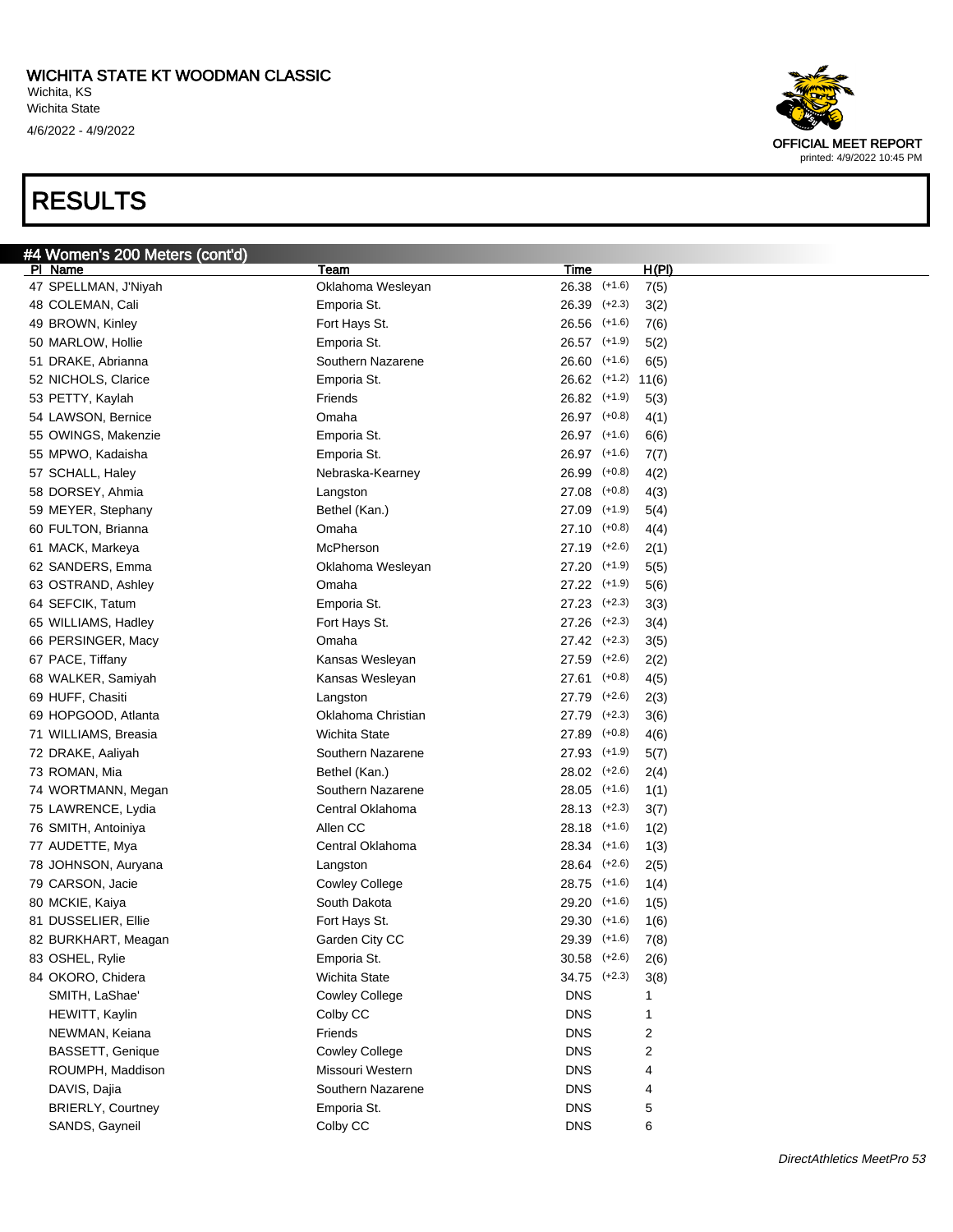

| #4 Women's 200 Meters (cont'd) |                           |                          |
|--------------------------------|---------------------------|--------------------------|
| PI Name                        | Team                      | H(PI)<br>Time            |
| JAMES, Morgan                  | Southern Nazarene         | <b>DNS</b><br>6          |
| BARRETT, Eden                  | Northern Iowa             | <b>DNS</b><br>8          |
| GOODS, Temira                  | Indian Hills CC           | <b>DNS</b><br>9          |
| MILLER, Troynelle              | Colby CC                  | <b>DNS</b><br>9          |
| KNIGHT, Jaylen                 | Friends                   | <b>DNS</b><br>10         |
| CARLSON, Lauren                | Emporia St.               | <b>DNS</b><br>10         |
| JOHNSON, Sydney                | <b>Wichita State</b>      | <b>DNS</b><br>11         |
| KOLLORE, Aniya                 | Missouri Western          | <b>DNS</b><br>11         |
| SIMMONS, Savannah              | Missouri Western          | <b>DNS</b><br>12         |
| WALSH, Antiana                 | Indian Hills CC           | 12<br><b>DNS</b>         |
| ANDERSON, Kahliyah             | Indian Hills CC           | <b>DNS</b><br>13         |
| WALCOTT, Tirecia               | Iowa Western CC           | 13<br><b>DNS</b>         |
| #3 Men's 200 Meters            |                           |                          |
| PI Name                        | Team                      | H(PI)<br>Time            |
| 1 TCHANBI, Aurel               | Indian Hills CC           | $20.73$ (+2.2) 14(1)     |
| 2 TROUSIL, Isaiah              | Northern Iowa             | 20.73 (+2.2) 14(2)       |
| 3 JOHN, Nazzio                 | <b>Butler CC</b>          | 20.90 (+2.2) 14(3)       |
| GENEREUX, Joakim               | <b>Wichita State</b>      | $20.91$ (+0.4) 13(1)     |
| 5 JAMAU, Leroy                 | Papua New Guinea          | $21.10$ $(+1.2)$ $12(1)$ |
| 6 WALDEN, Justin               | Indian Hills CC           | $21.18$ $(+1.2)$ $12(2)$ |
| 7 LEIBA, Cameron               | <b>Butler CC</b>          | $21.20$ $(+2.2)$ $14(4)$ |
| 8 FORNASARI, Freider           | Cloud County CC           | $21.37$ (+1.2) $12(3)$   |
| 9 ARTIS, Dominic               | <b>Shocker Track Club</b> | $21.44$ $(+2.2)$ $14(5)$ |
| 10 THOMAS, Isiah               | Indian Hills CC           | $21.46$ (+0.4) 13(2)     |
| 11 MCBRIDE, Verrell            | Oklahoma Christian        | $21.49$ (+2.2) $14(6)$   |
| 12 MONTGOMERY, Jaleel          | <b>Wichita State</b>      | $21.55$ $(+0.2)$ 11(1)   |
| 13 KAUTZ, Dylan                | South Dakota              | $21.62$ (+0.4) 13(3)     |
| 14 AKPOLI, Desire              | Oklahoma Wesleyan         | $21.68$ (+0.4) 13(4)     |
| 15 BENJAMIN, K'Anthony         | Cowley College            | $21.71$ (+2.4) 10(1)     |
| 16 SMITH, D'Kari               | Southern Nazarene         | $21.72$ (+0.4) 13(5)     |
| 17 CARTER, Dakari              | <b>Butler CC</b>          | $21.77$ (+1.2) 12(4)     |
| 18 PEAL, Sydney                | Indian Hills CC           | $21.82$ (+3.2)<br>8(1)   |
| 19 DOYLEY, Mark                | <b>Butler CC</b>          | $21.83$ $(+3.2)$<br>8(2) |
| 20 HEIMAN, Wyatt               | Washburn                  | $21.85$ (+1.2) $12(5)$   |
| 21 SMITH, D'eric               | Indian Hills CC           | $21.85$ (+3.0)<br>9(1)   |
| 22 WINFIELD, Kendrick          | Indian Hills CC           | $21.85$ (+2.2) $14(7)$   |
| 23 INLAY, Ardell               | South Dakota              | $21.88$ (+0.2) $11(2)$   |
| 24 FISHER, Sam                 | Oklahoma Christian        | $21.95$ (+1.2) $12(6)$   |
| 25 ALBRIGHT, Hayden            | Fort Hays St.             | $21.96$ (+1.2) $12(7)$   |
| 26 ANIS, Emmanuel              | Papua New Guinea          | $22.00$ (+2.4) $10(2)$   |
| 27 STEWARD, Virgil             | South Dakota              | $22.08$ (+0.4) 13(6)     |
| 28 YOUNG, Rosean               | Iowa Western CC           | $22.11$ (+0.2) 11(3)     |
| 29 DIXON, Eugene               | Kansas Wesleyan           | $22.12$ $(+3.2)$<br>8(3) |
| 30 TARANGO, Isaac              | Bethel (Kan.)             | $22.13$ $(+3.2)$<br>8(4) |
| 31 RAFIDIMALALA, Narindra      | Cloud County CC           | $22.15$ (+2.4) $10(3)$   |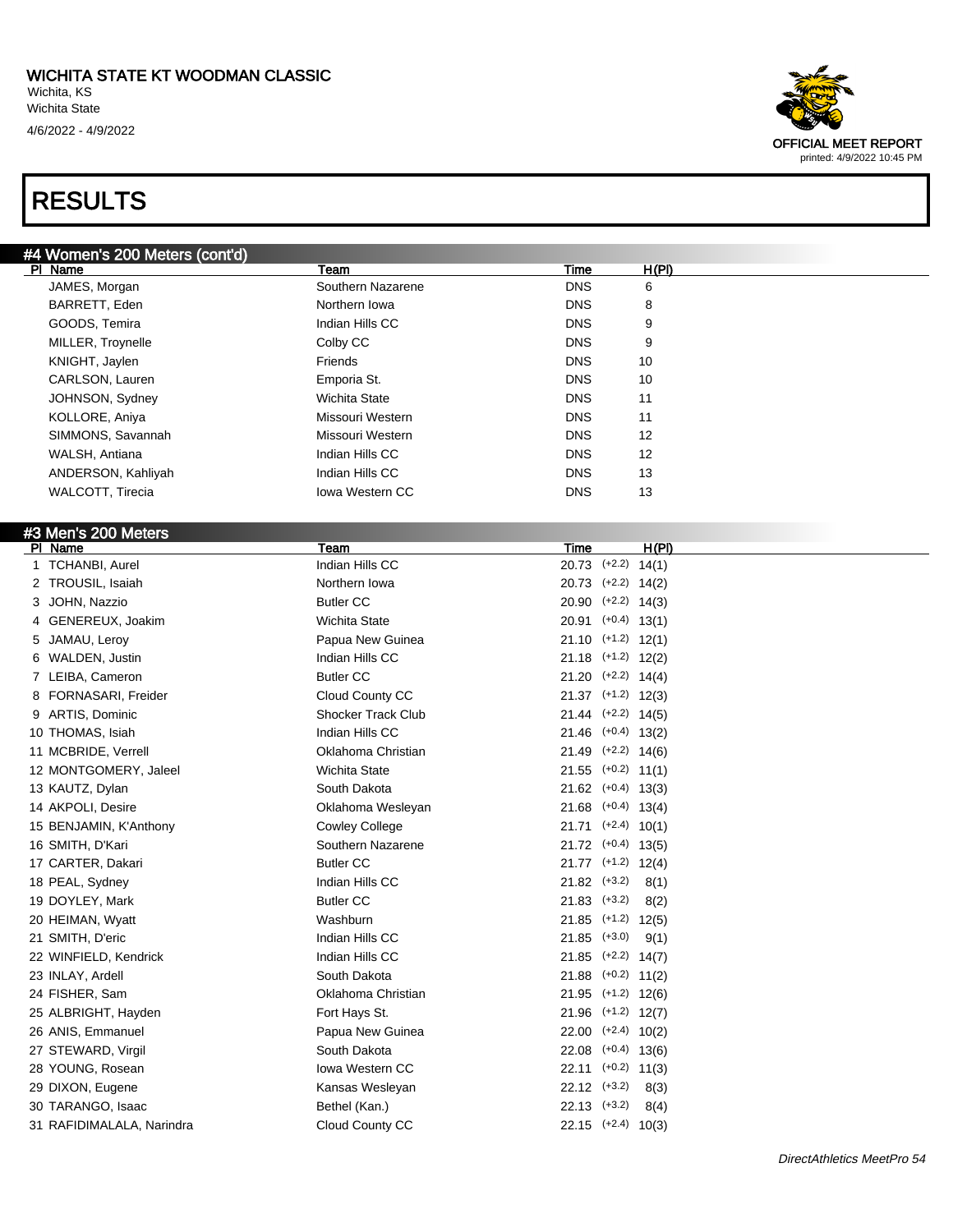

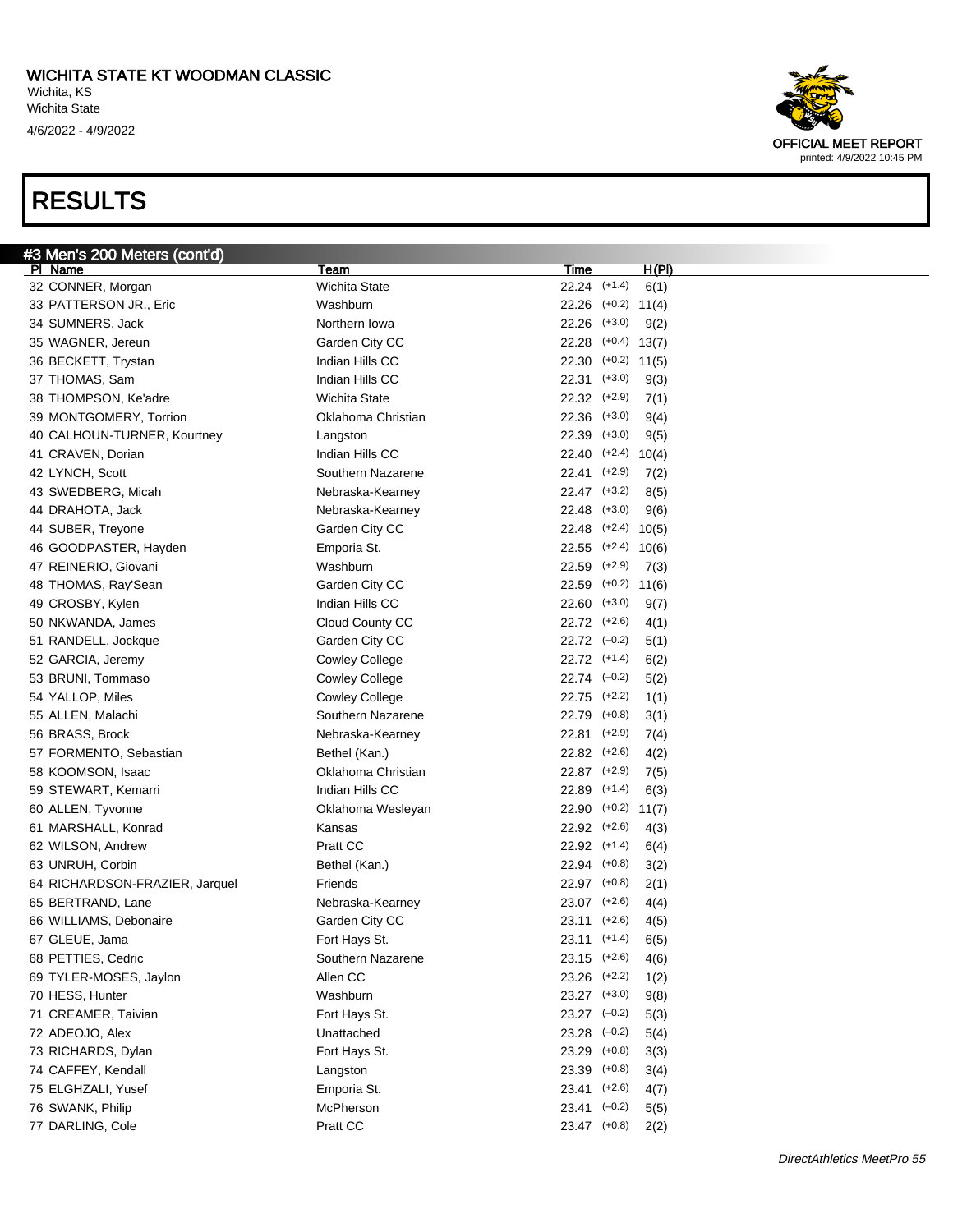

| #3 Men's 200 Meters (cont'd) |                       |                              |  |
|------------------------------|-----------------------|------------------------------|--|
| PI Name                      | Team                  | H(PI)<br>Time                |  |
| 78 WATKINS, Mailik           | Colby CC              | $23.51$ (+0.8)<br>3(5)       |  |
| 79 COLE, Elijah              | Allen CC              | 23.58<br>$(+0.8)$<br>2(3)    |  |
| 80 OGUNDEINDE, Gabriel       | Langston              | 23.61<br>$(+0.8)$<br>3(6)    |  |
| 81 BROWN, Trevyne            | Fort Hays St.         | 23.69<br>$(+0.8)$<br>2(4)    |  |
| 82 KOKOROKO JR., Richard     | Oklahoma Wesleyan     | 23.83<br>$(+2.6)$<br>4(8)    |  |
| 83 WINN, Kade                | <b>Butler CC</b>      | 23.84<br>$(+0.8)$<br>3(7)    |  |
| 84 WAILONI, Francis          | Cloud County CC       | 23.88<br>$(+0.8)$<br>2(5)    |  |
| 85 BOLDWARE, James           | Oklahoma Wesleyan     | 23.98<br>$(-0.2)$<br>5(6)    |  |
| 86 OUBRE, Lemar              | Garden City CC        | 24.03<br>$(+0.8)$<br>2(6)    |  |
| 87 JOHN, Armani              | Allen CC              | $24.16$ $(+3.2)$<br>8(6)     |  |
| 88 CONKLIN, Cameron          | Oklahoma Wesleyan     | $24.61$ $(-0.2)$<br>5(7)     |  |
| 89 HILLIARY, Christian       | Southern Nazarene     | $25.42$ $(+2.2)$<br>1(3)     |  |
| LANDRUM, Philip              | Fort Hays St.         | <b>DNF</b><br>14             |  |
| STEGNER, Gabriel             | Hesston               | <b>DNS</b><br>1              |  |
| LAROSA, Conner               | Kansas Wesleyan       | <b>DNS</b><br>1              |  |
| HAMM, Tahj                   | Iowa Western CC       | <b>DNS</b><br>1              |  |
| CARTER, Teondre              | Washburn              | <b>DNS</b><br>3              |  |
| RHODES, Reid                 | Friends               | $\overline{2}$<br><b>DNS</b> |  |
| AGUADO-TORRES, Nicolas       | <b>Cowley College</b> | <b>DNS</b><br>5              |  |
| DOUGLAS, JaBrandion          | Kansas                | <b>DNS</b><br>6              |  |
| FRAZIER, Terry               | Allen CC              | <b>DNS</b><br>6              |  |
| SANTI, Michael               | Northern Iowa         | <b>DNS</b><br>7              |  |
| ROSS JR., Billy              | Emporia St.           | 7<br><b>DNS</b>              |  |
| AUDETTE, Ryan                | Southern Nazarene     | $\overline{7}$<br><b>DNS</b> |  |
| CHANCE, Travon               | Indian Hills CC       | <b>DNS</b><br>8              |  |
| MILLER, Camden               | Oklahoma Christian    | <b>DNS</b><br>8              |  |
| SAGRERA-BARNET, Arnau        | <b>Cowley College</b> | <b>DNS</b><br>10             |  |
| ROBERSON, Maliek             | Garden City CC        | <b>DNS</b><br>11             |  |
| DIFFENBAUGH, Cole            | Fort Hays St.         | <b>DNS</b><br>12             |  |
| SOL, Donte                   | Colby CC              | <b>DNS</b><br>13             |  |
| MOSLEY, Casey                | Friends               | <b>DNS</b><br>6              |  |

#### #26 Women's 4 x 400m Relay

| PI Team               | Time       | H(PI) |
|-----------------------|------------|-------|
| 1 South Dakota (A)    | 3:43.10    | 2(1)  |
| 2 Iowa Western CC (A) | 3:43.39    | 2(2)  |
| 3 Cloud County CC (A) | 3:45.74    | 2(3)  |
| 4 Indian Hills CC (A) | 3:50.17    | 2(4)  |
| 5 Wichita State (A)   | 3:55.85    | 2(5)  |
| 6 Emporia St. (A)     | 3:58.66    | 1(1)  |
| 7 South Dakota (B)    | 3:58.91    | 1(2)  |
| 8 McPherson (A)       | 4:17.21    | 1(3)  |
| 9 Emporia St. (B)     | 4:23.20    | 1(4)  |
| Indian Hills CC (B)   | <b>DNS</b> |       |
| Northern Iowa (B)     | <b>DNS</b> |       |
| Cloud County CC (B)   | <b>DNS</b> |       |
|                       |            |       |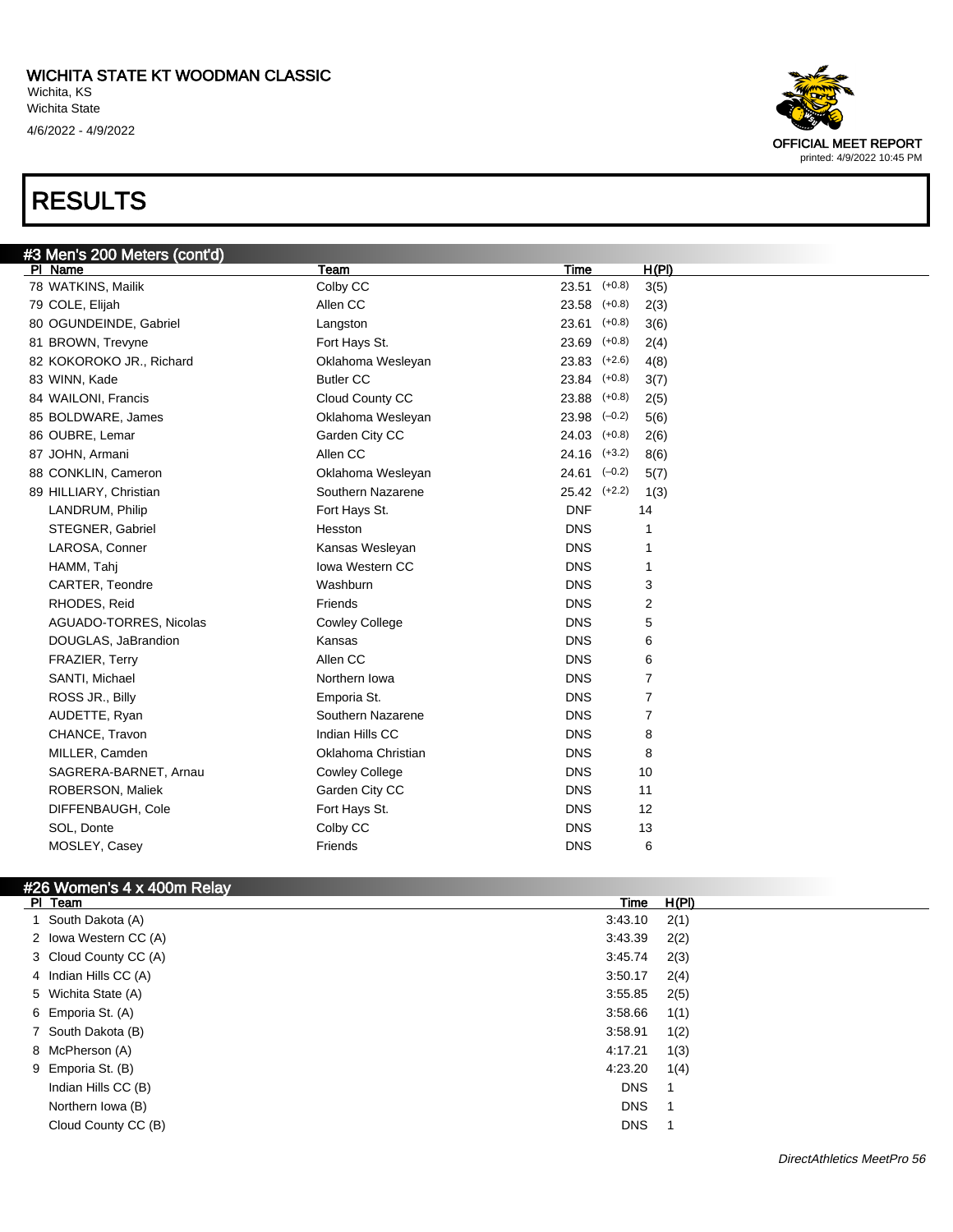4/6/2022 - 4/9/2022

### RESULTS

| #26 Women's 4 x 400m Relay (cont'd) |      |  |
|-------------------------------------|------|--|
| PI Team                             | Time |  |
| Northern Iowa (A)                   | DNS  |  |

| #25 Men's 4 x 400m Relay |                 |
|--------------------------|-----------------|
| PI Team                  | H(PI)<br>Time   |
| Iowa Western CC (A)<br>1 | 3:11.74<br>3(1) |
| 2 Butler CC (A)          | 3:13.35<br>3(2) |
| 3 Emporia St. (A)        | 3:15.58<br>3(3) |
| 4 Cloud County CC (A)    | 3:15.95<br>3(4) |
| 5 Cloud County CC (B)    | 3:18.93<br>3(5) |
| 6 Missouri Western (A)   | 3:20.70<br>3(6) |
| 7 Wichita State (A)      | 3:21.01<br>3(7) |
| 8 Southern Nazarene (A)  | 3:21.95<br>3(8) |
| South Dakota (B)<br>9    | 3:22.89<br>2(1) |
| 10 Langston (A)          | 3:22.93<br>2(2) |
| 11 McPherson (A)         | 3:24.54<br>2(3) |
| 12 Wichita State (B)     | 3:26.85<br>2(4) |
| 13 Emporia St. (B)       | 3:27.15<br>2(5) |
| 14 Pratt CC (A)          | 3:28.29<br>1(1) |
| 15 Missouri Western (B)  | 3:29.29<br>1(2) |
| 16 Fort Hays St. (A)     | 3:30.17<br>2(6) |
| 17 Cloud County CC (C)   | 3:31.69<br>2(7) |
| 18 Langston (B)          | 3:37.63<br>1(3) |
| 19 Pratt CC (B)          | 3:43.89<br>1(4) |
| Tallgrass TC (A)         | <b>DNF</b><br>1 |
| Indian Hills CC (B)      | <b>DNF</b><br>2 |
| Bethel (Kan.) (A)        | <b>DNS</b><br>1 |

| #44 Women's Outdoor Heptathlon |                    |               |          |                    |                     |          |                                            |         |         |  |
|--------------------------------|--------------------|---------------|----------|--------------------|---------------------|----------|--------------------------------------------|---------|---------|--|
|                                | PI Name            | <b>Points</b> | 100H     | High Jump          | <b>Shot Put</b>     | 200      | Long Jump                                  | Javelin | 800     |  |
|                                | VANBUSKIRK, Han    | 4793          | 14.99    | 1.69m              | 10.16m              | 26.68    | 5.43m                                      | 31.40m  | 2:33.80 |  |
|                                | Central Missouri   |               | $(+2.2)$ | 5'6'' <sub>2</sub> | 33'4''              | $(+1.6)$ | $17' 9^{3/4} (+7.8)$                       | 103'0'' |         |  |
|                                |                    |               | 843      | 842                | 540                 | 739      | 680                                        | 503     | 646     |  |
|                                | 2 JUSTUS, Liberty  | 4433          | 15.15    | 1.54m              | 10.02m              | 26.63    | 5.41m                                      | 25.95m  | 2:37.91 |  |
|                                | South Dakota       |               | $(-0.1)$ | $5'0\frac{1}{2}$   | $32' 10\frac{1}{2}$ | $(+1.6)$ | $17'9''(+1.1)$                             | 85'2"   |         |  |
|                                |                    |               | 822      | 666                | 531                 | 743      | 674                                        | 400     | 597     |  |
| 3                              | MYERS, Kerrigan    | 4261          | 14.34    | 1.60m              | 9.27m               | 26.52    | 5.25m                                      | 26.47m  | 3:04.73 |  |
|                                | Unattached         |               | $(+2.2)$ | 5'3''              | 30'5''              | $(+1.6)$ | $17' 2^{3/4}$ (+2.0)                       | 86' 10" |         |  |
|                                |                    |               | 931      | 736                | 482                 | 752      | 628                                        | 410     | 322     |  |
|                                | 4 FLANAGAN, Mattie | 4171          | 15.48    | 1.51 <sub>m</sub>  | 9.62m               | 27.27    | 5.16m                                      | 28.17m  | 2:44.74 |  |
|                                | Pittsburg St.      |               | $(-0.1)$ | 4' 11'2            | $31'6^{3/4}$        | $(+1.6)$ | $16' 11'$ <sup><math>4</math></sup> (+5.3) | 92'5''  |         |  |
|                                |                    |               | 779      | 632                | 505                 | 690      | 603                                        | 442     | 520     |  |
| 5                              | MILLER, Lynzi      | 3954          | 15.58    | 1.45m              | 9.70m               | 26.35    | 4.71m                                      | 30.58m  | 2:59.09 |  |
|                                | Missouri Western   |               | $(-0.1)$ | 4'9''              | 31'10''             | $(+1.6)$ | $15'5'_{2}$ (+3.5)                         | 100'4"  |         |  |
|                                |                    |               | 767      | 566                | 510                 | 767      | 482                                        | 488     | 374     |  |

OFFICIAL MEET REPORT

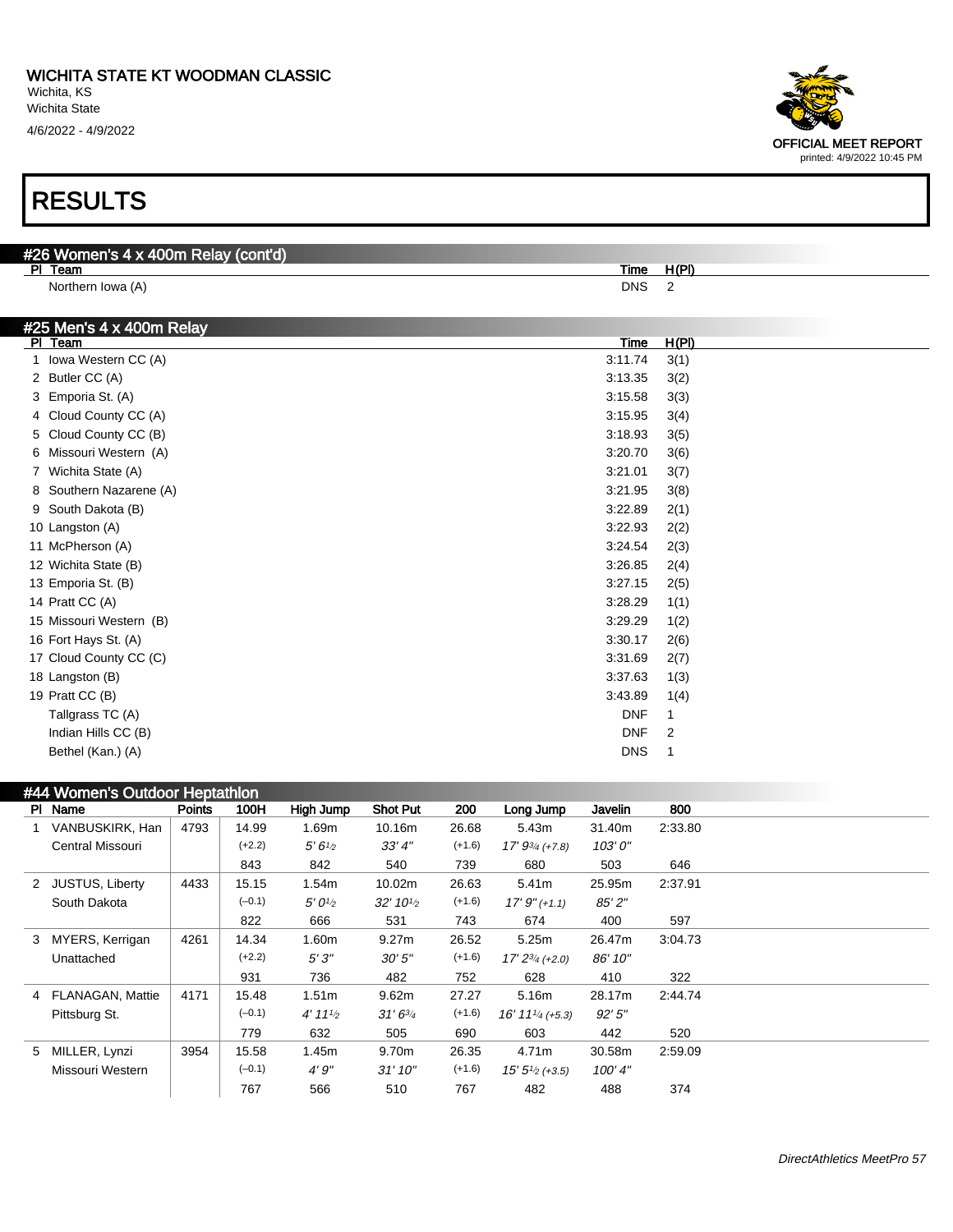

| #44 Women's Outdoor Heptathlon (cont'd) |                         |            |            |             |                 |            |                        |         |         |  |
|-----------------------------------------|-------------------------|------------|------------|-------------|-----------------|------------|------------------------|---------|---------|--|
|                                         | PI Name                 | Points     | 100H       | High Jump   | <b>Shot Put</b> | 200        | Long Jump              | Javelin | 800     |  |
| 6                                       | RAMAEKERS, Tayl         | 3925       | 15.76      | 1.57m       | 8.81m           | 28.55      | 4.88m                  | 24.10m  | 2:42.21 |  |
|                                         | Omaha                   |            | $(-0.1)$   | 5' 13/4     | 28' 11"         | $(+1.1)$   | $16' 01/4$ (+0.9)      | 79' 1"  |         |  |
|                                         |                         |            | 744        | 701         | 452             | 588        | 527                    | 365     | 548     |  |
| 7                                       | <b>BROWN, Liberty</b>   | 3923       | 15.70      | 1.33m       | 8.86m           | 26.61      | 4.69m                  | 29.68m  | 2:38.92 |  |
|                                         | <b>Central Missouri</b> |            | $(+2.2)$   | 4'4''       | 29' 1"          | $(+1.6)$   | $15' 4^{3/4}$ (+2.3)   | 97' 4'' |         |  |
|                                         |                         |            | 751        | 439         | 455             | 745        | 477                    | 471     | 585     |  |
| 8                                       | KLIPSTEIN, Abby         | 3859       | 15.34      | 1.42m       | 9.26m           | 29.19      | 5.07m                  | 23.64m  | 2:40.09 |  |
|                                         | Unattached              |            | $(+2.2)$   | $4'7^{3/4}$ | $30' 4^{3/4}$   | $(+1.1)$   | $16'$ $7^{3/4}$ (+3.8) | 77'7''  |         |  |
|                                         |                         |            | 797        | 534         | 481             | 540        | 578                    | 357     | 572     |  |
| 9                                       | MILLER, Erin            | 3263       | 15.99      | 1.51m       | 8.66m           | 29.06      | 4.64m                  | 18.08m  | 3:19.26 |  |
|                                         | Missouri Western        |            | $(+0.6)$   | 4' 11'      | 28'5"           | $(+1.1)$   | $15' 2^{3/4}$ (+5.1)   | 59'4"   |         |  |
|                                         |                         |            | 715        | 632         | 442             | 550        | 464                    | 253     | 207     |  |
|                                         | 10 GRASSER, Taylor      | 2934       | 18.02      | 1.42m       | 8.08m           | 29.88      | 4.81m                  | 16.44m  | 3:08.85 |  |
|                                         | Washburn                |            | $(+0.6)$   | $4'7^{3/4}$ | 26'6''/4        | $(+1.1)$   | $15' 91/2$ (+0.8)      | 53' 11" |         |  |
|                                         |                         |            | 486        | 534         | 405             | 491        | 508                    | 223     | 287     |  |
|                                         | 11 COOMER, Emma         | 2601       | 18.67      | 1.33m       | 6.19m           | 27.86      | 4.11m                  | 16.50m  | 3:12.45 |  |
|                                         | Lindenwood              |            | $(+0.6)$   | 4'4''       | $20'3^{3/4}$    | $(+1.1)$   | $13'6''$ (+0.3)        | 54' 2"  |         |  |
|                                         |                         |            | 422        | 439         | 283             | 642        | 333                    | 224     | 258     |  |
|                                         | SHIRE, Gracie           | <b>DNS</b> | <b>DNS</b> | <b>DNS</b>  | <b>DNS</b>      | <b>DNS</b> |                        |         |         |  |
|                                         | <b>Cowley College</b>   |            |            |             |                 |            |                        |         |         |  |
|                                         |                         |            |            |             |                 |            |                        |         |         |  |

#### #43 Men's Decathlon Pl Name Points 100 Long Jump Shot Put High Jump 400 110H Discus Pole Vault Javelin 1500 1 ROWLAND, Gage Lindenwood 5962 11.47  $(+3.0)$ 759 6.71m 22' 0<sup>1</sup>/4 (+6.1) 746 9.90m 32' 5<sup>3</sup>/<sup>4</sup> 480 1.89m  $6' 2'<sub>4</sub>$ 705 53.54 659 16.97  $(+1.1)$ 627 31.05m 101' 10" 485 4.15m 13' 7<sup>1</sup>/<sup>4</sup> 659 38.08m 124' 11" 414 5:24.19 428 2 LUBARSKI, Wyatt South Dakota 5857 11.29  $(+7.2)$ 797 6.25m 20' 6<sup>1</sup>/4 (+4.7) 641 12.33m 40' 5<sup>1</sup>/<sup>2</sup> 626 1.77m 5' 9<sup>3</sup>/<sup>4</sup> 602 52.72 694 16.33 (+1.1) 696 32.88m 107' 10" 521 3.75m 12' 3<sup>1</sup>/<sup>2</sup> 549 30.86m 101' 3" 311 5:25.85 420 3 JOHNSON, Terrel CSU-Pueblo 5813 11.34 (+3.0) 786 6.49m  $21'3^{1/2}$  (+3.6) 695 10.38m 34' 0<sup>3</sup>/<sup>4</sup> 508 1.92m  $6'3'$ <sup>1</sup>/<sub>2</sub> 731 53.70 652 16.52  $(+0.2)$ 675 26.87m 88' 2" 403 3.35m 10' 11<sup>3</sup>/<sup>4</sup> 444 37.86m 124' 2" 411 5:09.19 508 4 DISTLER, Caleb Central Missouri 5803 11.55 (+5.9) 742 6.13m  $20'$  1<sup>1</sup>/<sub>2</sub> (+5.3) 615 9.98m 32' 9" 484 1.68m 5' 6" 528 52.82 689 17.58  $(+0.1)$ 565 32.38m 106' 3" 511 3.45m 11' 3<sup>3</sup>/<sup>4</sup> 469 44.25m 145' 2" 504 4:37.50 696 5 TATE, Tevaughn Highland CC 5751 11.40 (+3.0) 774 5.88m 19' 3<sup>1</sup>/2 (+6.6) 561 12.36m 40' 6<sup>3</sup>/<sup>4</sup> 628 1.65m 5' 5" 504 55.98 560 18.13  $(+0.1)$ 512 41.39m 135' 9" 693 3.75m 12' 3<sup>1</sup>/<sup>2</sup> 549 55.27m 181' 4" 667 5:50.70 303 6 SKAFAR, Ambroz Highland CC 5535 11.74  $(+7.2)$ 703 5.99m 19' 8" (+1.6) 584 9.99m 32' 9<sup>1</sup>/<sup>2</sup> 485 1.74m  $5' 8'_{2}$ 577 53.71 652 18.83  $(+0.2)$ 447 30.51m 100' 1" 474 4.05m 13' 3<sup>1</sup>/<sup>2</sup> 631 43.70m 143' 4" 496 5:13.26 486 7 MASON, Reed Pittsburg St. 5468 12.09 (+5.9) 633 5.95m 19' 6<sup>1</sup>/4 (+3.4) 576 11.53m 37' 10" 578 1.74m  $5' 8'$ 577 58.10 480 19.43  $(+0.1)$ 396 33.86m 111' 1" 541 4.15m 13' 7<sup>1</sup>/<sup>4</sup> 659 51.97m 170' 6" 618 5:27.80 410